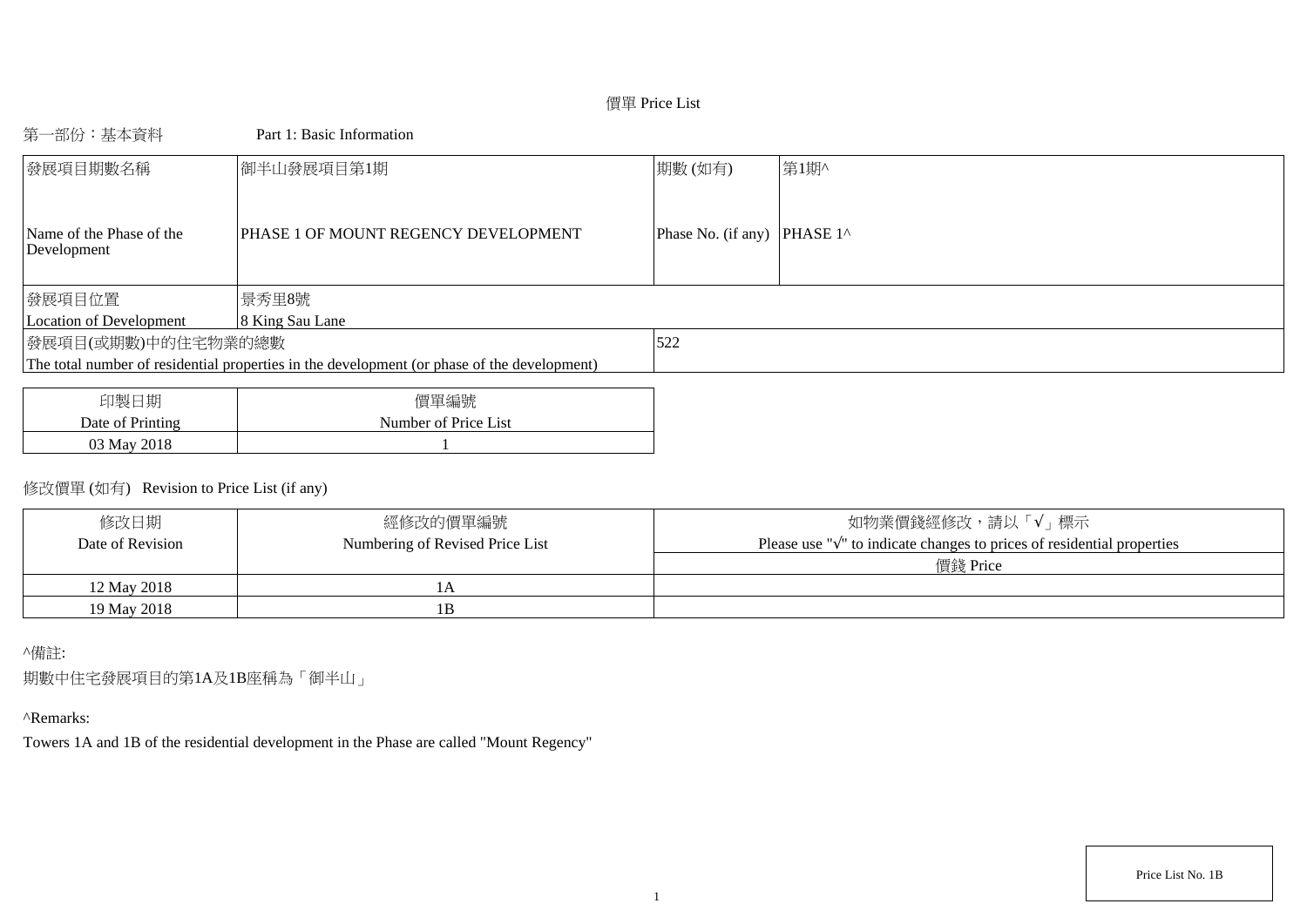# 第二部份:面積及售價資料 Part 2: Information on Area and Price

|                           | 物業的描述<br>Description of Residential Property |              | 實用面積<br>(包括露台,工作平台及陽台如有)<br>平方米(平方呎)<br>Saleable Area                                | 售價<br>$(\vec{\pi})$<br>Price<br>$($)$ | 實用面積<br>每平方米/呎售價<br>元,每平方米<br>(元,每平方呎)                                        |                                              |                          |    |    | 平方米(平方呎)<br>sq. metre (sq. ft.) | 其他指明項目的面積(不計算入實用面積)     |            | Area of other specified items (Not included in the Saleable Area) |                          |            |
|---------------------------|----------------------------------------------|--------------|--------------------------------------------------------------------------------------|---------------------------------------|-------------------------------------------------------------------------------|----------------------------------------------|--------------------------|----|----|---------------------------------|-------------------------|------------|-------------------------------------------------------------------|--------------------------|------------|
| 大廈名稱<br><b>Block Name</b> | 樓層<br>Floor                                  | 單位<br>Unit   | (including balcony, utility platform<br>and verandah, if any)<br>sq. metre (sq. ft.) |                                       | Unit Rate of<br>Saleable Area<br>\$ per sq. metre<br>$(\bar{\S}$ per sq. ft.) | 空調機房<br>$Air-$<br>conditioning<br>plant room | 窗台<br>Bay<br>window      | 閣樓 | 平台 | 花園<br>Cockloft Flat roof Garden | 停車位<br>Parking<br>space | 天台<br>Roof | 梯屋<br>Stairhood                                                   | 前庭<br>Terrace            | 庭院<br>Yard |
|                           |                                              |              | 28.269 (304)                                                                         | 6,552,000                             | 231,773                                                                       |                                              |                          |    |    |                                 |                         |            |                                                                   |                          |            |
| 1A                        | 10                                           | $\bf{B}$     | 露台 Balcony:1.955 (21);                                                               |                                       | (21, 553)                                                                     |                                              |                          |    |    |                                 |                         |            |                                                                   |                          |            |
|                           |                                              |              | 工作平台 Utility Platform:0.000 (0)                                                      |                                       |                                                                               |                                              |                          |    |    |                                 |                         |            |                                                                   |                          |            |
|                           |                                              |              | 28.269 (304)                                                                         | 6,505,500                             | 230,128                                                                       | $\sim$                                       | $\overline{\phantom{a}}$ |    |    |                                 |                         | ÷          |                                                                   | $\overline{\phantom{a}}$ |            |
| 1A                        | 9                                            | $\, {\bf B}$ | 露台 Balcony:1.955 (21);                                                               |                                       | (21,400)                                                                      |                                              |                          |    |    |                                 |                         |            |                                                                   |                          |            |
|                           |                                              |              | 工作平台 Utility Platform:0.000 (0)                                                      |                                       |                                                                               |                                              |                          |    |    |                                 |                         |            |                                                                   |                          |            |
|                           |                                              |              | 28.269 (304)                                                                         | 6,465,700                             | 228,721                                                                       |                                              |                          |    |    |                                 |                         |            |                                                                   |                          |            |
| 1A                        | 8                                            | $\, {\bf B}$ | 露台 Balcony:1.955 (21);                                                               |                                       | (21,269)                                                                      |                                              |                          |    |    |                                 |                         |            |                                                                   |                          |            |
|                           |                                              |              | 工作平台 Utility Platform:0.000 (0)                                                      |                                       |                                                                               |                                              |                          |    |    |                                 |                         |            |                                                                   |                          |            |
|                           |                                              |              | 28.269 (304)                                                                         | 6,426,800                             | 227,344                                                                       |                                              |                          |    |    |                                 |                         |            |                                                                   |                          |            |
| 1A                        | $\overline{7}$                               | $\, {\bf B}$ | 露台 Balcony:1.955 (21);                                                               |                                       | (21, 141)                                                                     |                                              |                          |    |    |                                 |                         |            |                                                                   |                          |            |
|                           |                                              |              | 工作平台 Utility Platform:0.000 (0)                                                      |                                       |                                                                               |                                              |                          |    |    |                                 |                         |            |                                                                   |                          |            |
|                           |                                              |              | 28.269 (304)                                                                         | 6,389,900                             | 226,039                                                                       | $\overline{\phantom{a}}$                     |                          |    |    |                                 |                         |            |                                                                   |                          |            |
| 1A                        | 6                                            | $\, {\bf B}$ | 露台 Balcony:1.955 (21);                                                               |                                       | (21,019)                                                                      |                                              |                          |    |    |                                 |                         |            |                                                                   |                          |            |
|                           |                                              |              | 工作平台 Utility Platform:0.000 (0)                                                      |                                       |                                                                               |                                              |                          |    |    |                                 |                         |            |                                                                   |                          |            |
|                           |                                              |              | 28.269 (304)                                                                         | 6,354,800                             | 224,797                                                                       |                                              |                          |    |    |                                 |                         |            |                                                                   |                          |            |
| 1A                        | 5                                            | $\, {\bf B}$ | 露台 Balcony:1.955 (21);                                                               |                                       | (20,904)                                                                      |                                              |                          |    |    |                                 |                         |            |                                                                   |                          |            |
|                           |                                              |              | 工作平台 Utility Platform: 0.000 (0)                                                     |                                       |                                                                               |                                              |                          |    |    |                                 |                         |            |                                                                   |                          |            |
|                           |                                              |              | 28.269 (304)                                                                         | 6,329,100                             | 223,888                                                                       |                                              |                          |    |    |                                 |                         |            |                                                                   |                          |            |
| 1A                        | 3                                            | $\, {\bf B}$ | 露台 Balcony:1.955 (21);                                                               |                                       | (20, 819)                                                                     |                                              |                          |    |    |                                 |                         |            |                                                                   |                          |            |
|                           |                                              |              | 工作平台 Utility Platform:0.000 (0)                                                      |                                       |                                                                               |                                              |                          |    |    |                                 |                         |            |                                                                   |                          |            |
|                           |                                              |              | 28.269 (304)                                                                         | 6,318,500                             | 223,513                                                                       |                                              |                          |    |    |                                 |                         |            |                                                                   |                          |            |
| 1A                        | $\overline{2}$                               | B            | 露台 Balcony:1.955 (21);                                                               |                                       | (20, 785)                                                                     |                                              |                          |    |    |                                 |                         |            |                                                                   |                          |            |
|                           |                                              |              | 工作平台 Utility Platform:0.000 (0)                                                      |                                       |                                                                               |                                              |                          |    |    |                                 |                         |            |                                                                   |                          |            |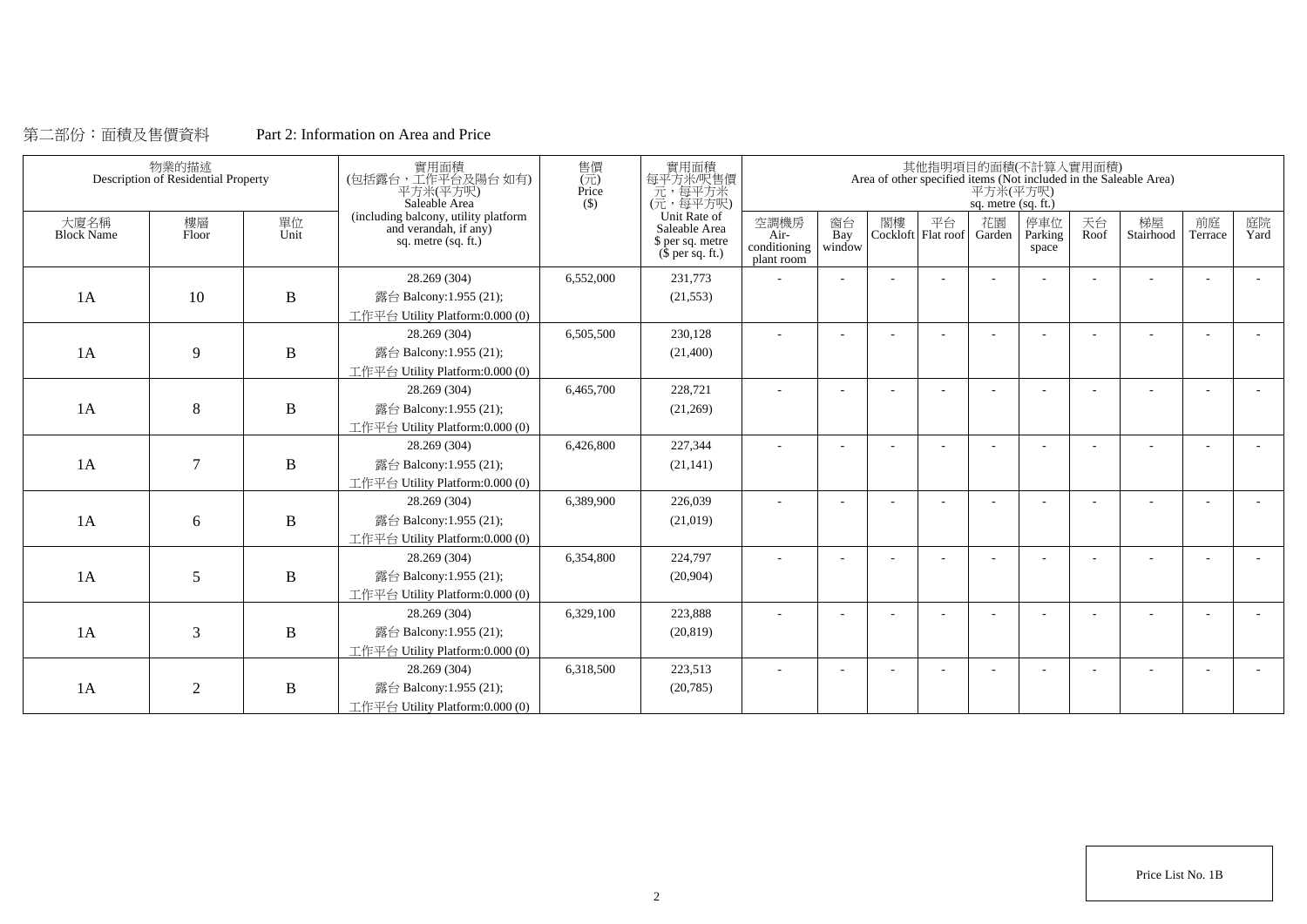|                           | 物業的描述<br>Description of Residential Property |              | 實用面積<br>(包括露台,工作平台及陽台如有)<br>平方米(平方呎)<br>Saleable Area                                  | 售價<br>$(\vec{\pi})$<br>Price<br>$($ \$) | 實用面積<br>每平方米/呎售價<br>一元,每平方米<br>(元,每平方呎)                               |                                            |                          |    |                          | 平方米(平方呎)<br>sq. metre (sq. ft.) | 其他指明項目的面積(不計算入實用面積)     |            | Area of other specified items (Not included in the Saleable Area) |                          |            |
|---------------------------|----------------------------------------------|--------------|----------------------------------------------------------------------------------------|-----------------------------------------|-----------------------------------------------------------------------|--------------------------------------------|--------------------------|----|--------------------------|---------------------------------|-------------------------|------------|-------------------------------------------------------------------|--------------------------|------------|
| 大廈名稱<br><b>Block Name</b> | 樓層<br>Floor                                  | 單位<br>Unit   | (including balcony, utility platform<br>and verandah, if any)<br>sq. metre $(sq, ft.)$ |                                         | Unit Rate of<br>Saleable Area<br>\$ per sq. metre<br>$$$ per sq. ft.) | 空調機房<br>Air-<br>conditioning<br>plant room | 窗台<br>Bay<br>window      | 閣樓 | 平台<br>Cockloft Flat roof | 花園<br>Garden                    | 停車位<br>Parking<br>space | 天台<br>Roof | 梯屋<br>Stairhood                                                   | 前庭<br>Terrace            | 庭院<br>Yard |
|                           |                                              |              | 28.269 (304)                                                                           | 6,313,400                               | 223,333                                                               |                                            |                          |    |                          |                                 |                         |            |                                                                   |                          |            |
| 1A                        |                                              | $\, {\bf B}$ | 露台 Balcony:1.955 (21);                                                                 |                                         | (20,768)                                                              |                                            |                          |    |                          |                                 |                         |            |                                                                   |                          |            |
|                           |                                              |              | 工作平台 Utility Platform:0.000 (0)                                                        |                                         |                                                                       |                                            |                          |    |                          |                                 |                         |            |                                                                   |                          |            |
|                           |                                              |              | 42.244 (455)                                                                           | 9,244,800                               | 218,843                                                               |                                            |                          |    |                          |                                 |                         |            |                                                                   |                          |            |
| 1A                        | 31                                           | $I^*$        | 露台 Balcony:2.143 (23);                                                                 |                                         | (20,318)                                                              |                                            |                          |    |                          |                                 |                         |            |                                                                   |                          |            |
|                           |                                              |              | 工作平台 Utility Platform:1.500 (16)                                                       |                                         |                                                                       |                                            |                          |    |                          |                                 |                         |            |                                                                   |                          |            |
|                           |                                              |              | 42.244 (455)                                                                           | 9,198,900                               | 217,756                                                               | ٠                                          | $\overline{\phantom{a}}$ |    |                          |                                 |                         |            |                                                                   |                          |            |
| 1A                        | 30                                           | $J^*$        | 露台 Balcony:2.143 (23);                                                                 |                                         | (20, 217)                                                             |                                            |                          |    |                          |                                 |                         |            |                                                                   |                          |            |
|                           |                                              |              | 工作平台 Utility Platform: 1.500 (16)                                                      |                                         |                                                                       |                                            |                          |    |                          |                                 |                         |            |                                                                   |                          |            |
|                           |                                              |              | 42.244 (455)                                                                           | 9,152,900                               | 216,667                                                               |                                            |                          |    |                          |                                 |                         |            |                                                                   |                          |            |
| 1A                        | 29                                           | $J^*$        | 露台 Balcony:2.143 (23);                                                                 |                                         | (20, 116)                                                             |                                            |                          |    |                          |                                 |                         |            |                                                                   |                          |            |
|                           |                                              |              | 工作平台 Utility Platform:1.500 (16)                                                       |                                         |                                                                       |                                            |                          |    |                          |                                 |                         |            |                                                                   |                          |            |
|                           |                                              |              | 42.244 (455)                                                                           | 9,130,000                               | 216,125                                                               |                                            |                          |    |                          |                                 |                         |            |                                                                   |                          |            |
| 1A                        | 28                                           | $J^*$        | 露台 Balcony:2.143 (23);                                                                 |                                         | (20,066)                                                              |                                            |                          |    |                          |                                 |                         |            |                                                                   |                          |            |
|                           |                                              |              | 工作平台 Utility Platform: 1.500 (16)                                                      |                                         |                                                                       |                                            |                          |    |                          |                                 |                         |            |                                                                   |                          |            |
|                           |                                              |              | 42.244 (455)                                                                           | 9,061,100                               | 214,494                                                               |                                            |                          |    |                          |                                 |                         |            |                                                                   |                          |            |
| 1A                        | 27                                           | $J^*$        | 露台 Balcony:2.143 (23);                                                                 |                                         | (19, 915)                                                             |                                            |                          |    |                          |                                 |                         |            |                                                                   |                          |            |
|                           |                                              |              | 工作平台 Utility Platform:1.500 (16)                                                       |                                         |                                                                       |                                            |                          |    |                          |                                 |                         |            |                                                                   |                          |            |
|                           |                                              |              | 42.244 (455)                                                                           | 9,015,200                               | 213,408                                                               |                                            |                          |    |                          |                                 |                         |            |                                                                   | $\overline{\phantom{a}}$ |            |
| 1A                        | 26                                           | $J^*$        | 露台 Balcony:2.143 (23);                                                                 |                                         | (19, 814)                                                             |                                            |                          |    |                          |                                 |                         |            |                                                                   |                          |            |
|                           |                                              |              | 工作平台 Utility Platform: 1.500 (16)                                                      |                                         |                                                                       |                                            |                          |    |                          |                                 |                         |            |                                                                   |                          |            |
|                           |                                              |              | 42.244 (455)                                                                           | 8,969,200                               | 212,319                                                               |                                            |                          |    |                          |                                 |                         |            |                                                                   |                          |            |
| 1A                        | 25                                           | $J^*$        | 露台 Balcony:2.143 (23);                                                                 |                                         | (19,713)                                                              |                                            |                          |    |                          |                                 |                         |            |                                                                   |                          |            |
|                           |                                              |              | 工作平台 Utility Platform:1.500 (16)                                                       |                                         |                                                                       |                                            |                          |    |                          |                                 |                         |            |                                                                   |                          |            |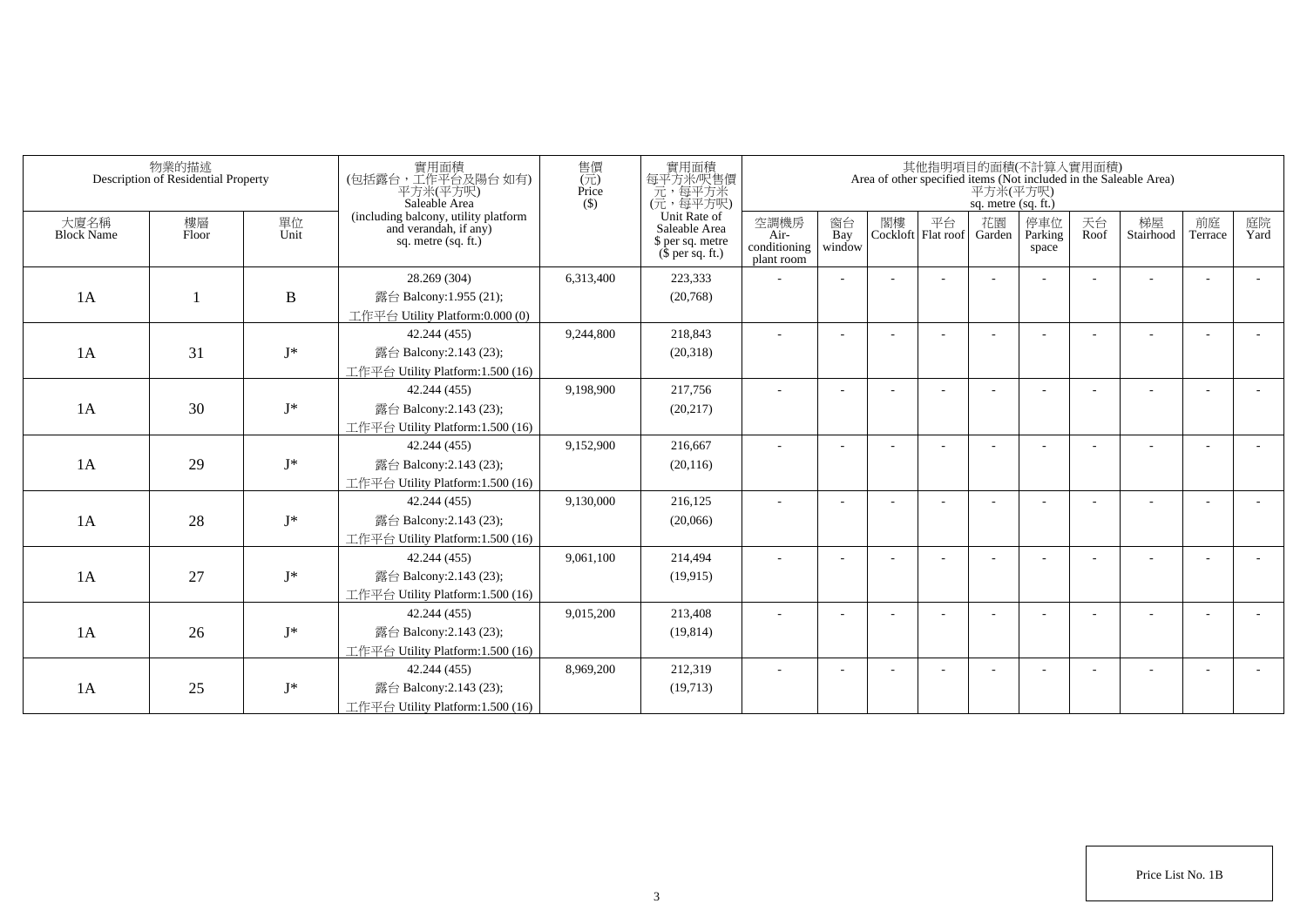|                           | 物業的描述<br>Description of Residential Property |            | 實用面積<br>(包括露台,工作平台及陽台如有)<br>平方米(平方呎)<br>Saleable Area                                  | 售價<br>$(\vec{\pi})$<br>Price<br>$($ \$) | 實用面積<br>每平方米/呎售價<br>一元,每平方米<br>(元,每平方呎)                               |                                            |                          |    |                          | 平方米(平方呎)<br>sq. metre (sq. ft.) | 其他指明項目的面積(不計算入實用面積)     |            | Area of other specified items (Not included in the Saleable Area) |                          |            |
|---------------------------|----------------------------------------------|------------|----------------------------------------------------------------------------------------|-----------------------------------------|-----------------------------------------------------------------------|--------------------------------------------|--------------------------|----|--------------------------|---------------------------------|-------------------------|------------|-------------------------------------------------------------------|--------------------------|------------|
| 大廈名稱<br><b>Block Name</b> | 樓層<br>Floor                                  | 單位<br>Unit | (including balcony, utility platform<br>and verandah, if any)<br>sq. metre $(sq, ft.)$ |                                         | Unit Rate of<br>Saleable Area<br>\$ per sq. metre<br>$$$ per sq. ft.) | 空調機房<br>Air-<br>conditioning<br>plant room | 窗台<br>Bay<br>window      | 閣樓 | 平台<br>Cockloft Flat roof | 花園<br>Garden                    | 停車位<br>Parking<br>space | 天台<br>Roof | 梯屋<br>Stairhood                                                   | 前庭<br>Terrace            | 庭院<br>Yard |
|                           |                                              |            | 42.244 (455)                                                                           | 8,923,400                               | 211,235                                                               |                                            |                          |    |                          |                                 |                         |            |                                                                   |                          |            |
| 1A                        | 23                                           | $I^*$      | 露台 Balcony:2.143 (23);                                                                 |                                         | (19,612)                                                              |                                            |                          |    |                          |                                 |                         |            |                                                                   |                          |            |
|                           |                                              |            | 工作平台 Utility Platform:1.500 (16)                                                       |                                         |                                                                       |                                            |                          |    |                          |                                 |                         |            |                                                                   |                          |            |
|                           |                                              |            | 42.244 (455)                                                                           | 8,877,500                               | 210,148                                                               |                                            |                          |    |                          |                                 |                         |            |                                                                   |                          |            |
| 1A                        | 22                                           | $I^*$      | 露台 Balcony:2.143 (23);                                                                 |                                         | (19,511)                                                              |                                            |                          |    |                          |                                 |                         |            |                                                                   |                          |            |
|                           |                                              |            | 工作平台 Utility Platform:1.500 (16)                                                       |                                         |                                                                       |                                            |                          |    |                          |                                 |                         |            |                                                                   |                          |            |
|                           |                                              |            | 42.244 (455)                                                                           | 8,831,500                               | 209,059                                                               | ٠                                          | $\overline{\phantom{a}}$ |    |                          |                                 |                         |            |                                                                   |                          |            |
| 1A                        | 21                                           | $J^*$      | 露台 Balcony:2.143 (23);                                                                 |                                         | (19, 410)                                                             |                                            |                          |    |                          |                                 |                         |            |                                                                   |                          |            |
|                           |                                              |            | 工作平台 Utility Platform: 1.500 (16)                                                      |                                         |                                                                       |                                            |                          |    |                          |                                 |                         |            |                                                                   |                          |            |
|                           |                                              |            | 42.244 (455)                                                                           | 8,785,700                               | 207,975                                                               |                                            |                          |    |                          |                                 |                         |            |                                                                   |                          |            |
| 1A                        | 20                                           | $J^*$      | 露台 Balcony:2.143 (23);                                                                 |                                         | (19,309)                                                              |                                            |                          |    |                          |                                 |                         |            |                                                                   |                          |            |
|                           |                                              |            | 工作平台 Utility Platform:1.500 (16)                                                       |                                         |                                                                       |                                            |                          |    |                          |                                 |                         |            |                                                                   |                          |            |
|                           |                                              |            | 42.244 (455)                                                                           | 8,739,700                               | 206,886                                                               |                                            |                          |    |                          |                                 |                         |            |                                                                   |                          |            |
| 1A                        | 19                                           | $J^*$      | 露台 Balcony:2.143 (23);                                                                 |                                         | (19,208)                                                              |                                            |                          |    |                          |                                 |                         |            |                                                                   |                          |            |
|                           |                                              |            | 工作平台 Utility Platform: 1.500 (16)                                                      |                                         |                                                                       |                                            |                          |    |                          |                                 |                         |            |                                                                   |                          |            |
|                           |                                              |            | 42.244 (455)                                                                           | 8,726,000                               | 206,562                                                               |                                            |                          |    |                          |                                 |                         |            |                                                                   |                          |            |
| 1A                        | 18                                           | $J^*$      | 露台 Balcony:2.143 (23);                                                                 |                                         | (19, 178)                                                             |                                            |                          |    |                          |                                 |                         |            |                                                                   |                          |            |
|                           |                                              |            | 工作平台 Utility Platform:1.500 (16)                                                       |                                         |                                                                       |                                            |                          |    |                          |                                 |                         |            |                                                                   |                          |            |
|                           |                                              |            | 42.244 (455)                                                                           | 8,666,300                               | 205,149                                                               |                                            |                          |    |                          |                                 |                         |            |                                                                   | $\overline{\phantom{a}}$ |            |
| 1A                        | 17                                           | $J^*$      | 露台 Balcony:2.143 (23);                                                                 |                                         | (19,047)                                                              |                                            |                          |    |                          |                                 |                         |            |                                                                   |                          |            |
|                           |                                              |            | 工作平台 Utility Platform:1.500 (16)                                                       |                                         |                                                                       |                                            |                          |    |                          |                                 |                         |            |                                                                   |                          |            |
|                           |                                              |            | 42.244 (455)                                                                           | 8,629,500                               | 204,278                                                               |                                            |                          |    |                          |                                 |                         |            |                                                                   | <b>.</b>                 |            |
| 1A                        | 16                                           | $J^*$      | 露台 Balcony:2.143 (23);                                                                 |                                         | (18,966)                                                              |                                            |                          |    |                          |                                 |                         |            |                                                                   |                          |            |
|                           |                                              |            | 工作平台 Utility Platform:1.500 (16)                                                       |                                         |                                                                       |                                            |                          |    |                          |                                 |                         |            |                                                                   |                          |            |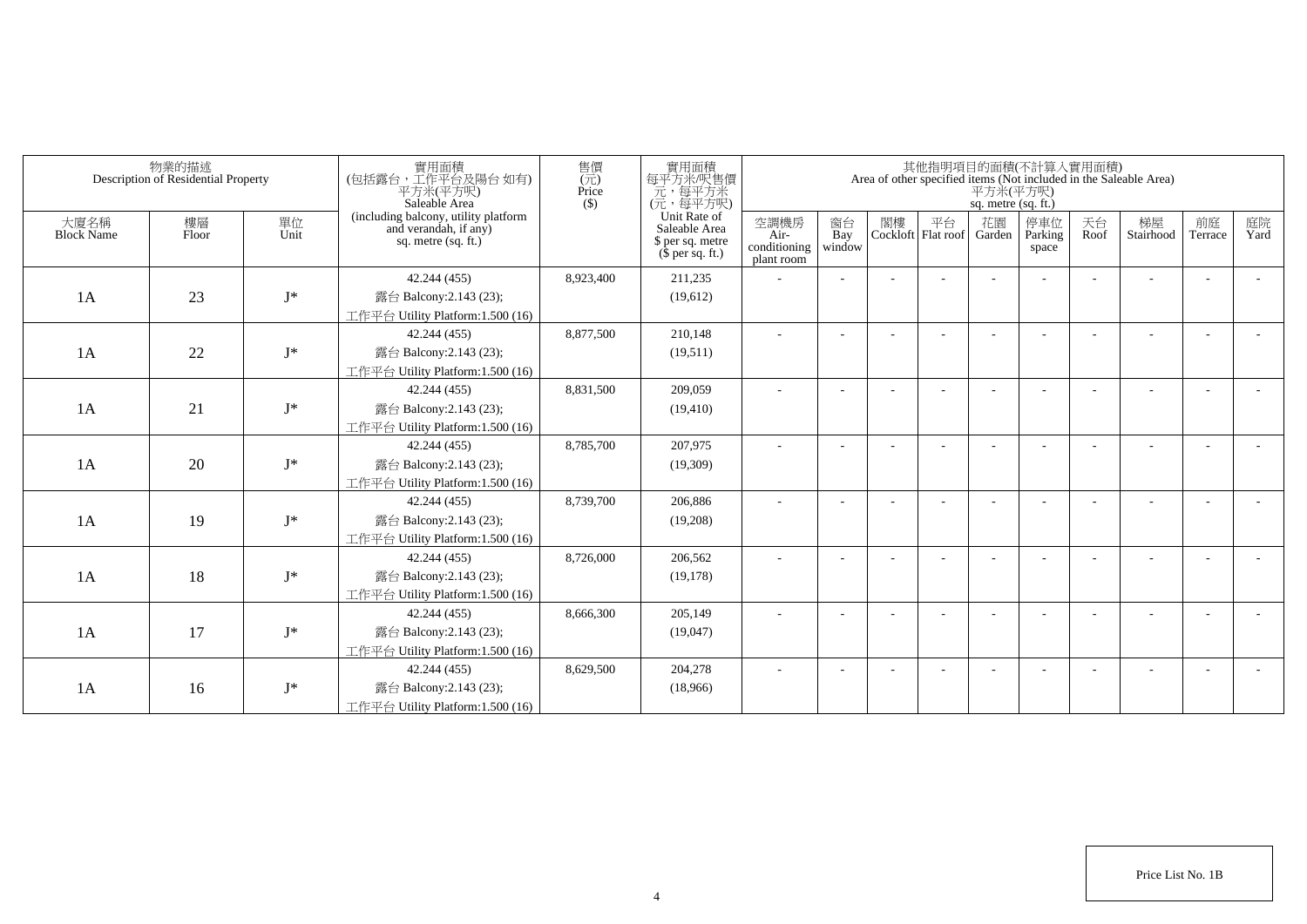|                           | 物業的描述<br>Description of Residential Property |            | 實用面積<br>(包括露台,工作平台及陽台如有)<br>平方米(平方呎)<br>Saleable Area                                  | 售價<br>(元)<br>Price<br>$($ \$) | 實用面積<br>每平方米呎售價<br>一元<br>(元,每平方米)<br>(元,每平方呎)                         |                                            |                     |    | 其他指明項目的面積(不計算入實用面積)      | 平方米(平方呎)<br>sq. metre (sq. ft.) |                         |            | Area of other specified items (Not included in the Saleable Area) |                          |            |
|---------------------------|----------------------------------------------|------------|----------------------------------------------------------------------------------------|-------------------------------|-----------------------------------------------------------------------|--------------------------------------------|---------------------|----|--------------------------|---------------------------------|-------------------------|------------|-------------------------------------------------------------------|--------------------------|------------|
| 大廈名稱<br><b>Block Name</b> | 樓層<br>Floor                                  | 單位<br>Unit | (including balcony, utility platform<br>and verandah, if any)<br>sq. metre $(sq, ft.)$ |                               | Unit Rate of<br>Saleable Area<br>\$ per sq. metre<br>$$$ per sq. ft.) | 空調機房<br>Air-<br>conditioning<br>plant room | 窗台<br>Bay<br>window | 閣樓 | 平台<br>Cockloft Flat roof | 花園<br>Garden                    | 停車位<br>Parking<br>space | 天台<br>Roof | 梯屋<br>Stairhood                                                   | 前庭<br>Terrace            | 庭院<br>Yard |
|                           |                                              |            | 42.244 (455)                                                                           | 8,592,800                     | 203,409                                                               |                                            |                     |    |                          |                                 |                         |            |                                                                   |                          |            |
| 1A                        | 15                                           | $J^*$      | 露台 Balcony:2.143 (23);                                                                 |                               | (18, 885)                                                             |                                            |                     |    |                          |                                 |                         |            |                                                                   |                          |            |
|                           |                                              |            | 工作平台 Utility Platform:1.500 (16)                                                       |                               |                                                                       |                                            |                     |    |                          |                                 |                         |            |                                                                   |                          |            |
|                           |                                              |            | 42.244 (455)                                                                           | 8,556,100                     | 202,540                                                               |                                            |                     |    |                          |                                 |                         |            |                                                                   |                          |            |
| 1A                        | 12                                           | $J^*$      | 露台 Balcony:2.143 (23);                                                                 |                               | (18, 805)                                                             |                                            |                     |    |                          |                                 |                         |            |                                                                   |                          |            |
|                           |                                              |            | 工作平台 Utility Platform: 1.500 (16)                                                      |                               |                                                                       |                                            |                     |    |                          |                                 |                         |            |                                                                   |                          |            |
|                           |                                              |            | 42.244 (455)                                                                           | 8,519,400                     | 201,671                                                               |                                            |                     |    |                          |                                 |                         |            |                                                                   |                          |            |
| 1A                        | 11                                           | $J^*$      | 露台 Balcony:2.143 (23);                                                                 |                               | (18, 724)                                                             |                                            |                     |    |                          |                                 |                         |            |                                                                   |                          |            |
|                           |                                              |            | 工作平台 Utility Platform: 1.500 (16)                                                      |                               |                                                                       |                                            |                     |    |                          |                                 |                         |            |                                                                   |                          |            |
|                           |                                              |            | 42.244 (455)                                                                           | 8,482,600                     | 200,800                                                               |                                            |                     |    |                          |                                 |                         |            |                                                                   |                          |            |
| 1A                        | 10                                           | $J^*$      | 露台 Balcony:2.143 (23);                                                                 |                               | (18, 643)                                                             |                                            |                     |    |                          |                                 |                         |            |                                                                   |                          |            |
|                           |                                              |            | 工作平台 Utility Platform:1.500 (16)                                                       |                               |                                                                       |                                            |                     |    |                          |                                 |                         |            |                                                                   |                          |            |
|                           |                                              |            | 42.244 (455)                                                                           | 8,445,900                     | 199,931                                                               | ٠                                          |                     |    |                          |                                 |                         |            |                                                                   | $\overline{\phantom{a}}$ |            |
| 1A                        | 9                                            | $J^*$      | 露台 Balcony:2.143 (23);                                                                 |                               | (18, 562)                                                             |                                            |                     |    |                          |                                 |                         |            |                                                                   |                          |            |
|                           |                                              |            | 工作平台 Utility Platform:1.500 (16)                                                       |                               |                                                                       |                                            |                     |    |                          |                                 |                         |            |                                                                   |                          |            |
|                           |                                              |            | 42.244 (455)                                                                           | 8,432,200                     | 199.607                                                               |                                            |                     |    |                          |                                 |                         |            |                                                                   |                          |            |
| 1A                        | 8                                            | $J^*$      | 露台 Balcony: 2.143 (23);                                                                |                               | (18, 532)                                                             |                                            |                     |    |                          |                                 |                         |            |                                                                   |                          |            |
|                           |                                              |            | 工作平台 Utility Platform:1.500 (16)                                                       |                               |                                                                       |                                            |                     |    |                          |                                 |                         |            |                                                                   |                          |            |
|                           |                                              |            | 42.244 (455)                                                                           | 8,372,400                     | 198,191                                                               |                                            |                     |    |                          |                                 |                         |            |                                                                   | ٠                        |            |
| 1A                        | $\overline{7}$                               | $J^*$      | 露台 Balcony:2.143 (23);                                                                 |                               | (18, 401)                                                             |                                            |                     |    |                          |                                 |                         |            |                                                                   |                          |            |
|                           |                                              |            | 工作平台 Utility Platform:1.500 (16)                                                       |                               |                                                                       |                                            |                     |    |                          |                                 |                         |            |                                                                   |                          |            |
|                           |                                              |            | 42.244 (455)                                                                           | 8,335,700                     | 197,323                                                               |                                            |                     |    |                          |                                 |                         |            |                                                                   | ۰.                       |            |
| 1A                        | 6                                            | $J^*$      | 露台 Balcony:2.143 (23);                                                                 |                               | (18,320)                                                              |                                            |                     |    |                          |                                 |                         |            |                                                                   |                          |            |
|                           |                                              |            | 工作平台 Utility Platform:1.500 (16)                                                       |                               |                                                                       |                                            |                     |    |                          |                                 |                         |            |                                                                   |                          |            |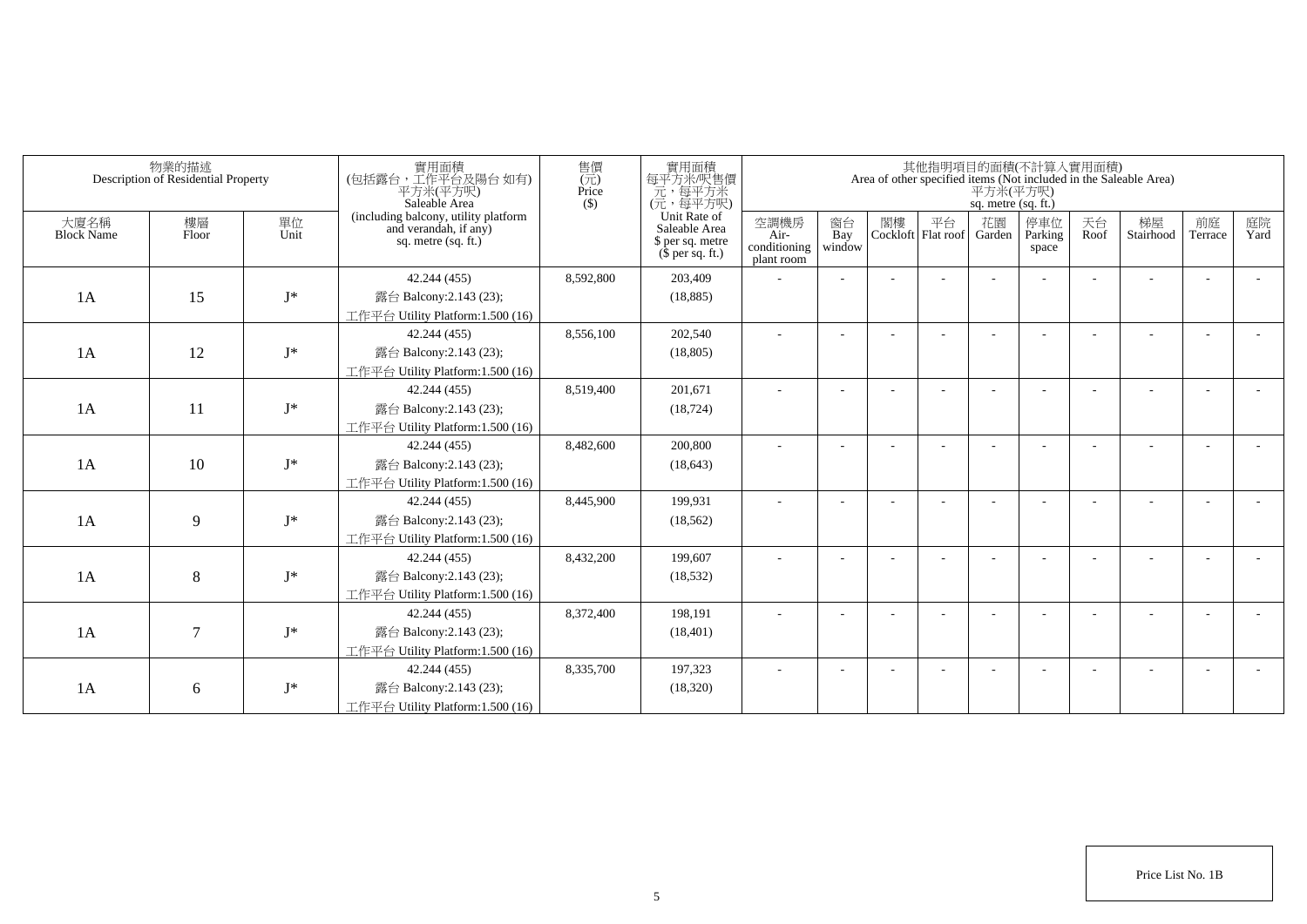|                           | 物業的描述<br>Description of Residential Property |                 | 實用面積<br>(包括露台,工作平台及陽台如有)<br>平方米(平方呎)<br>Saleable Area                                  | 售價<br>$(\vec{\pi})$<br>Price<br>$($ \$) | 實用面積<br>每平方米/呎售價<br>一元,每平方米<br>(元,每平方呎)                               |                                            |                          |    |                          | 平方米(平方呎)<br>sq. metre (sq. ft.) | 其他指明項目的面積(不計算入實用面積)     |            | Area of other specified items (Not included in the Saleable Area) |                          |            |
|---------------------------|----------------------------------------------|-----------------|----------------------------------------------------------------------------------------|-----------------------------------------|-----------------------------------------------------------------------|--------------------------------------------|--------------------------|----|--------------------------|---------------------------------|-------------------------|------------|-------------------------------------------------------------------|--------------------------|------------|
| 大廈名稱<br><b>Block Name</b> | 樓層<br>Floor                                  | 單位<br>Unit      | (including balcony, utility platform<br>and verandah, if any)<br>sq. metre $(sq, ft.)$ |                                         | Unit Rate of<br>Saleable Area<br>\$ per sq. metre<br>$$$ per sq. ft.) | 空調機房<br>Air-<br>conditioning<br>plant room | 窗台<br>Bay<br>window      | 閣樓 | 平台<br>Cockloft Flat roof | 花園<br>Garden                    | 停車位<br>Parking<br>space | 天台<br>Roof | 梯屋<br>Stairhood                                                   | 前庭<br>Terrace            | 庭院<br>Yard |
|                           |                                              |                 | 42.244 (455)                                                                           | 8,299,000                               | 196,454                                                               |                                            |                          |    |                          |                                 |                         |            |                                                                   |                          |            |
| 1A                        | 5                                            | $I^*$           | 露台 Balcony:2.143 (23);                                                                 |                                         | (18,240)                                                              |                                            |                          |    |                          |                                 |                         |            |                                                                   |                          |            |
|                           |                                              |                 | 工作平台 Utility Platform:1.500 (16)                                                       |                                         |                                                                       |                                            |                          |    |                          |                                 |                         |            |                                                                   |                          |            |
|                           |                                              |                 | 42.244 (455)                                                                           | 8,262,200                               | 195,583                                                               |                                            |                          |    |                          |                                 |                         |            |                                                                   |                          |            |
| 1A                        | 3                                            | $I^*$           | 露台 Balcony:2.143 (23);                                                                 |                                         | (18, 159)                                                             |                                            |                          |    |                          |                                 |                         |            |                                                                   |                          |            |
|                           |                                              |                 | 工作平台 Utility Platform:1.500 (16)                                                       |                                         |                                                                       |                                            |                          |    |                          |                                 |                         |            |                                                                   |                          |            |
|                           |                                              |                 | 42.244 (455)                                                                           | 8,225,500                               | 194,714                                                               | ٠                                          | $\overline{\phantom{a}}$ |    |                          |                                 |                         |            |                                                                   |                          |            |
| 1A                        | $\overline{2}$                               | $J^*$           | 露台 Balcony:2.143 (23);                                                                 |                                         | (18,078)                                                              |                                            |                          |    |                          |                                 |                         |            |                                                                   |                          |            |
|                           |                                              |                 | 工作平台 Utility Platform: 1.500 (16)                                                      |                                         |                                                                       |                                            |                          |    |                          |                                 |                         |            |                                                                   |                          |            |
|                           |                                              |                 | 42.244 (455)                                                                           | 8,188,800                               | 193,845                                                               |                                            |                          |    |                          |                                 |                         |            |                                                                   |                          |            |
| 1A                        |                                              | $J^*$           | 露台 Balcony:2.143 (23);                                                                 |                                         | (17,997)                                                              |                                            |                          |    |                          |                                 |                         |            |                                                                   |                          |            |
|                           |                                              |                 | 工作平台 Utility Platform:1.500 (16)                                                       |                                         |                                                                       |                                            |                          |    |                          |                                 |                         |            |                                                                   |                          |            |
|                           |                                              |                 | 42.163 (454)                                                                           | 9,058,600                               | 214,847                                                               |                                            |                          |    |                          |                                 |                         |            |                                                                   |                          |            |
| 1B                        | 32                                           | $\mathcal{E}^*$ | 露台 Balcony: 2.188 (24);                                                                |                                         | (19,953)                                                              |                                            |                          |    |                          |                                 |                         |            |                                                                   |                          |            |
|                           |                                              |                 | 工作平台 Utility Platform: 1.500 (16)                                                      |                                         |                                                                       |                                            |                          |    |                          |                                 |                         |            |                                                                   |                          |            |
|                           |                                              |                 | 40.369 (435)                                                                           | 8,575,100                               | 212,418                                                               |                                            |                          |    |                          |                                 |                         |            |                                                                   |                          |            |
| 1B                        | 31                                           | $\mathcal{E}^*$ | 露台 Balcony:2.000 (22);                                                                 |                                         | (19,713)                                                              |                                            |                          |    |                          |                                 |                         |            |                                                                   |                          |            |
|                           |                                              |                 | 工作平台 Utility Platform: 1.500 (16)                                                      |                                         |                                                                       |                                            |                          |    |                          |                                 |                         |            |                                                                   |                          |            |
|                           |                                              |                 | 40.369 (435)                                                                           | 8,531,100                               | 211,328                                                               |                                            |                          |    |                          |                                 |                         |            |                                                                   | $\overline{\phantom{a}}$ |            |
| 1B                        | 30                                           | $\mathcal{E}^*$ | 露台 Balcony:2.000 (22);                                                                 |                                         | (19,612)                                                              |                                            |                          |    |                          |                                 |                         |            |                                                                   |                          |            |
|                           |                                              |                 | 工作平台 Utility Platform: 1.500 (16)                                                      |                                         |                                                                       |                                            |                          |    |                          |                                 |                         |            |                                                                   |                          |            |
|                           |                                              |                 | 40.369 (435)                                                                           | 8,487,300                               | 210,243                                                               |                                            |                          |    |                          |                                 |                         |            |                                                                   |                          |            |
| 1B                        | 29                                           | $\mathcal{E}^*$ | 露台 Balcony:2.000 (22);                                                                 |                                         | (19,511)                                                              |                                            |                          |    |                          |                                 |                         |            |                                                                   |                          |            |
|                           |                                              |                 | 工作平台 Utility Platform:1.500 (16)                                                       |                                         |                                                                       |                                            |                          |    |                          |                                 |                         |            |                                                                   |                          |            |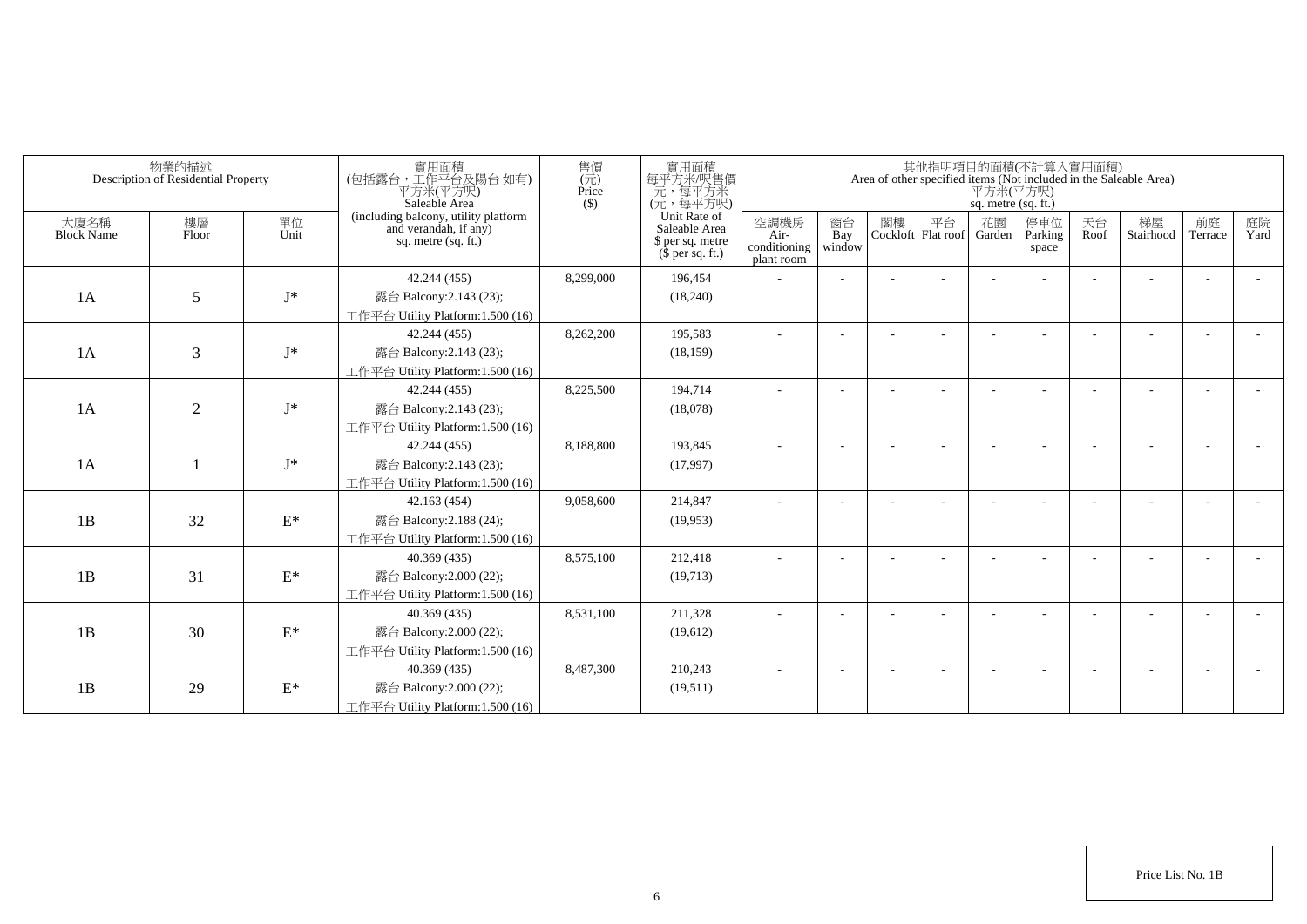|                           | 物業的描述<br>Description of Residential Property |                 | 實用面積<br>(包括露台,工作平台及陽台如有)<br>平方米(平方呎)<br>Saleable Area                                  | 售價<br>$(\vec{\pi})$<br>Price<br>$($ \$) | 實用面積<br>每平方米吧售價<br>元,每平方米<br>(元,每平方呎)                                 |                                            |                          |    |                          | 平方米(平方呎)<br>sq. metre (sq. ft.) | 其他指明項目的面積(不計算入實用面積)     |            | Area of other specified items (Not included in the Saleable Area) |                          |            |
|---------------------------|----------------------------------------------|-----------------|----------------------------------------------------------------------------------------|-----------------------------------------|-----------------------------------------------------------------------|--------------------------------------------|--------------------------|----|--------------------------|---------------------------------|-------------------------|------------|-------------------------------------------------------------------|--------------------------|------------|
| 大廈名稱<br><b>Block Name</b> | 樓層<br>Floor                                  | 單位<br>Unit      | (including balcony, utility platform<br>and verandah, if any)<br>sq. metre $(sq, ft.)$ |                                         | Unit Rate of<br>Saleable Area<br>\$ per sq. metre<br>$$$ per sq. ft.) | 空調機房<br>Air-<br>conditioning<br>plant room | 窗台<br>Bay<br>window      | 閣樓 | 平台<br>Cockloft Flat roof | 花園<br>Garden                    | 停車位<br>Parking<br>space | 天台<br>Roof | 梯屋<br>Stairhood                                                   | 前庭<br>Terrace            | 庭院<br>Yard |
|                           |                                              |                 | 40.369 (435)                                                                           | 8,465,400                               | 209,701                                                               |                                            |                          |    |                          |                                 |                         |            |                                                                   |                          |            |
| 1B                        | 28                                           | $\mathcal{E}^*$ | 露台 Balcony:2.000 (22);                                                                 |                                         | (19, 461)                                                             |                                            |                          |    |                          |                                 |                         |            |                                                                   |                          |            |
|                           |                                              |                 | 工作平台 Utility Platform:1.500 (16)                                                       |                                         |                                                                       |                                            |                          |    |                          |                                 |                         |            |                                                                   |                          |            |
|                           |                                              |                 | 40.369 (435)                                                                           | 8,399,400                               | 208,066                                                               |                                            |                          |    |                          |                                 |                         |            |                                                                   |                          |            |
| 1B                        | 27                                           | $\mathbf{E}^*$  | 露台 Balcony:2.000 (22);                                                                 |                                         | (19,309)                                                              |                                            |                          |    |                          |                                 |                         |            |                                                                   |                          |            |
|                           |                                              |                 | 工作平台 Utility Platform:1.500 (16)                                                       |                                         |                                                                       |                                            |                          |    |                          |                                 |                         |            |                                                                   |                          |            |
|                           |                                              |                 | 40.369 (435)                                                                           | 8,355,600                               | 206,981                                                               | $\sim$                                     | $\overline{\phantom{a}}$ |    |                          |                                 |                         |            |                                                                   |                          |            |
| 1B                        | 26                                           | $\mathcal{E}^*$ | 露台 Balcony:2.000 (22);                                                                 |                                         | (19,208)                                                              |                                            |                          |    |                          |                                 |                         |            |                                                                   |                          |            |
|                           |                                              |                 | 工作平台 Utility Platform: 1.500 (16)                                                      |                                         |                                                                       |                                            |                          |    |                          |                                 |                         |            |                                                                   |                          |            |
|                           |                                              |                 | 40.369 (435)                                                                           | 8,311,600                               | 205,891                                                               |                                            |                          |    |                          |                                 |                         |            |                                                                   |                          |            |
| 1B                        | 25                                           | $\mathbf{E}^*$  | 露台 Balcony:2.000 (22);                                                                 |                                         | (19,107)                                                              |                                            |                          |    |                          |                                 |                         |            |                                                                   |                          |            |
|                           |                                              |                 | 工作平台 Utility Platform:1.500 (16)                                                       |                                         |                                                                       |                                            |                          |    |                          |                                 |                         |            |                                                                   |                          |            |
|                           |                                              |                 | 40.369 (435)                                                                           | 8,267,800                               | 204,806                                                               |                                            |                          |    |                          |                                 |                         |            |                                                                   |                          |            |
| 1B                        | 23                                           | $\mathcal{E}^*$ | 露台 Balcony:2.000 (22);                                                                 |                                         | (19,006)                                                              |                                            |                          |    |                          |                                 |                         |            |                                                                   |                          |            |
|                           |                                              |                 | 工作平台 Utility Platform: 1.500 (16)                                                      |                                         |                                                                       |                                            |                          |    |                          |                                 |                         |            |                                                                   |                          |            |
|                           |                                              |                 | 40.369 (435)                                                                           | 8,223,900                               | 203,718                                                               |                                            |                          |    |                          |                                 |                         |            |                                                                   |                          |            |
| 1B                        | 22                                           | $\mathcal{E}^*$ | 露台 Balcony:2.000 (22);                                                                 |                                         | (18,906)                                                              |                                            |                          |    |                          |                                 |                         |            |                                                                   |                          |            |
|                           |                                              |                 | 工作平台 Utility Platform:1.500 (16)                                                       |                                         |                                                                       |                                            |                          |    |                          |                                 |                         |            |                                                                   |                          |            |
|                           |                                              |                 | 40.369 (435)                                                                           | 8,180,000                               | 202,631                                                               |                                            |                          |    |                          |                                 |                         |            |                                                                   | $\overline{\phantom{a}}$ |            |
| 1B                        | 21                                           | $\mathcal{E}^*$ | 露台 Balcony:2.000 (22);                                                                 |                                         | (18, 805)                                                             |                                            |                          |    |                          |                                 |                         |            |                                                                   |                          |            |
|                           |                                              |                 | 工作平台 Utility Platform: 1.500 (16)                                                      |                                         |                                                                       |                                            |                          |    |                          |                                 |                         |            |                                                                   |                          |            |
|                           |                                              |                 | 40.369(435)                                                                            | 8,136,100                               | 201,543                                                               |                                            |                          |    |                          |                                 |                         |            |                                                                   |                          |            |
| 1B                        | 20                                           | $\mathcal{E}^*$ | 露台 Balcony:2.000 (22);                                                                 |                                         | (18,704)                                                              |                                            |                          |    |                          |                                 |                         |            |                                                                   |                          |            |
|                           |                                              |                 | 工作平台 Utility Platform:1.500 (16)                                                       |                                         |                                                                       |                                            |                          |    |                          |                                 |                         |            |                                                                   |                          |            |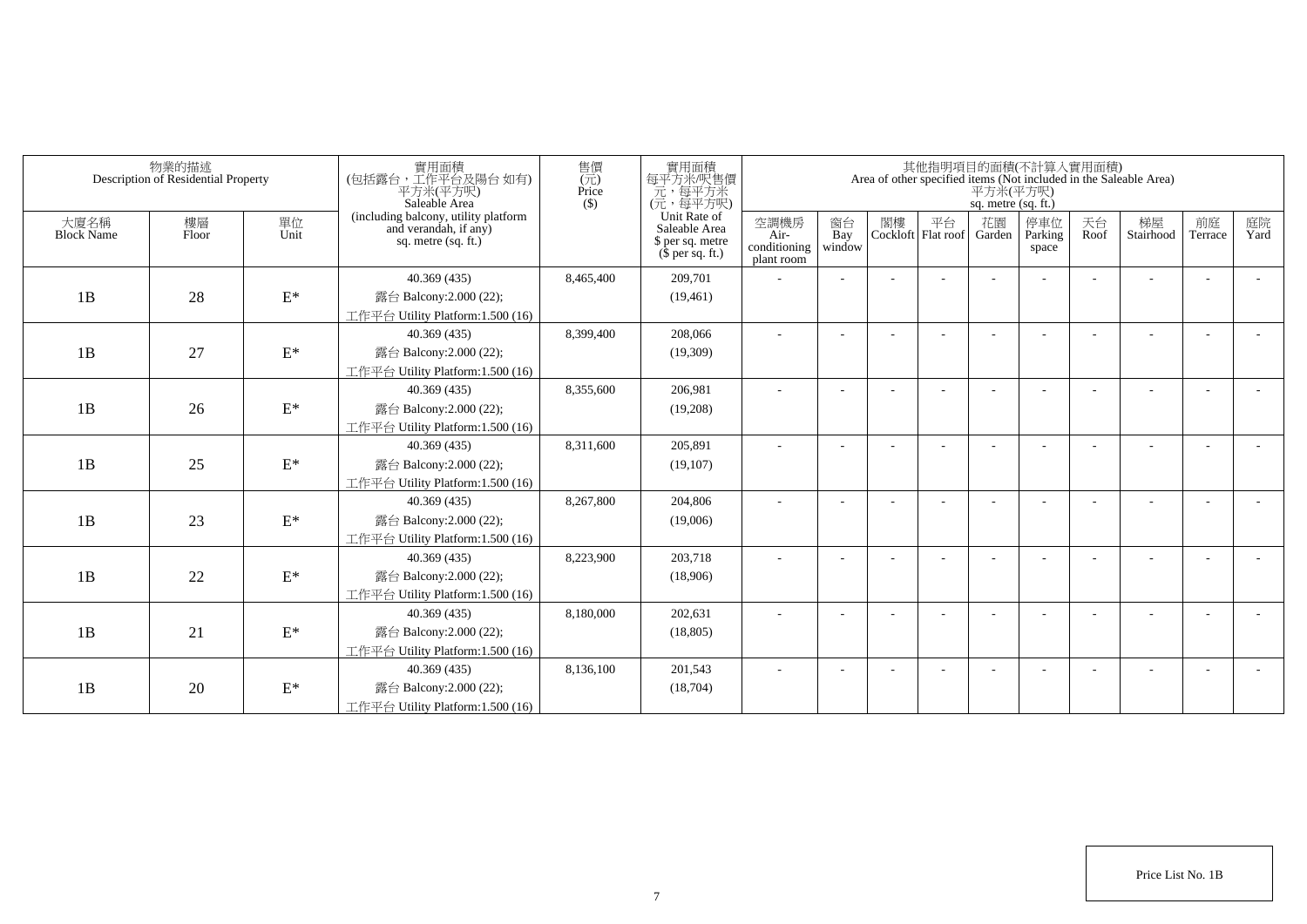|                           | 物業的描述<br>Description of Residential Property |                 | 實用面積<br>(包括露台,工作平台及陽台如有)<br>平方米(平方呎)<br>Saleable Area                                  | 售價<br>$\overline{(\overline{\tau}\overline{\tau})}$<br>Price<br>$($ \$ | 實用面積<br>每平方米/呎售價<br>元,每平方米<br>(元,每平方呎)                                |                                            |                          |    |                                 | 平方米(平方呎)<br>sq. metre (sq. ft.) | 其他指明項目的面積(不計算入實用面積)      |            | Area of other specified items (Not included in the Saleable Area) |                          |            |
|---------------------------|----------------------------------------------|-----------------|----------------------------------------------------------------------------------------|------------------------------------------------------------------------|-----------------------------------------------------------------------|--------------------------------------------|--------------------------|----|---------------------------------|---------------------------------|--------------------------|------------|-------------------------------------------------------------------|--------------------------|------------|
| 大廈名稱<br><b>Block Name</b> | 樓層<br>Floor                                  | 單位<br>Unit      | (including balcony, utility platform<br>and verandah, if any)<br>sq. metre $(sq, ft.)$ |                                                                        | Unit Rate of<br>Saleable Area<br>\$ per sq. metre<br>$$$ per sq. ft.) | 空調機房<br>Air-<br>conditioning<br>plant room | 窗台<br>Bay<br>window      | 閣樓 | 平台<br>Cockloft Flat roof Garden | 花園                              | 停車位<br>Parking<br>space  | 天台<br>Roof | 梯屋<br>Stairhood                                                   | 前庭<br>Terrace            | 庭院<br>Yard |
|                           |                                              |                 | 40.369 (435)                                                                           | 8,092,300                                                              | 200,458                                                               |                                            |                          |    |                                 |                                 |                          |            |                                                                   | ÷                        |            |
| 1B                        | 19                                           | $\mathcal{E}^*$ | 露台 Balcony:2.000 (22);                                                                 |                                                                        | (18,603)                                                              |                                            |                          |    |                                 |                                 |                          |            |                                                                   |                          |            |
|                           |                                              |                 | 工作平台 Utility Platform:1.500 (16)                                                       |                                                                        |                                                                       |                                            |                          |    |                                 |                                 |                          |            |                                                                   |                          |            |
|                           |                                              |                 | 40.369(435)                                                                            | 8,079,200                                                              | 200,134                                                               | ٠                                          | $\overline{\phantom{a}}$ |    |                                 |                                 | $\overline{\phantom{a}}$ |            |                                                                   | $\overline{\phantom{a}}$ |            |
| 1B                        | 18                                           | $\mathbf{E}^*$  | 露台 Balcony:2.000 (22);                                                                 |                                                                        | (18, 573)                                                             |                                            |                          |    |                                 |                                 |                          |            |                                                                   |                          |            |
|                           |                                              |                 | 工作平台 Utility Platform:1.500 (16)                                                       |                                                                        |                                                                       |                                            |                          |    |                                 |                                 |                          |            |                                                                   |                          |            |
|                           |                                              |                 | 40.369 (435)                                                                           | 8,022,000                                                              | 198,717                                                               | ٠                                          |                          |    |                                 |                                 |                          |            |                                                                   |                          |            |
| 1B                        | 17                                           | $\mathbf{E}^*$  | 露台 Balcony:2.000 (22);                                                                 |                                                                        | (18, 441)                                                             |                                            |                          |    |                                 |                                 |                          |            |                                                                   |                          |            |
|                           |                                              |                 | 工作平台 Utility Platform: 1.500 (16)                                                      |                                                                        |                                                                       |                                            |                          |    |                                 |                                 |                          |            |                                                                   |                          |            |
|                           |                                              |                 | 40.369(435)                                                                            | 7,986,900                                                              | 197,847                                                               |                                            |                          |    |                                 |                                 |                          |            |                                                                   |                          |            |
| 1B                        | 16                                           | $E^*$           | 露台 Balcony:2.000 (22);                                                                 |                                                                        | (18, 361)                                                             |                                            |                          |    |                                 |                                 |                          |            |                                                                   |                          |            |
|                           |                                              |                 | 工作平台 Utility Platform:1.500 (16)                                                       |                                                                        |                                                                       |                                            |                          |    |                                 |                                 |                          |            |                                                                   |                          |            |
|                           |                                              |                 | 40.369(435)                                                                            | 7,951,800                                                              | 196,978                                                               | ÷                                          |                          |    |                                 |                                 |                          |            |                                                                   | $\overline{\phantom{a}}$ |            |
| 1B                        | 15                                           | $\mathcal{E}^*$ | 露台 Balcony:2.000 (22);                                                                 |                                                                        | (18,280)                                                              |                                            |                          |    |                                 |                                 |                          |            |                                                                   |                          |            |
|                           |                                              |                 | 工作平台 Utility Platform:1.500 (16)                                                       |                                                                        |                                                                       |                                            |                          |    |                                 |                                 |                          |            |                                                                   |                          |            |
|                           |                                              |                 | 40.369 (435)                                                                           | 7,916,600                                                              | 196,106                                                               |                                            |                          |    |                                 |                                 |                          |            |                                                                   |                          |            |
| 1B                        | 12                                           | $\mathcal{E}^*$ | 露台 Balcony:2.000 (22);                                                                 |                                                                        | (18, 199)                                                             |                                            |                          |    |                                 |                                 |                          |            |                                                                   |                          |            |
|                           |                                              |                 | 工作平台 Utility Platform: 1.500 (16)                                                      |                                                                        |                                                                       |                                            |                          |    |                                 |                                 |                          |            |                                                                   |                          |            |
|                           |                                              |                 | 40.369 (435)                                                                           | 7,881,600                                                              | 195,239                                                               |                                            |                          |    |                                 |                                 |                          |            |                                                                   |                          |            |
| 1B                        | 11                                           | $\mathcal{E}^*$ | 露台 Balcony:2.000 (22);                                                                 |                                                                        | (18, 119)                                                             |                                            |                          |    |                                 |                                 |                          |            |                                                                   |                          |            |
|                           |                                              |                 | 工作平台 Utility Platform: 1.500 (16)                                                      |                                                                        |                                                                       |                                            |                          |    |                                 |                                 |                          |            |                                                                   |                          |            |
|                           |                                              |                 | 40.369(435)                                                                            | 7,846,400                                                              | 194,367                                                               |                                            |                          |    |                                 |                                 |                          |            |                                                                   | ٠                        |            |
| 1B                        | 10                                           | $\mathcal{E}^*$ | 露台 Balcony:2.000 (22);                                                                 |                                                                        | (18,038)                                                              |                                            |                          |    |                                 |                                 |                          |            |                                                                   |                          |            |
|                           |                                              |                 | 工作平台 Utility Platform:1.500 (16)                                                       |                                                                        |                                                                       |                                            |                          |    |                                 |                                 |                          |            |                                                                   |                          |            |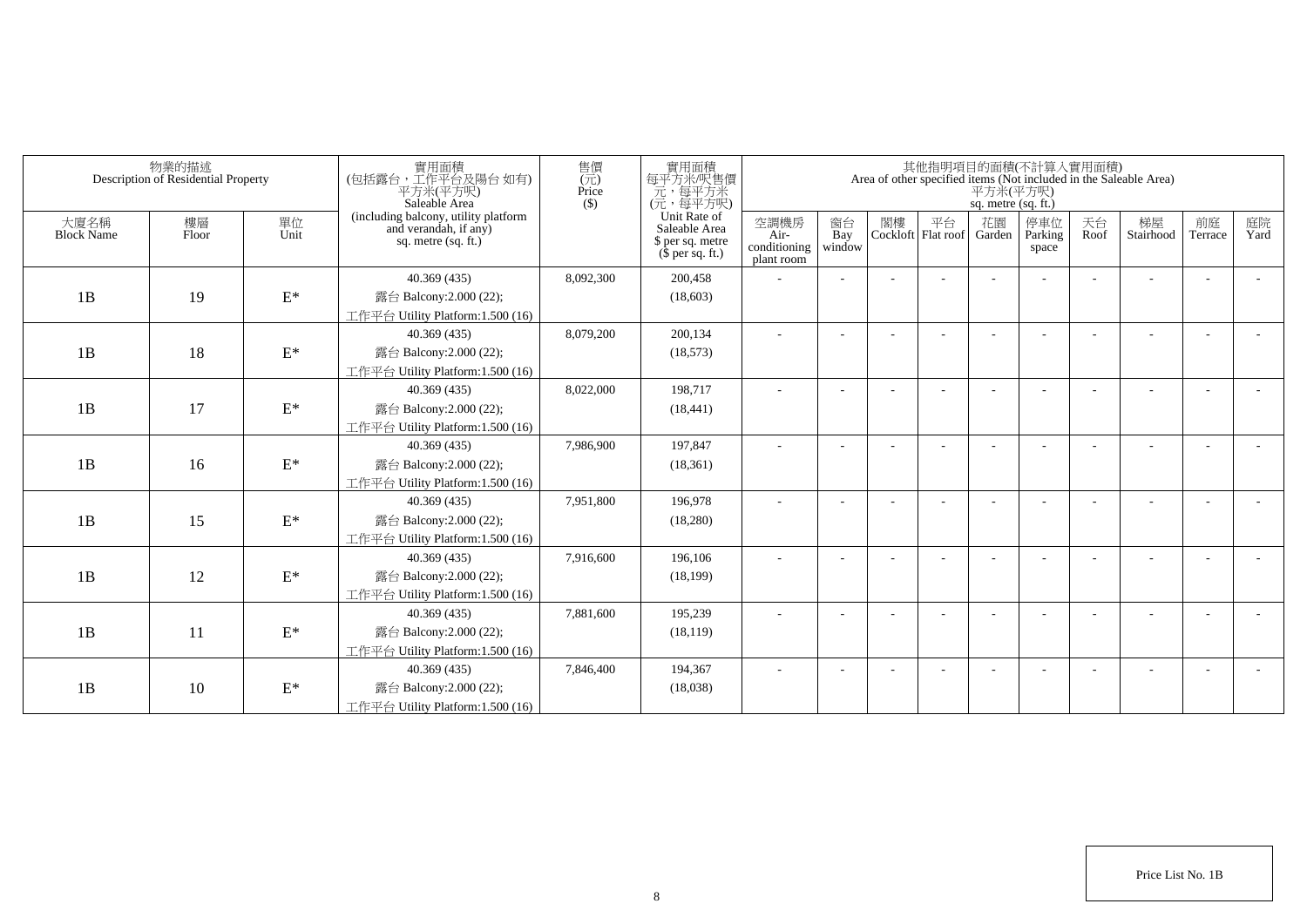|                           | 物業的描述<br>Description of Residential Property |                 | 實用面積<br>(包括露台,工作平台及陽台如有)<br>平方米(平方呎)<br>Saleable Area                                  | 售價<br>(元)<br>Price<br>$($ \$) | 實用面積<br>每平方米吧售價<br>元,每平方米<br>(元,每平方呎)                                 |                                            |                          |    |                          | 平方米(平方呎)<br>sq. metre (sq. ft.) | 其他指明項目的面積(不計算入實用面積)     |            | Area of other specified items (Not included in the Saleable Area) |               |            |
|---------------------------|----------------------------------------------|-----------------|----------------------------------------------------------------------------------------|-------------------------------|-----------------------------------------------------------------------|--------------------------------------------|--------------------------|----|--------------------------|---------------------------------|-------------------------|------------|-------------------------------------------------------------------|---------------|------------|
| 大廈名稱<br><b>Block Name</b> | 樓層<br>Floor                                  | 單位<br>Unit      | (including balcony, utility platform<br>and verandah, if any)<br>sq. metre $(sq, ft.)$ |                               | Unit Rate of<br>Saleable Area<br>\$ per sq. metre<br>$$$ per sq. ft.) | 空調機房<br>Air-<br>conditioning<br>plant room | 窗台<br>Bay<br>window      | 閣樓 | 平台<br>Cockloft Flat roof | 花園<br>Garden                    | 停車位<br>Parking<br>space | 天台<br>Roof | 梯屋<br>Stairhood                                                   | 前庭<br>Terrace | 庭院<br>Yard |
|                           |                                              |                 | 40.369 (435)                                                                           | 7,811,300                     | 193,497                                                               |                                            |                          |    |                          |                                 |                         |            |                                                                   |               |            |
| 1B                        | 9                                            | $\mathcal{E}^*$ | 露台 Balcony:2.000 (22);                                                                 |                               | (17, 957)                                                             |                                            |                          |    |                          |                                 |                         |            |                                                                   |               |            |
|                           |                                              |                 | 工作平台 Utility Platform:1.500 (16)                                                       |                               |                                                                       |                                            |                          |    |                          |                                 |                         |            |                                                                   |               |            |
|                           |                                              |                 | 40.369(435)                                                                            | 7,798,100                     | 193,171                                                               |                                            |                          |    |                          |                                 |                         |            |                                                                   |               |            |
| 1B                        | 8                                            | $\mathbf{E}^*$  | 露台 Balcony:2.000 (22);                                                                 |                               | (17, 927)                                                             |                                            |                          |    |                          |                                 |                         |            |                                                                   |               |            |
|                           |                                              |                 | 工作平台 Utility Platform:1.500 (16)                                                       |                               |                                                                       |                                            |                          |    |                          |                                 |                         |            |                                                                   |               |            |
|                           |                                              |                 | 40.369 (435)                                                                           | 7,741,100                     | 191,759                                                               | $\sim$                                     | $\overline{\phantom{a}}$ |    |                          |                                 |                         |            |                                                                   |               |            |
| 1B                        | $\tau$                                       | $\mathcal{E}^*$ | 露台 Balcony: 2.000 (22);                                                                |                               | (17,796)                                                              |                                            |                          |    |                          |                                 |                         |            |                                                                   |               |            |
|                           |                                              |                 | 工作平台 Utility Platform: 1.500 (16)                                                      |                               |                                                                       |                                            |                          |    |                          |                                 |                         |            |                                                                   |               |            |
|                           |                                              |                 | 40.369(435)                                                                            | 7,705,900                     | 190,887                                                               |                                            |                          |    |                          |                                 |                         |            |                                                                   |               |            |
| 1B                        | 6                                            | $\mathbf{E}^*$  | 露台 Balcony:2.000 (22);                                                                 |                               | (17,715)                                                              |                                            |                          |    |                          |                                 |                         |            |                                                                   |               |            |
|                           |                                              |                 | 工作平台 Utility Platform:1.500 (16)                                                       |                               |                                                                       |                                            |                          |    |                          |                                 |                         |            |                                                                   |               |            |
|                           |                                              |                 | 40.369 (435)                                                                           | 7,670,900                     | 190,020                                                               |                                            |                          |    |                          |                                 |                         |            |                                                                   |               |            |
| 1B                        | 5                                            | $\mathcal{E}^*$ | 露台 Balcony:2.000 (22);                                                                 |                               | (17, 634)                                                             |                                            |                          |    |                          |                                 |                         |            |                                                                   |               |            |
|                           |                                              |                 | 工作平台 Utility Platform: 1.500 (16)                                                      |                               |                                                                       |                                            |                          |    |                          |                                 |                         |            |                                                                   |               |            |
|                           |                                              |                 | 40.369 (435)                                                                           | 7,635,700                     | 189,148                                                               |                                            |                          |    |                          |                                 |                         |            |                                                                   |               |            |
| 1B                        | 3                                            | $\mathcal{E}^*$ | 露台 Balcony:2.000 (22);                                                                 |                               | (17, 553)                                                             |                                            |                          |    |                          |                                 |                         |            |                                                                   |               |            |
|                           |                                              |                 | 工作平台 Utility Platform:1.500 (16)                                                       |                               |                                                                       |                                            |                          |    |                          |                                 |                         |            |                                                                   |               |            |
|                           |                                              |                 | 40.369 (435)                                                                           | 7,600,600                     | 188,278                                                               |                                            |                          |    |                          |                                 |                         |            |                                                                   |               |            |
| 1B                        | $\overline{2}$                               | $\mathcal{E}^*$ | 露台 Balcony:2.000 (22);                                                                 |                               | (17, 473)                                                             |                                            |                          |    |                          |                                 |                         |            |                                                                   |               |            |
|                           |                                              |                 | 工作平台 Utility Platform: 1.500 (16)                                                      |                               |                                                                       |                                            |                          |    |                          |                                 |                         |            |                                                                   |               |            |
|                           |                                              |                 | 40.369 (435)                                                                           | 7,565,500                     | 187,409                                                               |                                            |                          |    |                          |                                 |                         |            |                                                                   |               |            |
| 1B                        |                                              | $\mathbf{E}^*$  | 露台 Balcony:2.000 (22);                                                                 |                               | (17, 392)                                                             |                                            |                          |    |                          |                                 |                         |            |                                                                   |               |            |
|                           |                                              |                 | 工作平台 Utility Platform:1.500 (16)                                                       |                               |                                                                       |                                            |                          |    |                          |                                 |                         |            |                                                                   |               |            |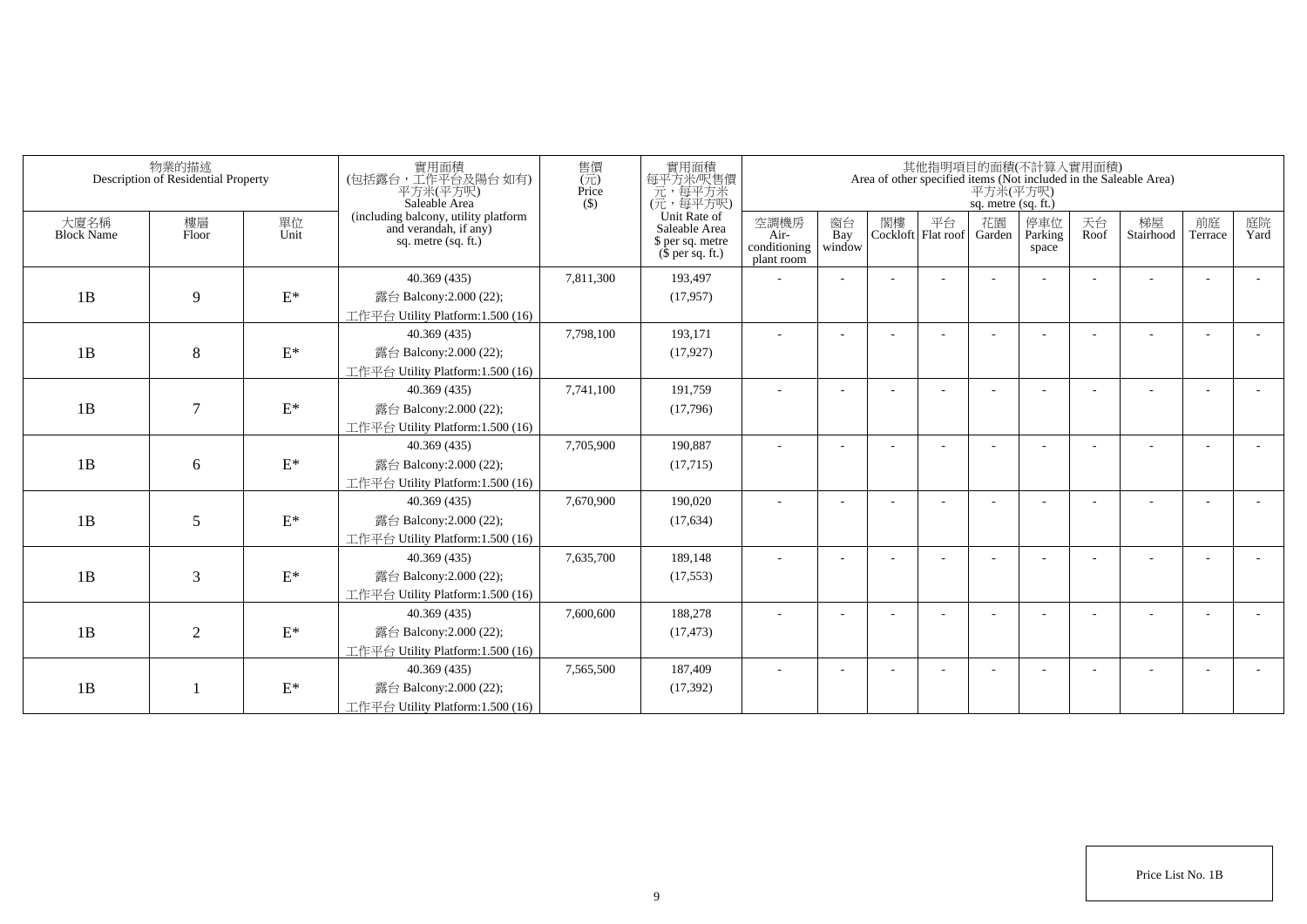| (including balcony, utility platform<br>and verandah, if any)<br>Unit Rate of<br>花園<br>天台<br>樓層<br>空調機房<br>窗台<br>閣樓<br>平台<br>停車位<br>梯屋<br>前庭<br>大廈名稱<br>單位<br>Unit<br>Saleable Area<br><b>Block Name</b><br>Bay<br>Parking<br>Stairhood<br>Floor<br>Cockloft Flat roof<br>Roof<br>Air-<br>Garden<br>Terrace<br>sq. metre $(sq, ft.)$<br>\$ per sq. metre<br>conditioning<br>window<br>space<br>$$$ per sq. ft.)<br>plant room<br>35.888 (386)<br>224,181<br>8,045,400<br>$G^*$<br>1B<br>31<br>露台 Balcony:1.955 (21);<br>(20, 843)<br>工作平台 Utility Platform:1.500 (16)<br>223,094<br>35.888 (386)<br>8,006,400<br>$G^*$<br>1B<br>30<br>露台 Balcony:1.955 (21);<br>(20, 742)<br>工作平台 Utility Platform:1.500 (16)<br>35.888 (386)<br>7,967,600<br>222,013<br>$\sim$<br>$\overline{\phantom{a}}$<br>$\overline{\phantom{a}}$<br>1B<br>29<br>$G^*$<br>露台 Balcony:1.955 (21);<br>(20, 641)<br>工作平台 Utility Platform:1.500 (16) |            | Area of other specified items (Not included in the Saleable Area) |  | 平方米(平方呎)<br>sq. metre (sq. ft.) | 其他指明項目的面積(不計算入實用面積) |  | 實用面積<br>每平方米吧售價<br>元,每平方米<br>(元,每平方呎) | 售價<br>$(\vec{\pi})$<br>Price<br>$($ \$ | 實用面積<br>(包括露台,工作平台及陽台如有)<br>平方米(平方呎)<br>Saleable Area | 物業的描述<br>Description of Residential Property |  |
|-------------------------------------------------------------------------------------------------------------------------------------------------------------------------------------------------------------------------------------------------------------------------------------------------------------------------------------------------------------------------------------------------------------------------------------------------------------------------------------------------------------------------------------------------------------------------------------------------------------------------------------------------------------------------------------------------------------------------------------------------------------------------------------------------------------------------------------------------------------------------------------------------------------------------|------------|-------------------------------------------------------------------|--|---------------------------------|---------------------|--|---------------------------------------|----------------------------------------|-------------------------------------------------------|----------------------------------------------|--|
|                                                                                                                                                                                                                                                                                                                                                                                                                                                                                                                                                                                                                                                                                                                                                                                                                                                                                                                         | 庭院<br>Yard |                                                                   |  |                                 |                     |  |                                       |                                        |                                                       |                                              |  |
|                                                                                                                                                                                                                                                                                                                                                                                                                                                                                                                                                                                                                                                                                                                                                                                                                                                                                                                         |            |                                                                   |  |                                 |                     |  |                                       |                                        |                                                       |                                              |  |
|                                                                                                                                                                                                                                                                                                                                                                                                                                                                                                                                                                                                                                                                                                                                                                                                                                                                                                                         |            |                                                                   |  |                                 |                     |  |                                       |                                        |                                                       |                                              |  |
|                                                                                                                                                                                                                                                                                                                                                                                                                                                                                                                                                                                                                                                                                                                                                                                                                                                                                                                         |            |                                                                   |  |                                 |                     |  |                                       |                                        |                                                       |                                              |  |
|                                                                                                                                                                                                                                                                                                                                                                                                                                                                                                                                                                                                                                                                                                                                                                                                                                                                                                                         |            |                                                                   |  |                                 |                     |  |                                       |                                        |                                                       |                                              |  |
|                                                                                                                                                                                                                                                                                                                                                                                                                                                                                                                                                                                                                                                                                                                                                                                                                                                                                                                         |            |                                                                   |  |                                 |                     |  |                                       |                                        |                                                       |                                              |  |
|                                                                                                                                                                                                                                                                                                                                                                                                                                                                                                                                                                                                                                                                                                                                                                                                                                                                                                                         |            |                                                                   |  |                                 |                     |  |                                       |                                        |                                                       |                                              |  |
|                                                                                                                                                                                                                                                                                                                                                                                                                                                                                                                                                                                                                                                                                                                                                                                                                                                                                                                         |            |                                                                   |  |                                 |                     |  |                                       |                                        |                                                       |                                              |  |
|                                                                                                                                                                                                                                                                                                                                                                                                                                                                                                                                                                                                                                                                                                                                                                                                                                                                                                                         |            |                                                                   |  |                                 |                     |  |                                       |                                        |                                                       |                                              |  |
|                                                                                                                                                                                                                                                                                                                                                                                                                                                                                                                                                                                                                                                                                                                                                                                                                                                                                                                         |            |                                                                   |  |                                 |                     |  |                                       |                                        |                                                       |                                              |  |
| 7,948,100<br>221,470<br>35.888 (386)                                                                                                                                                                                                                                                                                                                                                                                                                                                                                                                                                                                                                                                                                                                                                                                                                                                                                    |            |                                                                   |  |                                 |                     |  |                                       |                                        |                                                       |                                              |  |
| $G^*$<br>1B<br>28<br>露台 Balcony:1.955 (21);<br>(20,591)                                                                                                                                                                                                                                                                                                                                                                                                                                                                                                                                                                                                                                                                                                                                                                                                                                                                 |            |                                                                   |  |                                 |                     |  |                                       |                                        |                                                       |                                              |  |
| 工作平台 Utility Platform:1.500 (16)                                                                                                                                                                                                                                                                                                                                                                                                                                                                                                                                                                                                                                                                                                                                                                                                                                                                                        |            |                                                                   |  |                                 |                     |  |                                       |                                        |                                                       |                                              |  |
| 35.888 (386)<br>7,889,600<br>219,840                                                                                                                                                                                                                                                                                                                                                                                                                                                                                                                                                                                                                                                                                                                                                                                                                                                                                    |            |                                                                   |  |                                 |                     |  |                                       |                                        |                                                       |                                              |  |
| $G^*$<br>1B<br>27<br>露台 Balcony:1.955 (21);<br>(20, 439)                                                                                                                                                                                                                                                                                                                                                                                                                                                                                                                                                                                                                                                                                                                                                                                                                                                                |            |                                                                   |  |                                 |                     |  |                                       |                                        |                                                       |                                              |  |
| 工作平台 Utility Platform: 1.500 (16)                                                                                                                                                                                                                                                                                                                                                                                                                                                                                                                                                                                                                                                                                                                                                                                                                                                                                       |            |                                                                   |  |                                 |                     |  |                                       |                                        |                                                       |                                              |  |
| 7,850,600<br>35.888 (386)<br>218,753                                                                                                                                                                                                                                                                                                                                                                                                                                                                                                                                                                                                                                                                                                                                                                                                                                                                                    |            |                                                                   |  |                                 |                     |  |                                       |                                        |                                                       |                                              |  |
| 1B<br>$G^*$<br>26<br>露台 Balcony:1.955 (21);<br>(20, 338)                                                                                                                                                                                                                                                                                                                                                                                                                                                                                                                                                                                                                                                                                                                                                                                                                                                                |            |                                                                   |  |                                 |                     |  |                                       |                                        |                                                       |                                              |  |
| 工作平台 Utility Platform:1.500 (16)                                                                                                                                                                                                                                                                                                                                                                                                                                                                                                                                                                                                                                                                                                                                                                                                                                                                                        |            |                                                                   |  |                                 |                     |  |                                       |                                        |                                                       |                                              |  |
| 35.888 (386)<br>7,811,800<br>217,672<br>$\overline{\phantom{a}}$                                                                                                                                                                                                                                                                                                                                                                                                                                                                                                                                                                                                                                                                                                                                                                                                                                                        |            |                                                                   |  |                                 |                     |  |                                       |                                        |                                                       |                                              |  |
| 1B<br>$G^*$<br>25<br>露台 Balcony:1.955 (21);<br>(20, 238)                                                                                                                                                                                                                                                                                                                                                                                                                                                                                                                                                                                                                                                                                                                                                                                                                                                                |            |                                                                   |  |                                 |                     |  |                                       |                                        |                                                       |                                              |  |
| 工作平台 Utility Platform: 1.500 (16)                                                                                                                                                                                                                                                                                                                                                                                                                                                                                                                                                                                                                                                                                                                                                                                                                                                                                       |            |                                                                   |  |                                 |                     |  |                                       |                                        |                                                       |                                              |  |
| 7,772,800<br>216,585<br>35.888 (386)                                                                                                                                                                                                                                                                                                                                                                                                                                                                                                                                                                                                                                                                                                                                                                                                                                                                                    |            |                                                                   |  |                                 |                     |  |                                       |                                        |                                                       |                                              |  |
| $G^*$<br>1B<br>23<br>露台 Balcony:1.955 (21);<br>(20, 137)<br>工作平台 Utility Platform:1.500 (16)                                                                                                                                                                                                                                                                                                                                                                                                                                                                                                                                                                                                                                                                                                                                                                                                                            |            |                                                                   |  |                                 |                     |  |                                       |                                        |                                                       |                                              |  |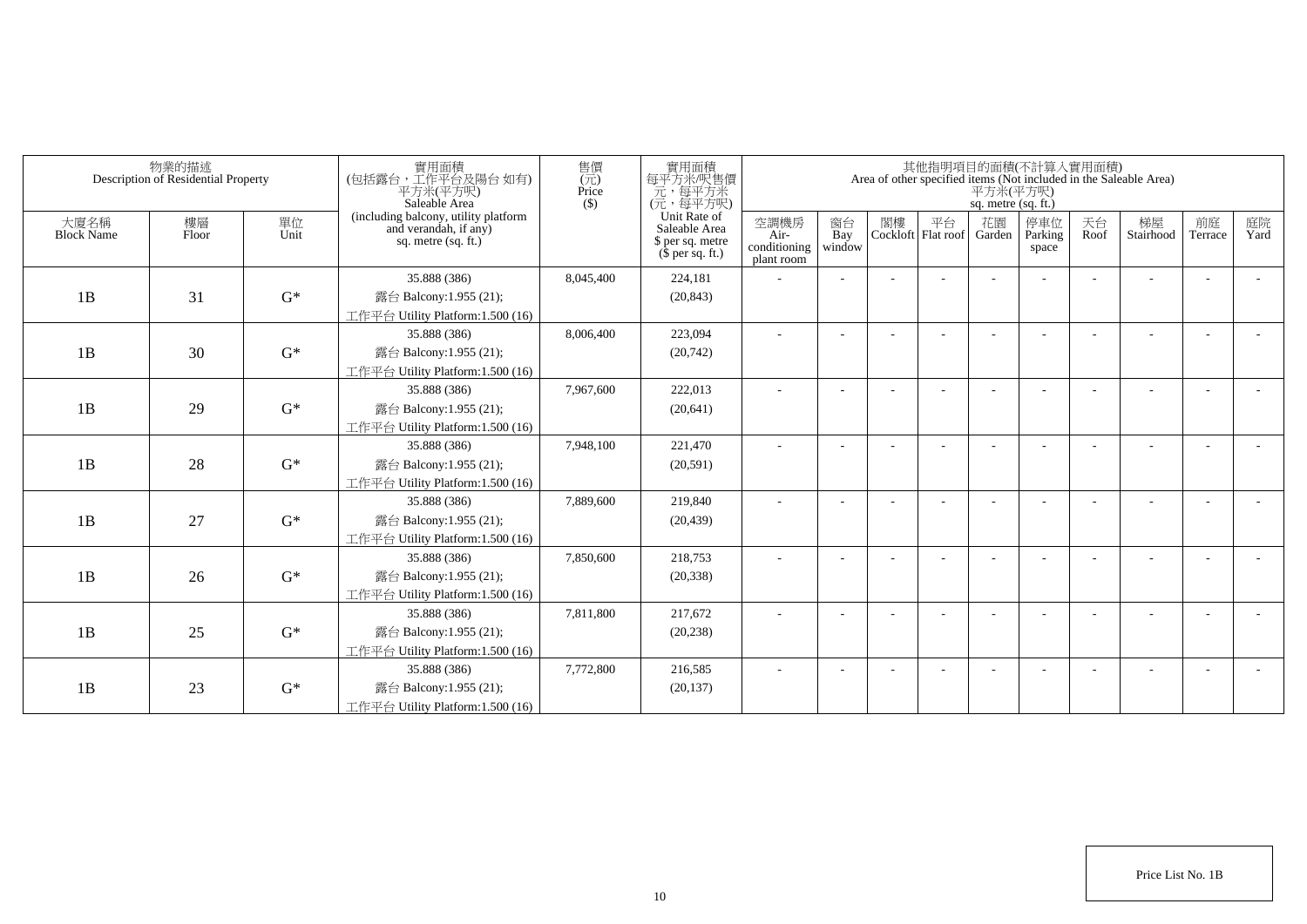|                           | 物業的描述<br>Description of Residential Property |             | 實用面積<br>(包括露台,工作平台及陽台 如有)<br>平方米(平方呎)<br>Saleable Area                                 | 售價<br>(元)<br>Price<br>$($ \$) | 實用面積<br>每平方米/呎售價<br>一元,每平方米<br>(元,每平方呎)                               |                                            |                          |    |                          | 平方米(平方呎)<br>sq. metre (sq. ft.) | 其他指明項目的面積(不計算入實用面積)     |            | Area of other specified items (Not included in the Saleable Area) |                          |            |
|---------------------------|----------------------------------------------|-------------|----------------------------------------------------------------------------------------|-------------------------------|-----------------------------------------------------------------------|--------------------------------------------|--------------------------|----|--------------------------|---------------------------------|-------------------------|------------|-------------------------------------------------------------------|--------------------------|------------|
| 大廈名稱<br><b>Block Name</b> | 樓層<br>Floor                                  | 單位<br>Unit  | (including balcony, utility platform<br>and verandah, if any)<br>sq. metre $(sq, ft.)$ |                               | Unit Rate of<br>Saleable Area<br>\$ per sq. metre<br>$$$ per sq. ft.) | 空調機房<br>Air-<br>conditioning<br>plant room | 窗台<br>Bay<br>window      | 閣樓 | 平台<br>Cockloft Flat roof | 花園<br>Garden                    | 停車位<br>Parking<br>space | 天台<br>Roof | 梯屋<br>Stairhood                                                   | 前庭<br>Terrace            | 庭院<br>Yard |
|                           |                                              |             | 35.888 (386)                                                                           | 7,733,800                     | 215,498                                                               |                                            |                          |    |                          |                                 |                         |            |                                                                   |                          |            |
| 1B                        | 22                                           | $G^*$       | 露台 Balcony:1.955 (21);                                                                 |                               | (20,036)                                                              |                                            |                          |    |                          |                                 |                         |            |                                                                   |                          |            |
|                           |                                              |             | 工作平台 Utility Platform:1.500 (16)                                                       |                               |                                                                       |                                            |                          |    |                          |                                 |                         |            |                                                                   |                          |            |
|                           |                                              |             | 35.888 (386)                                                                           | 7,694,800                     | 214,412                                                               |                                            |                          |    |                          |                                 |                         |            |                                                                   |                          |            |
| 1B                        | 21                                           | $G^*$       | 露台 Balcony:1.955 (21);                                                                 |                               | (19, 935)                                                             |                                            |                          |    |                          |                                 |                         |            |                                                                   |                          |            |
|                           |                                              |             | 工作平台 Utility Platform:1.500 (16)                                                       |                               |                                                                       |                                            |                          |    |                          |                                 |                         |            |                                                                   |                          |            |
|                           |                                              |             | 35.888 (386)                                                                           | 7,656,000                     | 213,330                                                               | ٠                                          | $\overline{\phantom{a}}$ |    |                          |                                 |                         |            |                                                                   |                          |            |
| 1B                        | 20                                           | $G^*$       | 露台 Balcony:1.955 (21);                                                                 |                               | (19, 834)                                                             |                                            |                          |    |                          |                                 |                         |            |                                                                   |                          |            |
|                           |                                              |             | 工作平台 Utility Platform: 1.500 (16)                                                      |                               |                                                                       |                                            |                          |    |                          |                                 |                         |            |                                                                   |                          |            |
|                           |                                              |             | 35.888 (386)                                                                           | 7,617,000                     | 212,244                                                               |                                            |                          |    |                          |                                 |                         |            |                                                                   |                          |            |
| 1B                        | 19                                           | G           | 露台 Balcony:1.955 (21);                                                                 |                               | (19, 733)                                                             |                                            |                          |    |                          |                                 |                         |            |                                                                   |                          |            |
|                           |                                              |             | 工作平台 Utility Platform:1.500 (16)                                                       |                               |                                                                       |                                            |                          |    |                          |                                 |                         |            |                                                                   |                          |            |
|                           |                                              |             | 35.888 (386)                                                                           | 7,605,300                     | 211,918                                                               |                                            |                          |    |                          |                                 |                         |            |                                                                   |                          |            |
| 1B                        | 18                                           | $\mathbf G$ | 露台 Balcony:1.955 (21);                                                                 |                               | (19,703)                                                              |                                            |                          |    |                          |                                 |                         |            |                                                                   |                          |            |
|                           |                                              |             | 工作平台 Utility Platform: 1.500 (16)                                                      |                               |                                                                       |                                            |                          |    |                          |                                 |                         |            |                                                                   |                          |            |
|                           |                                              |             | 35.888 (386)                                                                           | 7,554,600                     | 210,505                                                               |                                            |                          |    |                          |                                 |                         |            |                                                                   |                          |            |
| 1B                        | 17                                           | G           | 露台 Balcony:1.955 (21);                                                                 |                               | (19,572)                                                              |                                            |                          |    |                          |                                 |                         |            |                                                                   |                          |            |
|                           |                                              |             | 工作平台 Utility Platform: 1.500 (16)                                                      |                               |                                                                       |                                            |                          |    |                          |                                 |                         |            |                                                                   |                          |            |
|                           |                                              |             | 35.888 (386)                                                                           | 7,523,400                     | 209,636                                                               |                                            |                          |    |                          |                                 |                         |            |                                                                   | $\overline{\phantom{a}}$ |            |
| 1B                        | 16                                           | ${\bf G}$   | 露台 Balcony:1.955 (21);                                                                 |                               | (19, 491)                                                             |                                            |                          |    |                          |                                 |                         |            |                                                                   |                          |            |
|                           |                                              |             | 工作平台 Utility Platform: 1.500 (16)<br>35.888 (386)                                      | 7,492,300                     | 208,769                                                               |                                            |                          |    |                          |                                 |                         |            |                                                                   |                          |            |
| 1B                        | 15                                           | G           | 露台 Balcony:1.955 (21);                                                                 |                               | (19, 410)                                                             |                                            |                          |    |                          |                                 |                         |            |                                                                   |                          |            |
|                           |                                              |             | 工作平台 Utility Platform:1.500 (16)                                                       |                               |                                                                       |                                            |                          |    |                          |                                 |                         |            |                                                                   |                          |            |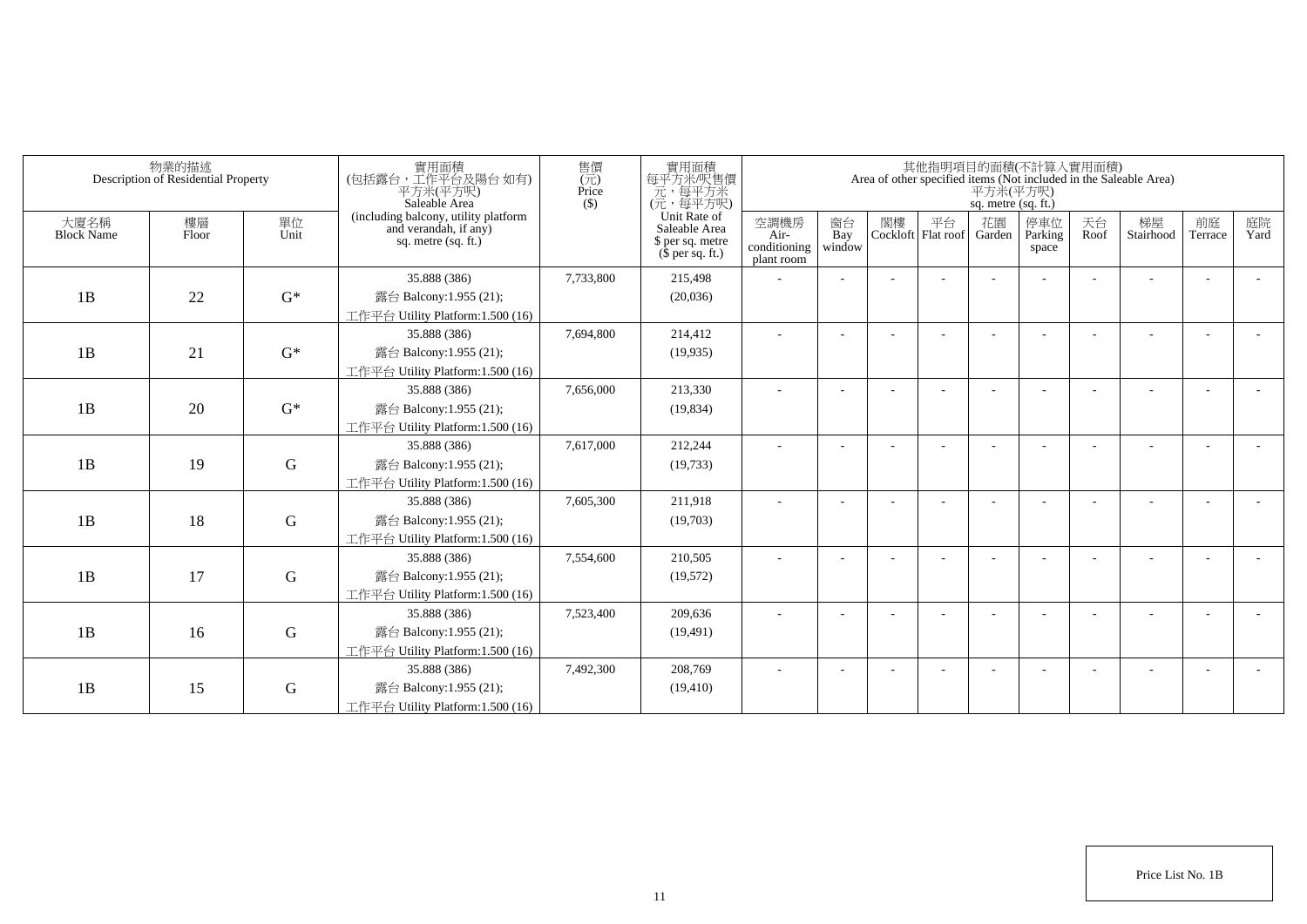|                           | 物業的描述<br>Description of Residential Property |             | 實用面積<br>(包括露台,工作平台及陽台 如有)<br>平方米(平方呎)<br>Saleable Area                                 | 售價<br>(元)<br>Price<br>$($ \$) | 實用面積<br>每平方米/呎售價<br>一元,每平方米<br>(元,每平方呎)                               |                                            |                          |    |                          | 平方米(平方呎)<br>sq. metre (sq. ft.) | 其他指明項目的面積(不計算入實用面積)     |            | Area of other specified items (Not included in the Saleable Area) |               |            |
|---------------------------|----------------------------------------------|-------------|----------------------------------------------------------------------------------------|-------------------------------|-----------------------------------------------------------------------|--------------------------------------------|--------------------------|----|--------------------------|---------------------------------|-------------------------|------------|-------------------------------------------------------------------|---------------|------------|
| 大廈名稱<br><b>Block Name</b> | 樓層<br>Floor                                  | 單位<br>Unit  | (including balcony, utility platform<br>and verandah, if any)<br>sq. metre $(sq, ft.)$ |                               | Unit Rate of<br>Saleable Area<br>\$ per sq. metre<br>$$$ per sq. ft.) | 空調機房<br>Air-<br>conditioning<br>plant room | 窗台<br>Bay<br>window      | 閣樓 | 平台<br>Cockloft Flat roof | 花園<br>Garden                    | 停車位<br>Parking<br>space | 天台<br>Roof | 梯屋<br>Stairhood                                                   | 前庭<br>Terrace | 庭院<br>Yard |
|                           |                                              |             | 35.888 (386)                                                                           | 7,461,200                     | 207,902                                                               |                                            |                          |    |                          |                                 |                         |            |                                                                   |               |            |
| 1B                        | 12                                           | $\mathbf G$ | 露台 Balcony:1.955 (21);                                                                 |                               | (19,330)                                                              |                                            |                          |    |                          |                                 |                         |            |                                                                   |               |            |
|                           |                                              |             | 工作平台 Utility Platform:1.500 (16)                                                       |                               |                                                                       |                                            |                          |    |                          |                                 |                         |            |                                                                   |               |            |
|                           |                                              |             | 35.888 (386)                                                                           | 7,430,000                     | 207,033                                                               |                                            |                          |    |                          |                                 |                         |            |                                                                   |               |            |
| 1B                        | 11                                           | $\mathbf G$ | 露台 Balcony:1.955 (21);                                                                 |                               | (19,249)                                                              |                                            |                          |    |                          |                                 |                         |            |                                                                   |               |            |
|                           |                                              |             | 工作平台 Utility Platform:1.500 (16)                                                       |                               |                                                                       |                                            |                          |    |                          |                                 |                         |            |                                                                   |               |            |
|                           |                                              |             | 35.888 (386)                                                                           | 7,398,800                     | 206,164                                                               | ٠                                          | $\overline{\phantom{a}}$ |    |                          |                                 |                         |            |                                                                   |               |            |
| 1B                        | 10                                           | $\mathbf G$ | 露台 Balcony:1.955 (21);                                                                 |                               | (19, 168)                                                             |                                            |                          |    |                          |                                 |                         |            |                                                                   |               |            |
|                           |                                              |             | 工作平台 Utility Platform: 1.500 (16)                                                      |                               |                                                                       |                                            |                          |    |                          |                                 |                         |            |                                                                   |               |            |
|                           |                                              |             | 35.888 (386)                                                                           | 7,367,600                     | 205,294                                                               |                                            |                          |    |                          |                                 |                         |            |                                                                   |               |            |
| 1B                        | 9                                            | G           | 露台 Balcony:1.955 (21);                                                                 |                               | (19,087)                                                              |                                            |                          |    |                          |                                 |                         |            |                                                                   |               |            |
|                           |                                              |             | 工作平台 Utility Platform:1.500 (16)                                                       |                               |                                                                       |                                            |                          |    |                          |                                 |                         |            |                                                                   |               |            |
|                           |                                              |             | 35.888 (386)                                                                           | 7,356,000                     | 204,971                                                               |                                            |                          |    |                          |                                 |                         |            |                                                                   |               |            |
| 1B                        | 8                                            | $\mathbf G$ | 露台 Balcony:1.955 (21);                                                                 |                               | (19,057)                                                              |                                            |                          |    |                          |                                 |                         |            |                                                                   |               |            |
|                           |                                              |             | 工作平台 Utility Platform: 1.500 (16)<br>35.888 (386)                                      | 7,305,400                     | 203,561                                                               |                                            |                          |    |                          |                                 |                         |            |                                                                   |               |            |
| 1B                        | 7                                            | G           | 露台 Balcony:1.955 (21);                                                                 |                               | (18,926)                                                              |                                            |                          |    |                          |                                 |                         |            |                                                                   |               |            |
|                           |                                              |             | 工作平台 Utility Platform:1.500 (16)                                                       |                               |                                                                       |                                            |                          |    |                          |                                 |                         |            |                                                                   |               |            |
|                           |                                              |             | 35.888 (386)                                                                           | 7,274,200                     | 202,692                                                               |                                            |                          |    |                          |                                 |                         |            |                                                                   |               |            |
| 1B                        | 6                                            | ${\bf G}$   | 露台 Balcony:1.955 (21);                                                                 |                               | (18, 845)                                                             |                                            |                          |    |                          |                                 |                         |            |                                                                   |               |            |
|                           |                                              |             | 工作平台 Utility Platform: 1.500 (16)                                                      |                               |                                                                       |                                            |                          |    |                          |                                 |                         |            |                                                                   |               |            |
|                           |                                              |             | 35.888 (386)                                                                           | 7,243,000                     | 201,822                                                               |                                            |                          |    |                          |                                 |                         |            |                                                                   |               |            |
| 1B                        | 5                                            | G           | 露台 Balcony:1.955 (21);                                                                 |                               | (18, 764)                                                             |                                            |                          |    |                          |                                 |                         |            |                                                                   |               |            |
|                           |                                              |             | 工作平台 Utility Platform:1.500 (16)                                                       |                               |                                                                       |                                            |                          |    |                          |                                 |                         |            |                                                                   |               |            |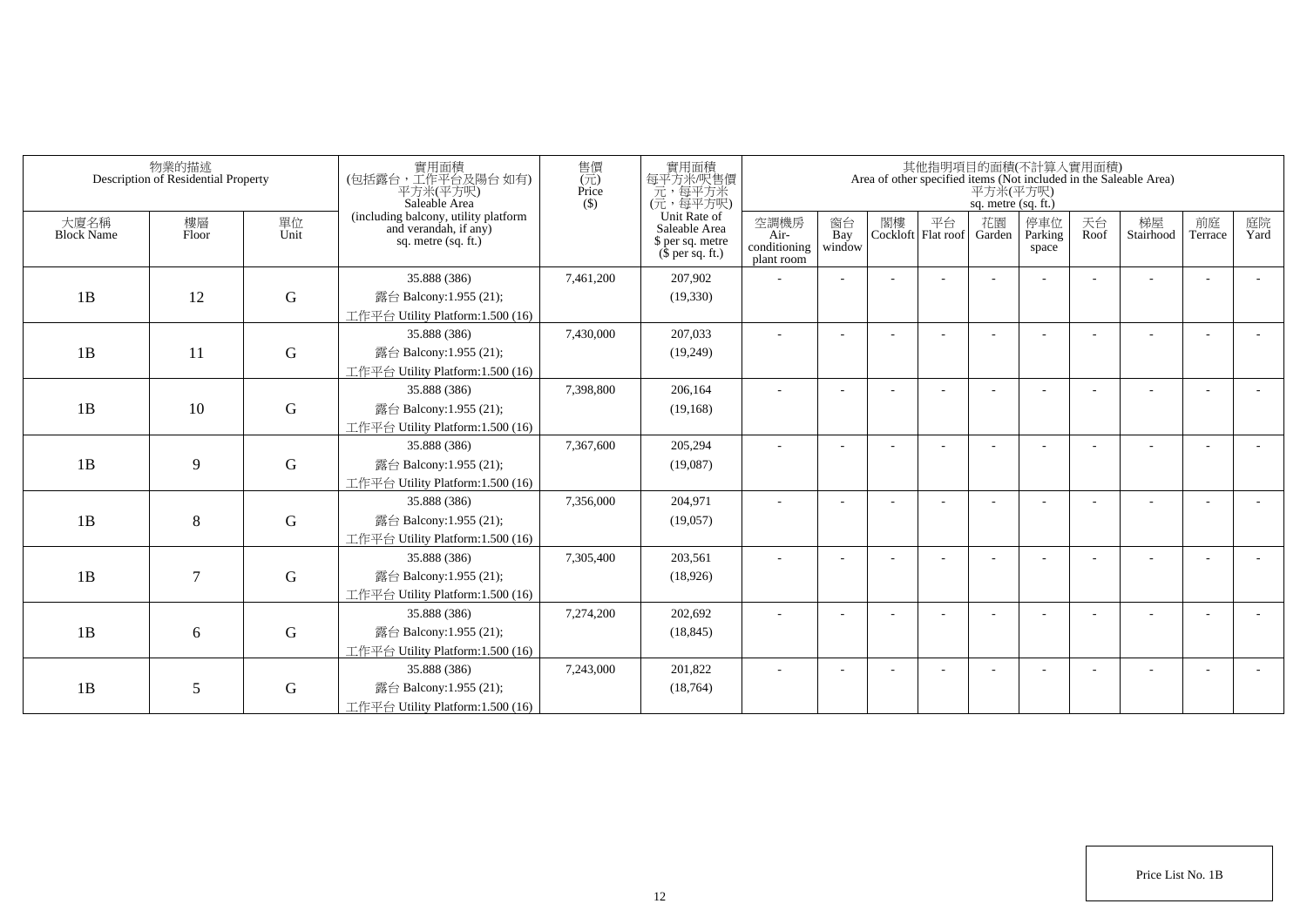|                           | 物業的描述<br>Description of Residential Property |                | 實用面積<br>(包括露台,工作平台及陽台如有)<br>平方米(平方呎)<br>Saleable Area                                  | 售價<br>(元)<br>Price<br>$(\$)$ | 實用面積<br>每平方米/呎售價<br>元,每平方米<br>(元,每平方呎)                                |                                            |                     |    |                            | 平方米(平方呎)<br>sq. metre (sq. ft.) | 其他指明項目的面積(不計算入實用面積)     |            | Area of other specified items (Not included in the Saleable Area) |               |            |
|---------------------------|----------------------------------------------|----------------|----------------------------------------------------------------------------------------|------------------------------|-----------------------------------------------------------------------|--------------------------------------------|---------------------|----|----------------------------|---------------------------------|-------------------------|------------|-------------------------------------------------------------------|---------------|------------|
| 大廈名稱<br><b>Block Name</b> | 樓層<br>Floor                                  | 單位<br>Unit     | (including balcony, utility platform<br>and verandah, if any)<br>sq. metre $(sq. ft.)$ |                              | Unit Rate of<br>Saleable Area<br>\$ per sq. metre<br>$$$ per sq. ft.) | 空調機房<br>Air-<br>conditioning<br>plant room | 窗台<br>Bay<br>window | 閣樓 | 平台<br>Cockloft   Flat roof | 花園<br>Garden                    | 停車位<br>Parking<br>space | 天台<br>Roof | 梯屋<br>Stairhood                                                   | 前庭<br>Terrace | 庭院<br>Yard |
|                           |                                              |                | 35.888 (386)                                                                           | 7,211,800                    | 200,953                                                               |                                            |                     |    |                            |                                 |                         |            |                                                                   |               |            |
| 1B                        | 3                                            | $\mathbf G$    | 露台 Balcony:1.955 (21);                                                                 |                              | (18,683)                                                              |                                            |                     |    |                            |                                 |                         |            |                                                                   |               |            |
|                           |                                              |                | 工作平台 Utility Platform:1.500 (16)                                                       |                              |                                                                       |                                            |                     |    |                            |                                 |                         |            |                                                                   |               |            |
|                           |                                              |                | 35.888 (386)                                                                           | 7,180,700                    | 200,086                                                               |                                            |                     |    |                            |                                 |                         |            |                                                                   |               |            |
| 1B                        | $\overline{2}$                               | G              | 露台 Balcony:1.955 (21);                                                                 |                              | (18,603)                                                              |                                            |                     |    |                            |                                 |                         |            |                                                                   |               |            |
|                           |                                              |                | 工作平台 Utility Platform:1.500 (16)                                                       |                              |                                                                       |                                            |                     |    |                            |                                 |                         |            |                                                                   |               |            |
|                           |                                              |                | 35.888 (386)                                                                           | 7,149,600                    | 199,220                                                               |                                            |                     |    |                            |                                 |                         |            |                                                                   |               |            |
| 1B                        |                                              | $\mathbf G$    | 露台 Balcony:1.955 (21);                                                                 |                              | (18, 522)                                                             |                                            |                     |    |                            |                                 |                         |            |                                                                   |               |            |
|                           |                                              |                | 工作平台 Utility Platform:1.500 (16)                                                       |                              |                                                                       |                                            |                     |    |                            |                                 |                         |            |                                                                   |               |            |
|                           |                                              |                | 35.888 (386)                                                                           | 8,045,400                    | 224,181                                                               |                                            |                     |    |                            |                                 |                         |            |                                                                   |               |            |
| 1B                        | 31                                           | $H^*$          | 露台 Balcony:1.955 (21);                                                                 |                              | (20, 843)                                                             |                                            |                     |    |                            |                                 |                         |            |                                                                   |               |            |
|                           |                                              |                | 工作平台 Utility Platform: $1.500(16)$                                                     |                              |                                                                       |                                            |                     |    |                            |                                 |                         |            |                                                                   |               |            |
|                           |                                              |                | 35.888 (386)                                                                           | 8,006,400                    | 223,094                                                               |                                            |                     |    |                            |                                 |                         |            |                                                                   |               |            |
| 1B                        | 30                                           | $\mathrm{H}^*$ | 露台 Balcony:1.955 (21);                                                                 |                              | (20,742)                                                              |                                            |                     |    |                            |                                 |                         |            |                                                                   |               |            |
|                           |                                              |                | 工作平台 Utility Platform: 1.500 (16)                                                      |                              |                                                                       |                                            |                     |    |                            |                                 |                         |            |                                                                   |               |            |
|                           |                                              |                | 35.888 (386)                                                                           | 7,967,600                    | 222,013                                                               |                                            |                     |    |                            |                                 |                         |            |                                                                   |               |            |
| 1B                        | 29                                           | $H^*$          | 露台 Balcony:1.955 (21);                                                                 |                              | (20, 641)                                                             |                                            |                     |    |                            |                                 |                         |            |                                                                   |               |            |
|                           |                                              |                | 工作平台 Utility Platform:1.500 (16)                                                       |                              |                                                                       |                                            |                     |    |                            |                                 |                         |            |                                                                   |               |            |
|                           |                                              |                | 35.888 (386)                                                                           | 7,948,100                    | 221,470                                                               |                                            |                     |    |                            |                                 |                         |            |                                                                   |               |            |
| 1B                        | 28                                           | $H^*$          | 露台 Balcony:1.955 (21);                                                                 |                              | (20,591)                                                              |                                            |                     |    |                            |                                 |                         |            |                                                                   |               |            |
|                           |                                              |                | 工作平台 Utility Platform: 1.500 (16)                                                      |                              |                                                                       |                                            |                     |    |                            |                                 |                         |            |                                                                   |               |            |
|                           |                                              |                | 35.888 (386)                                                                           | 7,889,600                    | 219,840                                                               |                                            |                     |    |                            |                                 |                         |            |                                                                   |               |            |
| 1B                        | 27                                           | $H^*$          | 露台 Balcony:1.955 (21);                                                                 |                              | (20, 439)                                                             |                                            |                     |    |                            |                                 |                         |            |                                                                   |               |            |
|                           |                                              |                | 工作平台 Utility Platform:1.500 (16)                                                       |                              |                                                                       |                                            |                     |    |                            |                                 |                         |            |                                                                   |               |            |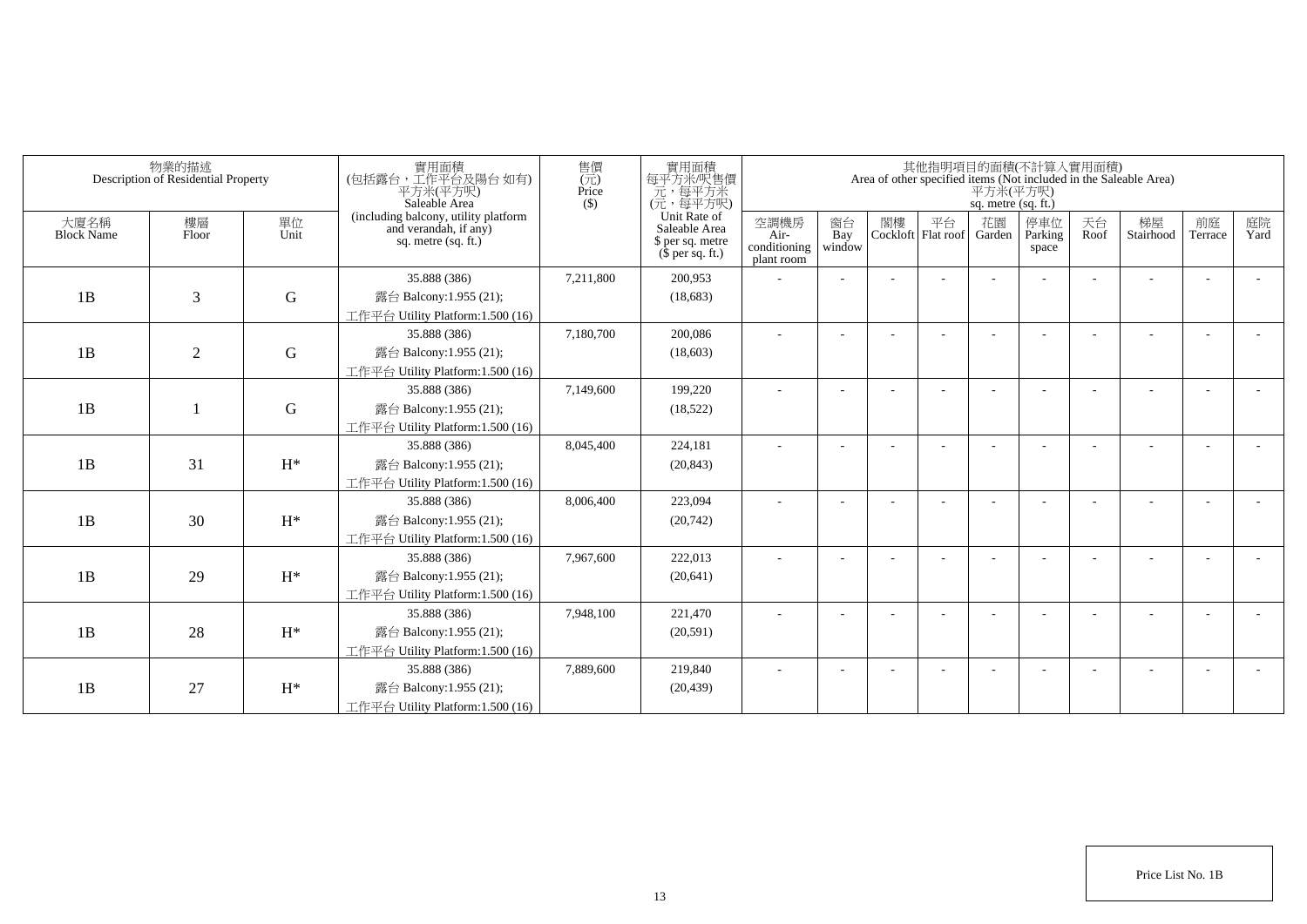|                           | 物業的描述<br>Description of Residential Property |                | 實用面積<br>(包括露台,工作平台及陽台如有)<br>平方米(平方呎)<br>Saleable Area                                  | 售價<br>$(\vec{\pi})$<br>Price<br>$($ \$) | 實用面積<br>每平方米/呎售價<br>一元,每平方米<br>(元,每平方呎)                               |                                            |                          |    |                          | 平方米(平方呎)<br>sq. metre (sq. ft.) | 其他指明項目的面積(不計算入實用面積)     |            | Area of other specified items (Not included in the Saleable Area) |                          |            |
|---------------------------|----------------------------------------------|----------------|----------------------------------------------------------------------------------------|-----------------------------------------|-----------------------------------------------------------------------|--------------------------------------------|--------------------------|----|--------------------------|---------------------------------|-------------------------|------------|-------------------------------------------------------------------|--------------------------|------------|
| 大廈名稱<br><b>Block Name</b> | 樓層<br>Floor                                  | 單位<br>Unit     | (including balcony, utility platform<br>and verandah, if any)<br>sq. metre $(sq, ft.)$ |                                         | Unit Rate of<br>Saleable Area<br>\$ per sq. metre<br>$$$ per sq. ft.) | 空調機房<br>Air-<br>conditioning<br>plant room | 窗台<br>Bay<br>window      | 閣樓 | 平台<br>Cockloft Flat roof | 花園<br>Garden                    | 停車位<br>Parking<br>space | 天台<br>Roof | 梯屋<br>Stairhood                                                   | 前庭<br>Terrace            | 庭院<br>Yard |
|                           |                                              |                | 35.888 (386)                                                                           | 7,850,600                               | 218,753                                                               |                                            |                          |    |                          |                                 |                         |            |                                                                   |                          |            |
| 1B                        | 26                                           | $\mathrm{H}^*$ | 露台 Balcony:1.955 (21);                                                                 |                                         | (20, 338)                                                             |                                            |                          |    |                          |                                 |                         |            |                                                                   |                          |            |
|                           |                                              |                | 工作平台 Utility Platform:1.500 (16)                                                       |                                         |                                                                       |                                            |                          |    |                          |                                 |                         |            |                                                                   |                          |            |
|                           |                                              |                | 35.888 (386)                                                                           | 7,811,800                               | 217,672                                                               |                                            |                          |    |                          |                                 |                         |            |                                                                   |                          |            |
| 1B                        | 25                                           | $H^*$          | 露台 Balcony:1.955 (21);                                                                 |                                         | (20, 238)                                                             |                                            |                          |    |                          |                                 |                         |            |                                                                   |                          |            |
|                           |                                              |                | 工作平台 Utility Platform:1.500 (16)                                                       |                                         |                                                                       |                                            |                          |    |                          |                                 |                         |            |                                                                   |                          |            |
|                           |                                              |                | 35.888 (386)                                                                           | 7,772,800                               | 216,585                                                               | ٠                                          | $\overline{\phantom{a}}$ |    |                          |                                 |                         |            |                                                                   | $\overline{\phantom{a}}$ |            |
| 1B                        | 23                                           | $H^*$          | 露台 Balcony:1.955 (21);                                                                 |                                         | (20, 137)                                                             |                                            |                          |    |                          |                                 |                         |            |                                                                   |                          |            |
|                           |                                              |                | 工作平台 Utility Platform:1.500 (16)                                                       |                                         |                                                                       |                                            |                          |    |                          |                                 |                         |            |                                                                   |                          |            |
|                           |                                              |                | 35.888 (386)                                                                           | 7,733,800                               | 215,498                                                               |                                            |                          |    |                          |                                 |                         |            |                                                                   |                          |            |
| 1B                        | 22                                           | $H^*$          | 露台 Balcony:1.955 (21);                                                                 |                                         | (20,036)                                                              |                                            |                          |    |                          |                                 |                         |            |                                                                   |                          |            |
|                           |                                              |                | 工作平台 Utility Platform:1.500 (16)                                                       |                                         |                                                                       |                                            |                          |    |                          |                                 |                         |            |                                                                   |                          |            |
|                           |                                              |                | 35.888 (386)                                                                           | 7,694,800                               | 214,412                                                               | ä,                                         |                          |    |                          |                                 |                         |            |                                                                   |                          |            |
| 1B                        | 21                                           | $H^*$          | 露台 Balcony:1.955 (21);                                                                 |                                         | (19, 935)                                                             |                                            |                          |    |                          |                                 |                         |            |                                                                   |                          |            |
|                           |                                              |                | 工作平台 Utility Platform: 1.500 (16)                                                      |                                         |                                                                       |                                            |                          |    |                          |                                 |                         |            |                                                                   |                          |            |
|                           |                                              |                | 35.888 (386)                                                                           | 7,656,000                               | 213,330                                                               |                                            |                          |    |                          |                                 |                         |            |                                                                   |                          |            |
| 1B                        | 20                                           | $H^*$          | 露台 Balcony:1.955 (21);                                                                 |                                         | (19, 834)                                                             |                                            |                          |    |                          |                                 |                         |            |                                                                   |                          |            |
|                           |                                              |                | 工作平台 Utility Platform:1.500 (16)                                                       |                                         |                                                                       |                                            |                          |    |                          |                                 |                         |            |                                                                   |                          |            |
|                           |                                              |                | 35.888 (386)                                                                           | 7,617,000                               | 212,244                                                               |                                            |                          |    |                          |                                 |                         |            |                                                                   | $\overline{\phantom{a}}$ |            |
| 1B                        | 19                                           | H              | 露台 Balcony:1.955 (21);                                                                 |                                         | (19, 733)                                                             |                                            |                          |    |                          |                                 |                         |            |                                                                   |                          |            |
|                           |                                              |                | 工作平台 Utility Platform: 1.500 (16)                                                      |                                         |                                                                       |                                            |                          |    |                          |                                 |                         |            |                                                                   |                          |            |
|                           |                                              |                | 35.888 (386)                                                                           | 7,605,300                               | 211,918                                                               |                                            |                          |    |                          |                                 |                         |            |                                                                   | <b>.</b>                 |            |
| 1B                        | 18                                           | H              | 露台 Balcony:1.955 (21);<br>工作平台 Utility Platform:1.500 (16)                             |                                         | (19,703)                                                              |                                            |                          |    |                          |                                 |                         |            |                                                                   |                          |            |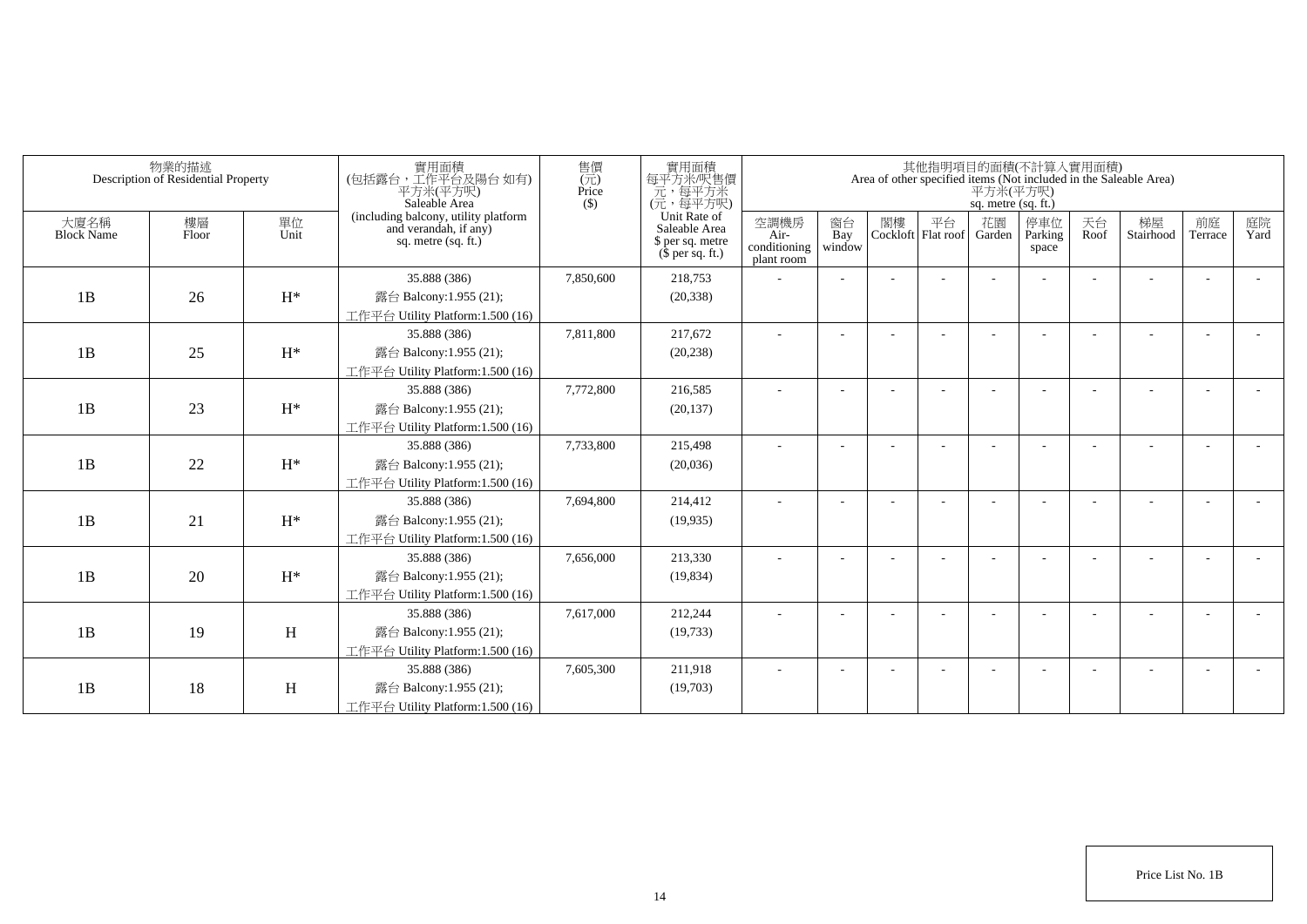| Area of other specified items (Not included in the Saleable Area) | 平方米(平方呎)<br>sq. metre (sq. ft.) | 其他指明項目的面積(不計算入實用面積)      |    |                          |                                            | 實用面積<br>每平方米/呎售價                                                                                                                                        | 售價<br>$(\vec{\pi})$<br>Price<br>$($ \$)                       | 實用面積<br>(包括露台,工作平台及陽台 如有)<br>平方米(平方呎)<br>Saleable Area                                                                                                                                                                                                                                                                                                                                                                                                                                                                                        |                            | 物業的描述<br>Description of Residential Property |                                        |
|-------------------------------------------------------------------|---------------------------------|--------------------------|----|--------------------------|--------------------------------------------|---------------------------------------------------------------------------------------------------------------------------------------------------------|---------------------------------------------------------------|-----------------------------------------------------------------------------------------------------------------------------------------------------------------------------------------------------------------------------------------------------------------------------------------------------------------------------------------------------------------------------------------------------------------------------------------------------------------------------------------------------------------------------------------------|----------------------------|----------------------------------------------|----------------------------------------|
| 天台<br>停車位<br>Parking<br>Roof<br>space                             | 花園<br>Garden                    | 平台<br>Cockloft Flat roof | 閣樓 | 窗台<br>Bay<br>window      | 空調機房<br>Air-<br>conditioning<br>plant room | Saleable Area<br>\$ per sq. metre<br>$$$ per sq. ft.)                                                                                                   |                                                               | sq. metre $(sq, ft.)$                                                                                                                                                                                                                                                                                                                                                                                                                                                                                                                         | 單位<br>Unit                 | 樓層<br>Floor                                  | 大廈名稱<br><b>Block Name</b>              |
|                                                                   |                                 |                          |    |                          |                                            | 210,505                                                                                                                                                 | 7,554,600                                                     | 35.888 (386)                                                                                                                                                                                                                                                                                                                                                                                                                                                                                                                                  |                            |                                              |                                        |
|                                                                   |                                 |                          |    |                          |                                            | (19, 572)                                                                                                                                               |                                                               | 露台 Balcony:1.955 (21);                                                                                                                                                                                                                                                                                                                                                                                                                                                                                                                        | H                          | 17                                           | 1B                                     |
|                                                                   |                                 |                          |    |                          |                                            |                                                                                                                                                         |                                                               | 工作平台 Utility Platform:1.500 (16)                                                                                                                                                                                                                                                                                                                                                                                                                                                                                                              |                            |                                              |                                        |
|                                                                   |                                 |                          |    |                          |                                            | 209,636                                                                                                                                                 | 7,523,400                                                     | 35.888 (386)                                                                                                                                                                                                                                                                                                                                                                                                                                                                                                                                  |                            |                                              |                                        |
|                                                                   |                                 |                          |    |                          |                                            | (19, 491)                                                                                                                                               |                                                               | 露台 Balcony:1.955 (21);                                                                                                                                                                                                                                                                                                                                                                                                                                                                                                                        | H                          | 16                                           |                                        |
|                                                                   |                                 |                          |    |                          |                                            |                                                                                                                                                         |                                                               |                                                                                                                                                                                                                                                                                                                                                                                                                                                                                                                                               |                            |                                              |                                        |
|                                                                   |                                 |                          |    | $\overline{\phantom{a}}$ | ٠                                          | 208,769                                                                                                                                                 | 7,492,300                                                     | 35.888 (386)                                                                                                                                                                                                                                                                                                                                                                                                                                                                                                                                  |                            |                                              |                                        |
|                                                                   |                                 |                          |    |                          |                                            | (19, 410)                                                                                                                                               |                                                               | 露台 Balcony:1.955 (21);                                                                                                                                                                                                                                                                                                                                                                                                                                                                                                                        |                            |                                              |                                        |
|                                                                   |                                 |                          |    |                          |                                            |                                                                                                                                                         |                                                               |                                                                                                                                                                                                                                                                                                                                                                                                                                                                                                                                               |                            |                                              |                                        |
|                                                                   |                                 |                          |    |                          |                                            |                                                                                                                                                         |                                                               |                                                                                                                                                                                                                                                                                                                                                                                                                                                                                                                                               |                            |                                              |                                        |
|                                                                   |                                 |                          |    |                          |                                            |                                                                                                                                                         |                                                               |                                                                                                                                                                                                                                                                                                                                                                                                                                                                                                                                               |                            |                                              |                                        |
|                                                                   |                                 |                          |    |                          |                                            |                                                                                                                                                         |                                                               |                                                                                                                                                                                                                                                                                                                                                                                                                                                                                                                                               |                            |                                              |                                        |
|                                                                   |                                 |                          |    |                          |                                            |                                                                                                                                                         |                                                               |                                                                                                                                                                                                                                                                                                                                                                                                                                                                                                                                               |                            |                                              |                                        |
|                                                                   |                                 |                          |    |                          |                                            |                                                                                                                                                         |                                                               |                                                                                                                                                                                                                                                                                                                                                                                                                                                                                                                                               |                            |                                              |                                        |
|                                                                   |                                 |                          |    |                          |                                            |                                                                                                                                                         |                                                               |                                                                                                                                                                                                                                                                                                                                                                                                                                                                                                                                               |                            |                                              |                                        |
|                                                                   |                                 |                          |    |                          |                                            |                                                                                                                                                         |                                                               |                                                                                                                                                                                                                                                                                                                                                                                                                                                                                                                                               |                            |                                              |                                        |
|                                                                   |                                 |                          |    |                          |                                            |                                                                                                                                                         |                                                               |                                                                                                                                                                                                                                                                                                                                                                                                                                                                                                                                               |                            |                                              |                                        |
|                                                                   |                                 |                          |    |                          |                                            |                                                                                                                                                         |                                                               |                                                                                                                                                                                                                                                                                                                                                                                                                                                                                                                                               |                            |                                              |                                        |
|                                                                   |                                 |                          |    |                          |                                            |                                                                                                                                                         |                                                               |                                                                                                                                                                                                                                                                                                                                                                                                                                                                                                                                               |                            |                                              |                                        |
|                                                                   |                                 |                          |    |                          |                                            |                                                                                                                                                         |                                                               |                                                                                                                                                                                                                                                                                                                                                                                                                                                                                                                                               |                            |                                              |                                        |
|                                                                   |                                 |                          |    |                          |                                            |                                                                                                                                                         |                                                               |                                                                                                                                                                                                                                                                                                                                                                                                                                                                                                                                               |                            |                                              |                                        |
|                                                                   |                                 |                          |    |                          |                                            |                                                                                                                                                         |                                                               |                                                                                                                                                                                                                                                                                                                                                                                                                                                                                                                                               |                            |                                              |                                        |
|                                                                   |                                 |                          |    |                          |                                            |                                                                                                                                                         |                                                               |                                                                                                                                                                                                                                                                                                                                                                                                                                                                                                                                               |                            |                                              |                                        |
|                                                                   |                                 |                          |    |                          |                                            | 一元,每平方米<br>(元,每平方呎)<br>Unit Rate of<br>207,902<br>(19,330)<br>207,033<br>(19,249)<br>206,164<br>(19, 168)<br>205,294<br>(19,087)<br>204,971<br>(19,057) | 7,461,200<br>7,430,000<br>7,398,800<br>7,367,600<br>7,356,000 | (including balcony, utility platform<br>and verandah, if any)<br>工作平台 Utility Platform:1.500 (16)<br>工作平台 Utility Platform:1.500 (16)<br>35.888 (386)<br>露台 Balcony:1.955 (21);<br>工作平台 Utility Platform:1.500 (16)<br>35.888 (386)<br>露台 Balcony:1.955 (21);<br>工作平台 Utility Platform: 1.500 (16)<br>35.888 (386)<br>露台 Balcony:1.955 (21);<br>工作平台 Utility Platform:1.500 (16)<br>35.888 (386)<br>露台 Balcony:1.955 (21);<br>工作平台 Utility Platform: 1.500 (16)<br>35.888 (386)<br>露台 Balcony:1.955 (21);<br>工作平台 Utility Platform:1.500 (16) | H<br>H<br>H<br>H<br>H<br>H | 15<br>12<br>11<br>10<br>9<br>8               | 1B<br>1B<br>1B<br>1B<br>1B<br>1B<br>1B |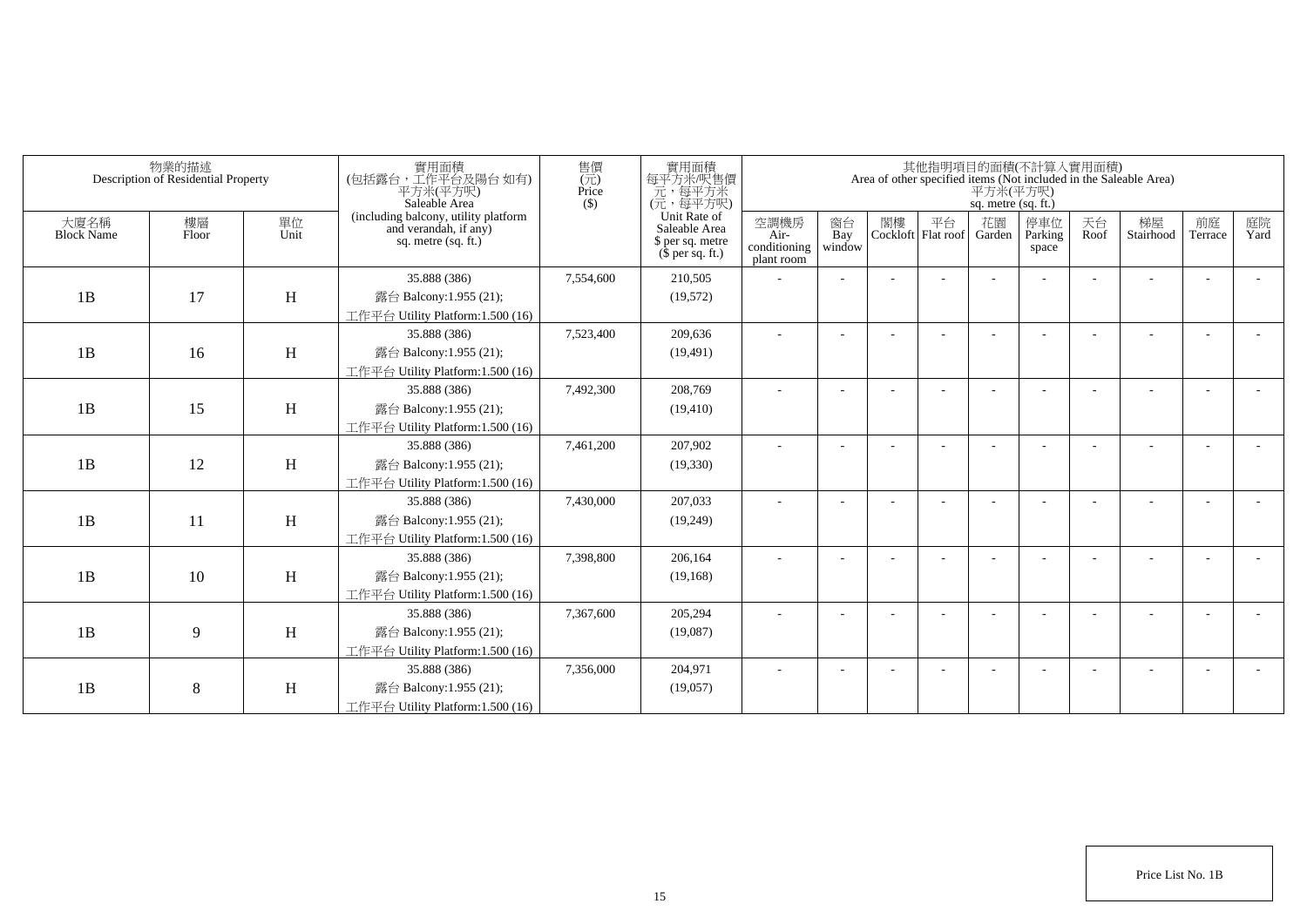|                           | 物業的描述<br>Description of Residential Property |            | 實用面積<br>(包括露台,工作平台及陽台如有)<br>平方米(平方呎)<br>Saleable Area                                | 售價<br>(元)<br>Price<br>$($ \$) | 實用面積<br>每平方米/呎售價<br>一元, 每平方米<br>(元, 每平方呎)                             |                                            |                          |    |                          | 平方米(平方呎)<br>sq. metre (sq. ft.) | 其他指明項目的面積(不計算入實用面積)     |            | Area of other specified items (Not included in the Saleable Area) |               |            |
|---------------------------|----------------------------------------------|------------|--------------------------------------------------------------------------------------|-------------------------------|-----------------------------------------------------------------------|--------------------------------------------|--------------------------|----|--------------------------|---------------------------------|-------------------------|------------|-------------------------------------------------------------------|---------------|------------|
| 大廈名稱<br><b>Block Name</b> | 樓層<br>Floor                                  | 單位<br>Unit | (including balcony, utility platform<br>and verandah, if any)<br>sq. metre (sq. ft.) |                               | Unit Rate of<br>Saleable Area<br>\$ per sq. metre<br>$$$ per sq. ft.) | 空調機房<br>Air-<br>conditioning<br>plant room | 窗台<br>Bay<br>window      | 閣樓 | 平台<br>Cockloft Flat roof | 花園<br>Garden                    | 停車位<br>Parking<br>space | 天台<br>Roof | 梯屋<br>Stairhood                                                   | 前庭<br>Terrace | 庭院<br>Yard |
| 1B                        | $\overline{7}$                               | H          | 35.888 (386)<br>露台 Balcony:1.955 (21);<br>工作平台 Utility Platform:1.500 (16)           | 7,305,400                     | 203,561<br>(18,926)                                                   |                                            |                          |    |                          |                                 |                         |            |                                                                   |               |            |
| 1B                        | 6                                            | Η          | 35.888 (386)<br>露台 Balcony:1.955 (21);<br>工作平台 Utility Platform:1.500 (16)           | 7,274,200                     | 202,692<br>(18, 845)                                                  |                                            |                          |    |                          |                                 |                         |            |                                                                   |               |            |
| 1B                        | 5                                            | H          | 35.888 (386)<br>露台 Balcony:1.955 (21);<br>工作平台 Utility Platform:1.500 (16)           | 7,243,000                     | 201,822<br>(18, 764)                                                  |                                            |                          |    |                          |                                 |                         |            |                                                                   |               |            |
| 1B                        | $\mathfrak{Z}$                               | H          | 35.888 (386)<br>露台 Balcony:1.955 (21);<br>工作平台 Utility Platform:1.500 (16)           | 7,211,800                     | 200.953<br>(18,683)                                                   |                                            |                          |    |                          |                                 |                         |            |                                                                   |               |            |
| 1B                        | $\overline{2}$                               | H          | 35.888 (386)<br>露台 Balcony:1.955 (21);<br>工作平台 Utility Platform:1.500 (16)           | 7.180.700                     | 200,086<br>(18,603)                                                   |                                            |                          |    |                          |                                 |                         |            |                                                                   |               |            |
| 1B                        |                                              | H          | 35.888 (386)<br>露台 Balcony:1.955 (21);<br>工作平台 Utility Platform:1.500 (16)           | 7,149,600                     | 199,220<br>(18,522)                                                   |                                            | $\overline{\phantom{a}}$ |    |                          |                                 |                         |            |                                                                   |               |            |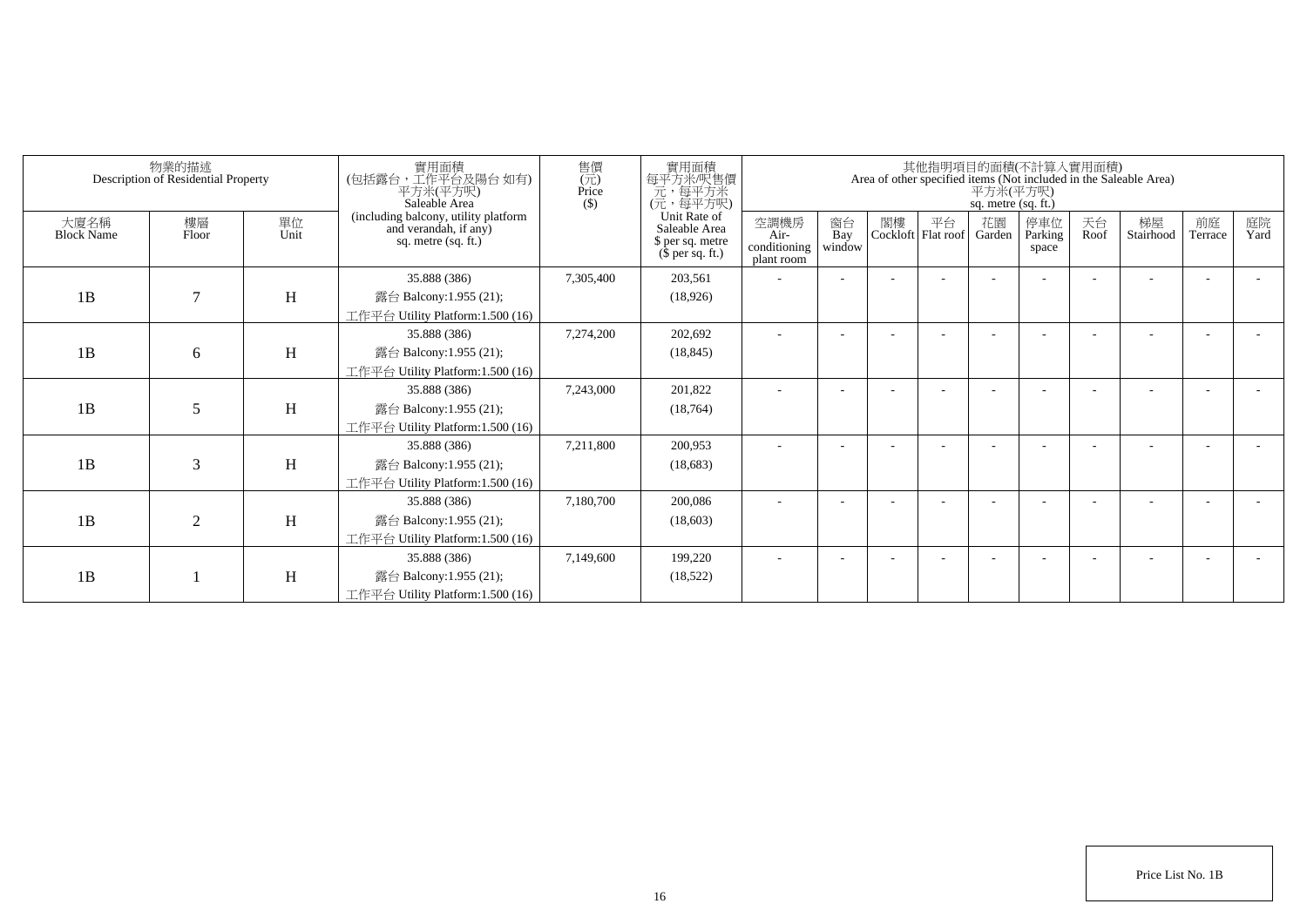#### 第三部份:其他資料 Part 3:Other Information

# (1) 準買家應參閱該期數的售樓說明書,以了解該期數的資料。

Prospective purchasers are advised to refer to the sales brochure for the Phase for information on the Phase.

(2) 根據 《一手住宅物業銷售條例》第 52(1)條及第 53(2)及(3)條,-

According to sections 52(1) and 53(2) and (3) of the Residential Properties (First-hand Sales) Ordinance,-

#### 第 52(1)條 / Section 52(1)

在某人就指明住宅物業與擁有人訂立臨時買賣合約時,該人須向擁有人支付售價的 5%的臨時訂金。

A preliminary deposit of 5% of the purchase price is payable by a person to the owner on entering into a preliminary agreement for sale and purchase in respect of the specified residential property with the owner.

#### 第 53(2)條 / Section 53(2)

如某人於某日期訂立臨時買賣合約,並於該日期後的5個工作日內,就有關住宅物業簽立買賣合約,則擁有人必須在該日期後的8個工作日內,簽立該買賣合約。

If a person executes an agreement for sale and purchase in respect of the residential property within 5 working days after the date on which the person enters into the preliminary agreement for sale and purchase, the owner must execute the agreement for sale and purchase within 8 working days after that date.

#### 第 53(3) 條 / Section 53(3)

如某人於某日期訂立臨時買賣合約,但沒有於該日期後的 5 個工作日内,就有關住宅物業簽立買賣合約,則 – (i) 該臨時合約即告終止; (ii) 有關的臨時訂金即予沒收; 及 (iii) 擁有人不得就該人沒有簽立買賣合約而針對該人提出進一步申索。

If a person does not execute an agreement for sale and purchase in respect of the residential property within 5 working days after the date on which the person enters into the preliminary agreement for sale and purchase  $-$  (i) the preliminary agreement is terminated; (ii) the preliminary deposit is forfeited; and (iii) the owner does not have any further claim against the person for the failure.

(3) 實用面積及屬該住宅物業其他指明項目的面積是按 《一手住宅物業銷售條例》第 8 條及附表二第 2 部的計算得出的。

The saleable area and area of other specified items of the residential property are calculated in accordance with section 8 and Part 2 of Schedule 2 to the Residential Properties (First-hand Sales) Ordinance.

(4) 註:『售價』指本價單第二部份中所列之住宅物業的售價,而『樓價』指臨時買賣合約(或買賣合約或經修訂的買賣合約)中訂明的住宅物業的實際售價。因應相關折扣 (如 有) 按售價計算得出之價目,皆以向下捨入方式換算至百位數作為樓價。買方須為於同一份臨時買賣合約下購買的所有住宅物業選擇相同的付款計劃。 Note: "price" means the price of the residential property set out in Part 2 of this price list, and "purchase price" means the actual price of the residential property set out in the preliminary agreement for sale and purchase (or the agreement for sale and purchase or the amended agreement for sale and purchase). The price obtained after applying the relevant discount(s) (if any) on the price will be rounded down to the nearest hundred to determine the purchase price. The Purchaser must choose the same payment plan for all the residential properties purchased under the same preliminary agreement for sale and purchase.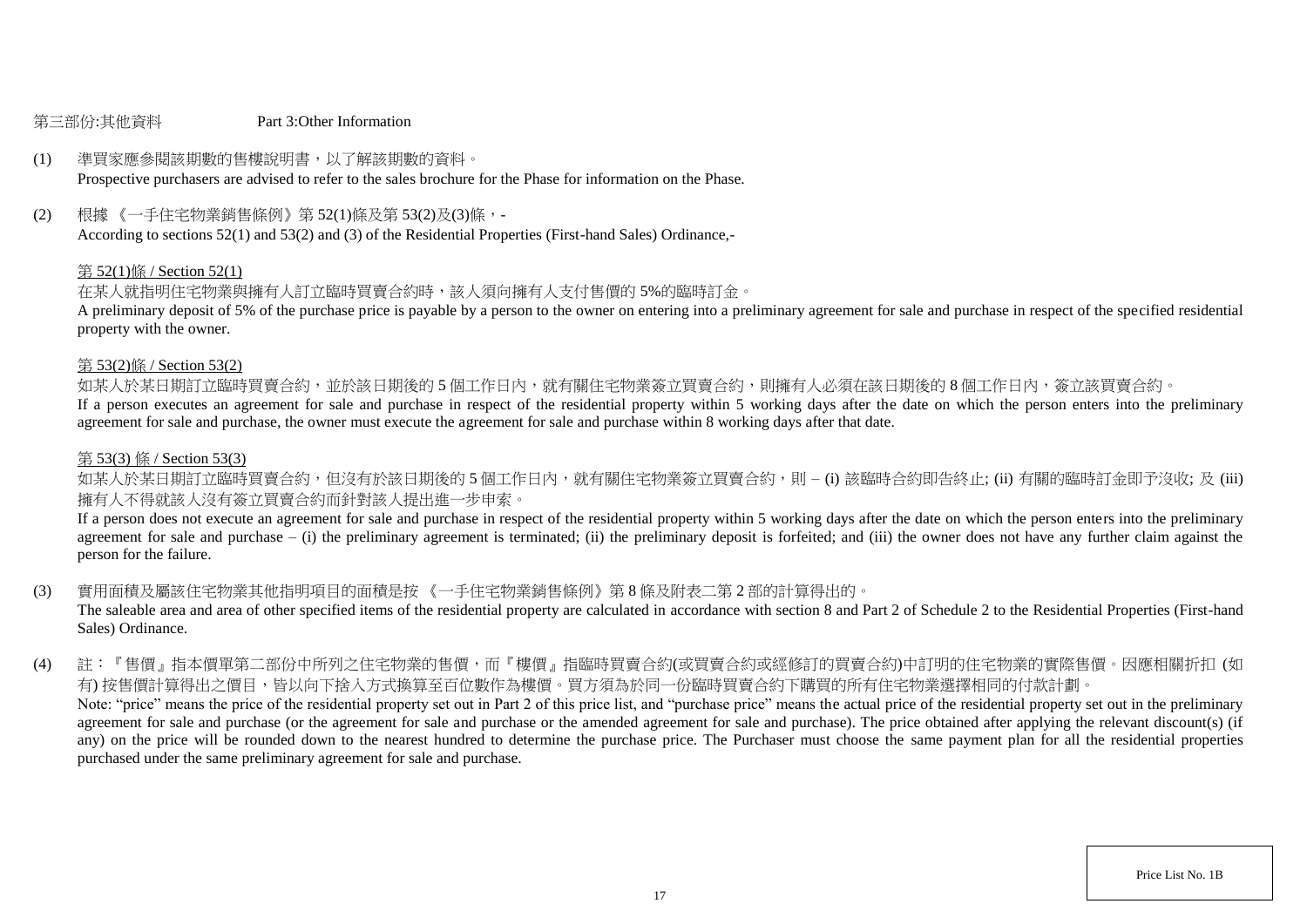- (4)(A1) 現金付款計劃 Cash Payment Plan
	- (i) 支付條款 The Terms of Payment

買方於簽署臨時買賣合約時須繳付相等於樓價 5%之金額作為臨時訂金,其中港幣\$100,000 作爲部分臨時訂金必須以銀行本票支付,臨時訂金的餘額可以支票及/ 或銀行本票支付,本票及支票抬頭請寫『胡關李羅律師行』。

Upon signing of the preliminary agreement for sale and purchase, the Purchaser shall pay the preliminary deposit which is equivalent to 5% of the purchase price. HK\$100,000 being part of the preliminary deposit must be paid by cashier order(s) and the balance of the preliminary deposit may be paid by cheque(s) and/or cashier order(s). The cashier order(s) and cheque(s) should be made payable to "Woo Kwan Lee & Lo".

1. 臨時訂金即樓價 5% (『臨時訂金』)於簽署臨時買賣合約時繳付,買方須於簽署臨時買賣合約的日期後 5 個工作日內簽署買賣合約。

A preliminary deposit equivalent to 5% of the purchase price ("preliminary deposit") shall be paid upon signing of the preliminary agreement for sale and purchase. The agreement for sale and purchase shall be signed by the Purchaser within 5 working days after the date of signing of the preliminary agreement for sale and purchase.

2. 樓價 5%於簽署臨時買賣合約的日期後 90 日内,或於賣方就其有能力將該期數中的指明物業有效地轉讓予買方一事向買方發出通知的日期後的 14 日內繳付, 以較早者為準。

5% of the purchase price shall be paid within 90 days after the date of signing of the preliminary agreement for sale and purchase, or within 14 days after the date of the notification to the Purchaser that the Vendor is in a position validly to assign the specified residential property in the Phase to the Purchaser, whichever is earlier.

3. 樓價 90%(樓價餘額)於簽署臨時買賣合約的日期後 180 日内,或於賣方就其有能力將該期數中的指明物業有效地轉讓予買方一事向買方發出涌知的日期後的 14 日內繳付,以較早者為準。

90% of the purchase price (balance of purchase price) shall be paid within 180 days after the date of signing of the preliminary agreement for sale and purchase, or within 14 days after the date of the notification to the Purchaser that the Vendor is in a position validly to assign the specified residential property in the Phase to the Purchaser. whichever is earlier.

(ii) 售價獲得折扣的基礎

The basis on which any discount on the price is available

1. 付款計劃優惠

Payment Plan Benefit

選擇第(4)(A1)段所述的付款計劃之買方,可獲 5%售價折扣優惠。

A 5% discount on the price would be offered to the Purchaser if the Purchaser elects the payment plan stated in paragraph (4)(A1).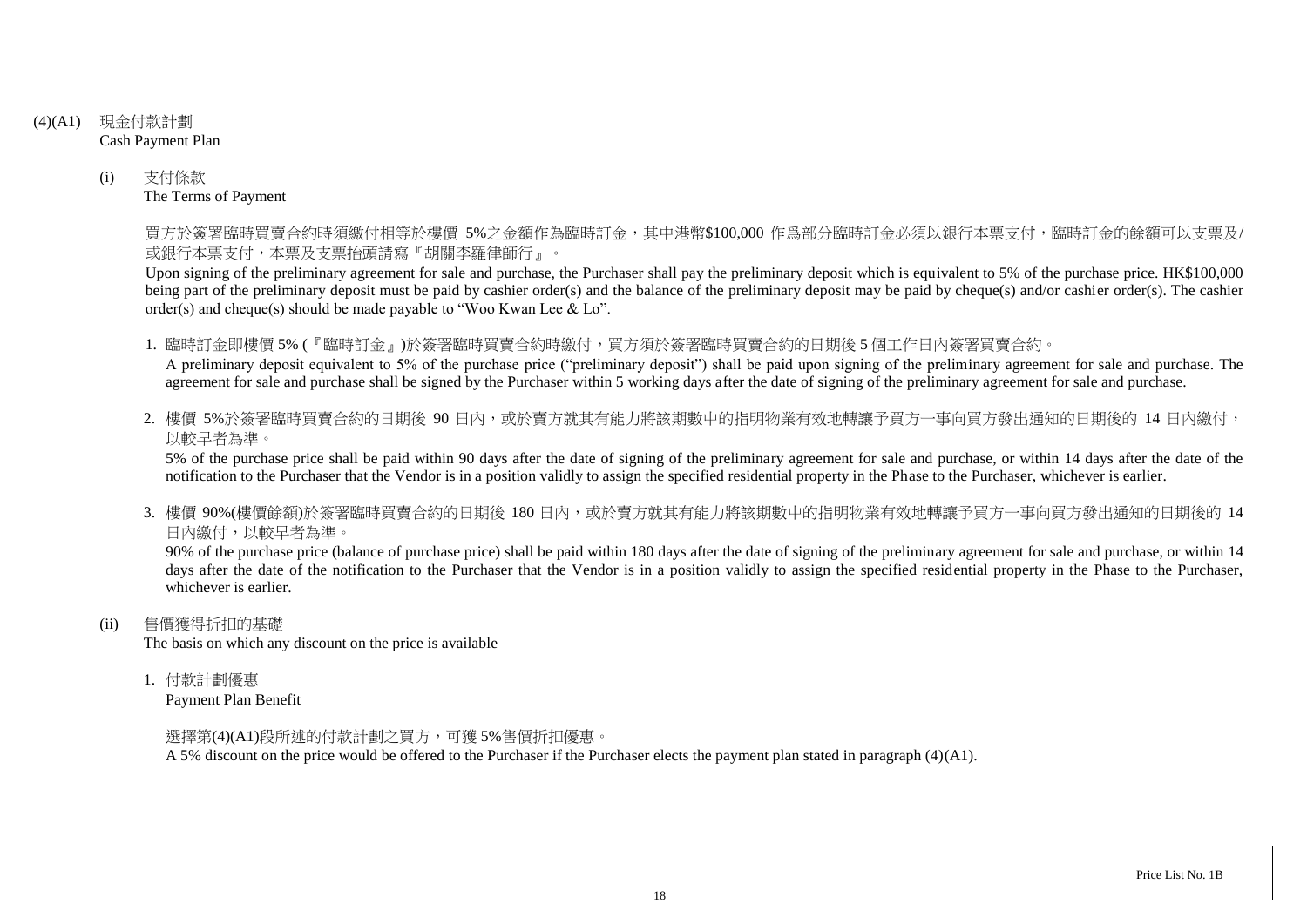### 2. 置業售價折扣

Home Purchase Price Discount

如買方於2018年6月30日或之前簽署臨時買賣合約,買方可獲8%售價折扣優惠。

If the Purchaser signs the preliminary agreement for sale and purchase on or before 30 June 2018, the Purchaser will be offered 8% discount on the price.

## 3. 特別折扣

Special Discount

- (a) 如買方於簽署臨時買賣合約時選擇特別折扣,買方可獲7%售價折扣優惠。 If the Purchaser chooses the Special Discount upon the signing of preliminary agreement for sale and purchase, the Purchaser will be offered 7% discount on the price.
- (b) 如買方為個人及於簽署臨時買賣合約時不選擇特別折扣,買方可申請第(4)(A1)(iii)2(d)段所述之3年免息貸款計劃。為免疑問,就購買每個住宅物業,買方 只可享有:
	- 特別折扣;或
	- 申請 3 年免息貸款計劃的權利或(如買方沒有使用 3 年免息貸款計劃並符合相關要求)第(4)(A1)(iii)1 段所述之特別現金回贈的其中一項。

買方須為於同一份臨時買賣合約下購買的所有住宅物業選擇相同之優惠。

If the Purchaser is individual(s) and does not choose the Special Discount upon the signing of preliminary agreement for sale and purchase, the Purchaser may apply for 3 Years Interest-free Loan Plan as set out in paragraph (4)(A1)(iii)2(d). For the avoidance of doubt, for the purchase of each residential property, the Purchaser is only entitled to either:

- the Special Discount; or
- the right to apply for 3 Years Interest-free Loan Plan or (if the Purchaser has not utilized 3 Years Interest-free Loan Plan and met the relevant requirement) a Special Cash Rebate as set out in paragraph (4)(A1)(iii)1.

The Purchaser must choose the same offer for all the residential properties purchased under the same preliminary agreement for sale and purchase.

# 4. 新地會會員售價折扣優惠

Price Discount Offer for SHKP Club Member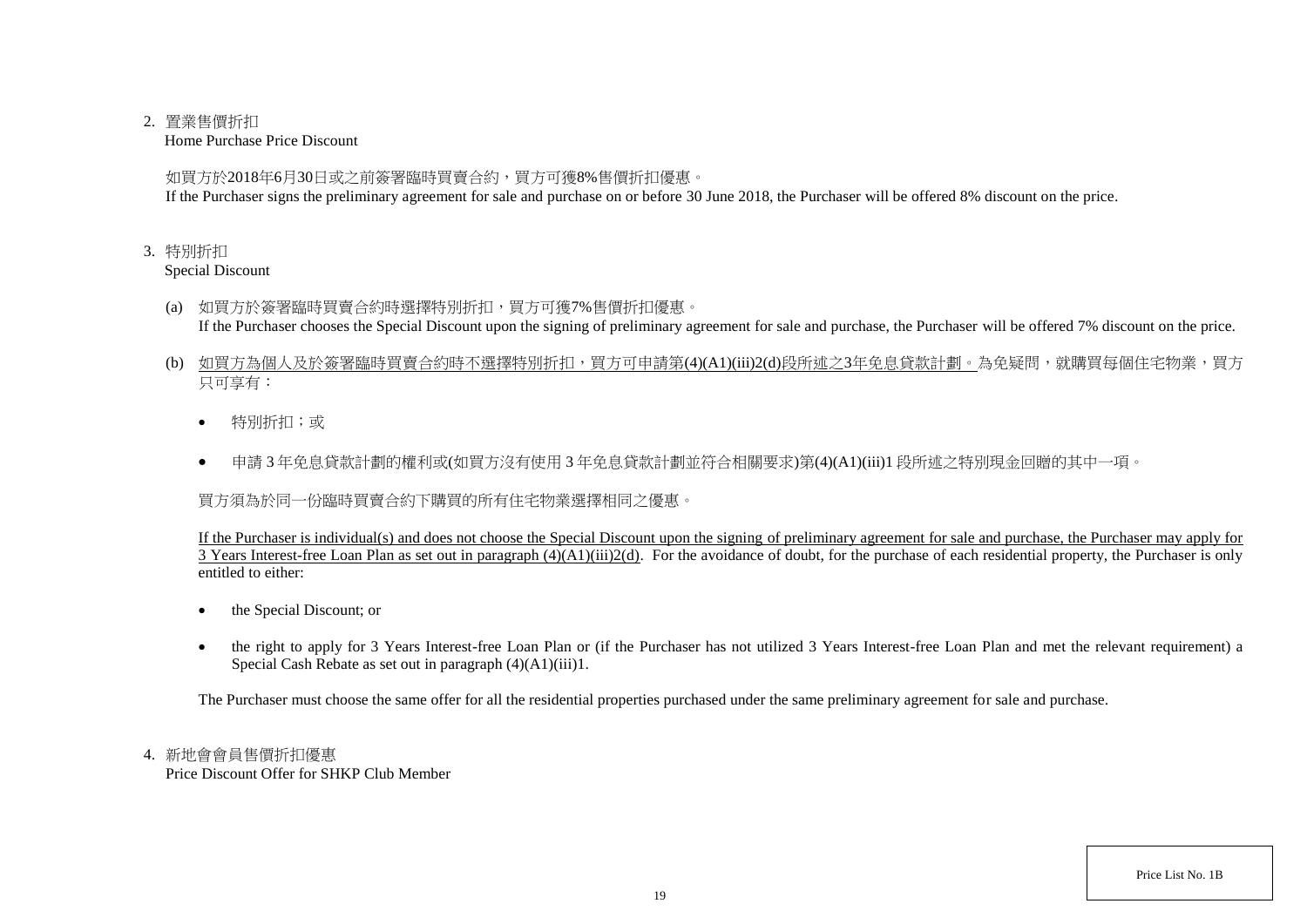凡於2018年6月30日或之前簽署臨時買賣合約,如買方為新地會會員 (即在簽署臨時買賣合約當日或之前,最少一位個人買方 (如買方是以個人名義) 或最少一位 買方之董事 (如買方是以公司名義) 須為新地會會員),買方可獲1%售價折扣優惠。

Where the preliminary agreement for sale and purchase is signed on or before 30 June 2018, if the Purchaser is a SHKP Club member (i.e. at least one individual Purchaser (if the Purchaser is an individual(s)) or at least one director of the Purchaser (if the Purchaser is a corporation) is a SHKP Club member on or before the date of signing the preliminary agreement for sale and purchase), the Purchaser will be offered 1% discount on the price.

### (iii) 可就購買該期數中的指明住宅物業而連帶獲得的任何贈品、財務優惠或利益

Any gift, or any financial advantage or benefit, to be made available in connection with the purchase of a specified residential property in the Phase

1. 特別現金回贈

Special Cash Rebate

如買方: Where the Purchaser:

- 於簽署臨時買賣合約時不選擇第(4)(A1)(ii)3段所述之特別折扣;及 does not choose the Special Discount as set out in paragraph (4)(A1)(ii)3 upon the signing of preliminary agreement for sale and purchase; and
- 沒有使用第(4)(A1)(iii)2(d)段所述的3年免息貸款計劃;及 has not utilized 3 Years Interest-free Loan Plan as set out in paragraph (4)(A1)(iii)2(d); and
- 按買賣合約付清樓價餘額, settles the balance of the purchase price in accordance with the agreement for sale and purchase,

### 買方可獲賣方送出特別現金回贈(『特別現金回贈』)。特別現金回贈的金額相等於樓價7%。

the Purchaser shall be entitled to a Special Cash Rebate ("Special Cash Rebate") offered by the Vendor. The amount of the Special Cash Rebate shall be equal to 7% of the purchase price.

買方須於付清樓價餘額之日或(如適用)買賣合約內訂明的該期數的預計關鍵日期(以較早者為準)前最少30日以書面向賣方申請特別現金回贈,賣方會於收到申請 並確認有關資料無誤後將特別現金回贈直接用於支付部份樓價餘額。

The Purchaser shall apply to the Vendor in writing for the Special Cash Rebate at least 30 days before the date of settlement of the balance of the purchase price or (if applicable) the estimated material date for the Phase as specified in the agreement for sale and purchase (whichever is earlier). After the Vendor has received the application and duly verified the information to be correct, the Vendor will apply the Special Cash Rebate for part payment of the balance of the purchase price directly.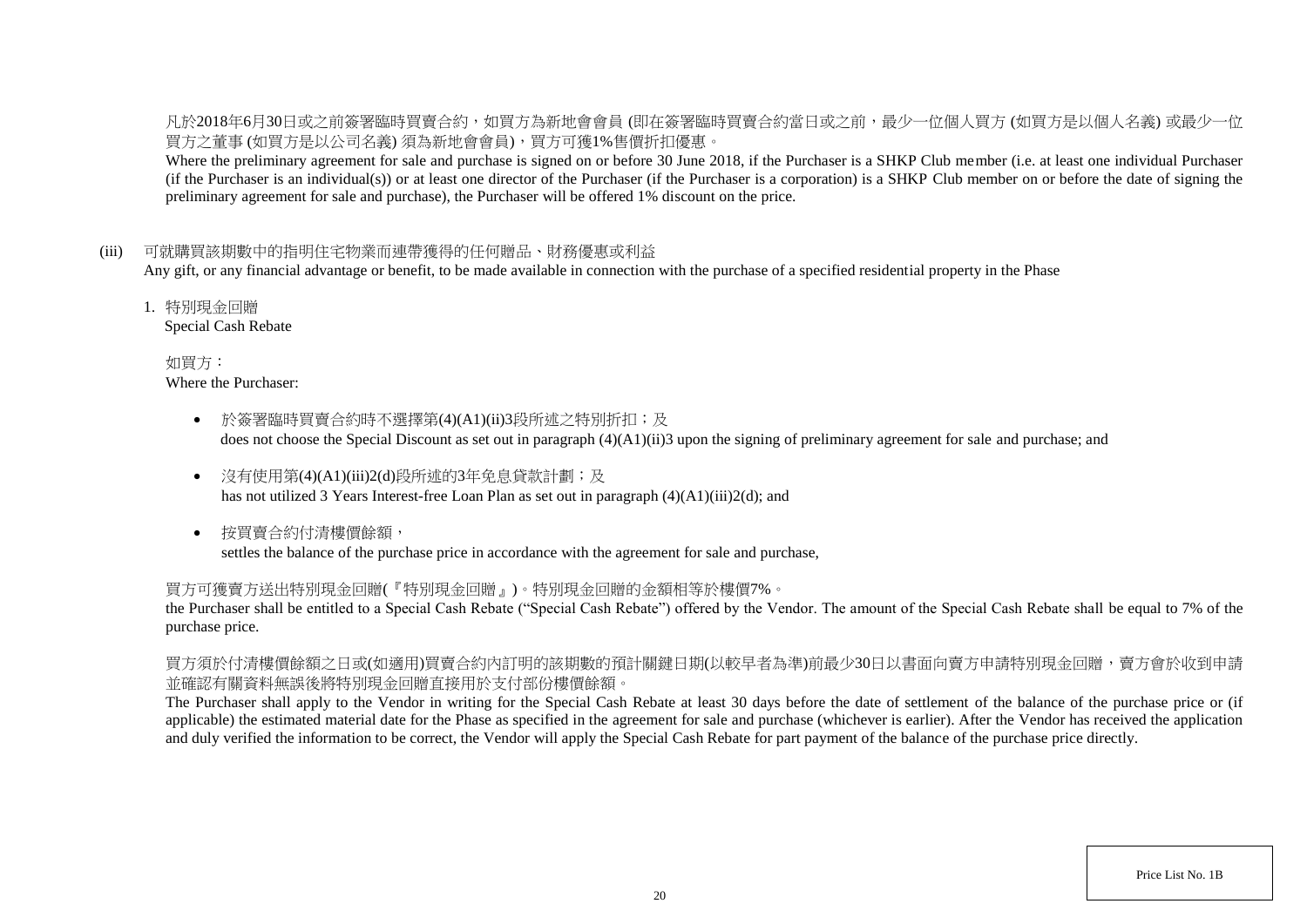# 2. 貸款優惠

Loan Benefit

### 買方可向賣方的指定財務機構申請以下其中一項貸款優惠:

The Purchaser may apply for ONLY ONE of the following loan benefits from the Vendor's designated financing company:

(a) 備用第一按揭貸款

Standby First Mortgage Loan

備用第一按揭貸款的最高金額為淨樓價的80%或(如買方屬特選客戶)90%,惟貸款金額不可超過應繳付之樓價餘額。詳情請參閱附錄2(a) 。

The maximum Standby First Mortgage Loan amount shall be 80% or (if the Purchaser is a designated customer) 90% of the net purchase price, provided that the loan amount shall not exceed the balance of purchase price payable. Please see Annex 2(a) for details.

上文『特選客戶』一詞指(i)個人名義買方;及(ii)至少一位買方或其擔保人為香港相關專業機構註冊之建築師、會計師、測量師、獸醫、牙醫、醫生、註冊 護士、精算師、律師、特許金融分析師、民航機師、香港醫院管理局之僱員(其薪金為醫院管理局一般職系薪級表34(33A)點或以上)或香港特別行政區政府 之公務員(其薪金為公務員總薪級表34(33A)點或以上) (統稱為『指定專業人士』)。指定財務機構保留對『特選客戶』及『指定專業人士』定義的最終解釋 權。

The term "designated customer" above means (i) the Purchaser(s) who is/are individual(s); and (ii) at least one of the Purchaser(s) or his/her guarantor(s) is/are registered with the relevant professional bodies in Hong Kong as architect, accountant, surveyor, veterinarian, dentist, doctor, registered nurse, actuary, lawyer, Chartered Financial Analyst, airline pilot, staff of Hospital Authority of Hong Kong (with salary at Hospital Authority General Pay Scale Point 34 (33A) or above) or civil servants of the government of HKSAR (with salary at Civil Services Master Pay Scale Point 34 (33A) or above) (collectively "designated professional person"). The designated financing company reserves the right of final interpretation of the definitions of "designated customer" and "designated professional person".

(b) 備用第二按揭貸款

Standby Second Mortgage Loan

備用第二按揭貸款的最高金額為淨樓價的30%,惟第一按揭貸款(由第一按揭銀行提供)及備用第二按揭貸款總金額不可超過淨樓價的80%,或應繳付之樓 價餘額,以較低者為準。詳情請參閱附錄2(b) 。

The maximum Standby Second Mortgage Loan amount shall be 30% of the net purchase price, provided that the total amount of first mortgage loan (offered by the first mortgagee bank) and the Standby Second Mortgage Loan shall not exceed 80% of the net purchase price, or the balance of purchase price payable, whichever is lower. Please see Annex 2(b) for details.

(c) Regency 120 Plus(只適用於個人名義買方)

Regency 120 Plus (applicable only to the Purchaser(s) who is/are individual(s))

Regency 120 Plus 的最高貸款金額為樓價 120%。詳情請參閱附錄 2(c) 。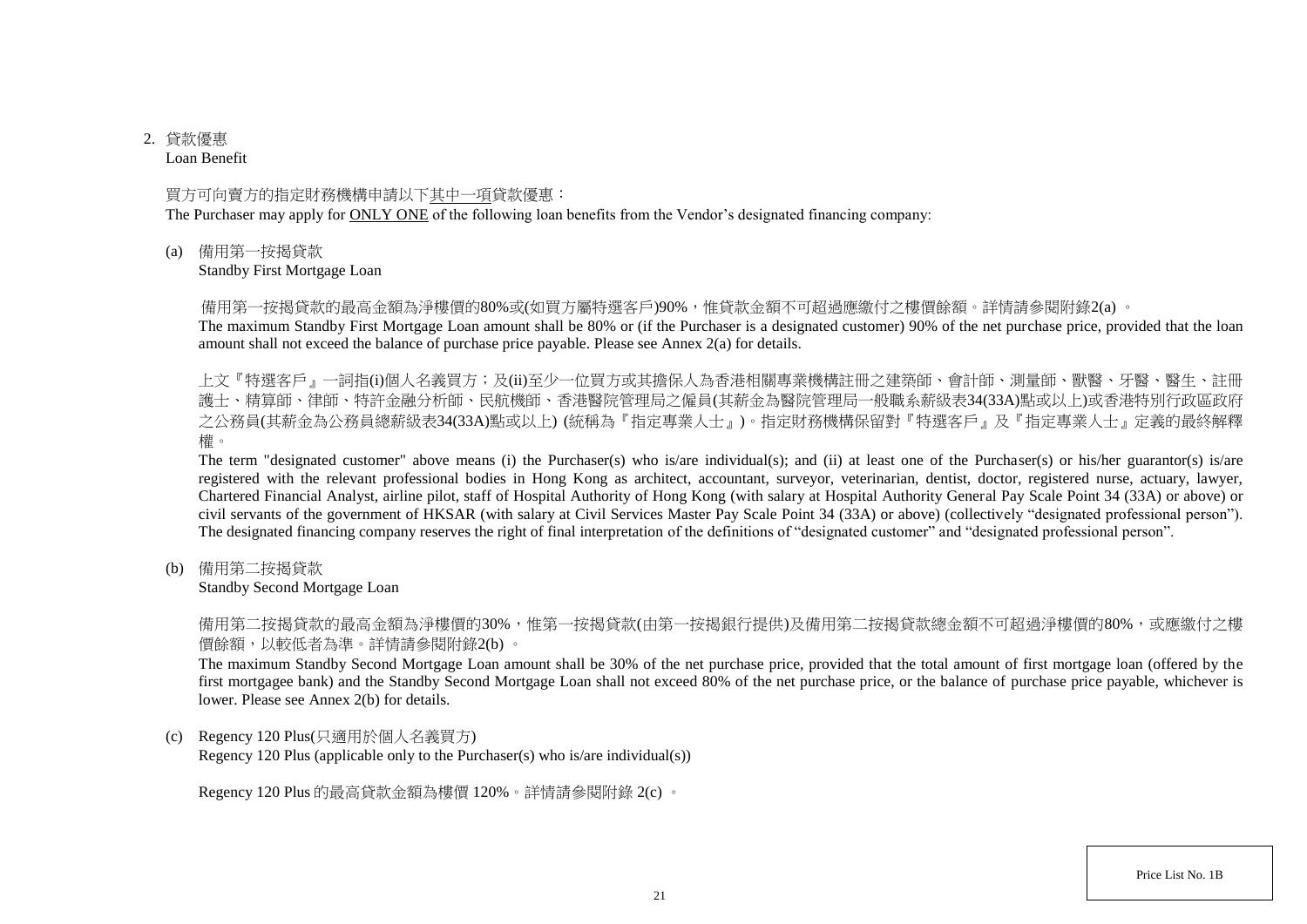The maximum loan amount of Regency 120 Plus shall be 120% of the purchase price. Please see Annex 2(c) for details.

## (d) 3年免息貸款計劃(只適用於個人名義買方)

3 Years Interest-free Loan Plan (applicable only to the Purchaser(s) who is/are individual(s))

如買方於簽署臨時買賣合約時不選擇第(4)(A1)(ii)3段所述之特別折扣,則買方可申請3年免息貸款計劃。3年免息貸款計劃的最高貸款金額為淨樓價的85%, 惟貸款金額不可超過應繳付之樓價餘額。如買方使用3年免息貸款計劃,買方將不會享有第(4)(A1)(iii)1段所述的特別現金回贈。如買方符合相關要求,將 獲**(i)**豁免貸款利息及**/**或**(ii)**提前償還現金回贈。相關要求及詳情請參閱附錄2(d) 。

If the Purchaser does not choose the Special Discount as set out in paragraph (4)(A1)(ii)3 upon the signing of preliminary agreement for sale and purchase, then the Purchaser may apply for 3 Years Interest-free Loan Plan. The maximum loan amount of 3 Years Interest-free Loan Plan shall be 85% of the net purchase price, provided that the loan amount shall not exceed the balance of purchase price payable. If the Purchaser has utilized the 3 Years Interest-free Loan Plan, then the Purchaser shall not be entitled to the Special Cash Rebate as set out in paragraph (4)(A1)(iii)1. **If the Purchaser complies with the relevant requirements, (i) the** interest on loan will be waived and/or (ii) the Purchaser shall be entitled to the Early Repayment Cash Rebate. Please see Annex 2(d) for the relevant requirements and details.

上文『淨樓價』一詞指扣除第(4)(A1)(iii)1段所述的特別現金回贈(如有)後的住宅物業之樓價。

The term "net purchase price" above means the amount of the purchase price of the residential property after deducting the Special Cash Rebate (if any) as set out in paragraph  $(4)(A1)(iii)1$ .

### 3. 首 3 年保修優惠

### First 3 Years Warranty Offer

在不影響買方於買賣合約下之權利的前提下,凡住宅物業(但不包括住宅物業的花園内的園景及盆栽(如有))有欠妥之處(正常損耗除外),而該欠妥之處並非由任 何人之行為或疏忽造成,買方可於該期數的滿意紙或轉讓同意書發出日(以較早者計)起計 3 年内向賣方發出書面通知,賣方須在收到書面通知後在合理地切實 可行的範圍內盡快自費作出修補。首 3 年保修優惠受其他條款及細則約束。

Without affecting the Purchaser's rights under the agreement for sale and purchase, the Vendor shall at its own cost and as soon as reasonably practicable after receipt of a written notice served by the Purchaser within 3 years from the date of issuance of the certificate of compliance or consent to assign in respect of the Phase (whichever is earlier) rectify any defects (fair wear and tear excepted) to the residential property (excluding the landscape area and potted plants in the garden of the residential property (if any)) caused otherwise than by the act or neglect of any person. The First 3 Years Warranty Offer is subject to other terms and conditions.

### 4. 住戶停車位優惠

Offer of Residential Car Parking Space(s)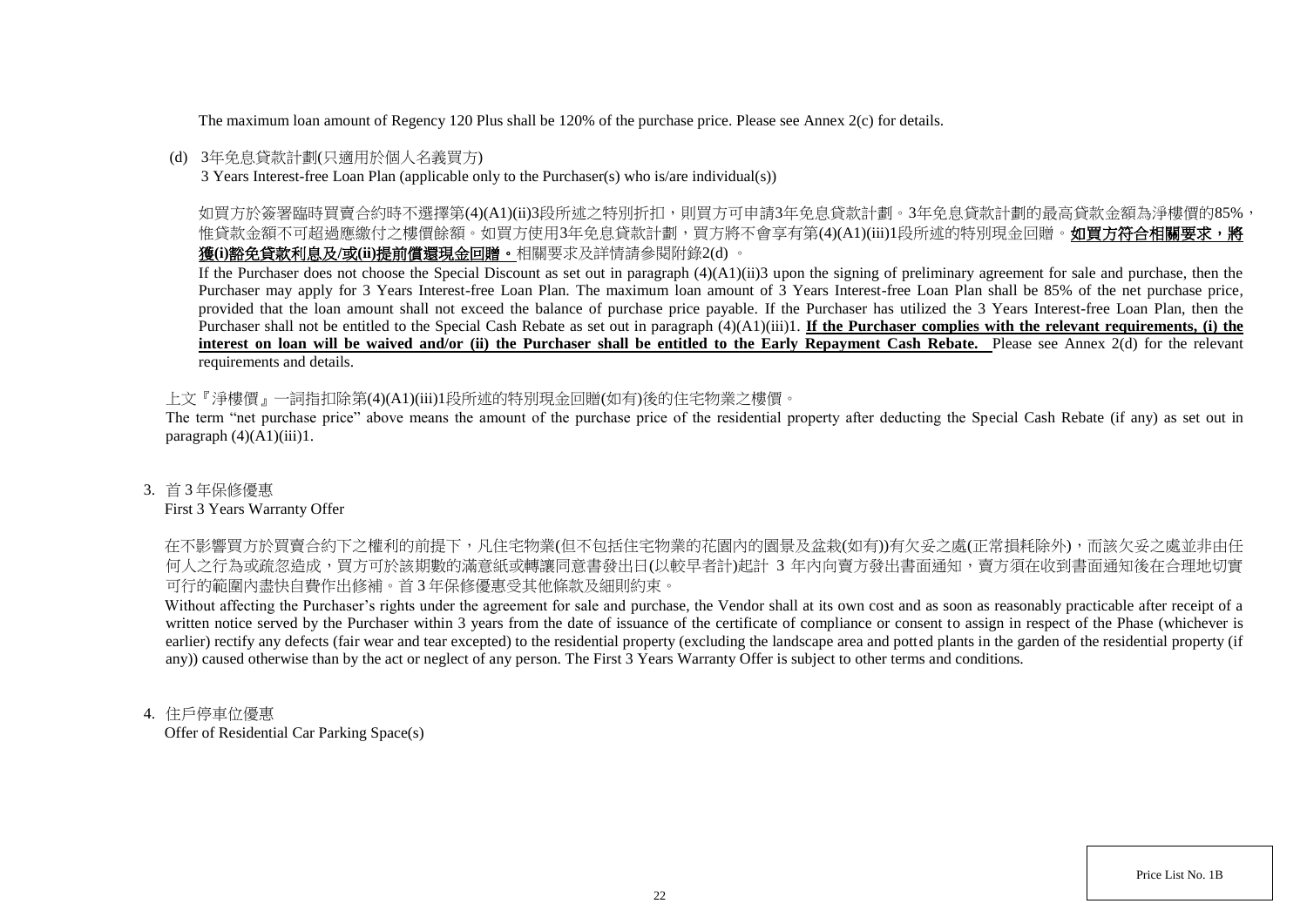(a) 選購於價單上設有符號"#"之住宅物業之買方,可享有認購該期數或其他地政總署署長屆時已發出預售樓花同意書或轉讓同意書的期數內的一個住戶停車 位的權利。買方可根據賣方日後公佈的住戶停車位之銷售安排所規定的時限及方法行使其認購住戶停車位的權利。賣方不作出任何陳述、承諾或保證買方 會獲認購與住宅物業相同期數內的住戶停車位。

The Purchaser of a residential property that is marked with a "#" in the price list is entitled to have an option to purchase one residential car parking space in the Phase or other Phase(s) in respect of which presale consent(s) or consent(s) to assign has/have been issued by the Director of Lands. The Purchaser can exercise his/her/its option to purchase a residential car parking space in accordance with time limit and manner as prescribed by the sales arrangement of the residential car parking spaces to be announced by the Vendor. The Vendor makes no representation, warranty or guarantee that the Purchaser will be offered a residential car parking space within the same Phase as the residential property.

- (b) 如買方不根據賣方日後公佈的住戶停車位之銷售安排行使其認購住戶停車位的權利,其認購住戶停車位的權利將會自動失效,買方不會為此獲得任何補償。 If the Purchaser does not exercise the option to purchase a residential car parking space in accordance with time limit and manner prescribed by the sales arrangement of the residential car parking spaces to be announced by the Vendor, the option to purchase a residential car parking space shall lapse automatically and the Purchaser shall not be entitled to any compensation therefor.
- (c) 住戶停車位的售價及銷售安排詳情將由賣方全權及絕對酌情決定,並容後公佈。 The price and sales arrangement details of residential car parking spaces will be determined by the Vendor at its sole and absolute discretion and will be announced later.
- (d) 住戶停車位優惠受其他條款及細則(包括但不限於土地批出的條款及細則) 約束。 Offer of Residential Car Parking Space(s) is subject to other terms and conditions (including but not limited to terms and conditions of land grant).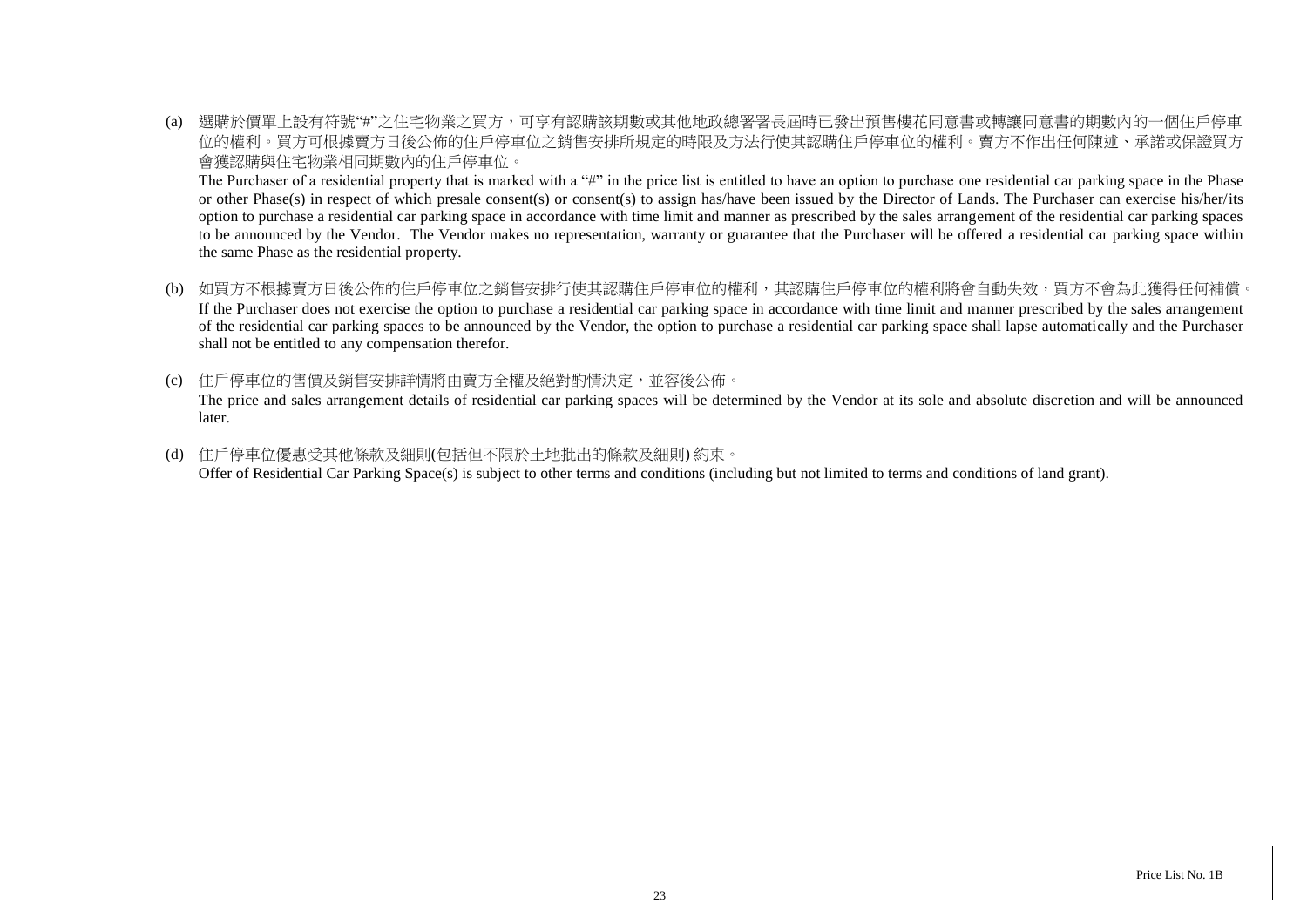- (4)(B1) 現金 Plus 付款計劃 Cash Plus Payment Plan
	- (i) 支付條款 The Terms of Payment

買方於簽署臨時買賣合約時須繳付相等於樓價 5%之金額作為臨時訂金,其中港幣\$100,000 作爲部分臨時訂金必須以銀行本票支付,臨時訂金的餘額可以支票及/ 或銀行本票支付,本票及支票抬頭請寫『胡關李羅律師行』。

Upon signing of the preliminary agreement for sale and purchase, the Purchaser shall pay the preliminary deposit which is equivalent to 5% of the purchase price. HK\$100,000 being part of the preliminary deposit must be paid by cashier order(s) and the balance of the preliminary deposit may be paid by cheque(s) and/or cashier order(s). The cashier order(s) and cheque(s) should be made payable to "Woo Kwan Lee & Lo".

1. 臨時訂金即樓價 5% (『臨時訂金』)於簽署臨時買賣合約時繳付,買方須於簽署臨時買賣合約的日期後 5 個工作日內簽署買賣合約。

A preliminary deposit equivalent to 5% of the purchase price ("preliminary deposit") shall be paid upon signing of the preliminary agreement for sale and purchase. The agreement for sale and purchase shall be signed by the Purchaser within 5 working days after the date of signing of the preliminary agreement for sale and purchase.

2. 加付訂金即樓價 5%於簽署臨時買賣合約的日期後 90 日内,或於賣方就其有能力將該期數中的指明物業有效地轉讓予買方一事向買方發出通知的日期後的 14 日內繳付,以較早者為準。

A further deposit equivalent to 5% of the purchase price shall be paid within 90 days after the date of signing of the preliminary agreement for sale and purchase, or within 14 days after the date of the notification to the Purchaser that the Vendor is in a position validly to assign the specified residential property in the Phase to the Purchaser, whichever is earlier.

3. 樓價 90%(樓價餘額)於簽署臨時買賣合約的日期後 360 日內,或於賣方就其有能力將該期數中的指明物業有效地轉讓予買方一事向買方發出通知的日期後的 14 日內繳付,以較早者為準。

90% of the purchase price (balance of purchase price) shall be paid within 360 days after the date of signing of the preliminary agreement for sale and purchase, or within 14 days after the date of the notification to the Purchaser that the Vendor is in a position validly to assign the specified residential property in the Phase to the Purchaser, whichever is earlier.

(ii) 售價獲得折扣的基礎

The basis on which any discount on the price is available

1. 付款計劃優惠

Payment Plan Benefit

選擇第(4)(B1)段所述的付款計劃之買方,可獲 4%售價折扣優惠。

A 4% discount on the price would be offered to the Purchaser if the Purchaser elects the payment plan stated in paragraph (4)(B1).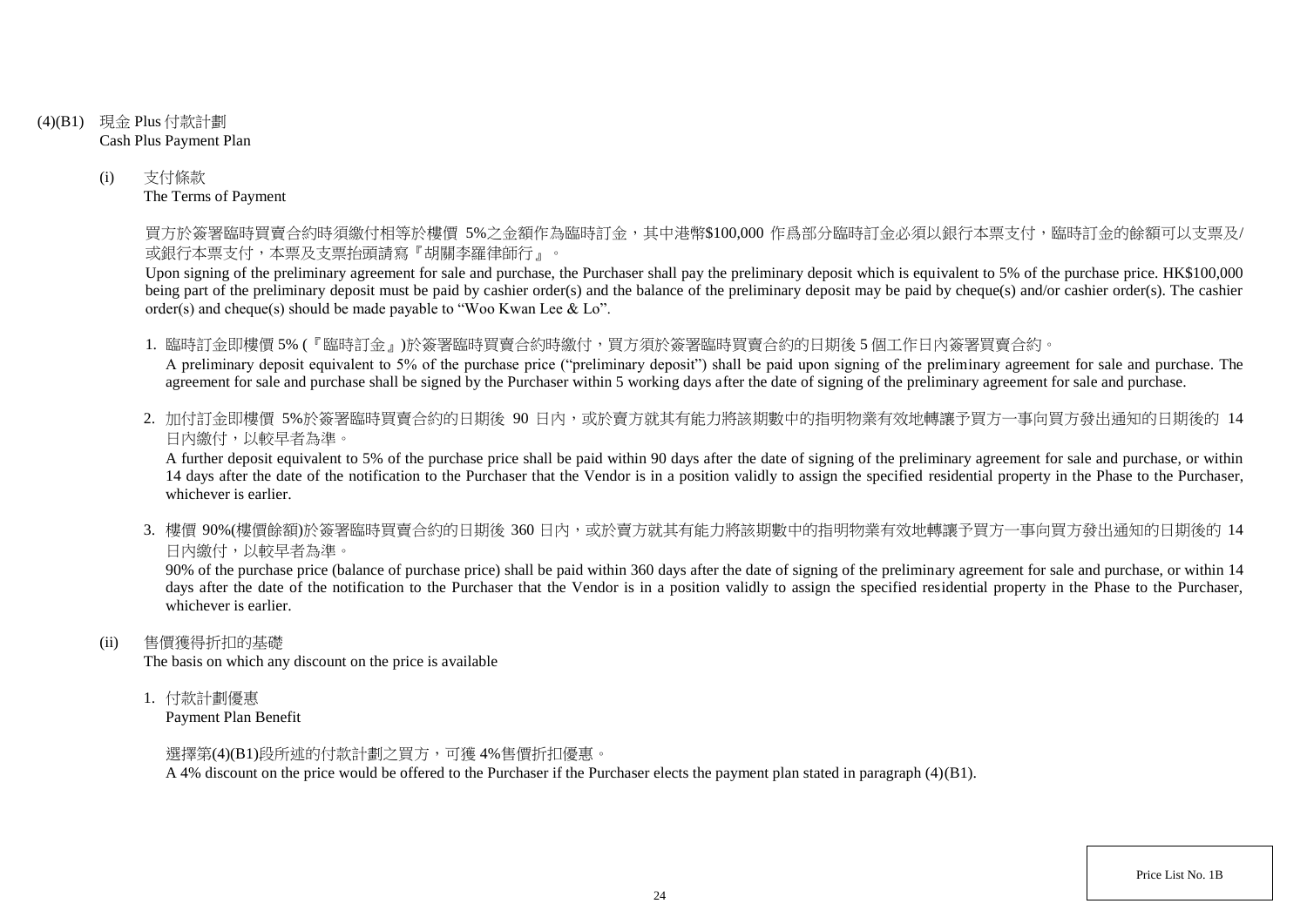# 2. 特別折扣

Special Discount

- (a) 如買方於簽署臨時買賣合約時選擇特別折扣,買方可獲7%售價折扣優惠。 If the Purchaser chooses the Special Discount upon the signing of preliminary agreement for sale and purchase, the Purchaser will be offered 7% discount on the price.
- (b) 如買方為個人及於簽署臨時買賣合約時不選擇特別折扣,買方可申請第(4)(B1)(iii)3(d)段所述之3年免息貸款計劃。為免疑問,就購買每個住宅物業,買方 只可享有:
	- 特別折扣;或
	- 申請 3 年免息貸款計劃的權利或(如買方沒有使用 3 年免息貸款計劃並符合相關要求)第(4)(B1)(iii)2 段所述之特別現金回贈的其中一項。

買方須為於同一份臨時買賣合約下購買的所有住宅物業選擇相同之優惠。

If the Purchaser is individual(s) and does not choose the Special Discount upon the signing of preliminary agreement for sale and purchase, the Purchaser may apply for  $\overline{3}$  Years Interest-free Loan Plan as set out in paragraph  $(4)(B1)(iii)3(d)$ . For the avoidance of doubt, for the purchase of each residential property, the Purchaser is only entitled to either:

- the Special Discount; or
- the right to apply for 3 Years Interest-free Loan Plan or (if the Purchaser has not utilized 3 Years Interest-free Loan Plan and met the relevant requirement) a Special Cash Rebate as set out in paragraph (4)(B1)(iii)2.

The Purchaser must choose the same offer for all the residential properties purchased under the same preliminary agreement for sale and purchase.

# 3. 新地會會員售價折扣優惠

Price Discount Offer for SHKP Club Member

凡於2018年6月30日或之前簽署臨時買賣合約,如買方為新地會會員 (即在簽署臨時買賣合約當日或之前,最少一位個人買方 (如買方是以個人名義) 或最少一位 買方之董事 (如買方是以公司名義) 須為新地會會員),買方可獲1%售價折扣優惠。

Where the preliminary agreement for sale and purchase is signed on or before 30 June 2018, if the Purchaser is a SHKP Club member (i.e. at least one individual Purchaser (if the Purchaser is an individual(s)) or at least one director of the Purchaser (if the Purchaser is a corporation) is a SHKP Club member on or before the date of signing the preliminary agreement for sale and purchase), the Purchaser will be offered 1% discount on the price.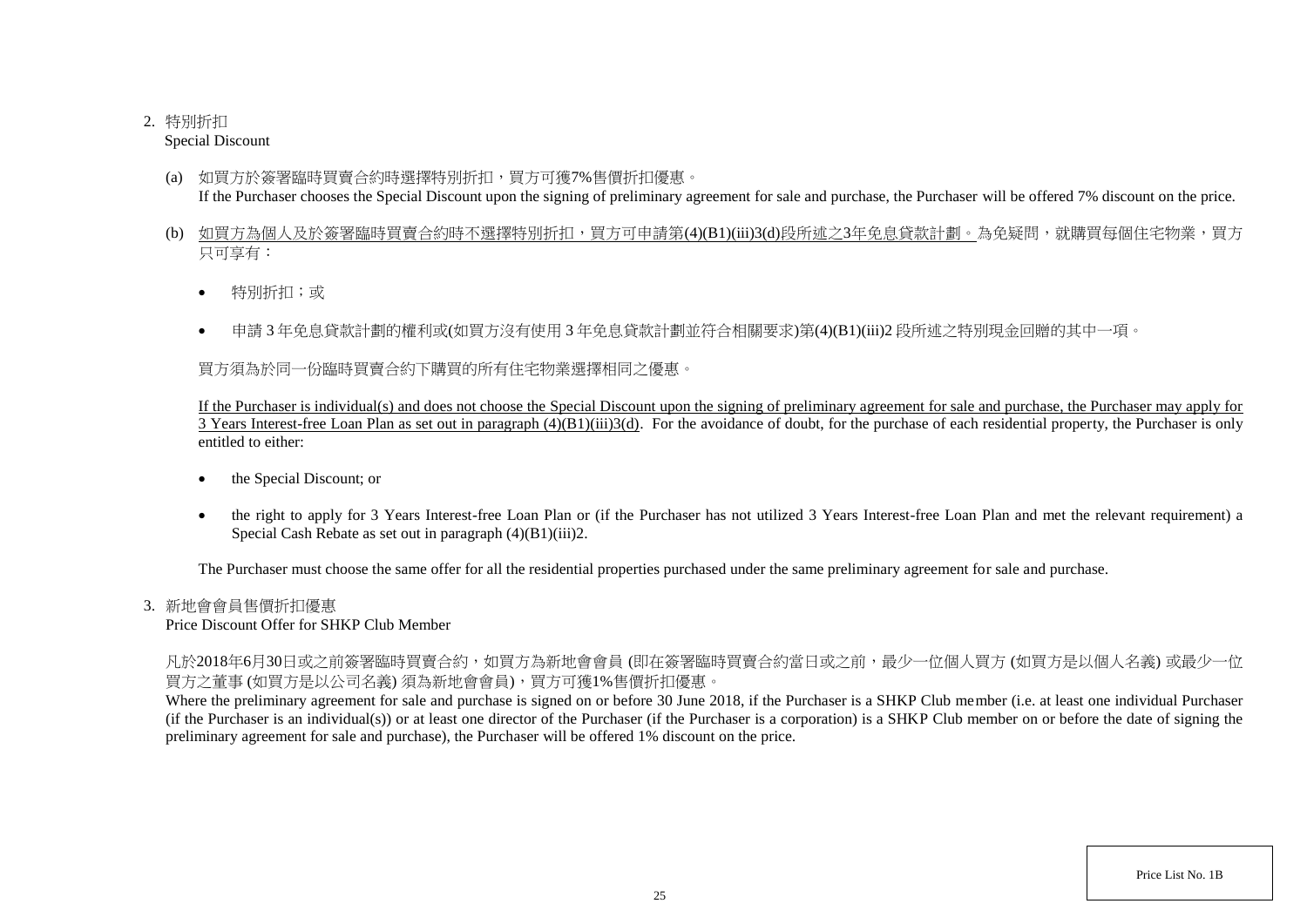(iii) 可就購買該期數中的指明住宅物業而連帶獲得的任何贈品、財務優惠或利益

Any gift, or any financial advantage or benefit, to be made available in connection with the purchase of a specified residential property in the Phase

### 1. 印花稅優惠

Stamp Duty Offer(s)

# 買方可獲下述印花稅優惠:

The Purchaser will be offered the following Stamp Duty Offer(s):

(a) 印花稅現金回贈

Stamp Duty Cash Rebate

### 買方在按買賣合約付清樓價餘額的情況下,可獲賣方提供印花稅現金回贈。印花稅現金回贈的金額相等於(視情況而定):

Subject to settlement of the balance of the purchase price in accordance with the agreement for sale and purchase, the Purchaser shall be entitled to a Stamp Duty Cash Rebate offered by the Vendor which amount shall be equal to (as the case may be):

- (i) (就從價印花稅以較高稅率(第1標準)計算)就買賣合約應付的從價印花稅的70%,上限為樓價的10.5%;或 (if ad valorem stamp duty at higher rates (Scale 1) applies) 70% of the ad valorem stamp duty chargeable on the agreement for sale and purchase, subject to a cap of 10.5% of the purchase price; or
- (ii) (就從價印花稅以較低稅率(第2標準)計算)就買賣合約應付的從價印花稅的100%加上樓價的4.25%,上限為樓價的8%。 (if ad valorem stamp duty at lower rates (Scale 2) applies) 100% of the ad valorem stamp duty chargeable on the agreement for sale and purchase plus 4.25% of the purchase price, subject to a cap of 8% of the purchase price.

詳情請參閱附錄1(a)。 Please see Annex 1(a) for details.

(b) 過渡性貸款(只適用於買方為個人或香港註冊成立的有限公司及其所有股東及董事均為個人)

Transitional Loan (only applicable to the Purchaser who is individual or limited company incorporated in Hong Kong with all its shareholder(s) and director(s) being individual(s))

買方可向賣方的指定財務機構申請過渡性貸款或(如買方沒有使用過渡性貸款)可獲港幣\$5,000現金回贈,過渡性貸款的最高金額相等於(視情況而定): The Purchaser may apply for a Transitional Loan from the Vendor's designated financing company or (if the Purchaser has not utilized the Transitional Loan) shall be entitled to a HK\$5,000 Cash Rebate. The maximum Transitional Loan amount shall be equal to (as the case may be):

(i) (就從價印花稅以較高稅率(第1標準)計算)就買賣合約應付的從價印花稅的70%,上限為樓價的10.5%;或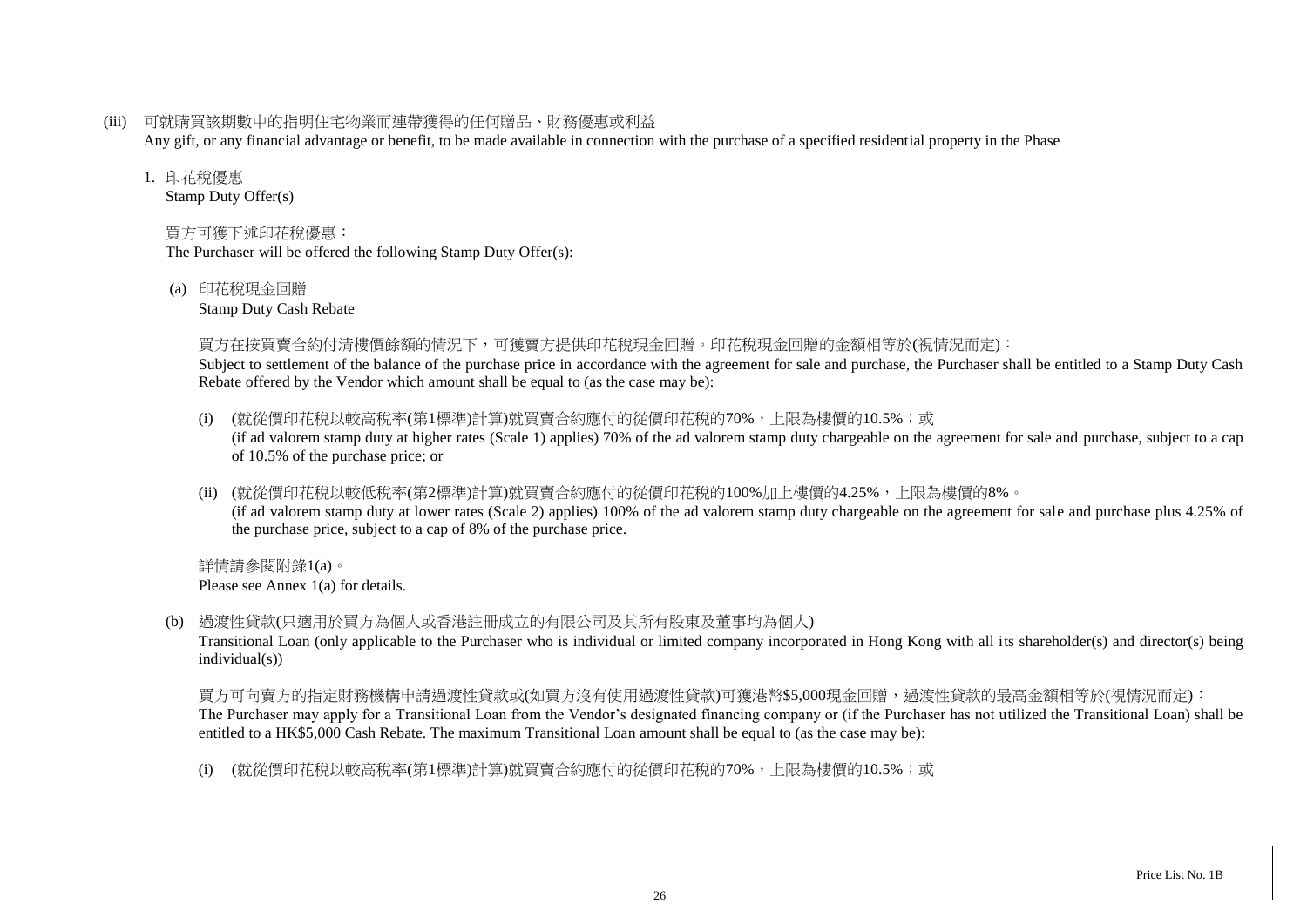(if ad valorem stamp duty at higher rates (Scale 1) applies) 70% of the ad valorem stamp duty chargeable on the agreement for sale and purchase, subject to a cap of 10.5% of the purchase price; or

(ii) (就從價印花稅以較低稅率(第2標準)計算)就買賣合約應付的從價印花稅的70%,上限為樓價的2.625%。

(if ad valorem stamp duty at lower rates (Scale 2) applies) 70% of the ad valorem stamp duty chargeable on the agreement for sale and purchase, subject to a cap of 2.625% of the purchase price.

詳情請參閱附錄1(b)。 Please see Annex 1(b) for details.

2. 特別現金回贈 Special Cash Rebate

> 如買方: Where the Purchaser:

- 於簽署臨時買賣合約時不選擇第(4)(B1)(ii)2段所述之特別折扣;及 does not choose the Special Discount as set out in paragraph (4)(B1)(ii)2 upon the signing of preliminary agreement for sale and purchase; and
- 沒有使用第(4)(B1)(iii)3(d)段所述的3年免息貸款計劃;及 has not utilized 3 Years Interest-free Loan Plan as set out in paragraph (4)(B1)(iii)3(d); and
- 按買賣合約付清樓價餘額, settles the balance of the purchase price in accordance with the agreement for sale and purchase,

買方可獲賣方送出特別現金回贈(『特別現金回贈』)。特別現金回贈的金額相等於樓價7%。

the Purchaser shall be entitled to a Special Cash Rebate ("Special Cash Rebate") offered by the Vendor. The amount of the Special Cash Rebate shall be equal to 7% of the purchase price.

買方須於付清樓價餘額之日或(如適用)買賣合約內訂明的該期數的預計關鍵日期(以較早者為準)前最少30日以書面向賣方申請特別現金回贈,賣方會於收到申請 並確認有關資料無誤後將特別現金回贈直接用於支付部份樓價餘額。

The Purchaser shall apply to the Vendor in writing for the Special Cash Rebate at least 30 days before the date of settlement of the balance of the purchase price or (if applicable) the estimated material date for the Phase as specified in the agreement for sale and purchase (whichever is earlier). After the Vendor has received the application and duly verified the information to be correct, the Vendor will apply the Special Cash Rebate for part payment of the balance of the purchase price directly.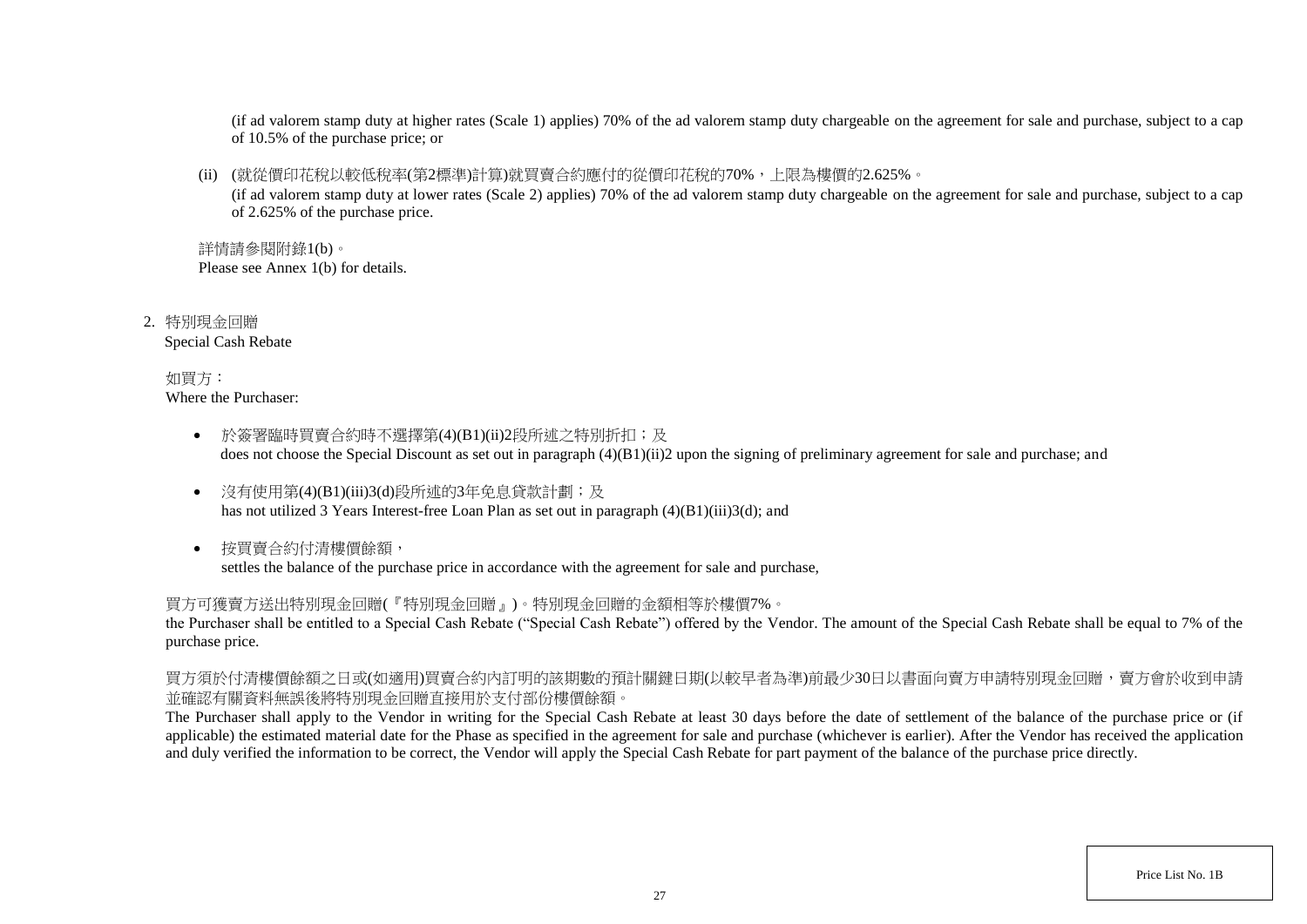# 3. 貸款優惠

Loan Benefit

### 買方可向賣方的指定財務機構申請以下其中一項貸款優惠:

The Purchaser may apply for ONLY ONE of the following loan benefits from the Vendor's designated financing company:

(a) 備用第一按揭貸款

Standby First Mortgage Loan

備用第一按揭貸款的最高金額為淨樓價的80%或(如買方屬特選客戶)90%,惟貸款金額不可超過應繳付之樓價餘額。詳情請參閱附錄2(a) 。

The maximum Standby First Mortgage Loan amount shall be 80% or (if the Purchaser is a designated customer) 90% of the net purchase price, provided that the loan amount shall not exceed the balance of purchase price payable. Please see Annex 2(a) for details.

上文『特選客戶』一詞指(i)個人名義買方;及(ii)至少一位買方或其擔保人為香港相關專業機構註冊之建築師、會計師、測量師、獸醫、牙醫、醫生、註冊 護士、精算師、律師、特許金融分析師、民航機師、香港醫院管理局之僱員(其薪金為醫院管理局一般職系薪級表34(33A)點或以上)或香港特別行政區政府 之公務員(其薪金為公務員總薪級表34(33A)點或以上) (統稱為『指定專業人士』)。指定財務機構保留對『特選客戶』及『指定專業人士』定義的最終解釋 權。

The term "designated customer" above means (i) the Purchaser(s) who is/are individual(s); and (ii) at least one of the Purchaser(s) or his/her guarantor(s) is/are registered with the relevant professional bodies in Hong Kong as architect, accountant, surveyor, veterinarian, dentist, doctor, registered nurse, actuary, lawyer, Chartered Financial Analyst, airline pilot, staff of Hospital Authority of Hong Kong (with salary at Hospital Authority General Pay Scale Point 34 (33A) or above) or civil servants of the government of HKSAR (with salary at Civil Services Master Pay Scale Point 34 (33A) or above) (collectively "designated professional person"). The designated financing company reserves the right of final interpretation of the definitions of "designated customer" and "designated professional person".

(b) 備用第二按揭貸款

Standby Second Mortgage Loan

備用第二按揭貸款的最高金額為淨樓價的30%,惟第一按揭貸款(由第一按揭銀行提供)及備用第二按揭貸款總金額不可超過淨樓價的80%,或應繳付之樓 價餘額,以較低者為準。詳情請參閱附錄2(b) 。

The maximum Standby Second Mortgage Loan amount shall be 30% of the net purchase price, provided that the total amount of first mortgage loan (offered by the first mortgagee bank) and the Standby Second Mortgage Loan shall not exceed 80% of the net purchase price, or the balance of purchase price payable, whichever is lower. Please see Annex 2(b) for details.

(c) Regency 120 Plus(只適用於個人名義買方)

Regency 120 Plus (applicable only to the Purchaser(s) who is/are individual(s))

Regency 120 Plus 的最高貸款金額為樓價 120%。詳情請參閱附錄 2(c) 。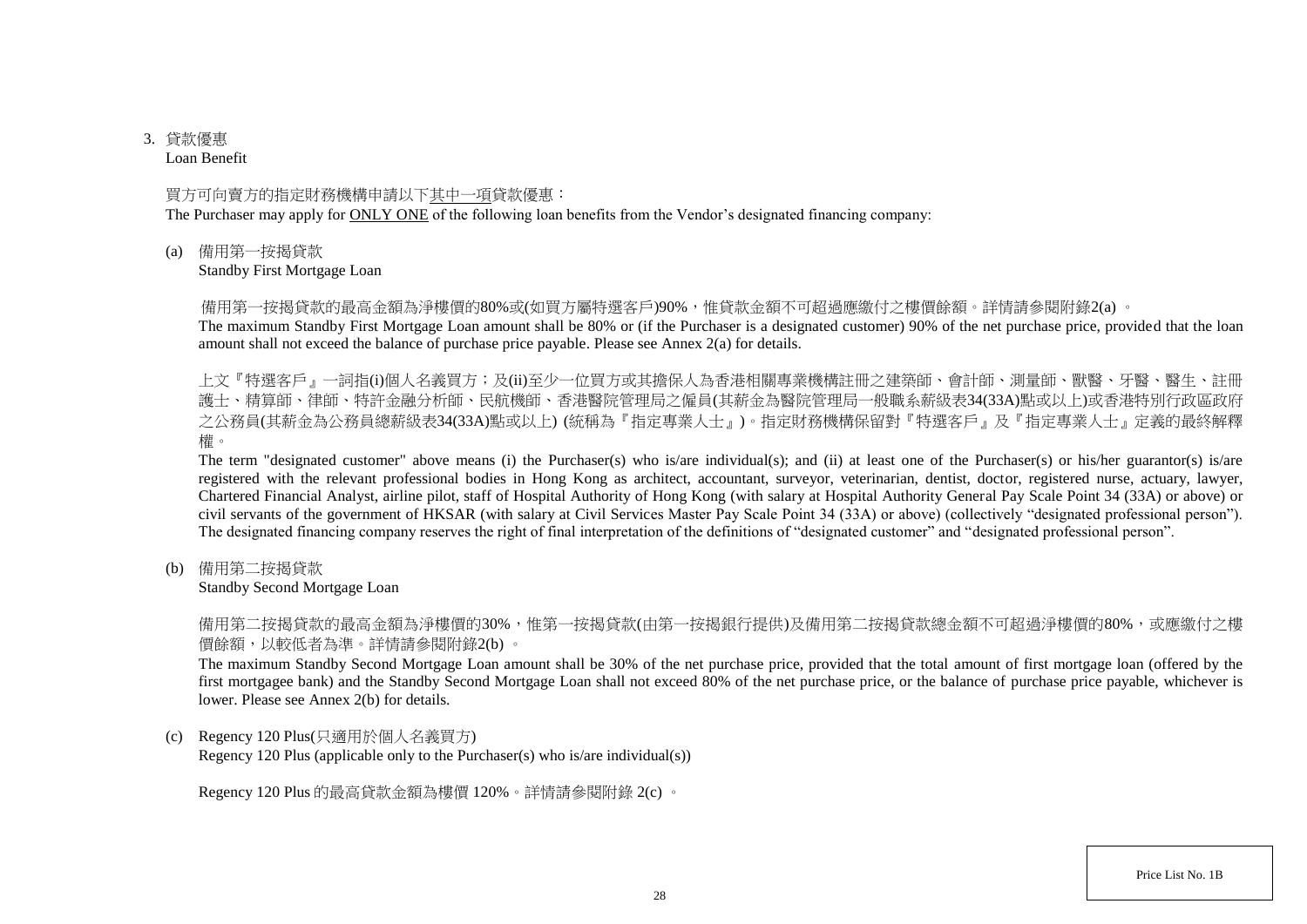The maximum loan amount of Regency 120 Plus shall be 120% of the purchase price. Please see Annex 2(c) for details.

### (d) 3年免息貸款計劃(只適用於個人名義買方)

3 Years Interest-free Loan Plan (applicable only to the Purchaser(s) who is/are individual(s))

如買方於簽署臨時買賣合約時不選擇第(4)(B1)(ii)2段所述之特別折扣,則買方可申請3年免息貸款計劃。3年免息貸款計劃的最高貸款金額為淨樓價的85%, 惟貸款金額不可超過應繳付之樓價餘額。如買方使用3年免息貸款計劃,買方將不會享有第(4)(B1)(iii)2段所述的特別現金回贈。**如買方符合相關要求,將** 獲**(i)**豁免貸款利息及**/**或**(ii)**提前償還現金回贈。相關要求及詳情請參閱附錄2(d) 。

If the Purchaser does not choose the Special Discount as set out in paragraph  $(4)(B1)(ii)2$  upon the signing of preliminary agreement for sale and purchase, then the Purchaser may apply for 3 Years Interest-free Loan Plan. The maximum loan amount of 3 Years Interest-free Loan Plan shall be 85% of the net purchase price, provided that the loan amount shall not exceed the balance of purchase price payable. If the Purchaser has utilized the 3 Years Interest-free Loan Plan, then the Purchaser shall not be entitled to the Special Cash Rebate as set out in paragraph (4)(B1)(iii)2. **If the Purchaser complies with the relevant requirements, (i) the**  interest on loan will be waived and/or (ii) the Purchaser shall be entitled to the Early Repayment Cash Rebate. Please see Annex 2(d) for the relevant requirements and details.

上文『淨樓價』一詞指扣除第(4)(B1)(iii)1(a)段所述的印花稅現金回贈、第(4)(B1)(iii)1(b)段所述的港幣\$5,000現金回贈(如有)及第(4)(B1)(iii)2段所述的特別現金 回贈(如有)後的住宅物業之樓價。

The term "net purchase price" above means the amount of the purchase price of the residential property after deducting the Stamp Duty Cash Rebate (if any) as set out in paragraph  $(4)(B1)(iii)1(a)$ , the HK\$5,000 Cash Rebate (if any) as set out in paragraph  $(4)(B1)(iii)1(b)$  and the Special Cash Rebate (if any) as set out in paragraph  $(4)(B1)(iii)2.$ 

4. 首 3 年保修優惠

First 3 Years Warranty Offer

在不影響買方於買賣合約下之權利的前提下,凡住宅物業(但不包括住宅物業的花園內的園景及盆栽(如有))有欠妥之處(正常損耗除外),而該欠妥之處並非由任 何人之行為或疏忽造成,買方可於該期數的滿意紙或轉讓同意書發出日(以較早者計)起計 3 年内向賣方發出書面通知,賣方須在收到書面通知後在合理地切實 可行的範圍內盡快自費作出修補。首 3 年保修優惠受其他條款及細則約束。

Without affecting the Purchaser's rights under the agreement for sale and purchase, the Vendor shall at its own cost and as soon as reasonably practicable after receipt of a written notice served by the Purchaser within 3 years from the date of issuance of the certificate of compliance or consent to assign in respect of the Phase (whichever is earlier) rectify any defects (fair wear and tear excepted) to the residential property (excluding the landscape area and potted plants in the garden of the residential property (if any)) caused otherwise than by the act or neglect of any person. The First 3 Years Warranty Offer is subject to other terms and conditions.

5. 住戶停車位優惠

Offer of Residential Car Parking Space(s)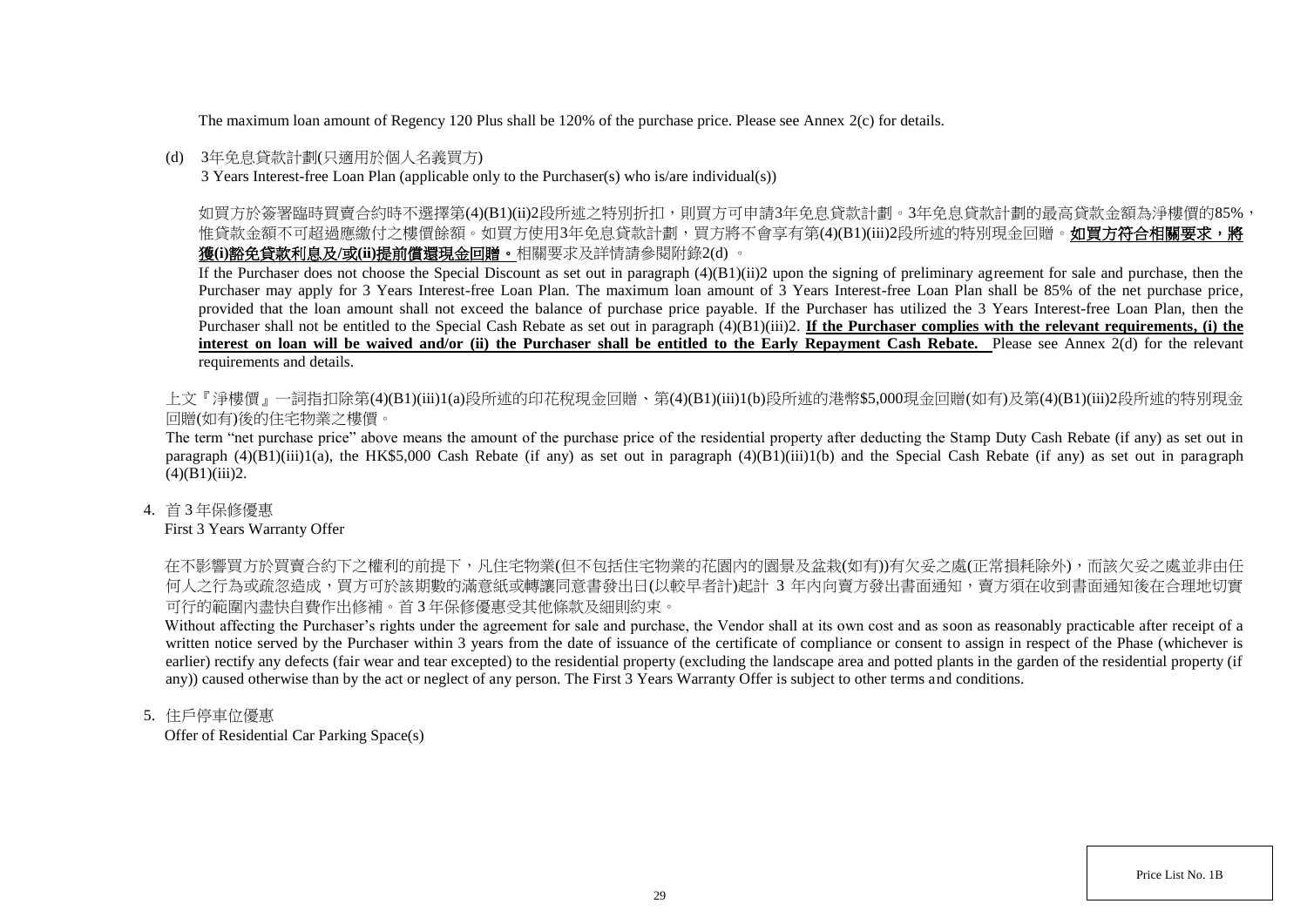(a) 選購於價單上設有符號"#"之住宅物業之買方,可享有認購該期數或其他地政總署署長屆時已發出預售樓花同意書或轉讓同意書的期數內的一個住戶停車 位的權利。買方可根據賣方日後公佈的住戶停車位之銷售安排所規定的時限及方法行使其認購住戶停車位的權利。賣方不作出任何陳述、承諾或保證買方 會獲認購與住宅物業相同期數內的住戶停車位。

The Purchaser of a residential property that is marked with a "#" in the price list is entitled to have an option to purchase one residential car parking space in the Phase or other Phase(s) in respect of which presale consent(s) or consent(s) to assign has/have been issued by the Director of Lands. The Purchaser can exercise his/her/its option to purchase a residential car parking space in accordance with time limit and manner as prescribed by the sales arrangement of the residential car parking spaces to be announced by the Vendor. The Vendor makes no representation, warranty or guarantee that the Purchaser will be offered a residential car parking space within the same Phase as the residential property.

- (b) 如買方不根據賣方日後公佈的住戶停車位之銷售安排行使其認購住戶停車位的權利,其認購住戶停車位的權利將會自動失效,買方不會為此獲得任何補償。 If the Purchaser does not exercise the option to purchase a residential car parking space in accordance with time limit and manner prescribed by the sales arrangement of the residential car parking spaces to be announced by the Vendor, the option to purchase a residential car parking space shall lapse automatically and the Purchaser shall not be entitled to any compensation therefor.
- (c) 住戶停車位的售價及銷售安排詳情將由賣方全權及絕對酌情決定,並容後公佈。 The price and sales arrangement details of residential car parking spaces will be determined by the Vendor at its sole and absolute discretion and will be announced later.
- (d) 住戶停車位優惠受其他條款及細則(包括但不限於土地批出的條款及細則) 約束。 Offer of Residential Car Parking Space(s) is subject to other terms and conditions (including but not limited to terms and conditions of land grant).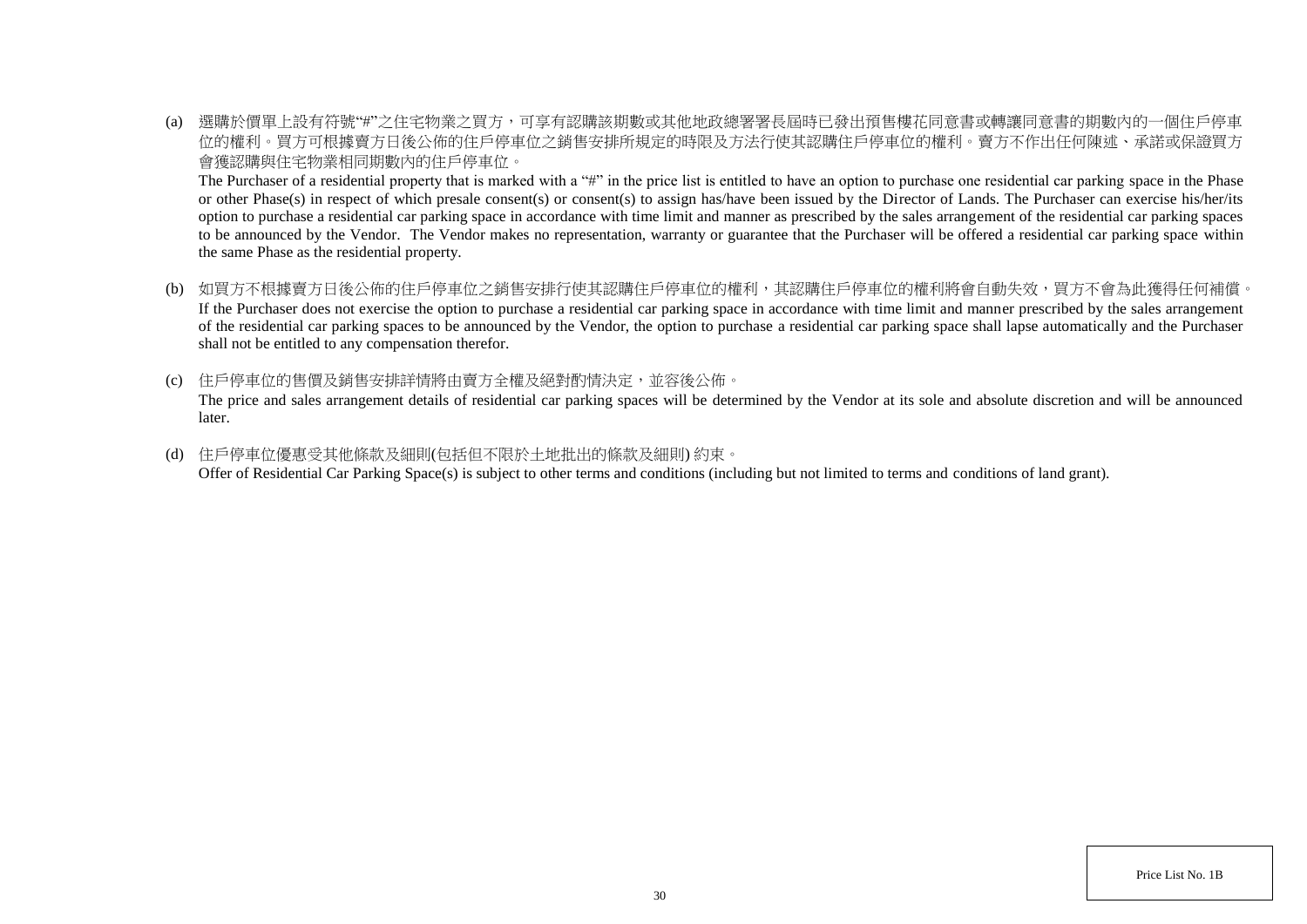- (4)(C1) 靈活 Easy 付款計劃 Flexible Easy Payment Plan
	- (i) 支付條款 The Terms of Payment

買方於簽署臨時買賣合約時須繳付相等於樓價 5%之金額作為臨時訂金,其中港幣\$100,000 作爲部分臨時訂金必須以銀行本票支付,臨時訂金的餘額可以支票及/ 或銀行本票支付,本票及支票抬頭請寫『胡關李羅律師行』。

Upon signing of the preliminary agreement for sale and purchase, the Purchaser shall pay the preliminary deposit which is equivalent to 5% of the purchase price. HK\$100,000 being part of the preliminary deposit must be paid by cashier order(s) and the balance of the preliminary deposit may be paid by cheque(s) and/or cashier order(s). The cashier order(s) and cheque(s) should be made payable to "Woo Kwan Lee & Lo".

1. 臨時訂金即樓價 5% (『臨時訂金』)於簽署臨時買賣合約時繳付,買方須於簽署臨時買賣合約的日期後 5 個工作日內簽署買賣合約。 A preliminary deposit equivalent to 5% of the purchase price ("preliminary deposit") shall be paid upon signing of the preliminary agreement for sale and purchase. The agreement for sale and purchase shall be signed by the Purchaser within 5 working days after the date of signing of the preliminary agreement for sale and purchase.

2. 加付訂金即樓價 5%分五期 (於簽署臨時買賣合約的日期後 150、180、210、240及 270日內) 繳付, 每期為樓價 1%; 或於賣方就其有能力將該期數中的指明物 業有效地轉讓予買方一事向買方發出通知的日期後的14日內繳付,以較早者為準。

A further deposit equivalent to 5% of the purchase price shall be paid by 5 instalments (within 150, 180, 210, 240 and 270 days after the date of signing of the preliminary agreement for sale and purchase) at 1% of the purchase price for each instalment; or within 14 days after the date of the notification to the Purchaser that the Vendor is in a position validly to assign the specified residential property in the Phase to the Purchaser, whichever is earlier.

3. 樓價 5%於簽署臨時買賣合約的日期後 360 日内,或於賣方就其有能力將該期數中的指明物業有效地轉讓予買方一事向買方發出通知的日期後的 14 日內繳付, 以較早者為準。

5% of the purchase price shall be paid within 360 days after the date of signing of the preliminary agreement for sale and purchase, or within 14 days after the date of the notification to the Purchaser that the Vendor is in a position validly to assign the specified residential property in the Phase to the Purchaser, whichever is earlier.

4. 樓價 85%(樓價餘額)於賣方就其有能力將該期數中的指明物業有效地轉讓予買方一事向買方發出通知的日期後的 14 日內繳付。

85% of the purchase price (balance of purchase price) shall be paid within 14 days after the date of the notification to the Purchaser that the Vendor is in a position validly to assign the specified residential property in the Phase to the Purchaser.

- (ii) 售價獲得折扣的基礎 The basis on which any discount on the price is available
	- 1. 置業售價折扣 Home Purchase Price Discount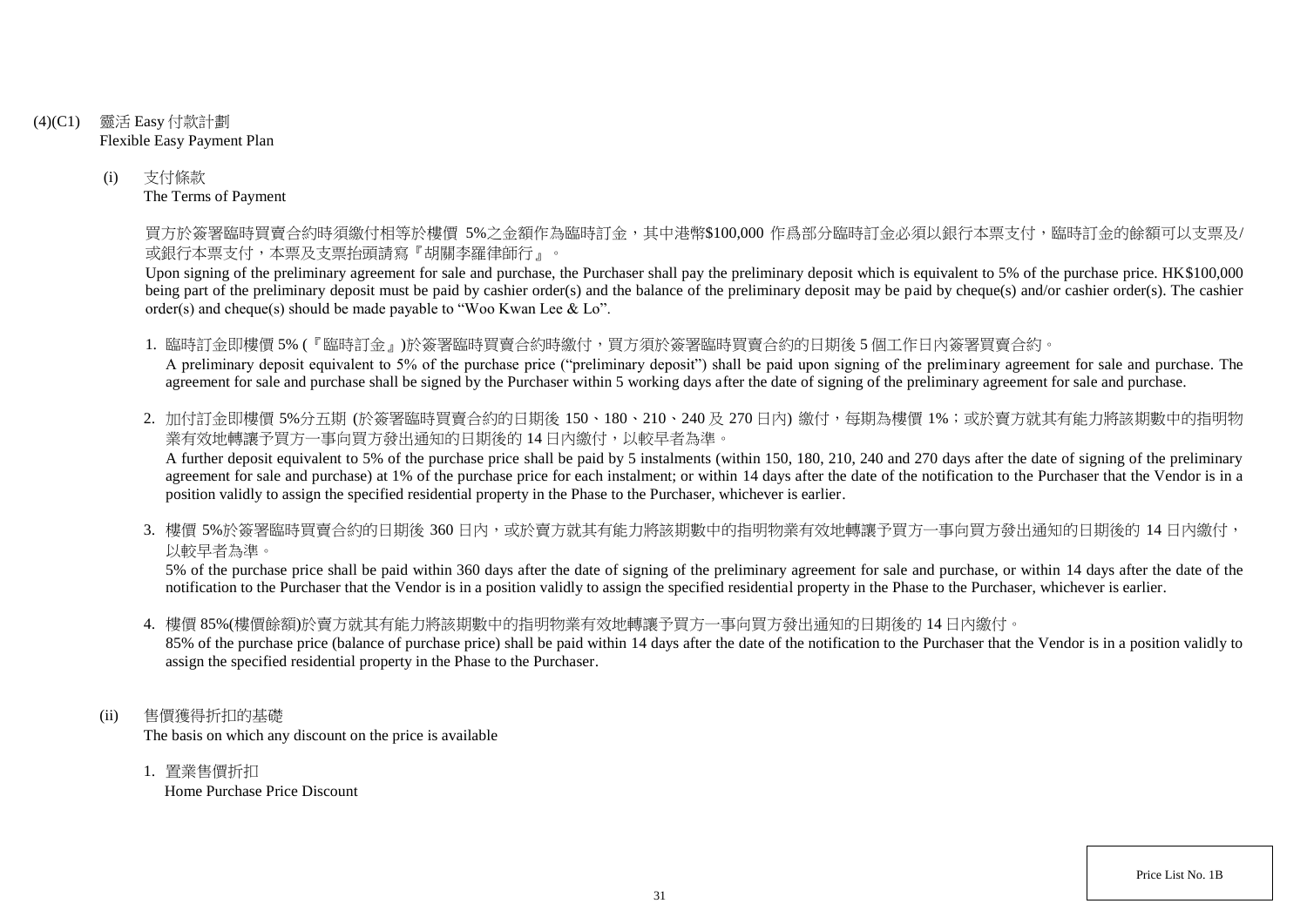# 如買方於2018年6月30日或之前簽署臨時買賣合約,買方可獲8%售價折扣優惠。

If the Purchaser signs the preliminary agreement for sale and purchase on or before 30 June 2018, the Purchaser will be offered 8% discount on the price.

## 2. 特別折扣

Special Discount

- (a) 如買方於簽署臨時買賣合約時選擇特別折扣,買方可獲7%售價折扣優惠。 If the Purchaser chooses the Special Discount upon the signing of preliminary agreement for sale and purchase, the Purchaser will be offered 7% discount on the price.
- (b) 如買方為個人及於簽署臨時買賣合約時不選擇特別折扣,買方可申請第(4)(C1)(iii)3(d)段所述之3年免息貸款計劃。為免疑問,就購買每個住宅物業,買方 只可享有:
	- 特別折扣;或
	- 申請 3 年免息貸款計劃的權利或(如買方沒有使用 3 年免息貸款計劃並符合相關要求)第(4)(C1)(iii)2 段所述之特別現金回贈的其中一項。

買方須為於同一份臨時買賣合約下購買的所有住宅物業選擇相同之優惠。

If the Purchaser is individual(s) and does not choose the Special Discount upon the signing of preliminary agreement for sale and purchase, the Purchaser may apply for 3 Years Interest-free Loan Plan as set out in paragraph  $(4)(C1)(iii)3(d)$ . For the avoidance of doubt, for the purchase of each residential property, the Purchaser is only entitled to either:

- the Special Discount; or
- the right to apply for 3 Years Interest-free Loan Plan or (if the Purchaser has not utilized 3 Years Interest-free Loan Plan and met the relevant requirement) a Special Cash Rebate as set out in paragraph (4)(C1)(iii)2.

The Purchaser must choose the same offer for all the residential properties purchased under the same preliminary agreement for sale and purchase.

### 3. 新地會會員售價折扣優惠

Price Discount Offer for SHKP Club Member

凡於2018年6月30日或之前簽署臨時買賣合約,如買方為新地會會員 (即在簽署臨時買賣合約當日或之前,最少一位個人買方 (如買方是以個人名義) 或最少一位 買方之董事 (如買方是以公司名義) 須為新地會會員),買方可獲1%售價折扣優惠。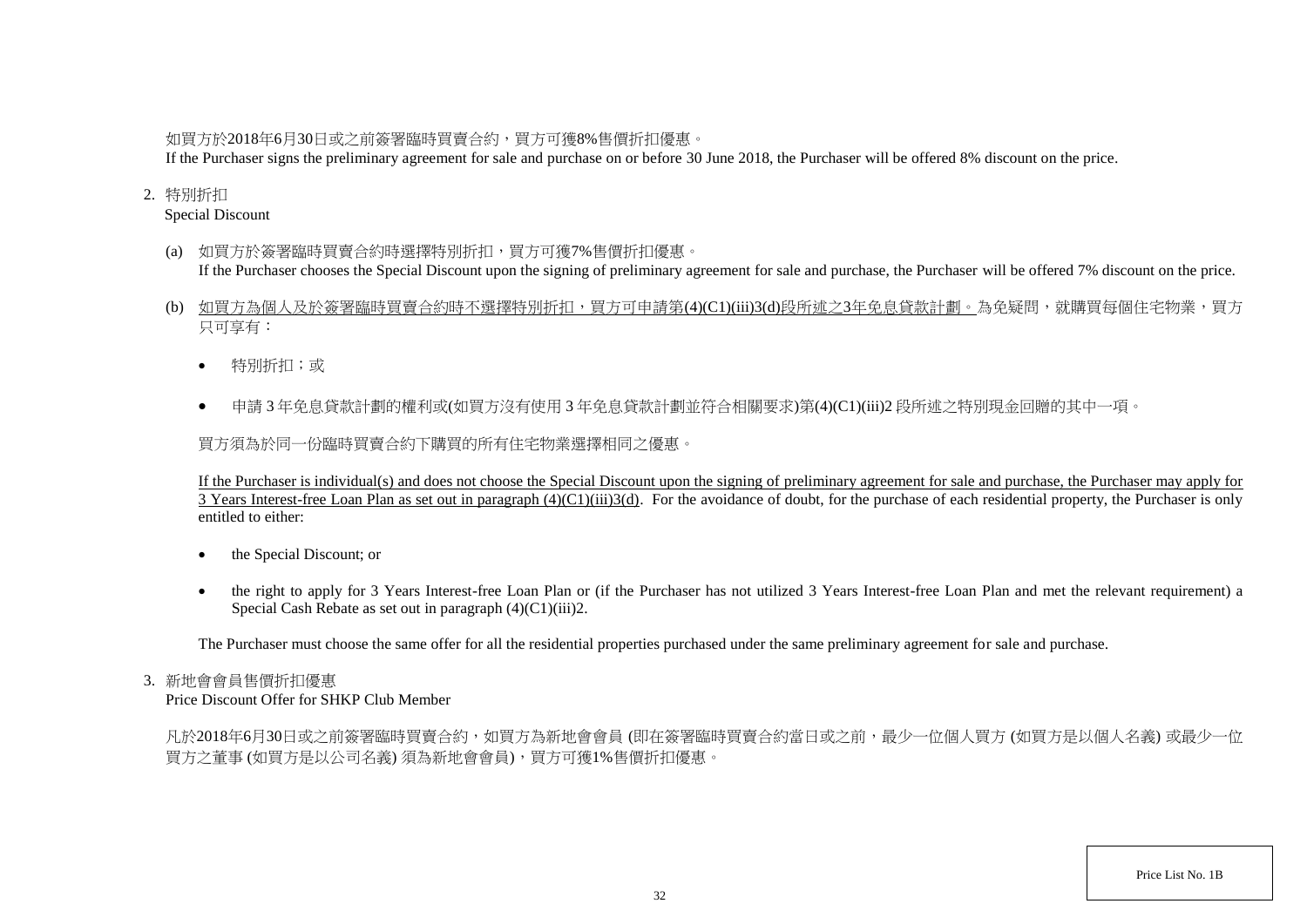Where the preliminary agreement for sale and purchase is signed on or before 30 June 2018, if the Purchaser is a SHKP Club member (i.e. at least one individual Purchaser (if the Purchaser is an individual(s)) or at least one director of the Purchaser (if the Purchaser is a corporation) is a SHKP Club member on or before the date of signing the preliminary agreement for sale and purchase), the Purchaser will be offered 1% discount on the price.

### (iii) 可就購買該期數中的指明住宅物業而連帶獲得的任何贈品、財務優惠或利益

Any gift, or any financial advantage or benefit, to be made available in connection with the purchase of a specified residential property in the Phase

1. 提前付清樓價現金回贈

Early Settlement Cash Rebate

如買方於以下列表指明的期間内付清樓價餘額(早於買賣合約訂明的付款限期日),可根據以下列表獲賣方送出提前付清樓價現金回贈(『提前付清樓價現金回 贈」)。付清樓價日期以賣方代表律師收到所有樓價款項日期為準。如訂明的期限的最後一日不是工作日(按《一手住宅物業銷售條例》第2(1)條所定義),則該 日定為下一個工作日。

Where the Purchaser settles the balance of the purchase price within the period(s) specified in the table below (which is earlier than the due date of payment specified in the agreement for sale and purchase), the Purchaser shall be entitled to an Early Settlement Cash Rebate ("Early Settlement Cash Rebate") offered by the Vendor according to the table below. The date of settlement of the purchase price shall be the date on which all the purchase price is received by the Vendor's solicitors. If the last day of the period is not a working day (as defined in section 2(1) of the Residential Properties (First-hand Sales) Ordinance), the said day shall fall on the next working day.

## 提前付清樓價現金回贈列表

Early Settlement Cash Rebate Table

| 付清樓價餘額日期                                                                                     | 提前付清樓價現金回贈金額                        |
|----------------------------------------------------------------------------------------------|-------------------------------------|
| Date of settlement of the balance of the purchase price                                      | Early Settlement Cash Rebate amount |
| 簽署臨時買賣合約的日期後180日內                                                                            | 樓價 5%                               |
| Within 180 days after the date of signing of the preliminary agreement for sale and purchase | 5% of the purchase price            |
| 簽署臨時買賣合約的日期後 181日至 360日期間內                                                                   | 樓價 4%                               |
| Within the period from 181 days to 360 days after the date of signing of the preliminary     | 4% of the purchase price            |
| agreement for sale and purchase                                                              |                                     |
| 簽署臨時買賣合約的日期後 361日至 420日期間內                                                                   | 樓價 2%                               |
| Within the period from 361 days to 420 days after the date of signing of the preliminary     | 2% of the purchase price            |
| agreement for sale and purchase                                                              |                                     |
| 簽署臨時買賣合約的日期後 421日至 480日期間內                                                                   | 樓價 1%                               |
| Within the period from 421 days to 480 days after the date of signing of the preliminary     | 1% of the purchase price            |
| agreement for sale and purchase                                                              |                                     |

買方須於付清樓價餘額之日或(如適用)買賣合約內訂明的該期數的預計關鍵日期(以較早者為準)前最少30日以書面向賣方申請提前付清樓價現金回贈,賣方會於 收到申請並確認有關資料無誤後將提前付清樓價現金回贈直接用於支付部份樓價餘額。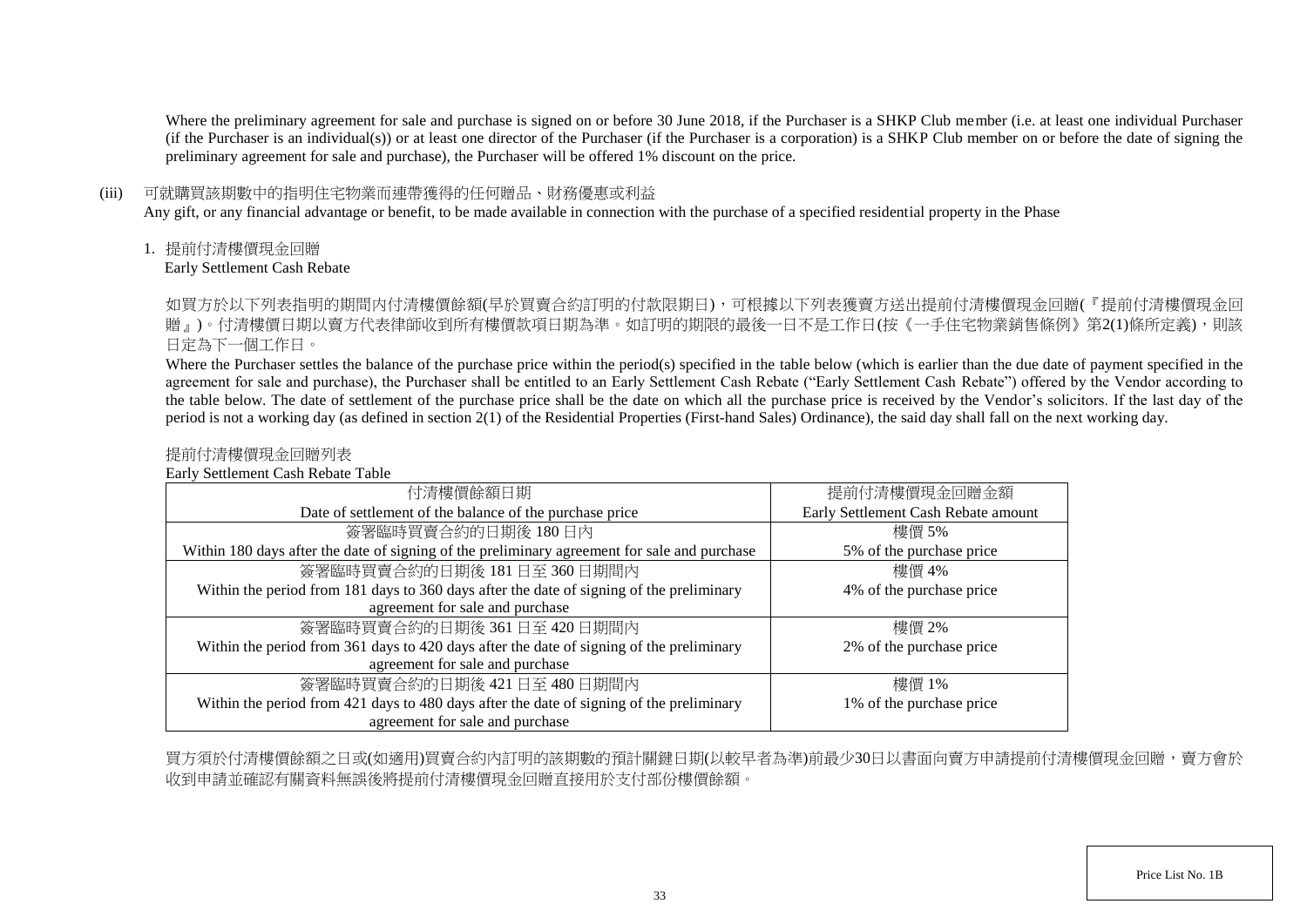The Purchaser shall apply to the Vendor in writing for the Early Settlement Cash Rebate at least 30 days before the date of settlement of the balance of the purchase price or (if applicable) the estimated material date for the Phase as specified in the agreement for sale and purchase (whichever is earlier). After the Vendor has received the application and duly verified the information, the Vendor will apply the Early Settlement Cash Rebate for part payment of the balance of the purchase price directly.

### 2. 特別現金回贈

Special Cash Rebate

### 如買方:

Where the Purchaser:

- 於簽署臨時買賣合約時不選擇第(4)(C1)(ii)2段所述之特別折扣;及 does not choose the Special Discount as set out in paragraph (4)(C1)(ii)2 upon the signing of preliminary agreement for sale and purchase; and
- 沒有使用第(4)(C1)(iii)3(d)段所述的3年免息貸款計劃;及 has not utilized 3 Years Interest-free Loan Plan as set out in paragraph (4)(C1)(iii)3(d); and
- 按買賣合約付清樓價餘額, settles the balance of the purchase price in accordance with the agreement for sale and purchase,

# 買方可獲賣方送出特別現金回贈(『特別現金回贈』)。特別現金回贈的金額相等於樓價7%。

the Purchaser shall be entitled to a Special Cash Rebate ("Special Cash Rebate") offered by the Vendor. The amount of the Special Cash Rebate shall be equal to 7% of the purchase price.

買方須於付清樓價餘額之日或(如適用)買賣合約內訂明的該期數的預計關鍵日期(以較早者為準)前最少30日以書面向賣方申請特別現金回贈,賣方會於收到申請 並確認有關資料無誤後將特別現金回贈直接用於支付部份樓價餘額。

The Purchaser shall apply to the Vendor in writing for the Special Cash Rebate at least 30 days before the date of settlement of the balance of the purchase price or (if applicable) the estimated material date for the Phase as specified in the agreement for sale and purchase (whichever is earlier). After the Vendor has received the application and duly verified the information to be correct, the Vendor will apply the Special Cash Rebate for part payment of the balance of the purchase price directly.

3. 貸款優惠

Loan Benefit

# 買方可向賣方的指定財務機構申請以下其中一項貸款優惠:

The Purchaser may apply for ONLY ONE of the following loan benefits from the Vendor's designated financing company:

(a) 備用第一按揭貸款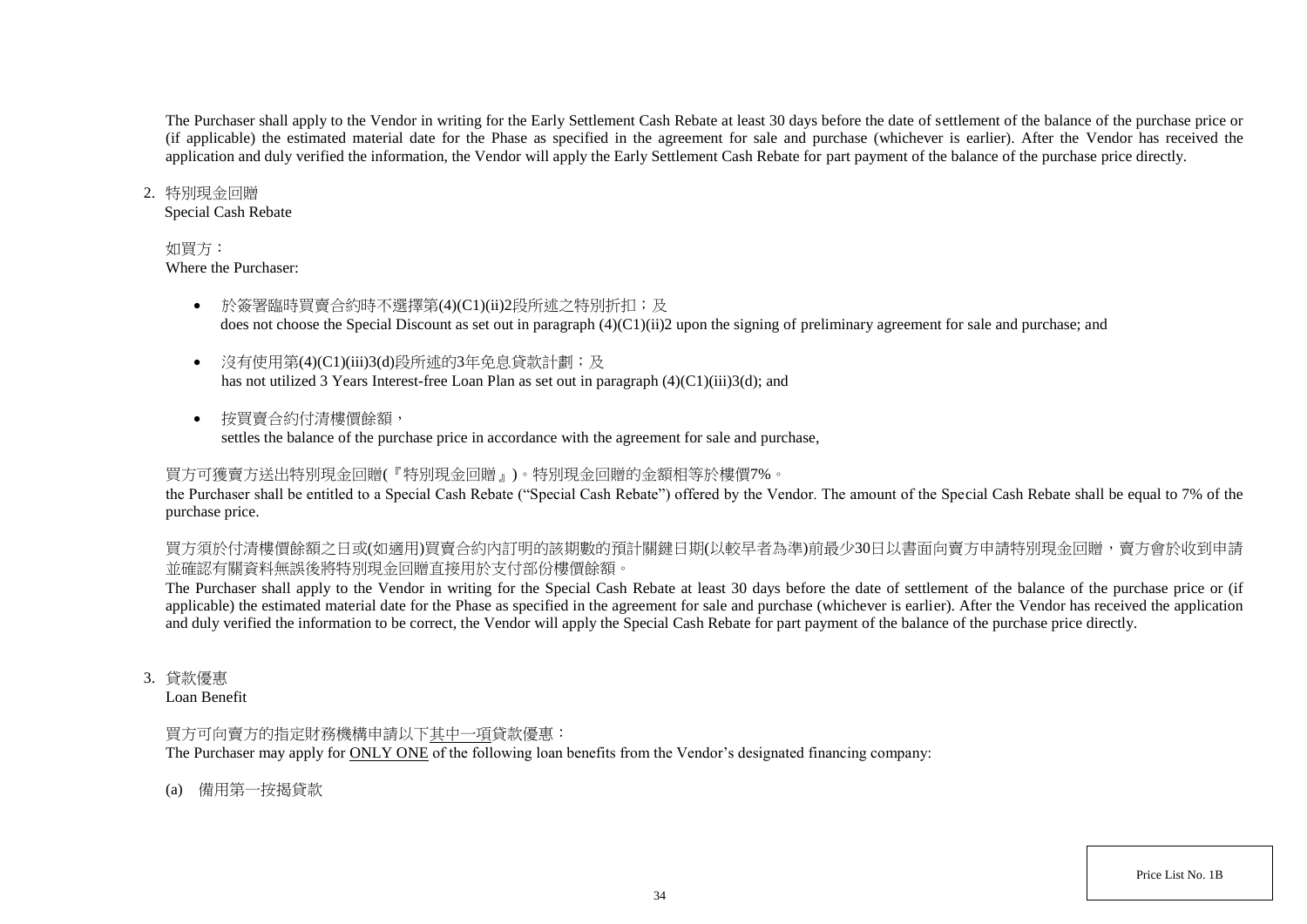#### Standby First Mortgage Loan

備用第一按揭貸款的最高金額為淨樓價的80%或(如買方屬特選客戶)90%,惟貸款金額不可超過應繳付之樓價餘額。詳情請參閱附錄2(a) 。

The maximum Standby First Mortgage Loan amount shall be 80% or (if the Purchaser is a designated customer) 90% of the net purchase price, provided that the loan amount shall not exceed the balance of purchase price payable. Please see Annex 2(a) for details.

上文『特選客戶』一詞指(i)個人名義買方;及(ii)至少一位買方或其擔保人為香港相關專業機構註冊之建築師、會計師、測量師、獸醫、牙醫、醫生、 護士、精算師、律師、特許金融分析師、民航機師、香港醫院管理局之僱員(其薪金為醫院管理局一般職系薪級表34(33A)點或以上)或香港特別行政區政府 之公務員(其薪金為公務員總薪級表34(33A)點或以上) (統稱為『指定專業人士』)。指定財務機構保留對『特選客戶』及『指定專業人士』定義的最終解釋 權。

The term "designated customer" above means (i) the Purchaser(s) who is/are individual(s); and (ii) at least one of the Purchaser(s) or his/her guarantor(s) is/are registered with the relevant professional bodies in Hong Kong as architect, accountant, surveyor, veterinarian, dentist, doctor, registered nurse, actuary, lawyer, Chartered Financial Analyst, airline pilot, staff of Hospital Authority of Hong Kong (with salary at Hospital Authority General Pay Scale Point 34 (33A) or above) or civil servants of the government of HKSAR (with salary at Civil Services Master Pay Scale Point 34 (33A) or above) (collectively "designated professional person"). The designated financing company reserves the right of final interpretation of the definitions of "designated customer" and "designated professional person".

(b) 備用第二按揭貸款

Standby Second Mortgage Loan

備用第二按揭貸款的最高金額為淨樓價的30%,惟第一按揭貸款(由第一按揭銀行提供)及備用第二按揭貸款總金額不可超過淨樓價的80%,或應繳付之樓 價餘額,以較低者為準。詳情請參閱附錄2(b) 。

The maximum Standby Second Mortgage Loan amount shall be 30% of the net purchase price, provided that the total amount of first mortgage loan (offered by the first mortgagee bank) and the Standby Second Mortgage Loan shall not exceed 80% of the net purchase price, or the balance of purchase price payable, whichever is lower. Please see Annex 2(b) for details.

(c) Regency 120 Plus(只適用於個人名義買方)

Regency 120 Plus (applicable only to the Purchaser(s) who is/are individual(s))

Regency 120 Plus 的最高貸款金額為樓價 120%。詳情請參閱附錄 2(c) 。 The maximum loan amount of Regency 120 Plus shall be 120% of the purchase price. Please see Annex 2(c) for details.

(d) 3年免息貸款計劃(只適用於個人名義買方)

3 Years Interest-free Loan Plan (applicable only to the Purchaser(s) who is/are individual(s))

如買方於簽署臨時買賣合約時不選擇第(4)(C1)(ii)2段所述之特別折扣,則買方可申請3年免息貸款計劃。3年免息貸款計劃的最高貸款金額為淨樓價的80%, 惟貸款金額不可超過應繳付之樓價餘額。如買方使用3年免息貸款計劃,買方將不會享有第(4)(C1)(iii)2段所述的特別現金回贈。**如買方符合相關要求,將** 獲**(i)**豁免貸款利息及**/**或**(ii)**提前償還現金回贈。相關要求及詳情請參閱附錄2(d) 。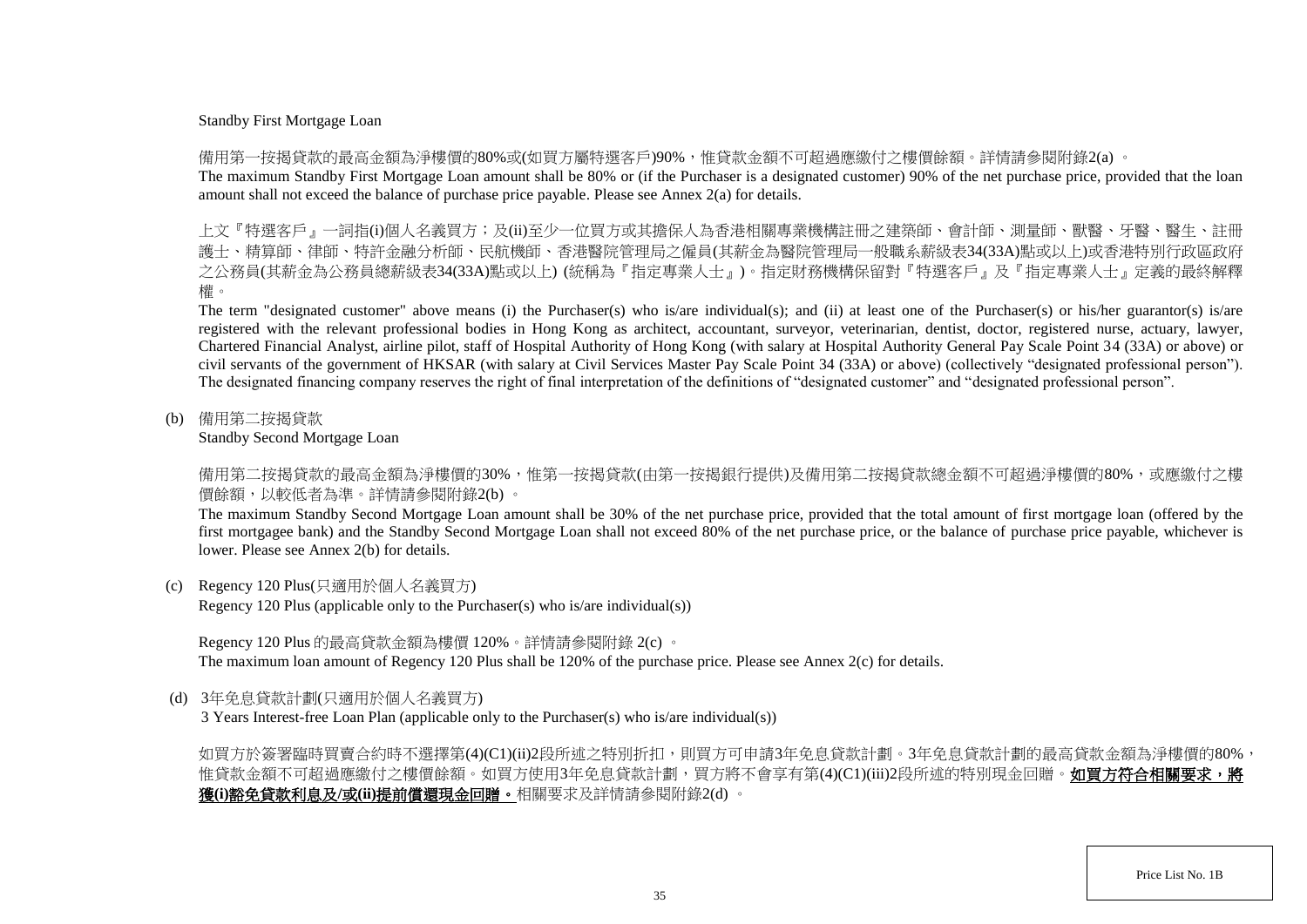If the Purchaser does not choose the Special Discount as set out in paragraph  $(4)(C1)(ii)$  upon the signing of preliminary agreement for sale and purchase, then the Purchaser may apply for 3 Years Interest-free Loan Plan. The maximum loan amount of 3 Years Interest-free Loan Plan shall be 80% of the net purchase price, provided that the loan amount shall not exceed the balance of purchase price payable. If the Purchaser has utilized the 3 Years Interest-free Loan Plan, then the Purchaser shall not be entitled to the Special Cash Rebate as set out in paragraph (4)(C1)(iii)2. **If the Purchaser complies with the relevant requirements, (i) the** interest on loan will be waived and/or (ii) the Purchaser shall be entitled to the Early Repayment Cash Rebate. Please see Annex 2(d) for the relevant requirements and details.

上文『淨樓價』一詞指扣除第(4)(C1)(iii)1段所述的提前付清樓價現金回贈(如有) 及第(4)(C1)(iii)2段所述的特別現金回贈(如有)後的住宅物業之樓價。

The term "net purchase price" above means the amount of the purchase price of the residential property after deducting the Early Settlement Cash Rebate (if any) as set out in paragraph  $(4)(C1)(iii)1$  and the Special Cash Rebate (if any) as set out in paragraph  $(4)(C1)(iii)2$ .

4. 首 3 年保修優惠

First 3 Years Warranty Offer

在不影響買方於買賣合約下之權利的前提下,凡住宅物業(但不包括住宅物業的花園内的園景及盆栽(如有))有欠妥之處(正常損耗除外),而該欠妥之處並非由任 何人之行為或疏忽造成,買方可於該期數的滿意紙或轉讓同意書發出日(以較早者計)起計 3 年内向賣方發出書面通知,賣方須在收到書面通知後在合理地切實 可行的範圍內盡快自費作出修補。首 3 年保修優惠受其他條款及細則約束。

Without affecting the Purchaser's rights under the agreement for sale and purchase, the Vendor shall at its own cost and as soon as reasonably practicable after receipt of a written notice served by the Purchaser within 3 years from the date of issuance of the certificate of compliance or consent to assign in respect of the Phase (whichever is earlier) rectify any defects (fair wear and tear excepted) to the residential property (excluding the landscape area and potted plants in the garden of the residential property (if any)) caused otherwise than by the act or neglect of any person. The First 3 Years Warranty Offer is subject to other terms and conditions.

# 5 住戶停車位優惠

# Offer of Residential Car Parking Space(s)

(a) 選購於價單上設有符號"#"之住宅物業之買方,可享有認購該期數或其他地政總署署長屆時已發出預售樓花同意書或轉讓同意書的期數內的一個住戶停車 位的權利。買方可根據賣方日後公佈的住戶停車位之銷售安排所規定的時限及方法行使其認購住戶停車位的權利。賣方不作出任何陳述、承諾或保證買方 會獲認購與住宅物業相同期數內的住戶停車位。

The Purchaser of a residential property that is marked with a "#" in the price list is entitled to have an option to purchase one residential car parking space in the Phase or other Phase(s) in respect of which presale consent(s) or consent(s) to assign has/have been issued by the Director of Lands. The Purchaser can exercise his/her/its option to purchase a residential car parking space in accordance with time limit and manner as prescribed by the sales arrangement of the residential car parking spaces to be announced by the Vendor. The Vendor makes no representation, warranty or guarantee that the Purchaser will be offered a residential car parking space within the same Phase as the residential property.

(b) 如買方不根據賣方日後公佈的住戶停車位之銷售安排行使其認購住戶停車位的權利,其認購住戶停車位的權利將會自動失效,買方不會為此獲得任何補償。 If the Purchaser does not exercise the option to purchase a residential car parking space in accordance with time limit and manner prescribed by the sales arrangement of the residential car parking spaces to be announced by the Vendor, the option to purchase a residential car parking space shall lapse automatically and the Purchaser shall not be entitled to any compensation therefor.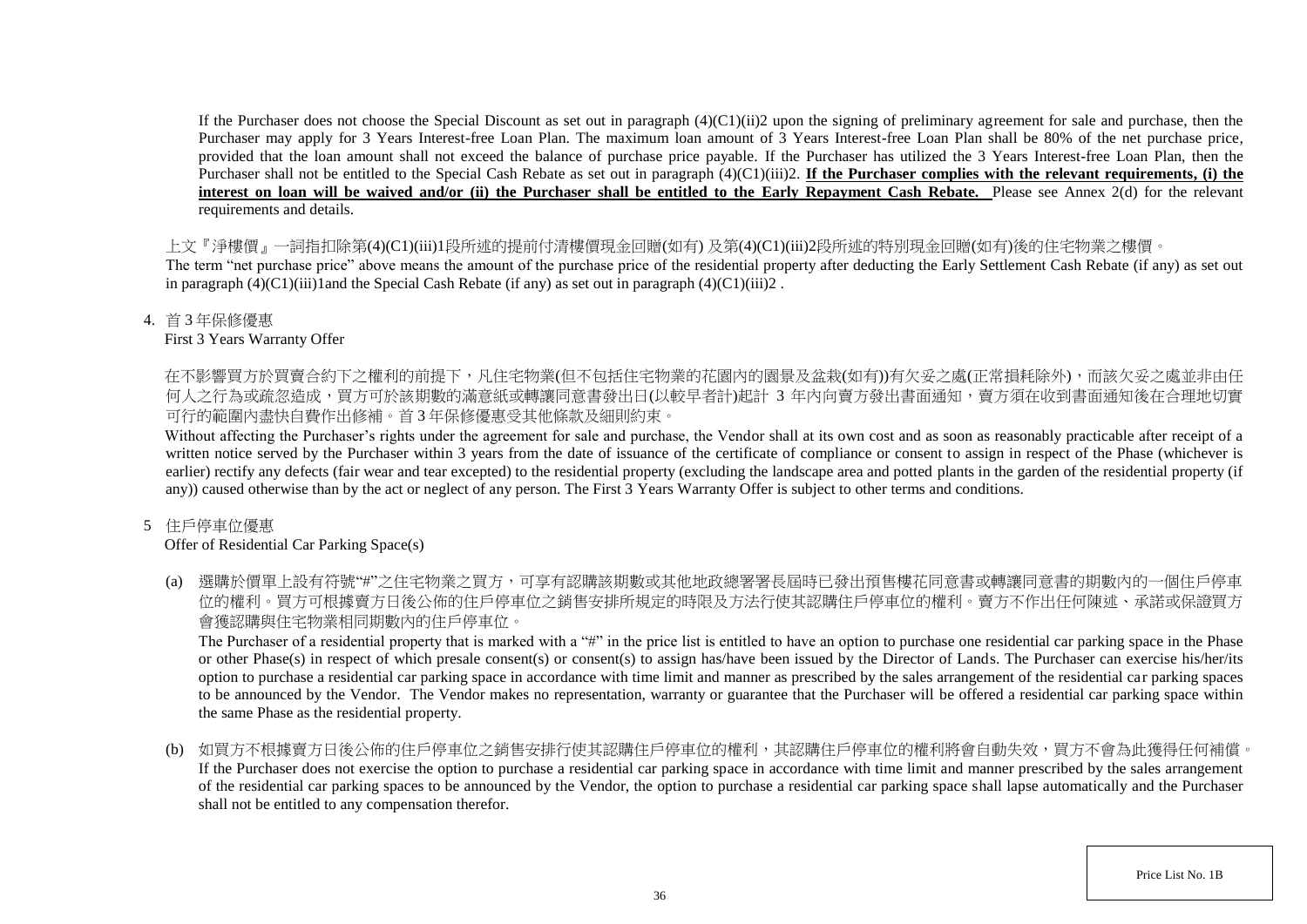- (c) 住戶停車位的售價及銷售安排詳情將由賣方全權及絕對酌情決定,並容後公佈。 The price and sales arrangement details of residential car parking spaces will be determined by the Vendor at its sole and absolute discretion and will be announced later.
- (d) 住戶停車位優惠受其他條款及細則(包括但不限於土地批出的條款及細則) 約束。 Offer of Residential Car Parking Space(s) is subject to other terms and conditions (including but not limited to terms and conditions of land grant).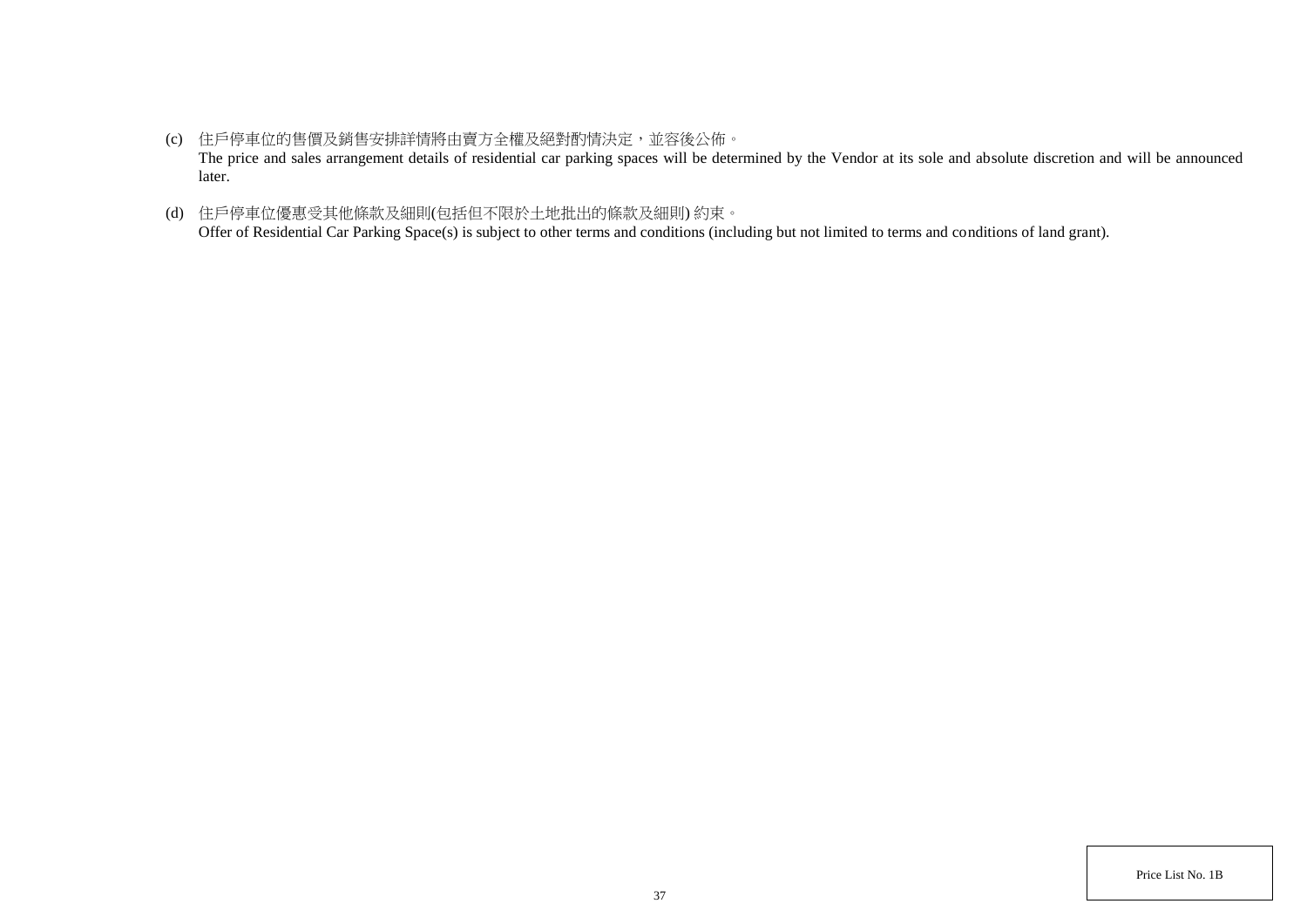- (4)(D1) 靈活付款計劃 Flexible Payment Plan
	- (i) 支付條款 The Terms of Payment

買方於簽署臨時買賣合約時須繳付相等於樓價 5%之金額作為臨時訂金,其中港幣\$100,000 作爲部分臨時訂金必須以銀行本票支付,臨時訂金的餘額可以支票及/ 或銀行本票支付,本票及支票抬頭請寫『胡關李羅律師行』。

Upon signing of the preliminary agreement for sale and purchase, the Purchaser shall pay the preliminary deposit which is equivalent to 5% of the purchase price. HK\$100,000 being part of the preliminary deposit must be paid by cashier order(s) and the balance of the preliminary deposit may be paid by cheque(s) and/or cashier order(s). The cashier order(s) and cheque(s) should be made payable to "Woo Kwan Lee & Lo".

1. 臨時訂金即樓價 5% (『臨時訂金』)於簽署臨時買賣合約時繳付,買方須於簽署臨時買賣合約的日期後 5 個工作日內簽署買賣合約。

A preliminary deposit equivalent to 5% of the purchase price ("preliminary deposit") shall be paid upon signing of the preliminary agreement for sale and purchase. The agreement for sale and purchase shall be signed by the Purchaser within 5 working days after the date of signing of the preliminary agreement for sale and purchase.

2. 加付訂金即樓價 5%於簽署臨時買賣合約的日期後 90 日内,或於賣方就其有能力將該期數中的指明物業有效地轉讓予買方一事向買方發出通知的日期後的 14 日內繳付,以較早者為準。

A further deposit equivalent to 5% of the purchase price shall be paid within 90 days after the date of signing of the preliminary agreement for sale and purchase, or within 14 days after the date of the notification to the Purchaser that the Vendor is in a position validly to assign the specified residential property in the Phase to the Purchaser, whichever is earlier.

3. 樓價 5%於簽署臨時買賣合約的日期後 360 日内,或於賣方就其有能力將該期數中的指明物業有效地轉讓予買方一事向買方發出通知的日期後的 14 日內繳付, 以較早者為準。

5% of the purchase price shall be paid within 360 days after the date of signing of the preliminary agreement for sale and purchase, or within 14 days after the date of the notification to the Purchaser that the Vendor is in a position validly to assign the specified residential property in the Phase to the Purchaser, whichever is earlier.

4. 樓價 85%(樓價餘額)於賣方就其有能力將該期數中的指明物業有效地轉讓予買方一事向買方發出通知的日期後的 14 日內繳付。

85% of the purchase price (balance of purchase price) shall be paid within 14 days after the date of the notification to the Purchaser that the Vendor is in a position validly to assign the specified residential property in the Phase to the Purchaser.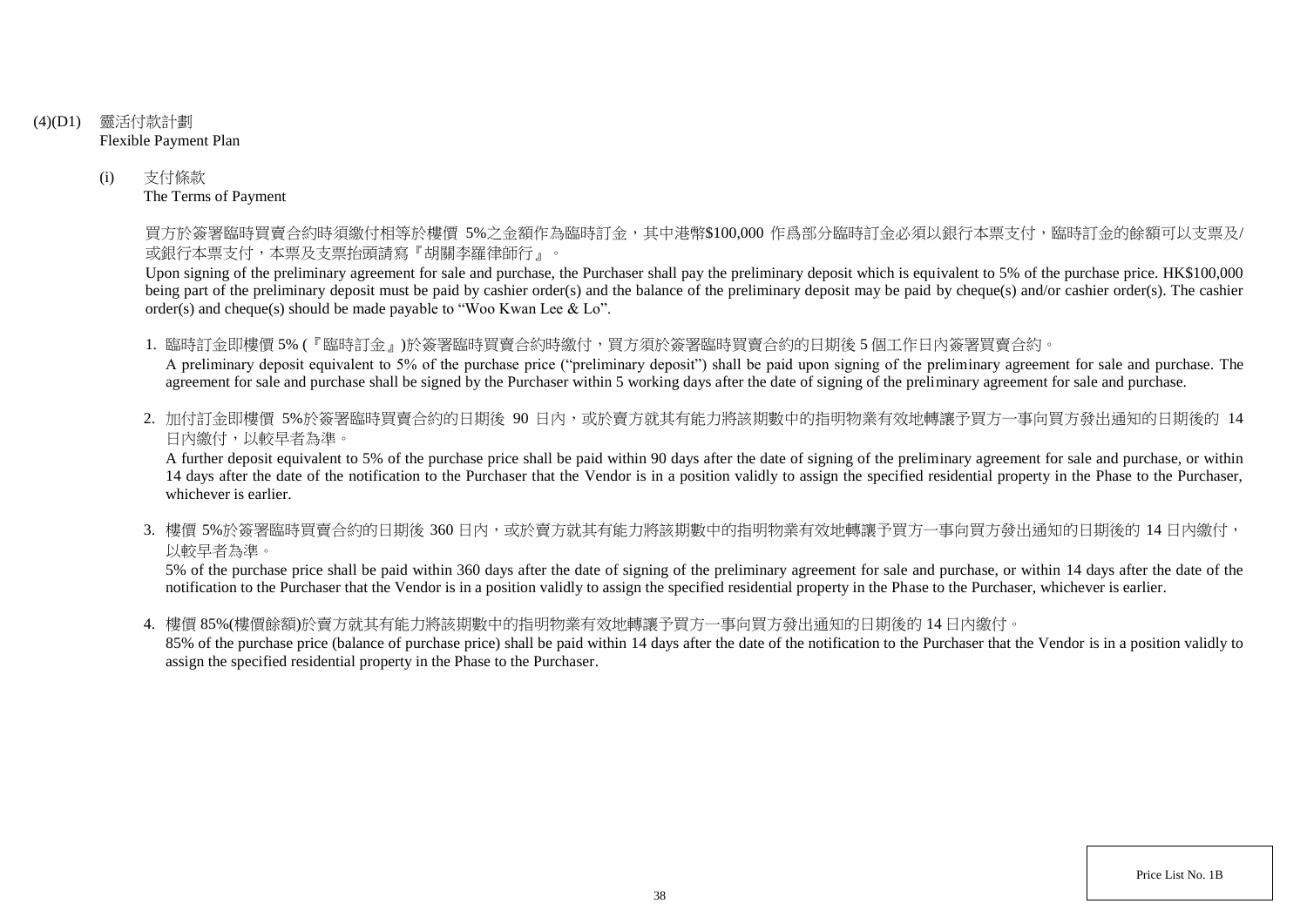(ii) 售價獲得折扣的基礎

The basis on which any discount on the price is available

1. 特別折扣 Special Discount

- (a) 如買方於簽署臨時買賣合約時選擇特別折扣,買方可獲7%售價折扣優惠。 If the Purchaser chooses the Special Discount upon the signing of preliminary agreement for sale and purchase, the Purchaser will be offered 7% discount on the price.
- (b) 如買方為個人及於簽署臨時買賣合約時不選擇特別折扣,買方可申請第(4)(D1)(iii)4(d)段所述之3年免息貸款計劃。為免疑問,就購買每個住宅物業,買方 只可享有:
	- 特別折扣;或
	- 申請 3 年免息貸款計劃的權利或(如買方沒有使用 3 年免息貸款計劃並符合相關要求)第(4)(D1)(iii)3 段所述之特別現金回贈的其中一項。

買方須為於同一份臨時買賣合約下購買的所有住宅物業選擇相同之優惠。

If the Purchaser is individual(s) and does not choose the Special Discount upon the signing of preliminary agreement for sale and purchase, the Purchaser may apply for  $\overline{3}$  Years Interest-free Loan Plan as set out in paragraph  $(4)(D1)(iii)4(d)$ . For the avoidance of doubt, for the purchase of each residential property, the Purchaser is only entitled to either:

- the Special Discount; or
- the right to apply for 3 Years Interest-free Loan Plan or (if the Purchaser has not utilized 3 Years Interest-free Loan Plan and met the relevant requirement) a Special Cash Rebate as set out in paragraph (4)(D1)(iii)3.

The Purchaser must choose the same offer for all the residential properties purchased under the same preliminary agreement for sale and purchase.

#### 2. 新地會會員售價折扣優惠

Price Discount Offer for SHKP Club Member

凡於2018年6月30日或之前簽署臨時買賣合約,如買方為新地會會員 (即在簽署臨時買賣合約當日或之前,最少一位個人買方 (如買方是以個人名義) 或最少一位 買方之董事 (如買方是以公司名義) 須為新地會會員),買方可獲1%售價折扣優惠。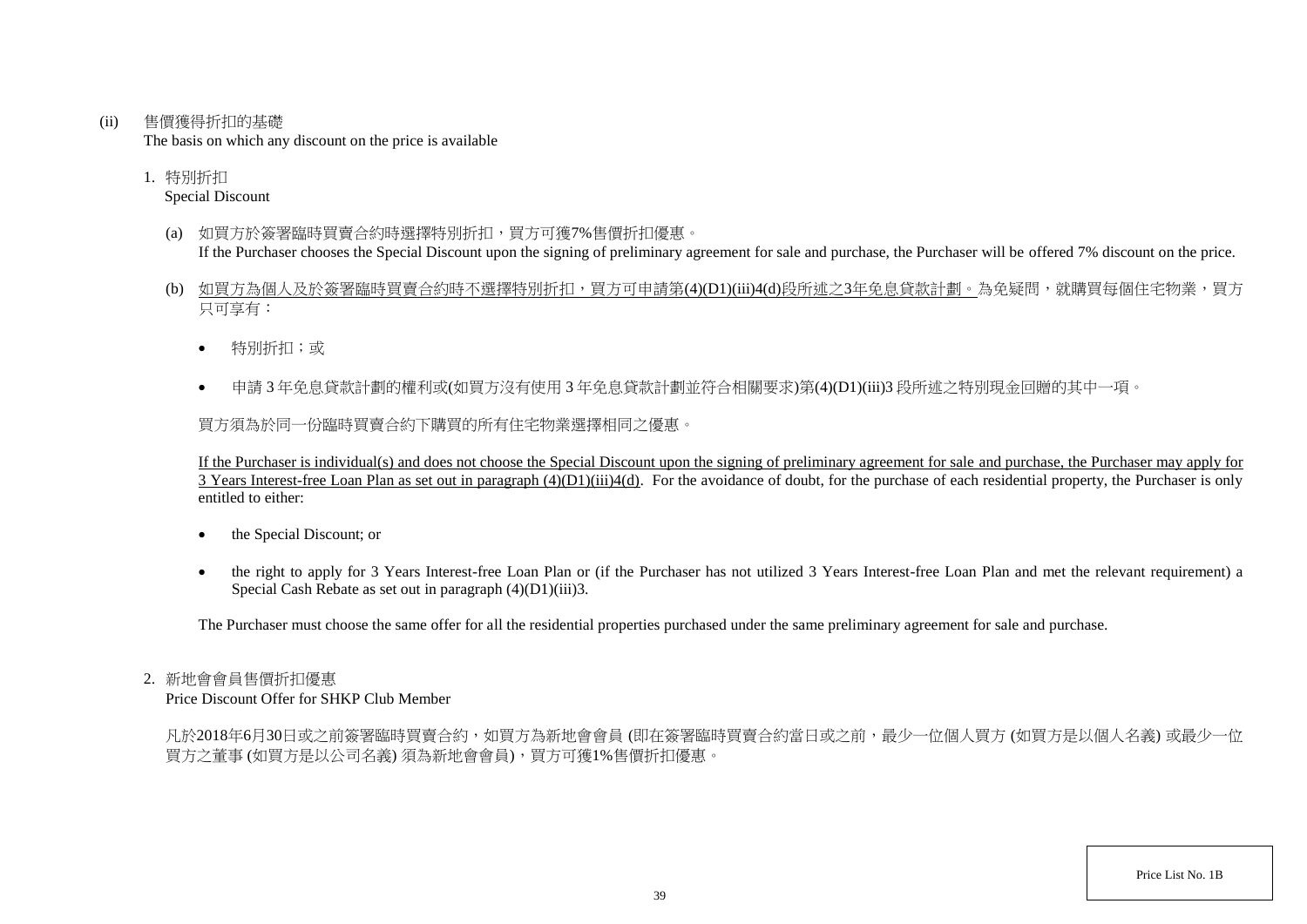Where the preliminary agreement for sale and purchase is signed on or before 30 June 2018, if the Purchaser is a SHKP Club member (i.e. at least one individual Purchaser (if the Purchaser is an individual(s)) or at least one director of the Purchaser (if the Purchaser is a corporation) is a SHKP Club member on or before the date of signing the preliminary agreement for sale and purchase), the Purchaser will be offered 1% discount on the price.

## (iii) 可就購買該期數中的指明住宅物業而連帶獲得的任何贈品、財務優惠或利益

Any gift, or any financial advantage or benefit, to be made available in connection with the purchase of a specified residential property in the Phase

1. 印花稅優惠

Stamp Duty Offer(s)

## 買方可獲下述印花稅優惠:

The Purchaser will be offered the following Stamp Duty Offer(s):

(a) 印花稅現金回贈

Stamp Duty Cash Rebate

買方在按買賣合約付清樓價餘額的情況下,可獲賣方提供印花稅現金回贈。印花稅現金回贈的金額相等於(視情況而定):

Subject to settlement of the balance of the purchase price in accordance with the agreement for sale and purchase, the Purchaser shall be entitled to a Stamp Duty Cash Rebate offered by the Vendor which amount shall be equal to (as the case may be):

(i) (就從價印花稅以較高稅率(第1標準)計算)就買賣合約應付的從價印花稅的70%,上限為樓價的10.5%;或

(if ad valorem stamp duty at higher rates (Scale 1) applies) 70% of the ad valorem stamp duty chargeable on the agreement for sale and purchase, subject to a cap of 10.5% of the purchase price; or

(ii) (就從價印花稅以較低稅率(第2標準)計算)就買賣合約應付的從價印花稅的100%加上樓價的4.25%,上限為樓價的8%。

(if ad valorem stamp duty at lower rates (Scale 2) applies) 100% of the ad valorem stamp duty chargeable on the agreement for sale and purchase plus 4.25% of the purchase price, subject to a cap of 8% of the purchase price.

詳情請參閱附錄1(a)。 Please see Annex 1(a) for details.

(b) 過渡性貸款(只適用於買方為個人或香港註冊成立的有限公司及其所有股東及董事均為個人)

Transitional Loan (only applicable to the Purchaser who is individual or limited company incorporated in Hong Kong with all its shareholder(s) and director(s) being individual(s))

買方可向賣方的指定財務機構申請過渡性貸款或(如買方沒有使用過渡性貸款)可獲港幣\$5,000現金回贈,過渡性貸款的最高金額相等於(視情況而定): The Purchaser may apply for a Transitional Loan from the Vendor's designated financing company or (if the Purchaser has not utilized the Transitional Loan) shall be entitled to a HK\$5,000 Cash Rebate. The maximum Transitional Loan amount shall be equal to (as the case may be):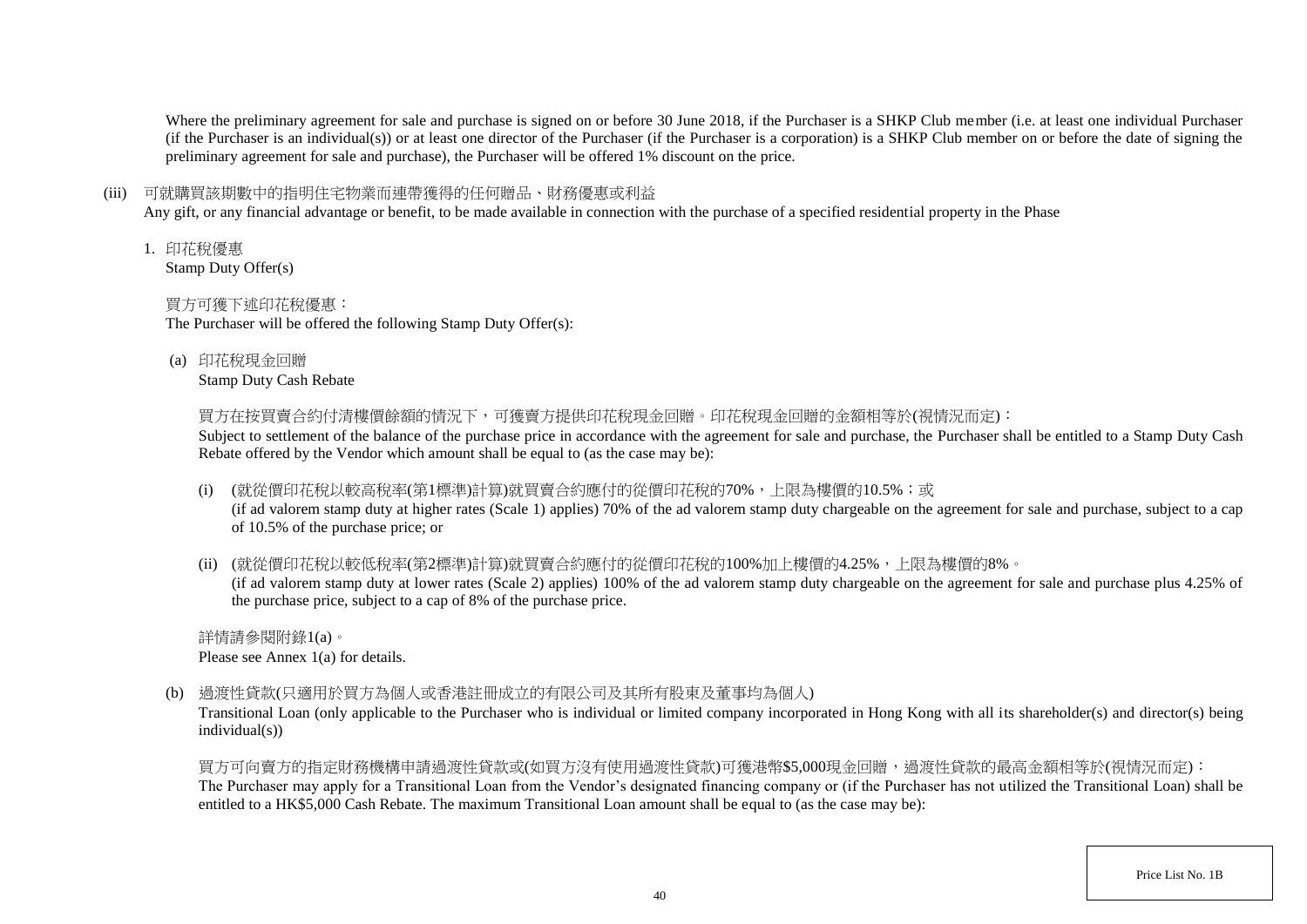- (i) (就從價印花稅以較高稅率(第1標準)計算)就買賣合約應付的從價印花稅的70%,上限為樓價的10.5%;或 (if ad valorem stamp duty at higher rates (Scale 1) applies) 70% of the ad valorem stamp duty chargeable on the agreement for sale and purchase, subject to a cap of 10.5% of the purchase price; or
- (ii) (就從價印花稅以較低稅率(第2標準)計算)就買賣合約應付的從價印花稅的70%,上限為樓價的2.625%。

(if ad valorem stamp duty at lower rates (Scale 2) applies) 70% of the ad valorem stamp duty chargeable on the agreement for sale and purchase, subject to a cap of 2.625% of the purchase price.

詳情請參閱附錄1(b)。 Please see Annex 1(b) for details.

2. 提前付清樓價現金回贈

### Early Settlement Cash Rebate

如買方於以下列表指明的期間内付清樓價餘額(早於買賣合約訂明的付款限期日),可根據以下列表獲賣方送出提前付清樓價現金回贈(『提前付清樓價現金回 贈」)。付清樓價日期以賣方代表律師收到所有樓價款項日期為準。如訂明的期限的最後一日不是工作日(按《一手住宅物業銷售條例》第2(1)條所定義),則該 日定為下一個工作日。

Where the Purchaser settles the balance of the purchase price within the period(s) specified in the table below (which is earlier than the due date of payment specified in the agreement for sale and purchase), the Purchaser shall be entitled to an Early Settlement Cash Rebate ("Early Settlement Cash Rebate") offered by the Vendor according to the table below. The date of settlement of the purchase price shall be the date on which all the purchase price is received by the Vendor's solicitors. If the last day of the period is not a working day (as defined in section 2(1) of the Residential Properties (First-hand Sales) Ordinance), the said day shall fall on the next working day. 提前付清樓價現金回贈列表

Early Settlement Cash Rebate Table

| 付清樓價餘額日期                                                                                     | 提前付清樓價現金回贈金額                        |
|----------------------------------------------------------------------------------------------|-------------------------------------|
| Date of settlement of the balance of the purchase price                                      | Early Settlement Cash Rebate amount |
| 簽署臨時買賣合約的日期後360日內                                                                            | 樓價 4%                               |
| Within 360 days after the date of signing of the preliminary agreement for sale and purchase | 4% of the purchase price            |
| 簽署臨時買賣合約的日期後 361日至 420日期間内                                                                   | 樓價 2%                               |
| Within the period from 361 days to 420 days after the date of signing of the preliminary     | 2% of the purchase price            |
| agreement for sale and purchase                                                              |                                     |
| 簽署臨時買賣合約的日期後 421日至 480日期間内                                                                   | 樓價 1%                               |
| Within the period from 421 days to 480 days after the date of signing of the preliminary     | 1% of the purchase price            |
| agreement for sale and purchase                                                              |                                     |

買方須於付清樓價餘額之日或(如適用)買賣合約內訂明的該期數的預計關鍵日期(以較早者為準)前最少30日以書面向賣方申請提前付清樓價現金回贈,賣方會於 收到申請並確認有關資料無誤後將提前付清樓價現金回贈直接用於支付部份樓價餘額。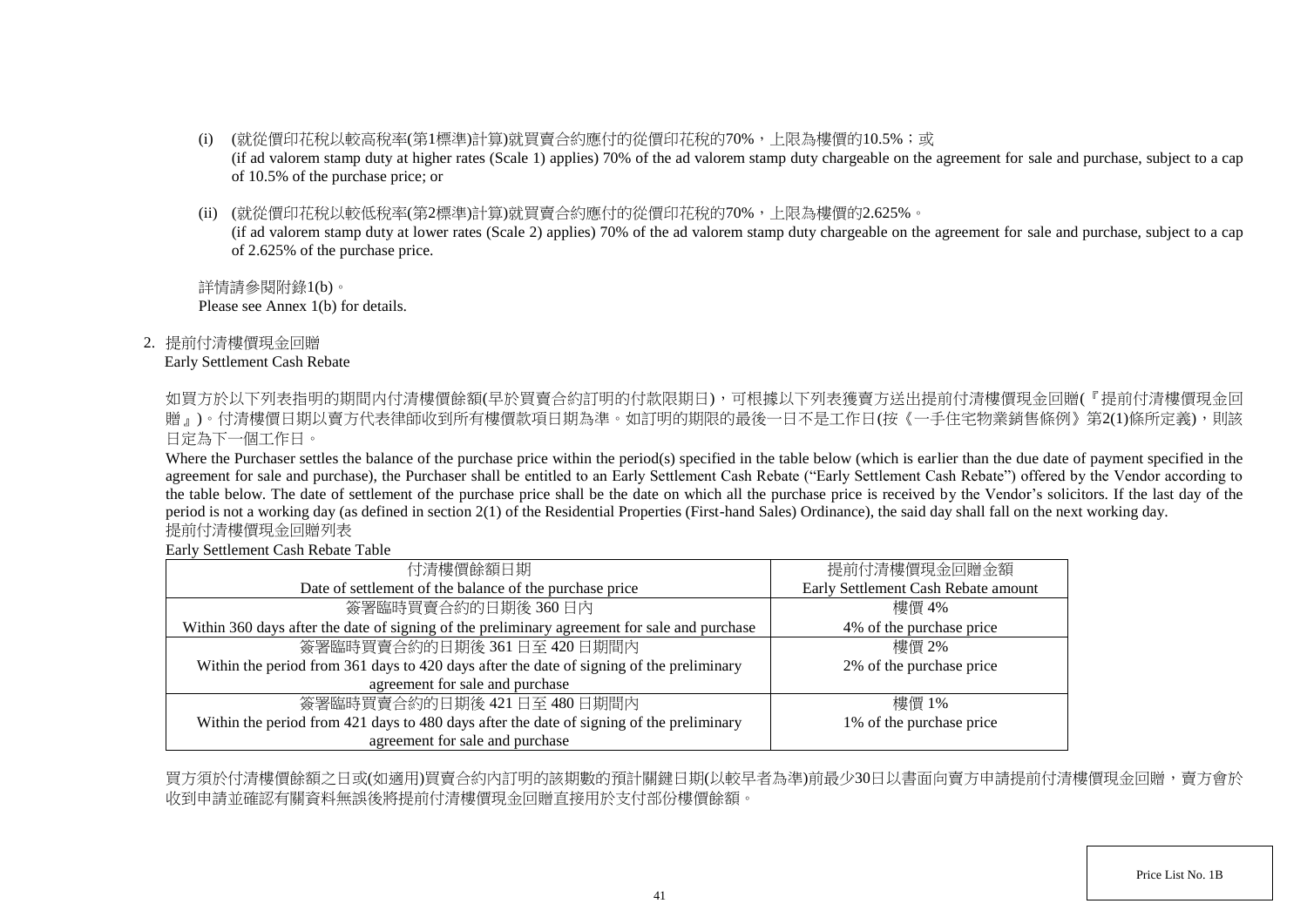The Purchaser shall apply to the Vendor in writing for the Early Settlement Cash Rebate at least 30 days before the date of settlement of the balance of the purchase price or (if applicable) the estimated material date for the Phase as specified in the agreement for sale and purchase (whichever is earlier). After the Vendor has received the application and duly verified the information, the Vendor will apply the Early Settlement Cash Rebate for part payment of the balance of the purchase price directly.

#### 3. 特別現金回贈

Special Cash Rebate

### 如買方:

Where the Purchaser:

- 於簽署臨時買賣合約時不選擇第(4)(D1)(ii)1段所述之特別折扣;及 does not choose the Special Discount as set out in paragraph (4)(D1)(ii)1 upon the signing of preliminary agreement for sale and purchase; and
- 沒有使用第(4)(D1)(iii)4(d)段所述的3年免息貸款計劃;及 has not utilized 3 Years Interest-free Loan Plan as set out in paragraph (4)(D1)(iii)4(d); and
- 按買賣合約付清樓價餘額, settles the balance of the purchase price in accordance with the agreement for sale and purchase,

## 買方可獲賣方送出特別現金回贈(『特別現金回贈』)。特別現金回贈的金額相等於樓價7%。

the Purchaser shall be entitled to a Special Cash Rebate ("Special Cash Rebate") offered by the Vendor. The amount of the Special Cash Rebate shall be equal to 7% of the purchase price.

買方須於付清樓價餘額之日或(如適用)買賣合約內訂明的該期數的預計關鍵日期(以較早者為準)前最少30日以書面向賣方申請特別現金回贈,賣方會於收到申請 並確認有關資料無誤後將特別現金回贈直接用於支付部份樓價餘額。

The Purchaser shall apply to the Vendor in writing for the Special Cash Rebate at least 30 days before the date of settlement of the balance of the purchase price or (if applicable) the estimated material date for the Phase as specified in the agreement for sale and purchase (whichever is earlier). After the Vendor has received the application and duly verified the information to be correct, the Vendor will apply the Special Cash Rebate for part payment of the balance of the purchase price directly.

4. 貸款優惠

Loan Benefit

## 買方可向賣方的指定財務機構申請以下其中一項貸款優惠:

The Purchaser may apply for ONLY ONE of the following loan benefits from the Vendor's designated financing company:

(a) 備用第一按揭貸款

Standby First Mortgage Loan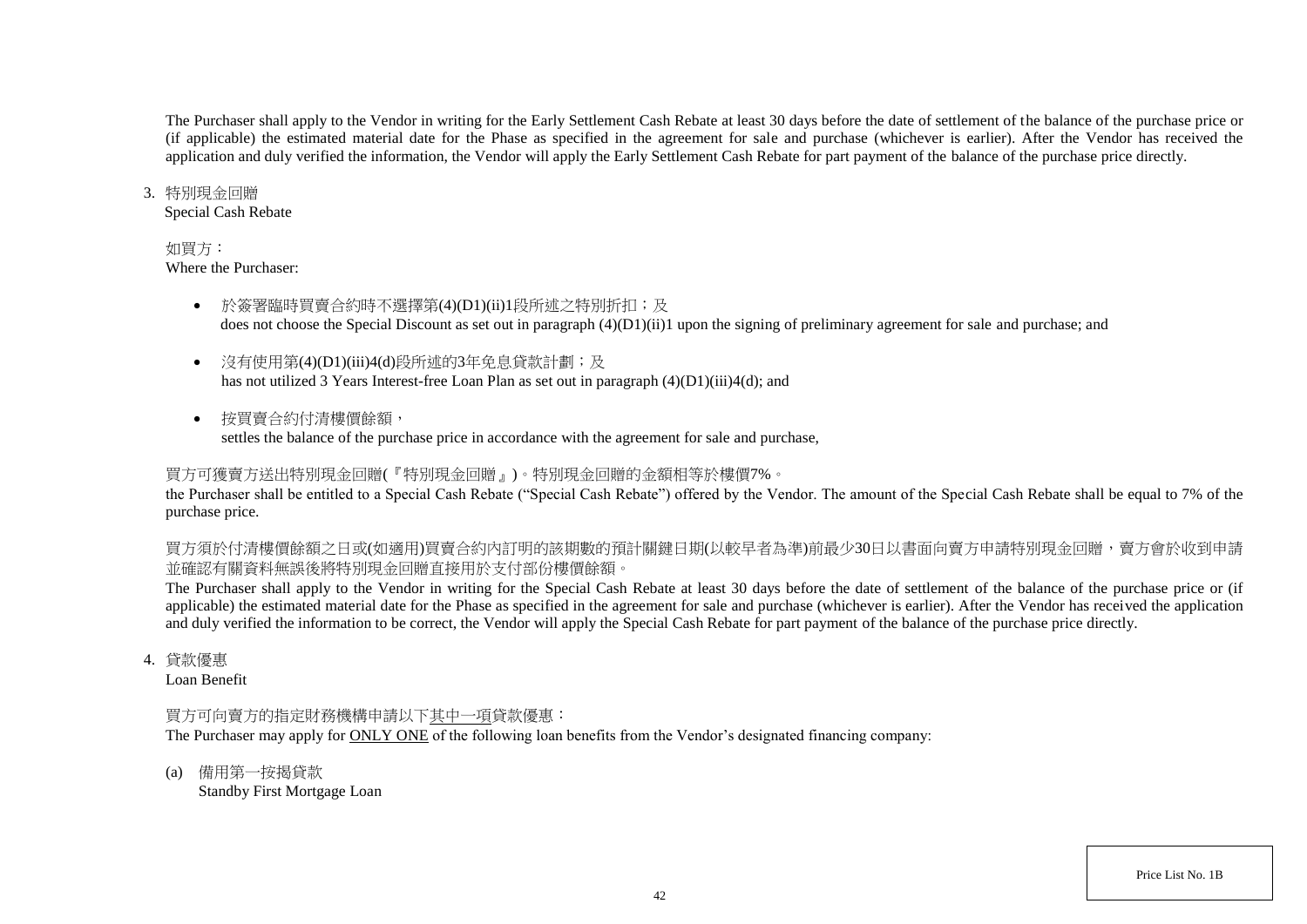備用第一按揭貸款的最高金額為淨樓價的80%或(如買方屬特選客戶)90%,惟貸款金額不可超過應繳付之樓價餘額。詳情請參閱附錄2(a) 。

The maximum Standby First Mortgage Loan amount shall be 80% or (if the Purchaser is a designated customer) 90% of the net purchase price, provided that the loan amount shall not exceed the balance of purchase price payable. Please see Annex 2(a) for details.

上文『特選客戶』一詞指(i)個人名義買方;及(ii)至少一位買方或其擔保人為香港相關專業機構註冊之建築師、會計師、測量師、獸醫、牙醫、醫生、註冊 護士、精算師、律師、特許金融分析師、民航機師、香港醫院管理局之僱員(其薪金為醫院管理局一般職系薪級表34(33A)點或以上)或香港特別行政區政府 之公務員(其薪金為公務員總薪級表34(33A)點或以上) (統稱為『指定專業人士』)。指定財務機構保留對『特選客戶』及『指定專業人士』定義的最終解釋 權。

The term "designated customer" above means (i) the Purchaser(s) who is/are individual(s); and (ii) at least one of the Purchaser(s) or his/her guarantor(s) is/are registered with the relevant professional bodies in Hong Kong as architect, accountant, surveyor, veterinarian, dentist, doctor, registered nurse, actuary, lawyer, Chartered Financial Analyst, airline pilot, staff of Hospital Authority of Hong Kong (with salary at Hospital Authority General Pay Scale Point 34 (33A) or above) or civil servants of the government of HKSAR (with salary at Civil Services Master Pay Scale Point 34 (33A) or above) (collectively "designated professional person"). The designated financing company reserves the right of final interpretation of the definitions of "designated customer" and "designated professional person".

(b) 備用第二按揭貸款

Standby Second Mortgage Loan

備用第二按揭貸款的最高金額為淨樓價的30%,惟第一按揭貸款(由第一按揭銀行提供)及備用第二按揭貸款總金額不可超過淨樓價的80%,或應繳付之樓 價餘額,以較低者為準。詳情請參閱附錄2(b) 。

The maximum Standby Second Mortgage Loan amount shall be 30% of the net purchase price, provided that the total amount of first mortgage loan (offered by the first mortgagee bank) and the Standby Second Mortgage Loan shall not exceed 80% of the net purchase price, or the balance of purchase price payable, whichever is lower. Please see Annex 2(b) for details.

(c) Regency 120 Plus(只適用於個人名義買方)

Regency 120 Plus (applicable only to the Purchaser(s) who is/are individual(s))

Regency 120 Plus 的最高貸款金額為樓價 120%。詳情請參閱附錄 2(c) 。

The maximum loan amount of Regency 120 Plus shall be 120% of the purchase price. Please see Annex 2(c) for details.

(d) 3年免息貸款計劃(只適用於個人名義買方)

3 Years Interest-free Loan Plan (applicable only to the Purchaser(s) who is/are individual(s))

如買方於簽署臨時買賣合約時不選擇第(4)(D1)(ii)1段所述之特別折扣,則買方可申請3年免息貸款計劃。3年免息貸款計劃的最高貸款金額為淨樓價的80%, 惟貸款金額不可超過應繳付之樓價餘額。如買方使用3年免息貸款計劃,買方將不會享有第(4)(D1)(iii)3段所述的特別現金回贈。**如買方符合相關要求,將** 獲**(i)**豁免貸款利息及**/**或**(ii)**提前償還現金回贈。相關要求及詳情請參閱附錄2(d) 。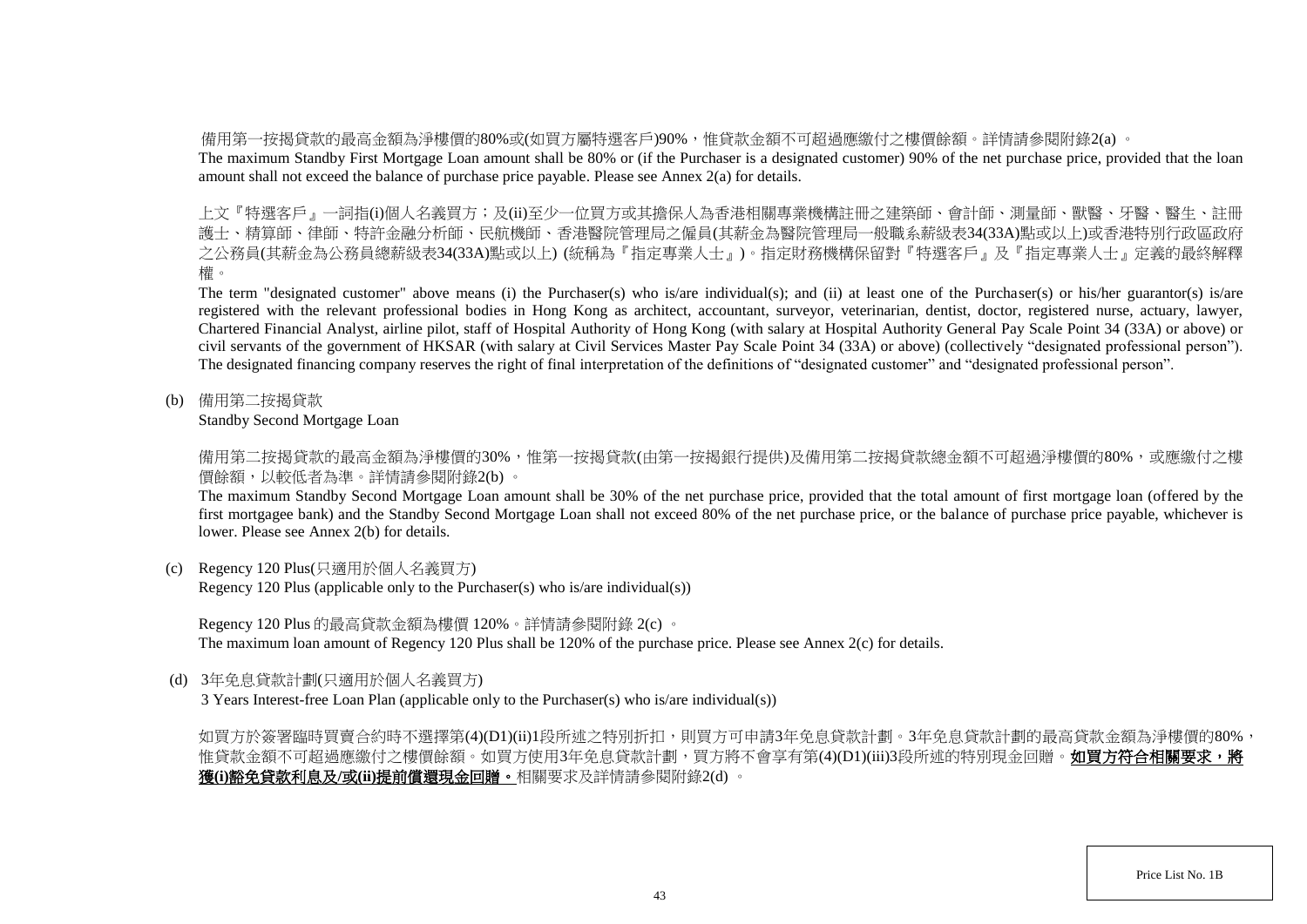If the Purchaser does not choose the Special Discount as set out in paragraph  $(4)(D1)(ii)1$  upon the signing of preliminary agreement for sale and purchase, then the Purchaser may apply for 3 Years Interest-free Loan Plan. The maximum loan amount of 3 Years Interest-free Loan Plan shall be 80% of the net purchase price, provided that the loan amount shall not exceed the balance of purchase price payable. If the Purchaser has utilized the 3 Years Interest-free Loan Plan, then the Purchaser shall not be entitled to the Special Cash Rebate as set out in paragraph (4)(D1)(iii)3. **If the Purchaser complies with the relevant requirements, (i) the** interest on loan will be waived and/or (ii) the Purchaser shall be entitled to the Early Repayment Cash Rebate. Please see Annex 2(d) for the relevant requirements and details.

上文『淨樓價』一詞指扣除第(4)(D1)(iii)1(a)段所述的印花稅現金回贈、第(4)(D1)(iii)1(b)段所述的港幣\$5,000現金回贈(如有)、第(4)(D1)(iii)2段所述的提前付清 樓價現金回贈(如有) 及第(4)(D1)(iii)3段所述的特別現金回贈(如有)後的住宅物業之樓價。

The term "net purchase price" above means the amount of the purchase price of the residential property after deducting the Stamp Duty Cash Rebate (if any) as set out in paragraph  $(4)(D1)(iii)1(a)$ , the HK\$5,000 Cash Rebate (if any) as set out in paragraph  $(4)(D1)(iii)1(b)$ , the Early Settlement Cash Rebate (if any) as set out in paragraph  $(4)(D1)(iii)2$  and the Special Cash Rebate (if any) as set out in paragraph  $(4)(D1)(iii)3$ .

5. 首 3 年保修優惠

## First 3 Years Warranty Offer

在不影響買方於買賣合約下之權利的前提下,凡住宅物業(但不包括住宅物業的花園内的園景及盆栽(如有))有欠妥之處(正常損耗除外),而該欠妥之處並非由任 何人之行為或疏忽造成,買方可於該期數的滿意紙或轉讓同意書發出日(以較早者計)起計 3 年內向賣方發出書面通知,賣方須在收到書面通知後在合理地切實 可行的範圍內盡快自費作出修補。首 3 年保修優惠受其他條款及細則約束。

Without affecting the Purchaser's rights under the agreement for sale and purchase, the Vendor shall at its own cost and as soon as reasonably practicable after receipt of a written notice served by the Purchaser within 3 years from the date of issuance of the certificate of compliance or consent to assign in respect of the Phase (whichever is earlier) rectify any defects (fair wear and tear excepted) to the residential property (excluding the landscape area and potted plants in the garden of the residential property (if any)) caused otherwise than by the act or neglect of any person. The First 3 Years Warranty Offer is subject to other terms and conditions.

# 6. 住戶停車位優惠

# Offer of Residential Car Parking Space(s)

(a) 選購於價單上設有符號"#"之住宅物業之買方,可享有認購該期數或其他地政總署署長屆時已發出預售樓花同意書或轉讓同意書的期數內的一個住戶停車 位的權利。買方可根據賣方日後公佈的住戶停車位之銷售安排所規定的時限及方法行使其認購住戶停車位的權利。賣方不作出任何陳述、承諾或保證買方 會獲認購與住宅物業相同期數內的住戶停車位。

The Purchaser of a residential property that is marked with a "#" in the price list is entitled to have an option to purchase one residential car parking space in the Phase or other Phase(s) in respect of which presale consent(s) or consent(s) to assign has/have been issued by the Director of Lands. The Purchaser can exercise his/her/its option to purchase a residential car parking space in accordance with time limit and manner as prescribed by the sales arrangement of the residential car parking spaces to be announced by the Vendor. The Vendor makes no representation, warranty or guarantee that the Purchaser will be offered a residential car parking space within the same Phase as the residential property.

(b) 如買方不根據賣方日後公佈的住戶停車位之銷售安排行使其認購住戶停車位的權利,其認購住戶停車位的權利將會自動失效,買方不會為此獲得任何補償。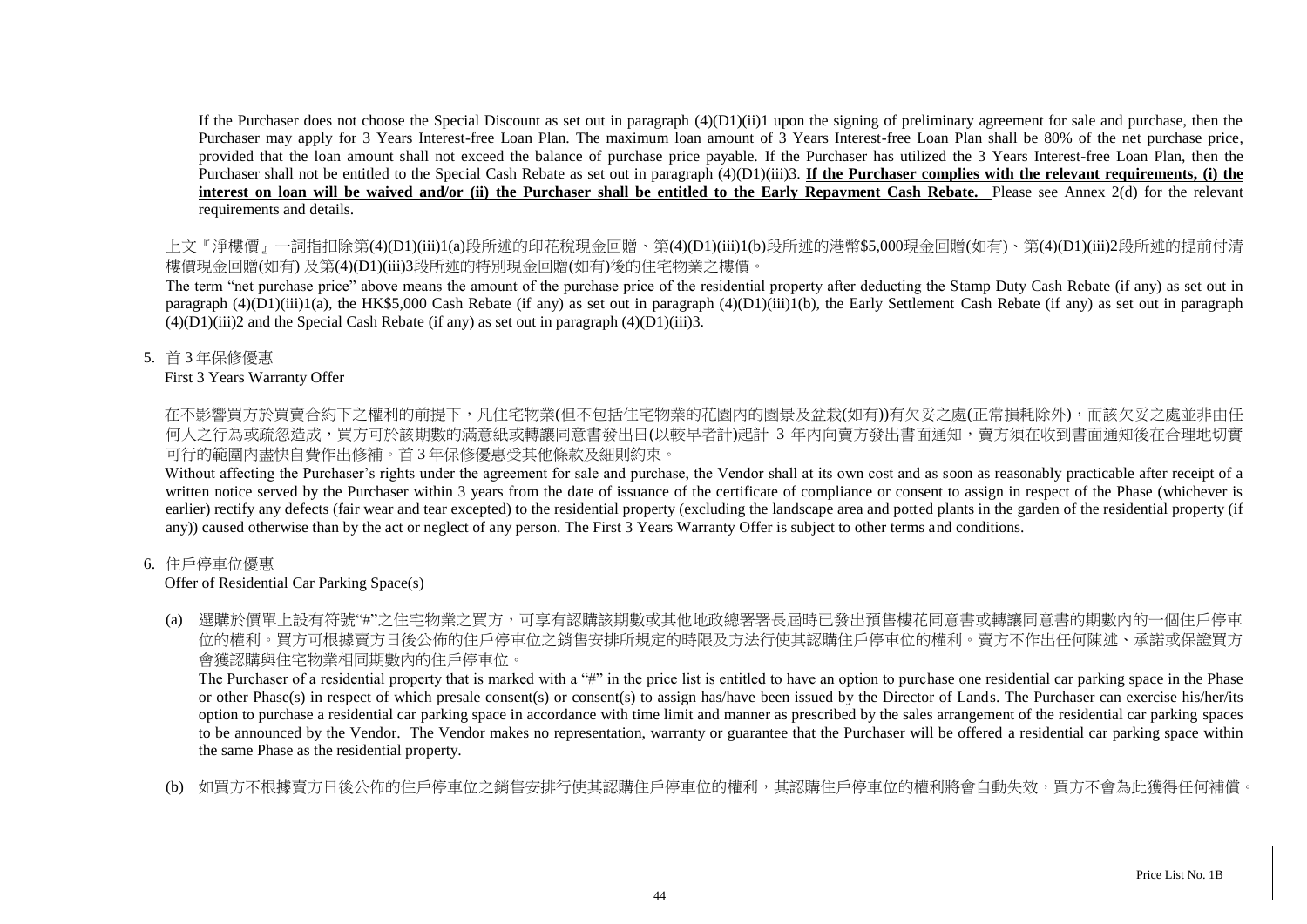If the Purchaser does not exercise the option to purchase a residential car parking space in accordance with time limit and manner prescribed by the sales arrangement of the residential car parking spaces to be announced by the Vendor, the option to purchase a residential car parking space shall lapse automatically and the Purchaser shall not be entitled to any compensation therefor.

(c) 住戶停車位的售價及銷售安排詳情將由賣方全權及絕對酌情決定,並容後公佈。

The price and sales arrangement details of residential car parking spaces will be determined by the Vendor at its sole and absolute discretion and will be announced later.

(d) 住戶停車位優惠受其他條款及細則(包括但不限於土地批出的條款及細則) 約束。

Offer of Residential Car Parking Space(s) is subject to other terms and conditions (including but not limited to terms and conditions of land grant).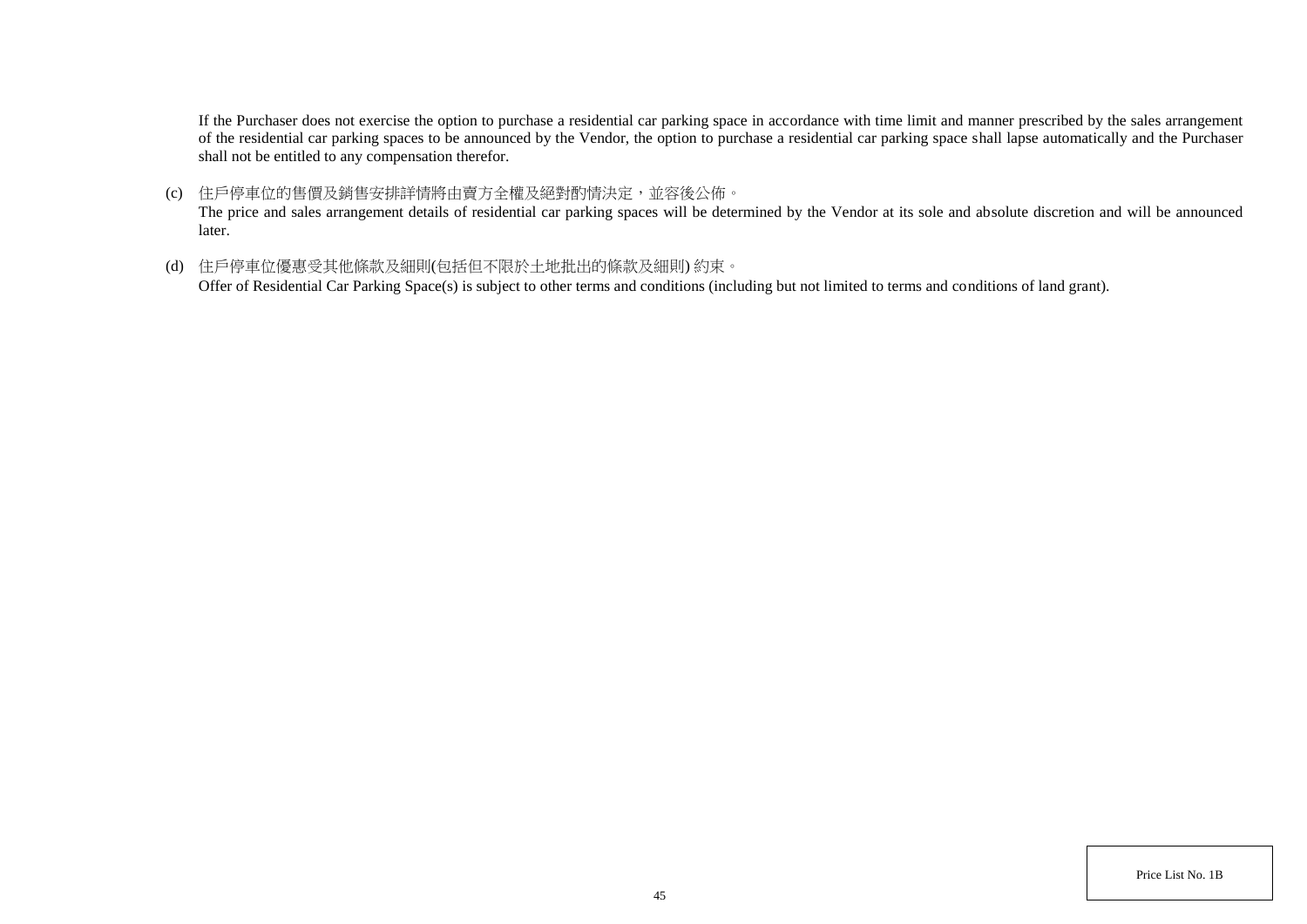## (4)(E1) 卓越靈活付款計劃 Premier Flexible Payment Plan

此付款計劃只適用於同一份臨時買賣合約下購買最少一間指定住宅物業(指價單上設有符號"\*"之住宅物業)之買方,及為免疑問,買方亦可選擇第(4)(A1)段、第(4)(B1)段、 第(4)(C1)段、第(4)(D1)段及第(4)(F1)段所述的任何一種付款計劃。

This payment plan is only applicable to the Purchaser who purchases at least one designated residential property (refer to a residential property that is marked a "\*" in the price list) under the same preliminary agreement for sale and purchase, and for the avoidance of doubt, the Purchaser may also choose any one of the payment plans stated in paragraph (4)(A1), paragraph $(4)(B1)$ , paragraph  $(4)(C1)$ ), paragraph  $(4)(D1)$  and paragraph  $(4)(F1)$ .

### (i) 支付條款

The Terms of Payment

買方於簽署臨時買賣合約時須繳付相等於樓價 5%之金額作為臨時訂金,其中港幣\$100,000 作爲部分臨時訂金必須以銀行本票支付,臨時訂金的餘額可以支票及/ 或銀行本票支付,本票及支票抬頭請寫『胡關李羅律師行』。

Upon signing of the preliminary agreement for sale and purchase, the Purchaser shall pay the preliminary deposit which is equivalent to 5% of the purchase price. HK\$100,000 being part of the preliminary deposit must be paid by cashier order(s) and the balance of the preliminary deposit may be paid by cheque(s) and/or cashier order(s). The cashier order(s) and cheque(s) should be made payable to "Woo Kwan Lee & Lo".

1. 臨時訂金即樓價 5% (『臨時訂金』)於簽署臨時買賣合約時繳付,買方須於簽署臨時買賣合約的日期後 5 個工作日内簽署買賣合約。

A preliminary deposit equivalent to 5% of the purchase price ("preliminary deposit") shall be paid upon signing of the preliminary agreement for sale and purchase. The agreement for sale and purchase shall be signed by the Purchaser within 5 working days after the date of signing of the preliminary agreement for sale and purchase.

2. 加付訂金即樓價 5%分五期 (於簽署臨時買賣合約的日期後 150、180、210、240及 270日內) 繳付,每期為樓價 1%;或於賣方就其有能力將該期數中的指明物 業有效地轉讓予買方一事向買方發出通知的日期後的 14 日内繳付,以較早者為準。

A further deposit equivalent to 5% of the purchase price shall be paid by 5 instalments (within 150, 180, 210, 240 and 270 days after the date of signing of the preliminary agreement for sale and purchase) at 1% of the purchase price for each instalment; or within 14 days after the date of the notification to the Purchaser that the Vendor is in a position validly to assign the specified residential property in the Phase to the Purchaser, whichever is earlier.

3. 樓價 5%分五期 (於簽署臨時買賣合約的日期後 600、630、660、690 及 720 日內) 繳付,每期為樓價 1%;或於賣方就其有能力將該期數中的指明物業有效地轉 讓予買方一事向買方發出通知的日期後的 14 日內繳付,以較早者為準。

5% of the purchase price shall be paid by 5 instalments (within 600, 630, 660, 690 and 720 days after the date of signing of the preliminary agreement for sale and purchase) at 1% of the purchase price for each instalment; or within 14 days after the date of the notification to the Purchaser that the Vendor is in a position validly to assign the specified residential property in the Phase to the Purchaser, whichever is earlier.

4. 樓價 85%(樓價餘額)於賣方就其有能力將該期數中的指明物業有效地轉讓予買方一事向買方發出通知的日期後的 14 日內繳付。

85% of the purchase price (balance of purchase price) shall be paid within 14 days after the date of the notification to the Purchaser that the Vendor is in a position validly to assign the specified residential property in the Phase to the Purchaser.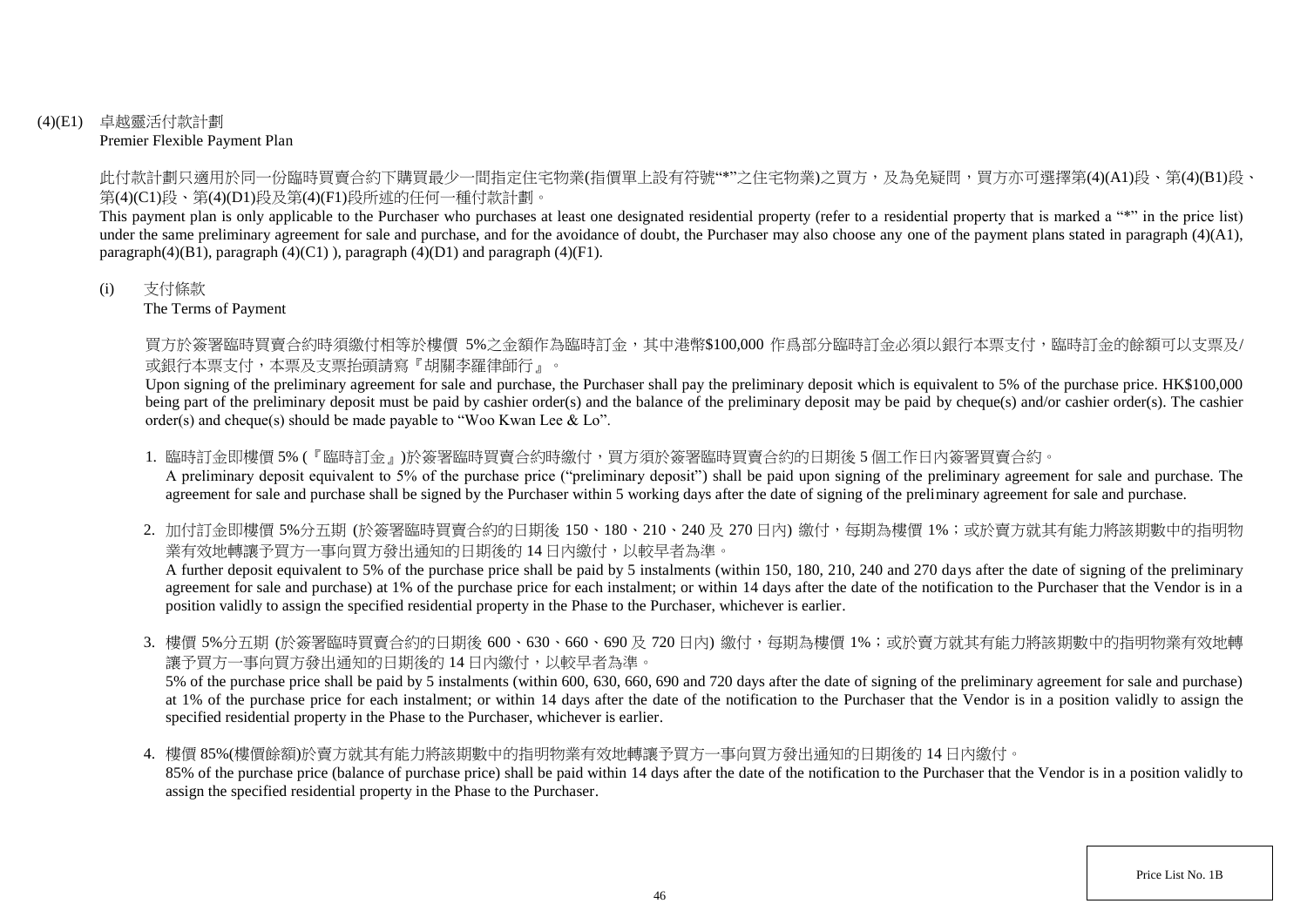#### (ii) 售價獲得折扣的基礎

The basis on which any discount on the price is available

1. 置業售價折扣

Home Purchase Price Discount

## 如買方於2018年6月30日或之前簽署臨時買賣合約,買方可獲8%售價折扣優惠。

If the Purchaser signs the preliminary agreement for sale and purchase on or before 30 June 2018, the Purchaser will be offered 8% discount on the price.

2. 特別折扣

Special Discount

- (a) 如買方於簽署臨時買賣合約時選擇特別折扣,買方可獲7%售價折扣優惠。 If the Purchaser chooses the Special Discount upon the signing of preliminary agreement for sale and purchase, the Purchaser will be offered 7% discount on the price.
- (b) 如買方為個人及於簽署臨時買賣合約時不選擇特別折扣,買方可申請第(4)(E1)(iii)3(d)段所述之3年免息貸款計劃。為免疑問,就購買每個住宅物業,買方 只可享有:
	- 特別折扣;或
	- 申請 3 年免息貸款計劃的權利或(如買方沒有使用 3 年免息貸款計劃並符合相關要求)第(4)(E1)(iii)2 段所述之特別現金回贈的其中一項。

# 買方須為於同一份臨時買賣合約下購買的所有住宅物業選擇相同之優惠。

If the Purchaser is individual(s) and does not choose the Special Discount upon the signing of preliminary agreement for sale and purchase, the Purchaser may apply for  $\overline{3}$  Years Interest-free Loan Plan as set out in paragraph (4)(E1)(iii)3(d). For the avoidance of doubt, for the purchase of each residential property, the Purchaser is only entitled to either:

- the Special Discount: or
- the right to apply for 3 Years Interest-free Loan Plan or (if the Purchaser has not utilized 3 Years Interest-free Loan Plan and met the relevant requirement) a Special Cash Rebate as set out in paragraph (4)(E1)(iii)2.

The Purchaser must choose the same offer for all the residential properties purchased under the same preliminary agreement for sale and purchase.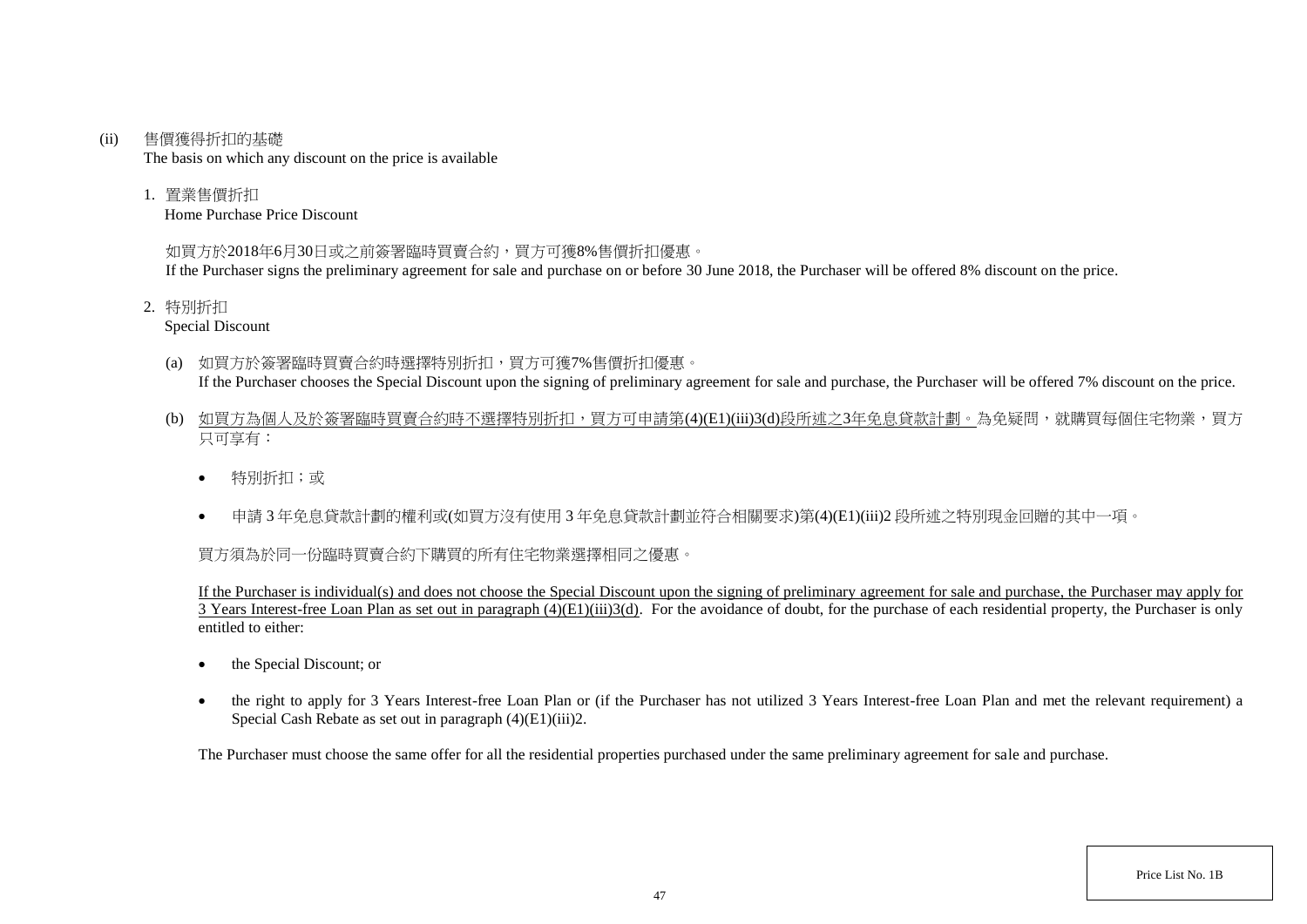### 3. 新地會會員售價折扣優惠

#### Price Discount Offer for SHKP Club Member

凡於 2018 年 6 月 30 日或之前簽署臨時買賣合約,如買方為新地會會員 (即在簽署臨時買賣合約當日或之前,最少一位個人買方 (如買方是以個人名義) 或最少 一位 買方之董事 (如買方是以公司名義) 須為新地會會員),買方可獲 1%售價折扣優惠。

Where the preliminary agreement for sale and purchase is signed on or before 30 June 2018, if the Purchaser is a SHKP Club member (i.e. at least one individual Purchaser (if the Purchaser is an individual(s)) or at least one director of the Purchaser (if the Purchaser is a corporation) is a SHKP Club member on or before the date of signing the preliminary agreement for sale and purchase), the Purchaser will be offered 1% discount on the price.

### (iii) 可就購買該期數中的指明住宅物業而連帶獲得的任何贈品、財務優惠或利益

Any gift, or any financial advantage or benefit, to be made available in connection with the purchase of a specified residential property in the Phase

1. 提前付清樓價現金回贈

Early Settlement Cash Rebate

如買方於以下列表指明的期間内付清樓價餘額(早於買賣合約訂明的付款限期日),可根據以下列表獲賣方送出提前付清樓價現金回贈(『提前付清樓價現金回 贈』)。付清樓價日期以賣方代表律師收到所有樓價款項日期為準。如訂明的期限的最後一日不是工作日(按《一手住宅物業銷售條例》第2(1)條所定義),則該 日定為下一個工作日。

Where the Purchaser settles the balance of the purchase price within the period(s) specified in the table below (which is earlier than the due date of payment specified in the agreement for sale and purchase), the Purchaser shall be entitled to an Early Settlement Cash Rebate ("Early Settlement Cash Rebate") offered by the Vendor according to the table below. The date of settlement of the purchase price shall be the date on which all the purchase price is received by the Vendor's solicitors. If the last day of the period is not a working day (as defined in section 2(1) of the Residential Properties (First-hand Sales) Ordinance), the said day shall fall on the next working day.

#### 提前付清樓價現金回贈列表

Early Settlement Cash Rebate Table

| 付清樓價餘額日期                                                                                     | 提前付清樓價現金回贈金額                        |  |
|----------------------------------------------------------------------------------------------|-------------------------------------|--|
| Date of settlement of the balance of the purchase price                                      | Early Settlement Cash Rebate amount |  |
| 簽署臨時買賣合約的日期後150日內                                                                            | 樓價 6.5%                             |  |
| Within 150 days after the date of signing of the preliminary agreement for sale and purchase | 6.5% of the purchase price          |  |
| 簽署臨時買賣合約的日期後 151日至 180日期間內                                                                   | 樓價 5%                               |  |
| Within the period from 151 days to 180 days after the date of signing of the preliminary     | 5% of the purchase price            |  |
| agreement for sale and purchase                                                              |                                     |  |
| 簽署臨時買賣合約的日期後 181日至 360日期間內                                                                   | 樓價 4%                               |  |
| Within the period from 181 days to 360 days after the date of signing of the preliminary     | 4% of the purchase price            |  |
| agreement for sale and purchase                                                              |                                     |  |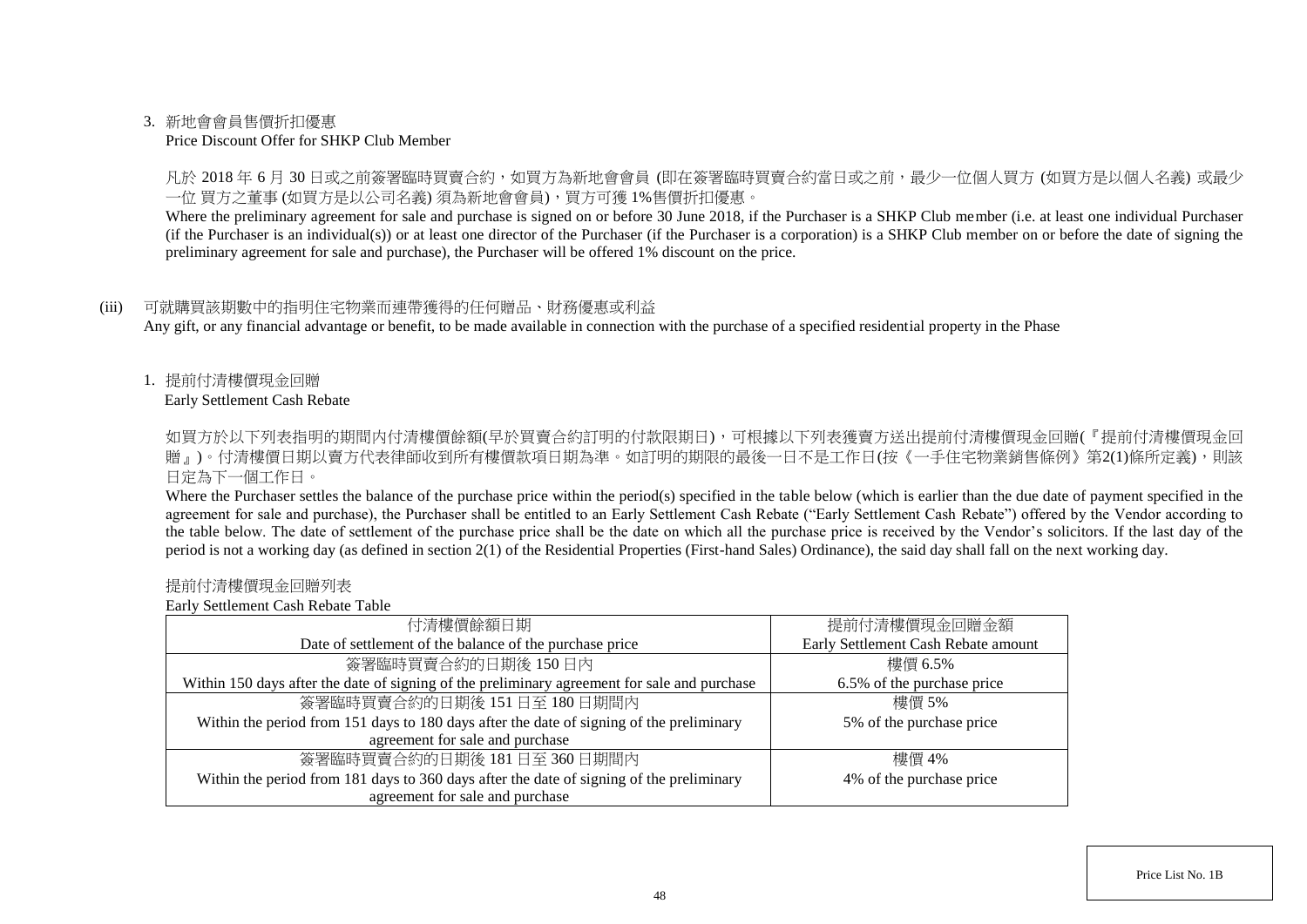| 簽署臨時買賣合約的日期後 361 日至 420 日期間內                                                             | 樓價 2%                    |
|------------------------------------------------------------------------------------------|--------------------------|
| Within the period from 361 days to 420 days after the date of signing of the preliminary | 2% of the purchase price |
| agreement for sale and purchase                                                          |                          |
| 簽署臨時買賣合約的日期後 421日至 480日期間内                                                               | 樓價 1%                    |
| Within the period from 421 days to 480 days after the date of signing of the preliminary | 1% of the purchase price |
| agreement for sale and purchase                                                          |                          |

# 買方須於付清樓價餘額之日或(如適用)買賣合約內訂明的該期數的預計關鍵日期(以較早者為進)前最少30日以書面向賣方申請提前付清樓價現金回贈,賣方會於 收到申請並確認有關資料無誤後將提前付清樓價現金回贈直接用於支付部份樓價餘額。

The Purchaser shall apply to the Vendor in writing for the Early Settlement Cash Rebate at least 30 days before the date of settlement of the balance of the purchase price or (if applicable) the estimated material date for the Phase as specified in the agreement for sale and purchase (whichever is earlier). After the Vendor has received the application and duly verified the information, the Vendor will apply the Early Settlement Cash Rebate for part payment of the balance of the purchase price directly.

## 2. 特別現金回贈

Special Cash Rebate

#### 如買方: Where the Purchaser:

- 於簽署臨時買賣合約時不選擇第(4)(E1)(ii)2段所述之特別折扣;及 does not choose the Special Discount as set out in paragraph (4)(E1)(ii)2 upon the signing of preliminary agreement for sale and purchase; and
- 沒有使用第(4)(E1)(iii)3(d)段所述的3年免息貸款計劃;及 has not utilized 3 Years Interest-free Loan Plan as set out in paragraph (4)(E1)(iii)3(d); and
- 按買賣合約付清樓價餘額,

settles the balance of the purchase price in accordance with the agreement for sale and purchase,

# 買方可獲賣方送出特別現金回贈(『特別現金回贈』)。特別現金回贈的金額相等於樓價7%。

the Purchaser shall be entitled to a Special Cash Rebate ("Special Cash Rebate") offered by the Vendor. The amount of the Special Cash Rebate shall be equal to 7% of the purchase price.

# 買方須於付清樓價餘額之日或(如適用)買賣合約內訂明的該期數的預計關鍵日期(以較早者為準)前最少30日以書面向賣方申請特別現金回贈,賣方會於收到申請 並確認有關資料無誤後將特別現金回贈直接用於支付部份樓價餘額。

The Purchaser shall apply to the Vendor in writing for the Special Cash Rebate at least 30 days before the date of settlement of the balance of the purchase price or (if applicable) the estimated material date for the Phase as specified in the agreement for sale and purchase (whichever is earlier). After the Vendor has received the application and duly verified the information to be correct, the Vendor will apply the Special Cash Rebate for part payment of the balance of the purchase price directly.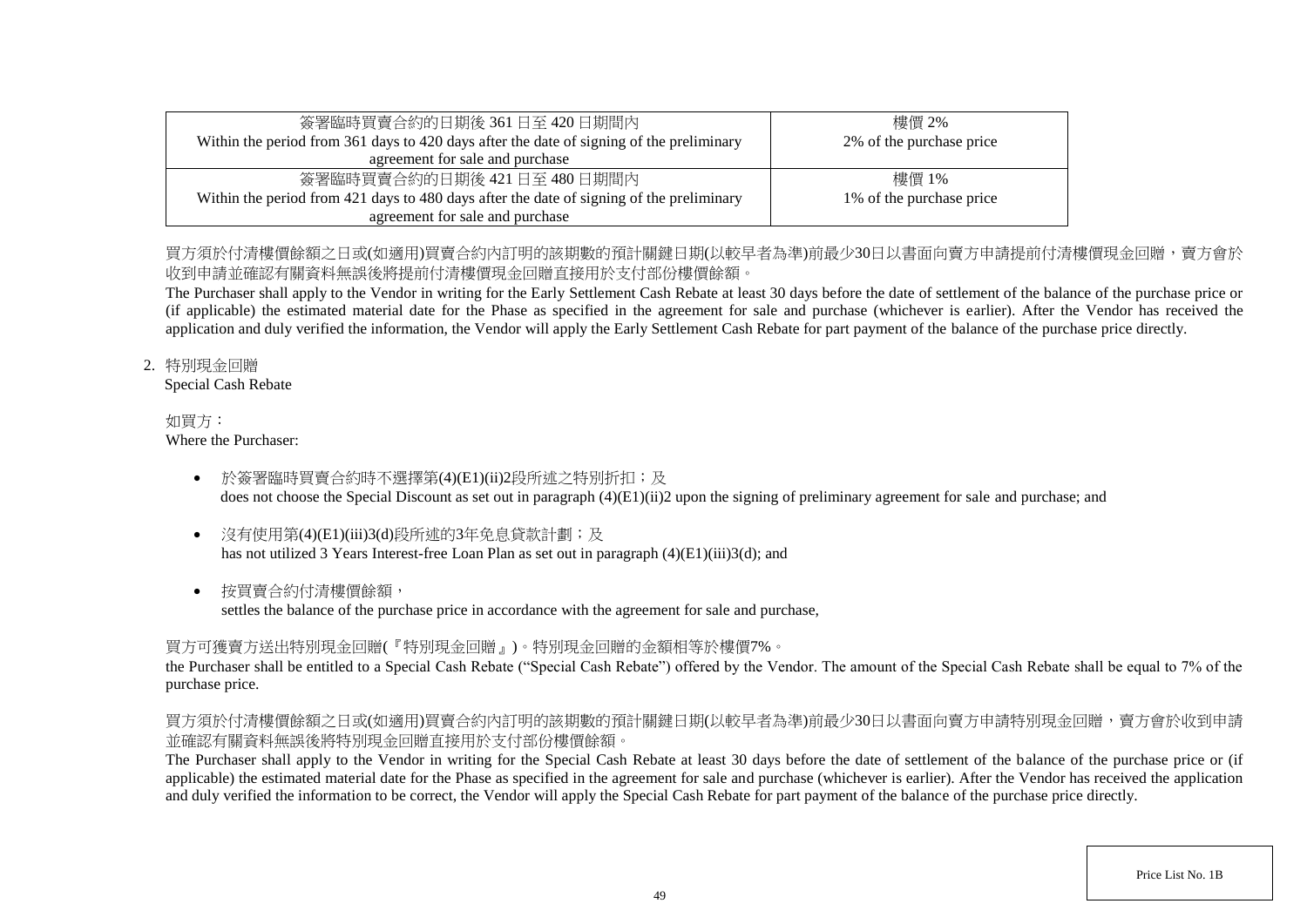3. 貸款優惠 Loan Benefit

#### 買方可向賣方的指定財務機構申請以下其中一項貸款優惠:

The Purchaser may apply for ONLY ONE of the following loan benefits from the Vendor's designated financing company:

#### (a) 備用第一按揭貸款

#### Standby First Mortgage Loan

備用第一按揭貸款的最高金額為淨樓價的80%或(如買方屬特選客戶)90%,惟貸款金額不可超過應繳付之樓價餘額。詳情請參閱附錄2(a) 。

The maximum Standby First Mortgage Loan amount shall be 80% or (if the Purchaser is a designated customer) 90% of the net purchase price, provided that the loan amount shall not exceed the balance of purchase price payable. Please see Annex 2(a) for details.

上文『特選客戶』一詞指(i)個人名義買方;及(ii)至少一位買方或其擔保人為香港相關專業機構註冊之建築師、會計師、測量師、獸醫、牙醫、醫生、註冊 護士、精算師、律師、特許金融分析師、民航機師、香港醫院管理局之僱員(其薪金為醫院管理局一般職系薪級表34(33A)點或以上)或香港特別行政區政府 之公務員(其薪金為公務員總薪級表34(33A)點或以上) (統稱為『指定專業人士』)。指定財務機構保留對『特選客戶』及『指定專業人士』定義的最終解釋 權。

The term "designated customer" above means (i) the Purchaser(s) who is/are individual(s); and (ii) at least one of the Purchaser(s) or his/her guarantor(s) is/are registered with the relevant professional bodies in Hong Kong as architect, accountant, surveyor, veterinarian, dentist, doctor, registered nurse, actuary, lawyer, Chartered Financial Analyst, airline pilot, staff of Hospital Authority of Hong Kong (with salary at Hospital Authority General Pay Scale Point 34 (33A) or above) or civil servants of the government of HKSAR (with salary at Civil Services Master Pay Scale Point 34 (33A) or above) (collectively "designated professional person"). The designated financing company reserves the right of final interpretation of the definitions of "designated customer" and "designated professional person".

(b) 備用第二按揭貸款

#### Standby Second Mortgage Loan

備用第二按揭貸款的最高金額為淨樓價的30%,惟第一按揭貸款(由第一按揭銀行提供)及備用第二按揭貸款總金額不可超過淨樓價的80%,或應繳付之樓 價餘額,以較低者為準。詳情請參閱附錄2(b) 。

The maximum Standby Second Mortgage Loan amount shall be 30% of the net purchase price, provided that the total amount of first mortgage loan (offered by the first mortgagee bank) and the Standby Second Mortgage Loan shall not exceed 80% of the net purchase price, or the balance of purchase price payable, whichever is lower. Please see Annex 2(b) for details.

#### (c) Regency 120 Plus(只適用於個人名義買方)

Regency 120 Plus (applicable only to the Purchaser(s) who is/are individual(s))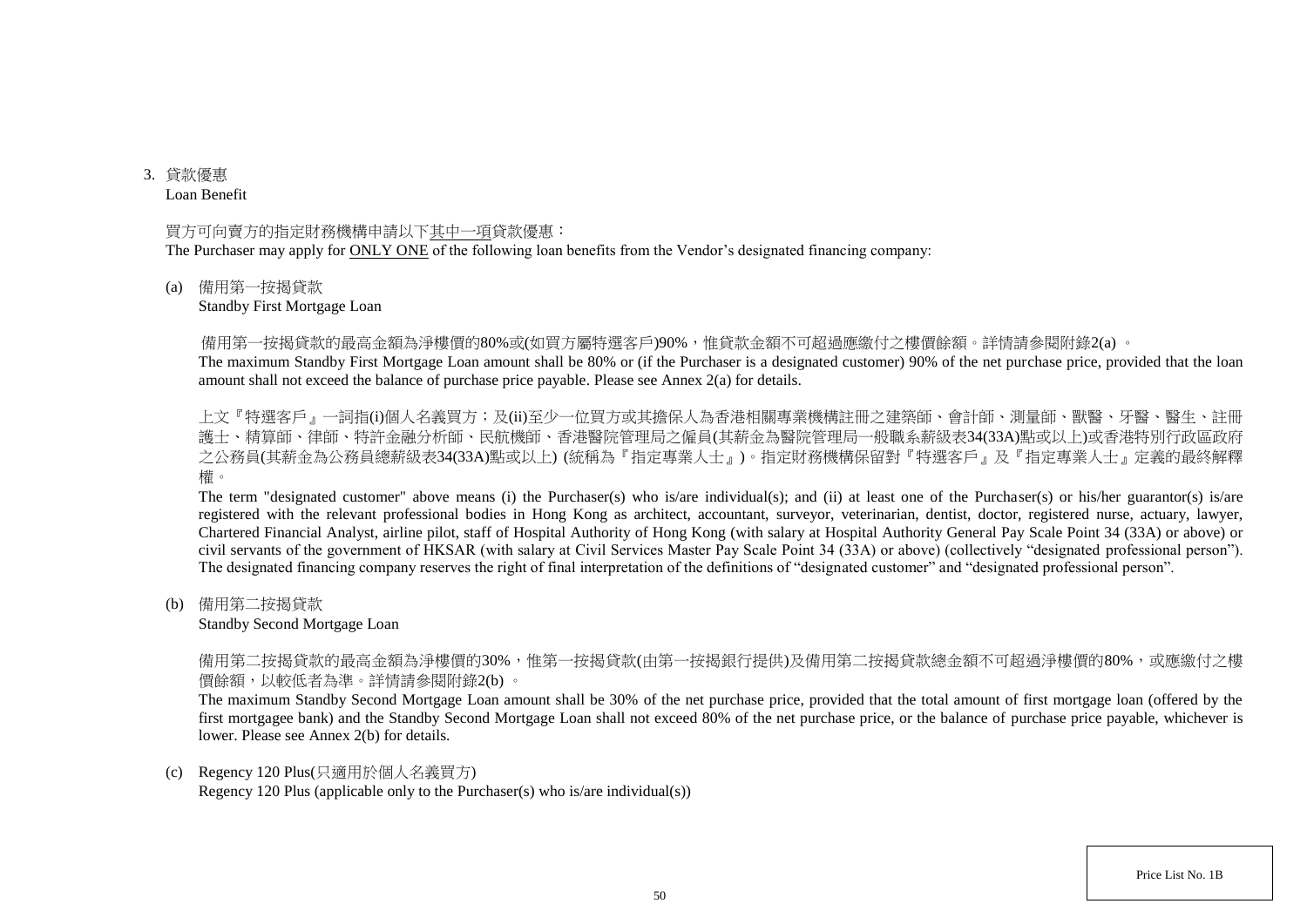Regency 120 Plus 的最高貸款金額為樓價 120%。詳情請參閱附錄 2(c) 。

The maximum loan amount of Regency 120 Plus shall be 120% of the purchase price. Please see Annex 2(c) for details.

## (d) 3年免息貸款計劃(只適用於個人名義買方)

3 Years Interest-free Loan Plan (applicable only to the Purchaser(s) who is/are individual(s))

# 如買方於簽署臨時買賣合約時不選擇第(4)(E1)(ii)2段所述之特別折扣,則買方可申請3年免息貸款計劃。3年免息貸款計劃的最高貸款金額為淨樓價的80%, 惟貸款金額不可超過應繳付之樓價餘額。如買方使用3年免息貸款計劃,買方將不會享有第(4)(E1)(iii)2段所述的特別現金回贈。**如買方符合相關要求,將** 獲**(i)**豁免貸款利息及**/**或**(ii)**提前償還現金回贈。相關要求及詳情請參閱附錄2(d) 。

If the Purchaser does not choose the Special Discount as set out in paragraph (4)(E1)(ii)2 upon the signing of preliminary agreement for sale and purchase, then the Purchaser may apply for 3 Years Interest-free Loan Plan. The maximum loan amount of 3 Years Interest-free Loan Plan shall be 80% of the net purchase price, provided that the loan amount shall not exceed the balance of purchase price payable. If the Purchaser has utilized the 3 Years Interest-free Loan Plan, then the Purchaser shall not be entitled to the Special Cash Rebate as set out in paragraph  $(4)(E1)(iii)2$ . **If the Purchaser complies with the relevant requirements, (i) the interest on loan will be waived and/or (ii) the Purchaser shall be entitled to the Early Repayment Cash Rebate.** Please see Annex 2(d) for the relevant requirements and details.

上文『淨樓價』一詞指扣除第(4)(E1)(iii)1段所述的提前付清樓價現金回贈(如有) 及第(4)(E1)(iii)2段所述的特別現金回贈(如有)後的住宅物業之樓價。 The term "net purchase price" above means the amount of the purchase price of the residential property after deducting the Early Settlement Cash Rebate (if any) as set out in paragraph  $(4)(E1)(iii)1$  and the Special Cash Rebate (if any) as set out in paragraph  $(4)(E1)(iii)2$ .

## 4. 首 3 年保修優惠

First 3 Years Warranty Offer

在不影響買方於買賣合約下之權利的前提下,凡住宅物業(但不包括住宅物業的花園內的園景及盆栽(如有))有欠妥之處(正常損耗除外),而該欠妥之處並非由任 何人之行為或疏忽造成,買方可於該期數的滿意紙或轉讓同意書發出日(以較早者計)起計 3 年内向賣方發出書面通知,賣方須在收到書面通知後在合理地切實 可行的範圍內盡快自費作出修補。首 3 年保修優惠受其他條款及細則約束。

Without affecting the Purchaser's rights under the agreement for sale and purchase, the Vendor shall at its own cost and as soon as reasonably practicable after receipt of a written notice served by the Purchaser within 3 years from the date of issuance of the certificate of compliance or consent to assign in respect of the Phase (whichever is earlier) rectify any defects (fair wear and tear excepted) to the residential property (excluding the landscape area and potted plants in the garden of the residential property (if any)) caused otherwise than by the act or neglect of any person. The First 3 Years Warranty Offer is subject to other terms and conditions.

## 5. 住戶停車位優惠

Offer of Residential Car Parking Space(s)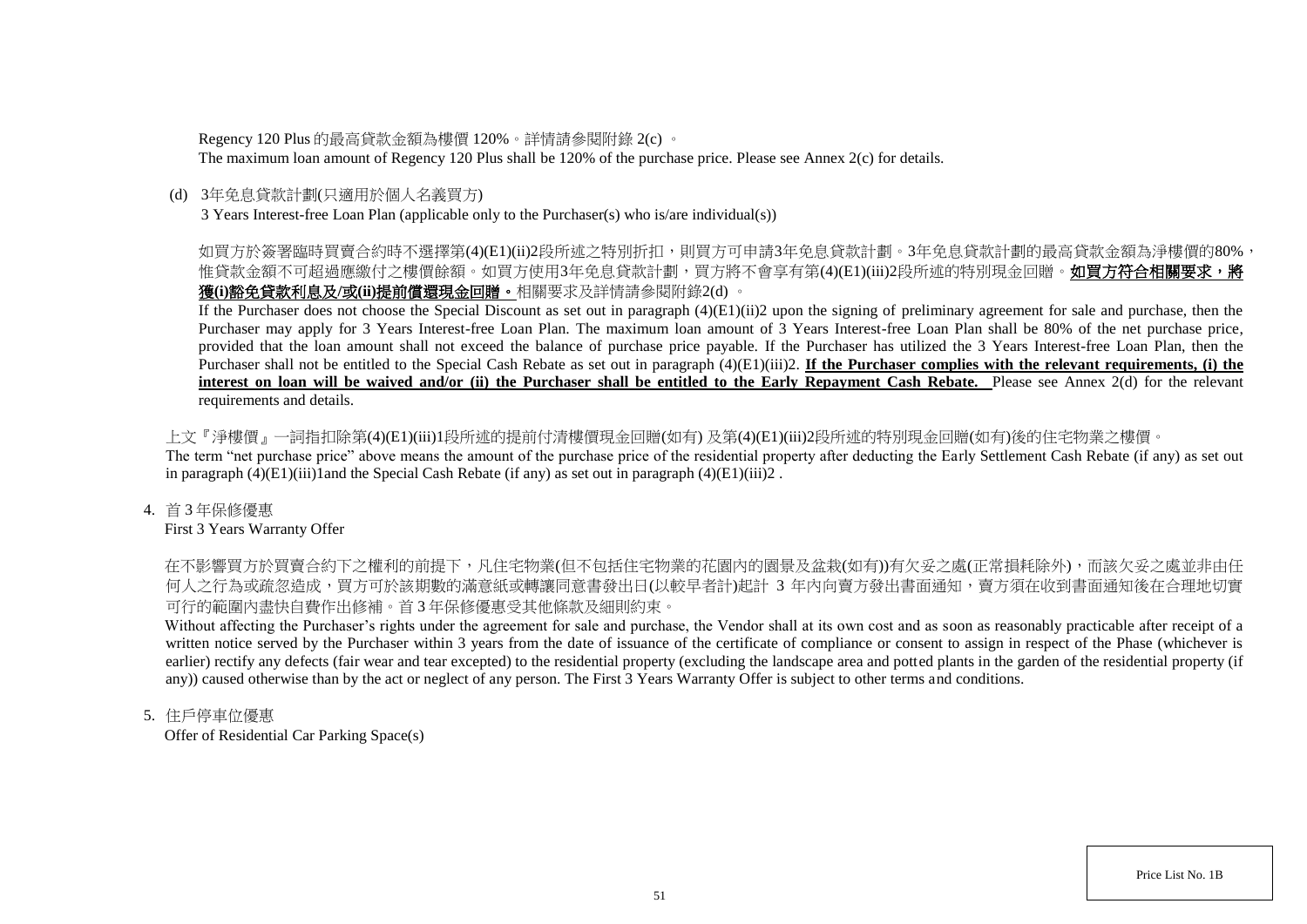(a) 選購於價單上設有符號"#"之住宅物業之買方,可享有認購該期數或其他地政總署署長屆時已發出預售樓花同意書或轉讓同意書的期數內的一個住戶停車 位的權利。買方可根據賣方日後公佈的住戶停車位之銷售安排所規定的時限及方法行使其認購住戶停車位的權利。賣方不作出任何陳述、承諾或保證買方 會獲認購與住宅物業相同期數內的住戶停車位。

The Purchaser of a residential property that is marked with a "#" in the price list is entitled to have an option to purchase one residential car parking space in the Phase or other Phase(s) in respect of which presale consent(s) or consent(s) to assign has/have been issued by the Director of Lands. The Purchaser can exercise his/her/its option to purchase a residential car parking space in accordance with time limit and manner as prescribed by the sales arrangement of the residential car parking spaces to be announced by the Vendor. The Vendor makes no representation, warranty or guarantee that the Purchaser will be offered a residential car parking space within the same Phase as the residential property.

- (b) 如買方不根據賣方日後公佈的住戶停車位之銷售安排行使其認購住戶停車位的權利,其認購住戶停車位的權利將會自動失效,買方不會為此獲得任何補償。 If the Purchaser does not exercise the option to purchase a residential car parking space in accordance with time limit and manner prescribed by the sales arrangement of the residential car parking spaces to be announced by the Vendor, the option to purchase a residential car parking space shall lapse automatically and the Purchaser shall not be entitled to any compensation therefor.
- (c) 住戶停車位的售價及銷售安排詳情將由賣方全權及絕對酌情決定,並容後公佈。

The price and sales arrangement details of residential car parking spaces will be determined by the Vendor at its sole and absolute discretion and will be announced later.

(d) 住戶停車位優惠受其他條款及細則(包括但不限於土地批出的條款及細則) 約束。 Offer of Residential Car Parking Space(s) is subject to other terms and conditions (including but not limited to terms and conditions of land grant).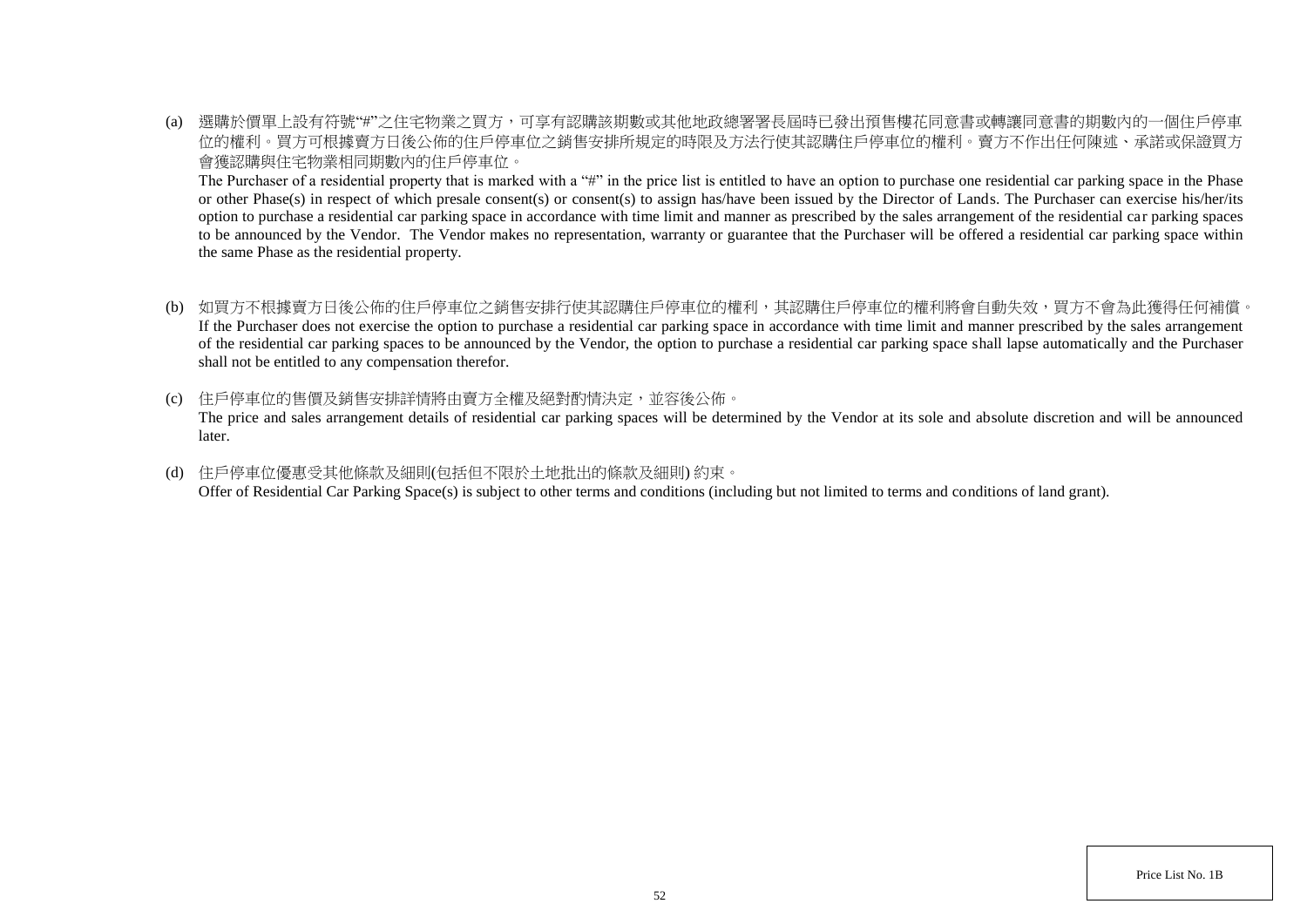- (4)(F1) AVD and BSD 靈活付款計劃 AVD and BSD Flexible Payment Plan
	- (i) 支付條款 The Terms of Payment

買方於簽署臨時買賣合約時須繳付相等於樓價 5%之金額作為臨時訂金,其中港幣\$100,000 作爲部分臨時訂金必須以銀行本票支付,臨時訂金的餘額可以支票及/ 或銀行本票支付,本票及支票抬頭請寫『胡關李羅律師行』。

Upon signing of the preliminary agreement for sale and purchase, the Purchaser shall pay the preliminary deposit which is equivalent to 5% of the purchase price. HK\$100,000 being part of the preliminary deposit must be paid by cashier order(s) and the balance of the preliminary deposit may be paid by cheque(s) and/or cashier order(s). The cashier order(s) and cheque(s) should be made payable to "Woo Kwan Lee & Lo".

1. 臨時訂金即樓價 5% (『臨時訂金』)於簽署臨時買賣合約時繳付,買方須於簽署臨時買賣合約的日期後 5 個工作日內簽署買賣合約。

A preliminary deposit equivalent to 5% of the purchase price ("preliminary deposit") shall be paid upon signing of the preliminary agreement for sale and purchase. The agreement for sale and purchase shall be signed by the Purchaser within 5 working days after the date of signing of the preliminary agreement for sale and purchase.

2. 加付訂金即樓價 5%於簽署臨時買賣合約的日期後 90 日内,或於賣方就其有能力將該期數中的指明物業有效地轉讓予買方一事向買方發出通知的日期後的 14 日內繳付,以較早者為準。

A further deposit equivalent to 5% of the purchase price shall be paid within 90 days after the date of signing of the preliminary agreement for sale and purchase, or within 14 days after the date of the notification to the Purchaser that the Vendor is in a position validly to assign the specified residential property in the Phase to the Purchaser, whichever is earlier.

3. 樓價 5%於簽署臨時買賣合約的日期後 360 日内,或於賣方就其有能力將該期數中的指明物業有效地轉讓予買方一事向買方發出通知的日期後的 14 日內繳付, 以較早者為準。

5% of the purchase price shall be paid within 360 days after the date of signing of the preliminary agreement for sale and purchase, or within 14 days after the date of the notification to the Purchaser that the Vendor is in a position validly to assign the specified residential property in the Phase to the Purchaser, whichever is earlier.

4. 樓價 85%(樓價餘額)於賣方就其有能力將該期數中的指明物業有效地轉讓予買方一事向買方發出通知的日期後的 14 日內繳付。

85% of the purchase price (balance of purchase price) shall be paid within 14 days after the date of the notification to the Purchaser that the Vendor is in a position validly to assign the specified residential property in the Phase to the Purchaser.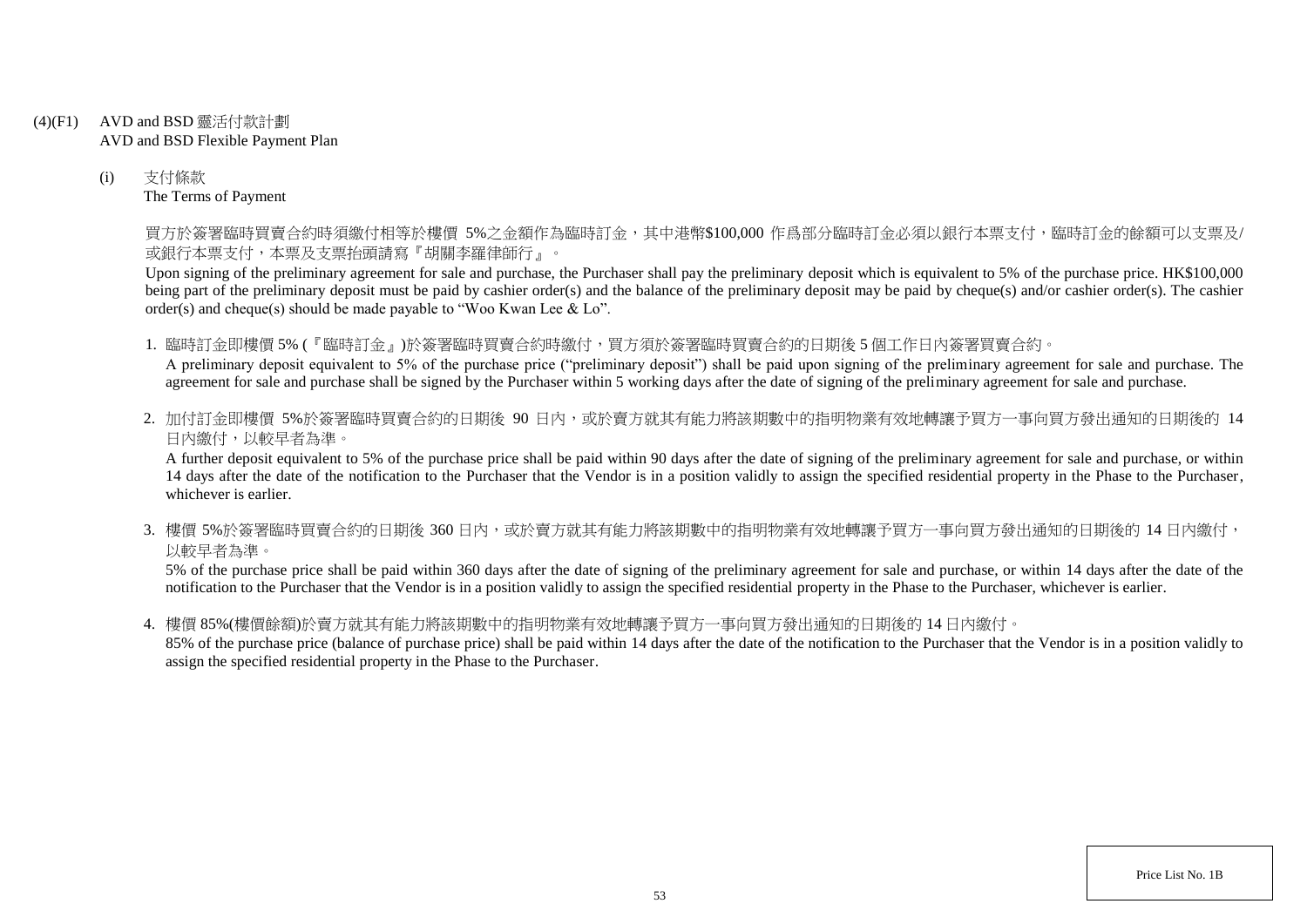(ii) 售價獲得折扣的基礎

The basis on which any discount on the price is available

## 1. 新地會會員售價折扣優惠

Price Discount Offer for SHKP Club Member

凡於2018年6月30日或之前簽署臨時買賣合約,如買方為新地會會員 (即在簽署臨時買賣合約當日或之前,最少一位個人買方 (如買方是以個人名義) 或最少一位 買方之董事 (如買方是以公司名義) 須為新地會會員),買方可獲1%售價折扣優惠。

Where the preliminary agreement for sale and purchase is signed on or before 30 June 2018, if the Purchaser is a SHKP Club member (i.e. at least one individual Purchaser (if the Purchaser is an individual(s)) or at least one director of the Purchaser (if the Purchaser is a corporation) is a SHKP Club member on or before the date of signing the preliminary agreement for sale and purchase), the Purchaser will be offered 1% discount on the price.

# (iii) 可就購買該期數中的指明住宅物業而連帶獲得的任何贈品、財務優惠或利益

Any gift, or any financial advantage or benefit, to be made available in connection with the purchase of a specified residential property in the Phase

1. 印花稅優惠 Stamp Duty Offer(s)

買方可獲下述印花稅優惠:

The Purchaser will be offered the following Stamp Duty Offer(s):

(a) 印花稅現金回贈

Stamp Duty Cash Rebate

買方在按買賣合約付清樓價餘額的情況下,可獲賣方提供印花稅現金回贈。印花稅現金回贈的金額相等於就買賣合約應付的從價印花稅的70%及(如有)買 家印花稅的70%的總和,上限為樓價的21%。詳情請參閱附錄1(a)。

Subject to settlement of the balance of the purchase price in accordance with the agreement for sale and purchase, the Purchaser shall be entitled to a Stamp Duty Cash Rebate offered by the Vendor. The amount of the Stamp Duty Cash Rebate shall be equal to the sum of 70% of the ad valorem stamp duty and (if any) 70% of the buyer's stamp duty chargeable on the agreement for sale and purchase, subject to a cap of 21% of the purchase price. Please see Annex 1(a) for details.

# (b) 過渡性貸款(只適用於買方為個人或香港註冊成立的有限公司及其所有股東及董事均為個人)

Transitional Loan (only applicable to the Purchaser who is individual or limited company incorporated in Hong Kong with all its shareholder(s) and director(s) being individual(s))

買方可向賣方的指定財務機構申請過渡性貸款或(如買方沒有使用過渡性貸款)可獲港幣\$5,000現金回贈,過渡性貸款的最高金額相等於就買賣合約應付的 從價印花稅的70%及(如有)買家印花稅的70%的總和,上限為樓價的15%。詳情請參閱附錄1(b)。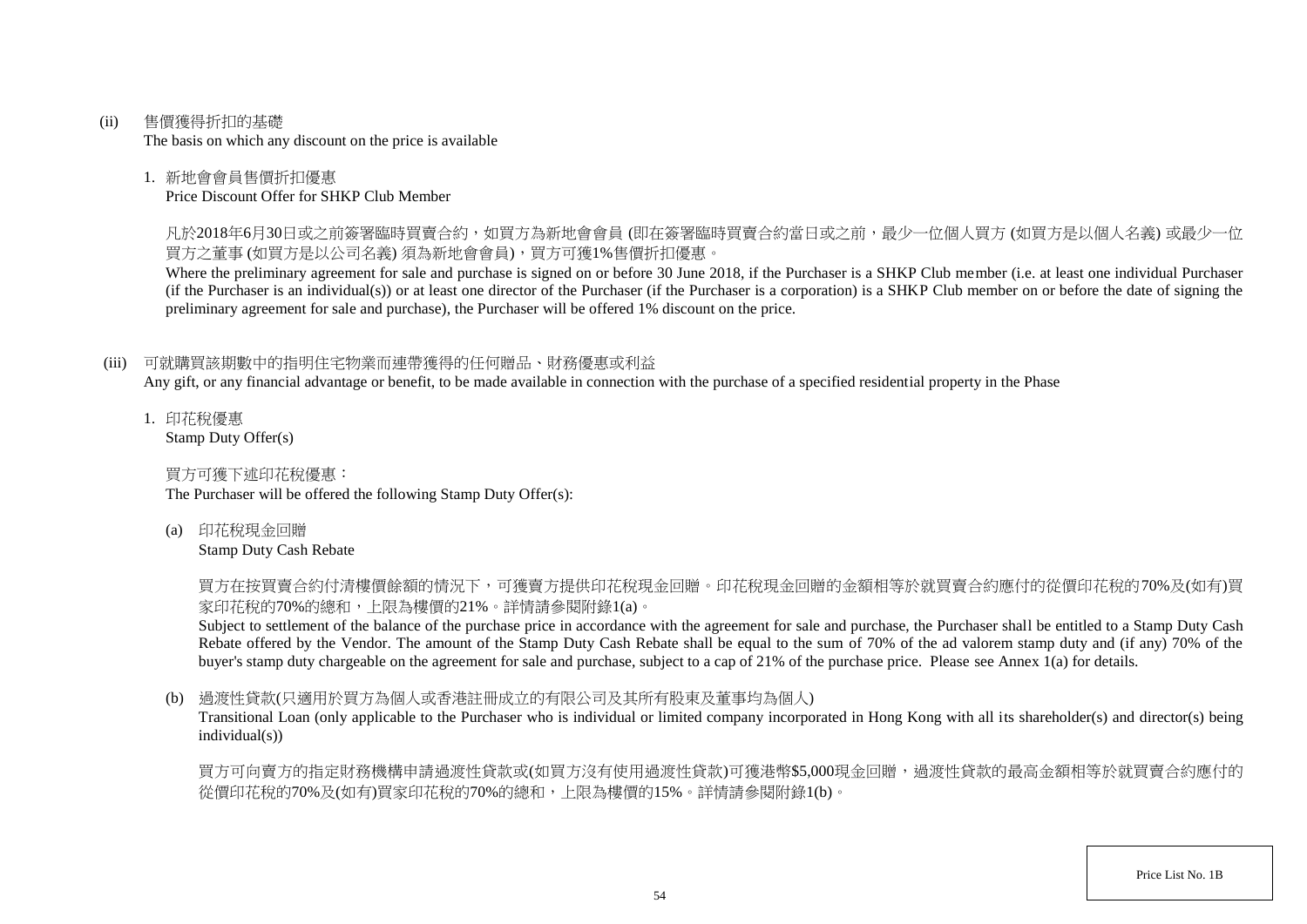The Purchaser may apply for a Transitional Loan from the Vendor's designated financing company or (if the Purchaser has not utilized the Transitional Loan) shall be entitled to a HK\$5,000 Cash Rebate. The maximum Transitional Loan amount shall be equal to the sum of 70% of the ad valorem stamp duty and (if any) 70% of the buyer's stamp duty chargeable on the agreement for sale and purchase, subject to a cap of 15% of the purchase price. Please see Annex 1(b) for details.

## 2. 提前付清樓價現金回贈

#### Early Settlement Cash Rebate

如買方於以下列表指明的期間内付清樓價餘額(早於買賣合約訂明的付款限期日),可根據以下列表獲賣方送出提前付清樓價現金回贈(『提前付清樓價現金回 贈』)。付清樓價日期以賣方代表律師收到所有樓價款項日期為進。如訂明的期限的最後一日不是工作日(按《一手住宅物業銷售條例》第2(1)條所定義),則該 日定為下一個工作日。

Where the Purchaser settles the balance of the purchase price within the period(s) specified in the table below (which is earlier than the due date of payment specified in the agreement for sale and purchase), the Purchaser shall be entitled to an Early Settlement Cash Rebate ("Early Settlement Cash Rebate") offered by the Vendor according to the table below. The date of settlement of the purchase price shall be the date on which all the purchase price is received by the Vendor's solicitors. If the last day of the period is not a working day (as defined in section 2(1) of the Residential Properties (First-hand Sales) Ordinance), the said day shall fall on the next working day.

### 提前付清樓價現金回贈列表

### Early Settlement Cash Rebate Table

| 付清樓價餘額日期                                                                                     | 提前付清樓價現金回贈金額                        |
|----------------------------------------------------------------------------------------------|-------------------------------------|
| Date of settlement of the balance of the purchase price                                      | Early Settlement Cash Rebate amount |
| 簽署臨時買賣合約的日期後 480日內                                                                           | 樓價 1%                               |
| Within 480 days after the date of signing of the preliminary agreement for sale and purchase | 1\% of the purchase price           |

買方須於付清樓價餘額之日或(如適用)買賣合約内訂明的該期數的預計關鍵日期(以較早者為準)前最少30日以書面向賣方申請提前付清樓價現金回贈,賣方會於 收到申請並確認有關資料無誤後將提前付清樓價現金回贈直接用於支付部份樓價餘額。

The Purchaser shall apply to the Vendor in writing for the Early Settlement Cash Rebate at least 30 days before the date of settlement of the balance of the purchase price or (if applicable) the estimated material date for the Phase as specified in the agreement for sale and purchase (whichever is earlier). After the Vendor has received the application and duly verified the information, the Vendor will apply the Early Settlement Cash Rebate for part payment of the balance of the purchase price directly.

#### 3. 貸款優惠

Loan Benefit

# 買方可向賣方的指定財務機構申請以下其中一項貸款優惠:

The Purchaser may apply for ONLY ONE of the following loan benefits from the Vendor's designated financing company:

(a) 備用第一按揭貸款 Standby First Mortgage Loan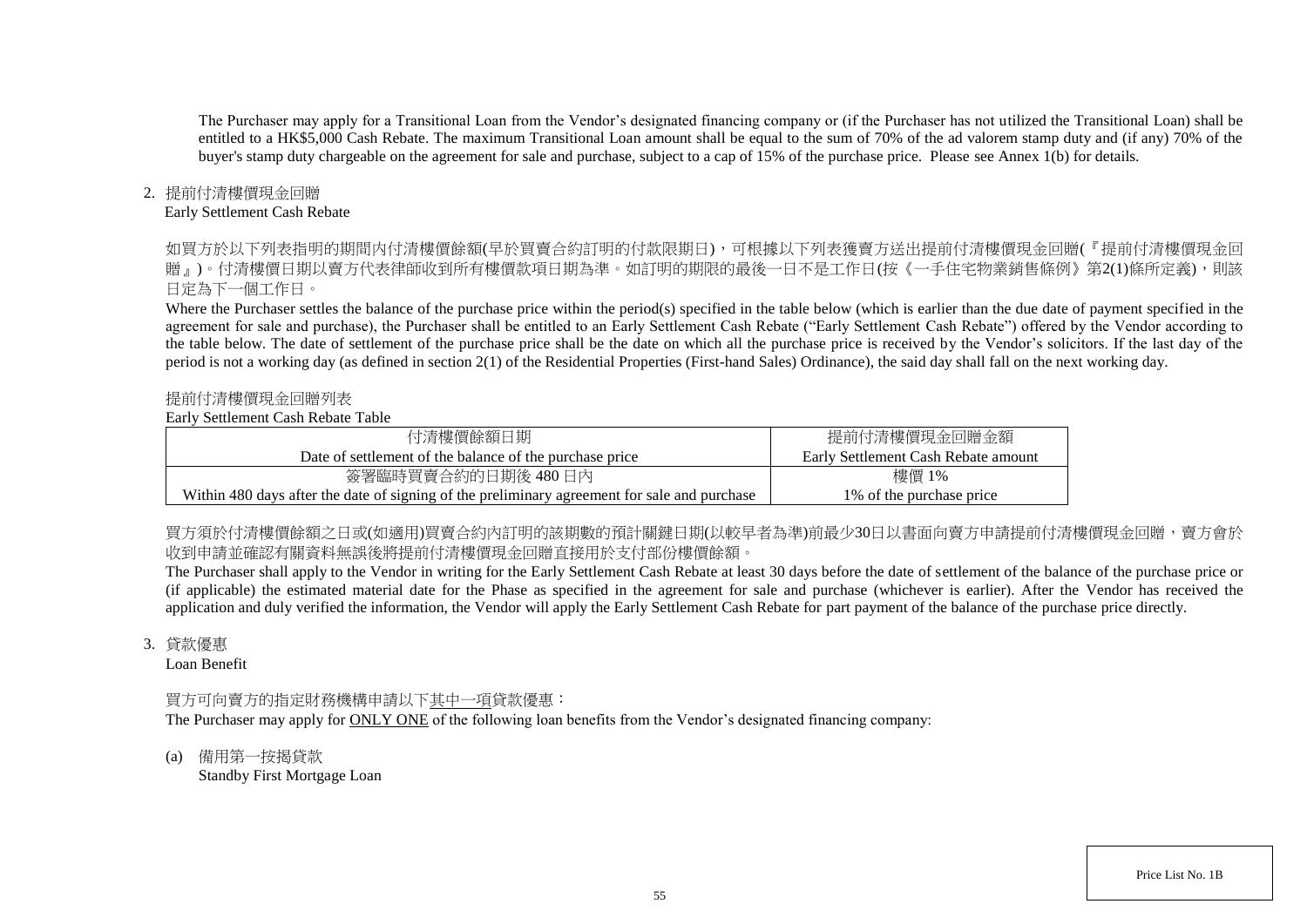備用第一按揭貸款的最高金額為淨樓價的80%,惟貸款金額不可超過應繳付之樓價餘額。詳情請參閱附錄2(a) 。

The maximum Standby First Mortgage Loan amount shall be 80% of the net purchase price, provided that the loan amount shall not exceed the balance of purchase price payable. Please see Annex 2(a) for details.

## (b) 備用第二按揭貸款

Standby Second Mortgage Loan

備用第二按揭貸款的最高金額為淨樓價的30%,惟第一按揭貸款(由第一按揭銀行提供)及備用第二按揭貸款總金額不可超過淨樓價的80%,或應繳付之樓 價餘額,以較低者為準。詳情請參閱附錄2(b) 。

The maximum Standby Second Mortgage Loan amount shall be 30% of the net purchase price, provided that the total amount of first mortgage loan (offered by the first mortgagee bank) and the Standby Second Mortgage Loan shall not exceed 80% of the net purchase price, or the balance of purchase price payable, whichever is lower. Please see Annex 2(b) for details.

上文『淨樓價』一詞指扣除第(4)(F1)(iii)1(a)段所述的印花稅現金回贈、第(4)(F1)(iii)1(b)段所述的港幣\$5,000現金回贈(如有)及第(4)(F1)(iii)2段所述的提前付清樓 價現金回贈(如有)後的住宅物業之樓價。

The term "net purchase price" above means the amount of the purchase price of the residential property after deducting the Stamp Duty Cash Rebate as set out in paragraph  $(4)(F1)(iii)1(a)$ , the HK\$5,000 Cash Rebate (if any) as set out in paragraph  $(4)(F1)(iii)1(b)$  and the Early Settlement Cash Rebate (if any) as set out in paragraph  $(4)(F1)(iii)2$ .

## 4. 首 3 年保修優惠

First 3 Years Warranty Offer

在不影響買方於買賣合約下之權利的前提下,凡住宅物業(但不包括住宅物業的花園內的園景及盆栽(如有))有欠妥之處(正常損耗除外),而該欠妥之處並非由任 何人之行為或疏忽造成,買方可於該期數的滿意紙或轉讓同意書發出日(以較早者計)起計 3 年内向賣方發出書面通知,賣方須在收到書面通知後在合理地切實 可行的範圍內盡快自費作出修補。首 3 年保修優惠受其他條款及細則約束。

Without affecting the Purchaser's rights under the agreement for sale and purchase, the Vendor shall at its own cost and as soon as reasonably practicable after receipt of a written notice served by the Purchaser within 3 years from the date of issuance of the certificate of compliance or consent to assign in respect of the Phase (whichever is earlier) rectify any defects (fair wear and tear excepted) to the residential property (excluding the landscape area and potted plants in the garden of the residential property (if any)) caused otherwise than by the act or neglect of any person. The First 3 Years Warranty Offer is subject to other terms and conditions.

# 5. 住戶停車位優惠

Offer of Residential Car Parking Space(s)

(a) 選購於價單上設有符號"#"之住宅物業之買方,可享有認購該期數或其他地政總署署長屆時已發出預售樓花同意書或轉讓同意書的期數內的一個住戶停車 位的權利。買方可根據賣方日後公佈的住戶停車位之銷售安排所規定的時限及方法行使其認購住戶停車位的權利。賣方不作出任何陳述、承諾或保證買方 會獲認購與住宅物業相同期數內的住戶停車位。

The Purchaser of a residential property that is marked with a "#" in the price list is entitled to have an option to purchase one residential car parking space in the Phase or other Phase(s) in respect of which presale consent(s) or consent(s) to assign has/have been issued by the Director of Lands. The Purchaser can exercise his/her/its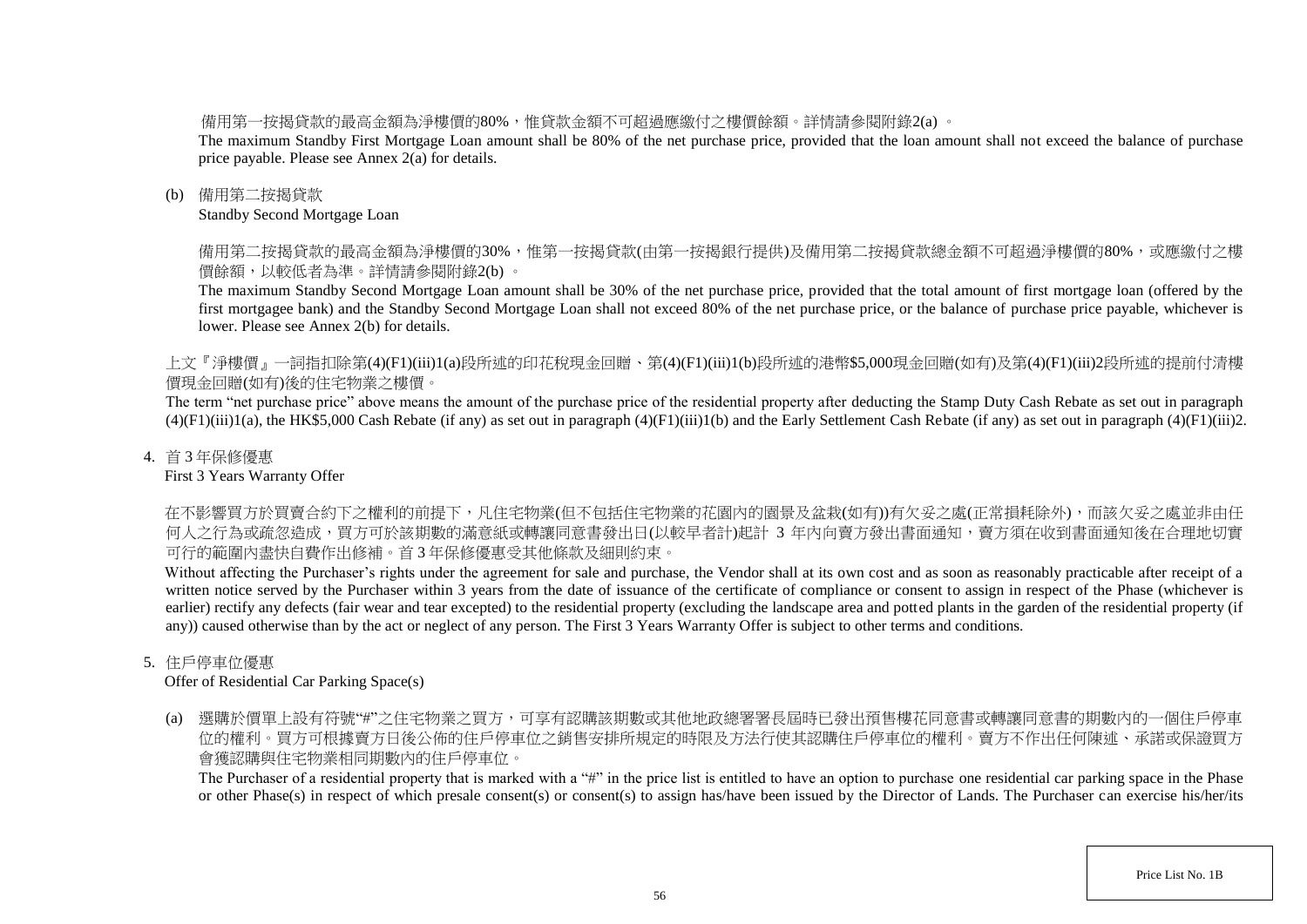option to purchase a residential car parking space in accordance with time limit and manner as prescribed by the sales arrangement of the residential car parking spaces to be announced by the Vendor. The Vendor makes no representation, warranty or guarantee that the Purchaser will be offered a residential car parking space within the same Phase as the residential property.

- (b) 如買方不根據賣方日後公佈的住戶停車位之銷售安排行使其認購住戶停車位的權利,其認購住戶停車位的權利將會自動失效,買方不會為此獲得任何補償。 If the Purchaser does not exercise the option to purchase a residential car parking space in accordance with time limit and manner prescribed by the sales arrangement of the residential car parking spaces to be announced by the Vendor, the option to purchase a residential car parking space shall lapse automatically and the Purchaser shall not be entitled to any compensation therefor.
- (c) 住戶停車位的售價及銷售安排詳情將由賣方全權及絕對酌情決定,並容後公佈。 The price and sales arrangement details of residential car parking spaces will be determined by the Vendor at its sole and absolute discretion and will be announced later.
- (d) 住戶停車位優惠受其他條款及細則(包括但不限於土地批出的條款及細則) 約束。

Offer of Residential Car Parking Space(s) is subject to other terms and conditions (including but not limited to terms and conditions of land grant).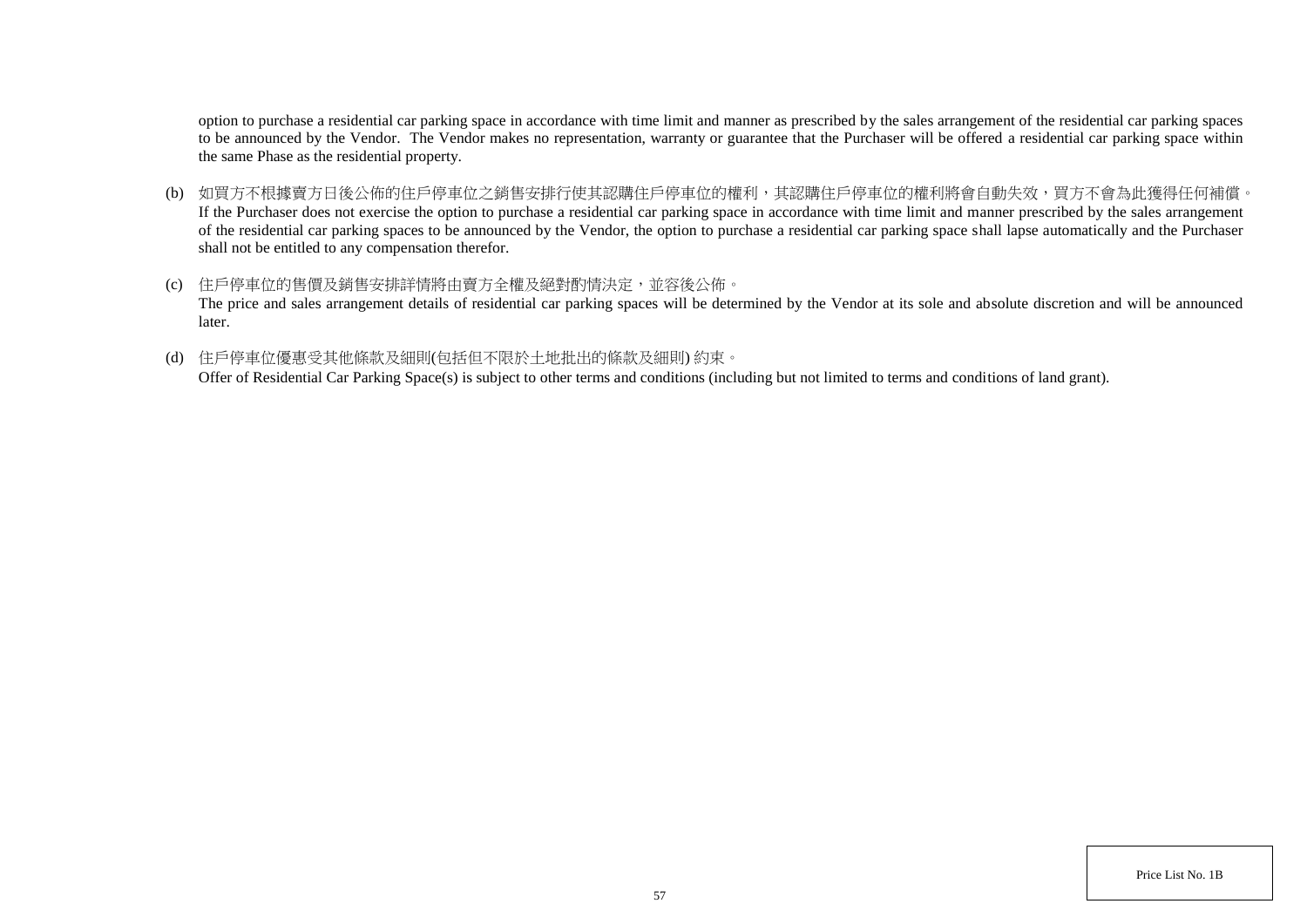- (4)(iv) 誰人負責支付買賣該期數中的指明住宅物業的有關律師費及印花稅 Who is liable to pay the solicitors' fees and stamp duty in connection with the sale and purchase of a specified residential property in the Phase
	- 1. 如買方選用賣方指定之代表律師作為買方之代表律師處理其買賣合約及轉讓契,買方原須支付買賣合約及轉讓契兩項法律文件之律師費用(不包括雜費, 雜費須由買方支付)將獲豁免。

If the Purchaser appoints the Vendor's solicitors to act on his/her behalf in the agreement for sale and purchase and the assignment in relation to the purchase, the legal cost (excluding disbursements, which shall be paid by the Purchaser) of the agreement for sale and purchase and the assignment to be borne by the Purchaser shall be waived.

- 2. 如買方選擇另聘代表律師為買方之代表律師處理其買賣合約及轉讓契,買賣雙方須各自負責有關買賣合約及轉讓契兩項法律文件之律師費用。 If the Purchaser chooses to instruct his/her/its own solicitors to act for him/her/it in relation to the agreement for sale and purchase and the assignment, each of the Vendor and the Purchaser shall pay his/her/its own solicitors' legal fees in respect of the agreement for sale and purchase and the assignment.
- 3. 買方須支付一概有關臨時買賣合約、買賣合約及轉讓契之印花稅(包括但不限於任何買方提名書或轉售的印花稅、任何從價印花稅、額外印花稅、買家印 花稅及任何與過期繳付任何印花稅有關的罰款、利息及附加費用)。

All stamp duty on the preliminary agreement for sale and purchase, the agreement for sale and purchase and the assignment (including without limitation any stamp duty on any nomination or sub-sale, any ad valorem stamp duty, special stamp duty, buyer's stamp duty and any penalty, interest and surcharge, etc. for late payment of any stamp duty) shall be borne by the Purchaser.

## (4)(v) 買方須為就買賣該期數中的指明住宅物業簽立任何文件而支付的費用

Any charges that are payable by a Purchaser for execution of any document in relation to the sale and purchase of a specified residential property in the Phase.

製作、登記及完成公契及管理協議、副公契(如有)及管理協議及分副公契(如有)(統稱『公契』)之費用及附於公契之圖則費用的適當分攤、所購物業的業權契據 及文件認證副本之費用、所購物業的買賣合約及轉讓契之圖則費、為申請豁免買家印花稅及/或從價印花稅較高稅率而須作出的任何法定聲明的費用、所購住宅 的按揭(如有)之法律及其他費用及代墊付費用及其他有關所購物業的買賣的文件的所有法律及其他實際支出,均由買方負責。

The Purchaser shall bear and pay a due proportion of the costs for the preparation, registration and completion of the Deed of Mutual Covenant and Management Agreement and the Sub-Deed of Mutual Covenant and Management Agreement (if any) and the Sub-Sub-Deed of Mutual Covenant (if any) (collectively the "DMC") and the plans attached to the DMC, all costs for preparing certified copies of title deeds and documents of the property purchased, all plan fees for plans to be annexed to the agreement for sale and purchase and the assignment of the property purchased, the costs of any statutory declaration required for application for exemption of buyer's stamp duty and/or higher rates of ad valorem stamp duty, all legal and other costs and disbursements in respect of any mortgage (if any) in respect of the property purchased and all legal costs and charges of any other documents relating to the sale and purchase of the property purchased.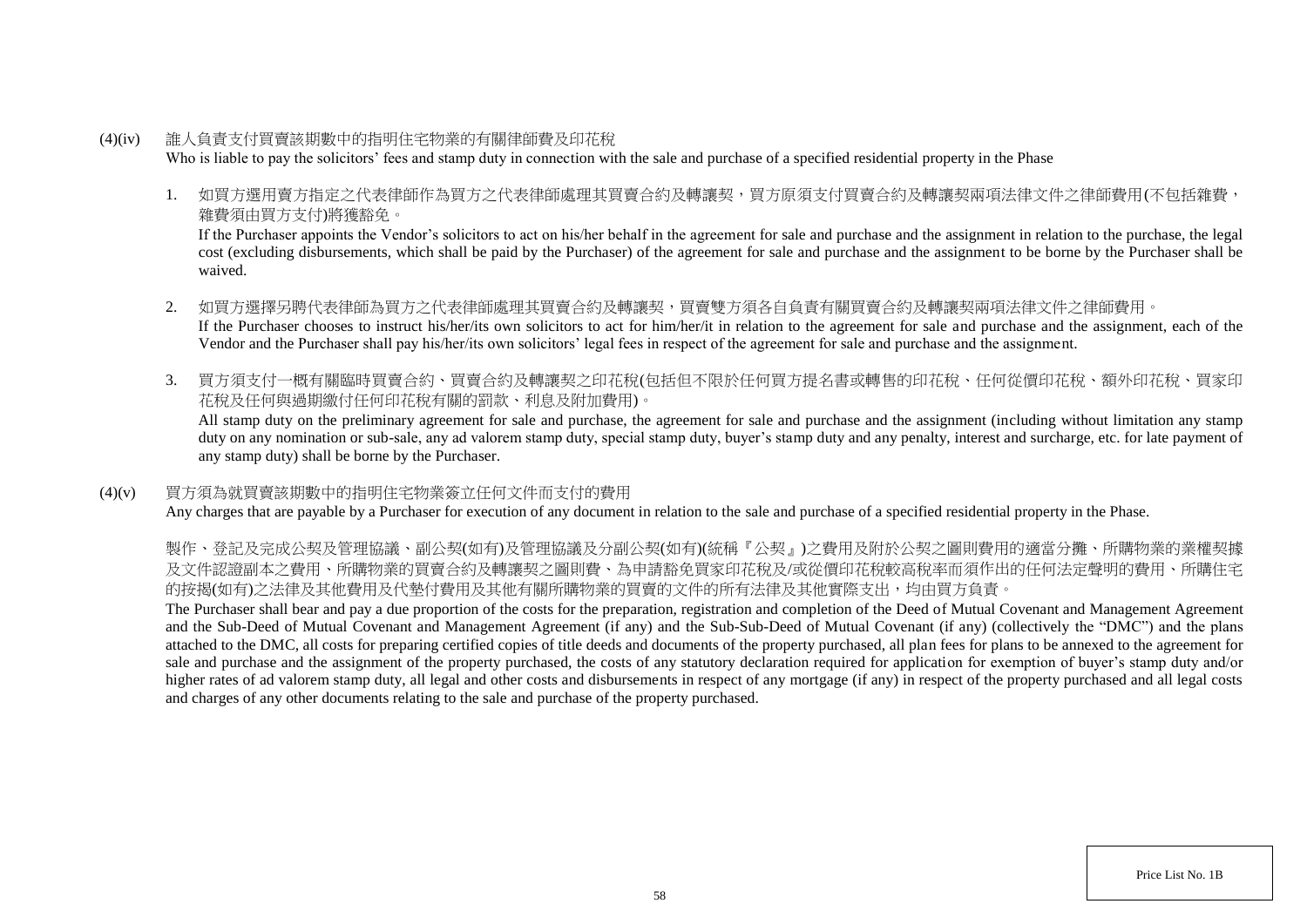# 備註:

Notes:

- 1. 根據香港金融管理局指引,銀行於計算按揭貸款成數時,必須先從樓價中扣除所有提供予買方就購買住宅物業而連帶獲得的全部現金回贈或其他形式的金錢獎賞或 優惠 (如有);而有關還款能力之要求(包括但不限於供款與入息比率之上限)將按個別銀行及香港金融管理局不時公佈之指引而變更。詳情請向有關銀行查詢。 According to Hong Kong Monetary Authority guidelines, the value of all cash rebates or other forms of monetary incentives or benefits (if any) made to the Purchaser in connection with the purchase of a residential property will be deducted from the purchase price when calculating the loan-to-value ratio by the bank; and the relevant repayment ability requirement (including but not limited to the cap of debt servicing ratio) may vary according to the banks themselves and the guidelines announced from time to time by Hong Kong Monetary Authority. For details, please enquire with the banks.
- 2. 所有就購買該期數中的指明住宅物業而連帶獲得的任何折扣、贈品、財務優惠或利益均只提供予臨時買賣合約中訂明的一手買方及不可轉讓。賣方有絕對酌情權決 定買方是否符合資格可獲得該等折扣、贈品、財務優惠或利益。賣方亦保留解釋該等折扣、贈品、財務優惠或利益的相關條款的權利。如有任何爭議,賣方之決定 為最終並對買方有約束力。

All of the discount, gift, financial advantage or benefit to be made available in connection with the purchase of a specified residential property in the Phase are offered to firsthand Purchaser as specified in the preliminary agreement for sale and purchase only and shall not be transferable. The Vendor has absolute discretion in deciding whether a Purchaser is entitled to those discount, gift, financial advantage or benefit. The Vendor also reserves the right to interpret the relevant terms and conditions of those discount, gift, financial advantage or benefit. In case of dispute, the Vendor's decision shall be final and binding on the Purchasers.

3. 如買方希望更改付款計劃或更改任何已選擇之折扣、贈品、財務優惠或利益而須更新成交記錄冊內的記錄,可於不早於簽署臨時買賣合約後30日但不遲於付清樓價 餘額之日或(如適用)買賣合約內訂明的該期數的預計關鍵日期 (以較早者為準)前30日向賣方提出申請,並須向賣方繳付手續費\$5,000及承擔有關律師費用及雜費(如 有)。對前述更改之申請及申請條件的批准與否,視乎有關付款計劃、折扣、贈品、財務優惠或利益的有效性和賣方的最終決定。

If the Purchaser wishes to change the payment plan or change any of the selected discount(s), gift(s), financial advantage(s) or benefit(s) which requires update to the entry(ies) in the Register of Transactions , the Purchaser can apply to the Vendor for such change not earlier than 30 days after the date of signing of the preliminary agreement for sale and purchase but not later than 30 days before the date of settlement of the balance of the purchase price or (if applicable) the estimated material date for the Phase as specified in the agreement for sale and purchase (whichever is earlier), and pay a handling fee of \$5,000 to the Vendor and bear all related solicitor's costs and disbursements (if any). The approval or disapproval of the aforesaid application for change and the application conditions are subject to the availability of the relevant payment plan(s), discount(s), gift(s), financial advantage(s) or benefit(s) and the final decision of the Vendor.

4. 所有由賣方將提供用以支付樓價餘額部份的現金回贈(以向上捨入方式換算至整數),在符合提供現金回贈的相關先決條件的情況下,賣方保留權利以其他方法及形 式將現金回贈支付予買方。

For all cash rebate(s) (rounded up to the nearest integer) that will be offered by the Vendor for part payment of the balance of purchase price, subject to the relevant prerequisite for provision the cash rebate(s) being satisfied, the Vendor reserves the right to pay the cash rebate(s) to the Purchaser by other method(s) and in other manner.

5. 賣方的指定財務機構沒有亦將不會委任任何人士(第三方)處理就向任何擬借款人或任何指明類別的擬借款人批出貸款,無論是促致、洽商、取得或申請貸款,或是 擔保或保證該筆貸款的償還或有關事宜。

The Vendor's designated financing company has not and will not appoint any person (third party) for or in relation to granting a loan to any intending borrower or any specified class of intending borrower, whether as to the procuring, negotiation, obtaining, application, guaranteeing or securing the repayment of such a loan.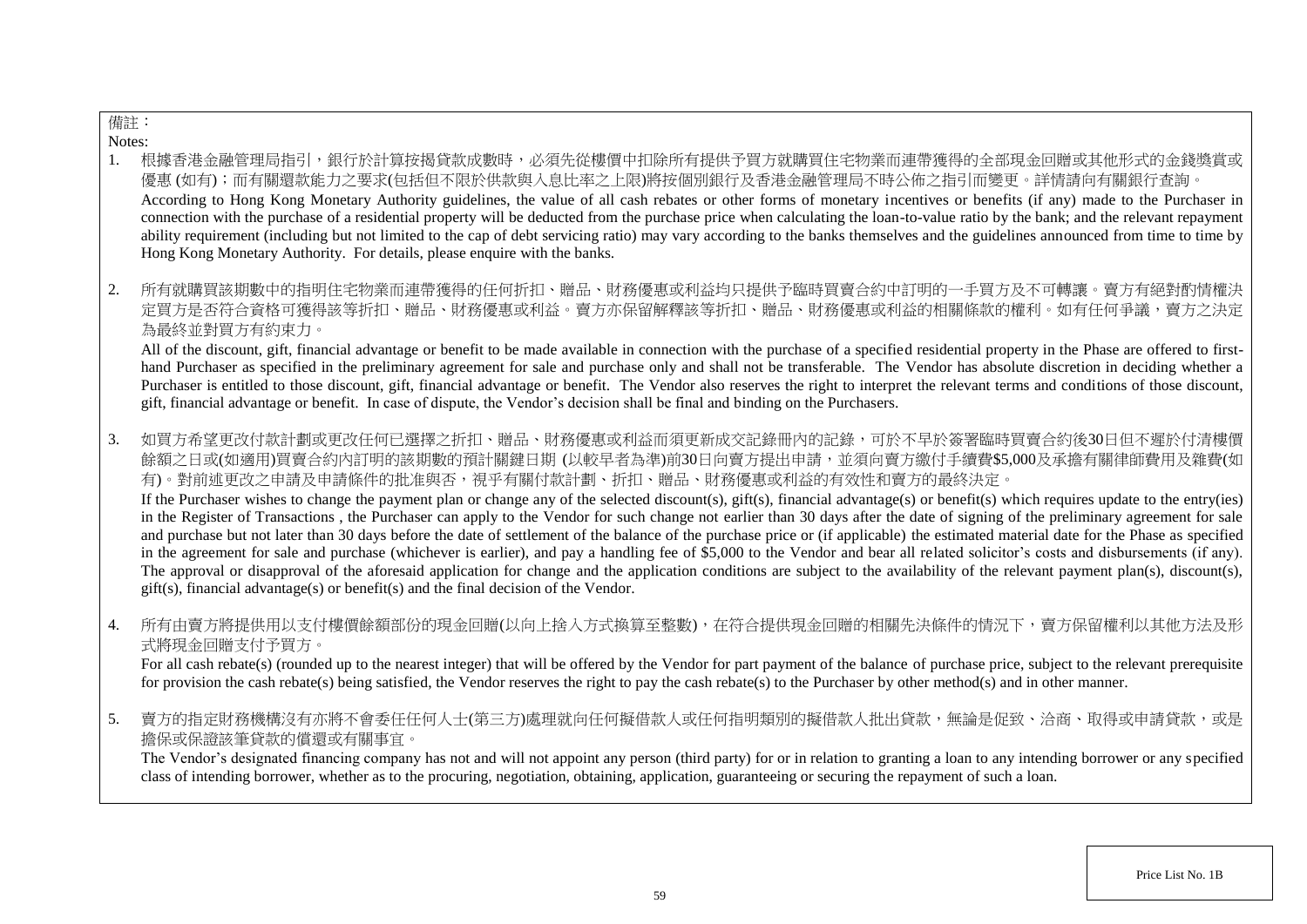6. 由賣方之指定財務機構提供的任何貸款,其最高貸款金額、息率及條款僅供參考,買方實際可獲得的貸款金額、息率及條款須視乎指定財務機構的獨立批核結果而 定,而且可能受法例及政府、香港金融管理局、銀行及相關監管機構不時發出之指引、公布、備忘等(不論是否對指定財務機構有約束力)影響。 The maximum loan amount, interest rate and terms of any loan to be offered by the Vendor's designated financing company are for reference only. The actual loan amount, interest rate and terms to be offered to the Purchaser shall be subject to the independent approval of the designated financing company, and may be affected by the laws and the guidelines, announcement, memorandum, etc. (whether the same is binding on the designated financing company) issued by the Government, Hong Kong Monetary Authority, banks and relevant regulatory authorities from time to time.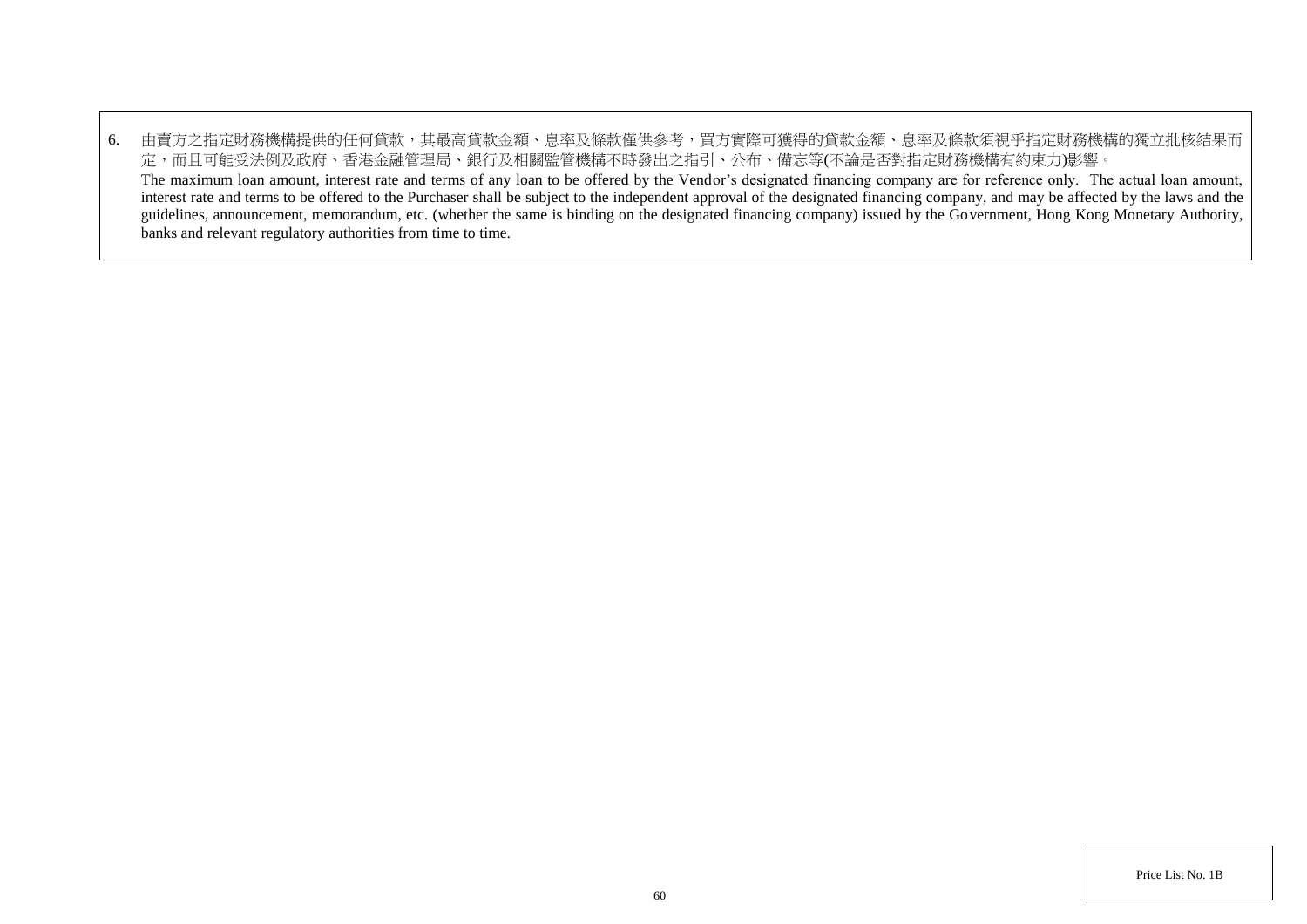附錄 1(a) 印花稅現金回贈

Annex 1(a) Stamp Duty Cash Rebate

(I) 買方須於付清樓價餘額之日或(如適用)買賣合約內訂明的該期數的預計關鍵日期(以較早者為準)前最少30日以書面(連同就買賣合約應付的所有印花稅的正式繳付收 據及(如賣方要求)賣方代表律師樓的相關收樓)向賣方申請印花稅現金回贈,賣方會於收到申請並確認有關資料無誤後將印花稅現金回贈直接用於支付部份樓價餘 額。

The Purchaser shall apply to the Vendor in writing (accompanied with the official receipt(s) for payment of all stamp duty payable on the agreement for sale and purchase and (if the Vendor requests) the relevant receipt(s) of the Vendor's solicitors) for the Stamp Duty Cash Rebate at least 30 days before the date of settlement of the balance of the purchase price or (if applicable) the estimated material date for the Phase as specified in the agreement for sale and purchase (whichever is earlier). After the Vendor has received the application and duly verified the information, the Vendor will apply the Stamp Duty Cash Rebate for part payment of the balance of the purchase price directly.

(II) 如買方已從賣方的指定財務機構(『指定財務機構』)獲得過渡性貸款(詳情請參閱附錄1(b)),則印花稅現金回贈會首先支付予指定財務機構用作償還過渡性貸款的 未償還欠款,餘款(如有)才會用於支付部份樓價餘額。

If the Purchaser has obtained the Transitional Loan from the Vendor's designated financing company ("designated financing company") (please see Annex 1(b) for details), then the Stamp Duty Cash Rebate will first be paid to the designated financing company for repayment of any amount outstanding under the Transitional Loan and the balance (if any) will be applied for part payment of the balance of the purchase price.

(III) 在賣方支付印花稅現金回贈金額後,(如適用)即使實際就買賣合約應繳付的相關印花稅金額大於計算印花稅現金回贈所依據的金額,賣方亦無須再向買方支付任何 其他或額外印花稅現金回贈。若有爭議,賣方有權決定印花稅現金回贈的金額,有關決定為最終決定並對買方具有約束力。 After the Vendor has paid the amount of the Stamp Duty Cash Rebate, (if applicable) if the amount of the relevant stamp duty actually payable on the agreement for sale and purchase exceeds the amount based on which the Stamp Duty Cash Rebate is calculated, the Vendor is not required to pay any other or additional Stamp Duty Cash Rebate to the Purchaser. In case of dispute, the Vendor has the right to determine the amount of the Stamp Duty Cash Rebate, and such determination shall be final and binding on the Purchaser.

(IV) 印花稅現金回贈受其他條款及細則約束。

The Stamp Duty Cash Rebate is subject to other terms and conditions.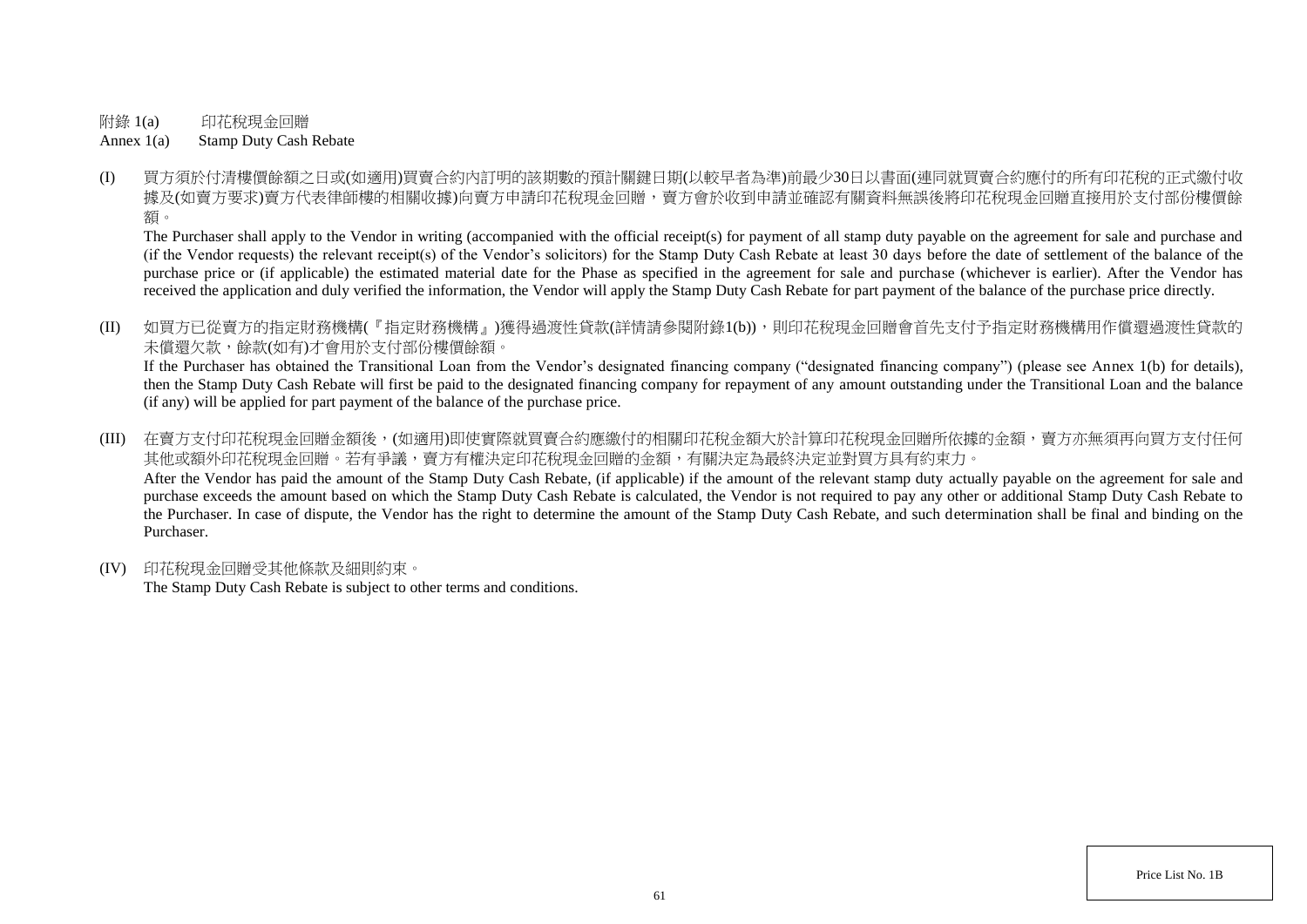### 附錄 1(b) 過渡性貸款(只適用於買方為個人或香港註冊成立的有限公司及其所有股東及董事均為個人)

Annex 1(b) Transitional Loan (only applicable to the Purchaser who is individual or limited company incorporated in Hong Kong with all its shareholder(s) and director(s) being individual(s))

# 買方可向賣方的指定財務機構(『指定財務機構』)申請過渡性貸款(『過渡性貸款』),主要條款如下:

The Purchaser can apply to the Vendor's designated financing company ("designated financing company") for a Transitional Loan ("Transitional Loan"). Key terms are as follows:

- (I) 買方須於簽署臨時買賣合約時同時申請過渡性貸款。 The Purchaser shall make the application for the Transitional Loan at the same time as the signing of the preliminary agreement for sale and purchase.
- (II) 過渡性貸款的到期日為按買賣合約付清樓價餘額的日期。 The maturity date of the Transitional Loan is the date of settlement of the balance of the purchase price in accordance with the agreement for sale and purchase.

# (III) 利率為5%p.a.。如買方在到期日或之前準時還清過渡性貸款,將獲豁免貸款利息。 Interest rate shall be 5%p.a.. **If the Purchaser shall duly repay the Transitional Loan on or before the maturity date, interest on the Transitional Loan will be waived.**

(IV) 所有過渡性貸款的法律文件須由賣方代表律師準備,並於賣方代表律師的辦事處簽署。買方無須支付任何申請貸款的手續費或法律費用。如買方就過渡性貸款另 行自聘律師作為其代表律師,買方須負責其代表律師有關費用及雜費。

All legal documents of the Transitional Loan shall be prepared by the Vendor's solicitors and signed at the office of the Vendor's solicitors. The Purchaser will not be charged any handling fee or legal fee for processing the loan application. If the Purchaser shall instruct his/her/its own solicitors to act for him/her/it for the Transitional Loan, the Purchaser shall bear his/her/its own solicitors' relevant costs and disbursements.

(V) 在簽署買賣合約之時,買方須向賣方代表律師存放一筆款項,以使賣方代表律師安排在印花稅條例訂明的時限內讓印花稅署署長為買賣合約及(如印花稅條例要求) 臨時買賣合約加蓋印花。該筆款項金額相等於買賣合約(包括加蓋買賣合約副本的定額費用)及(如印花稅條例要求)臨時買賣合約的從價印花稅及(如適用)買家印花 稅的總額,減過渡性貸款的金額。

Upon signing of the agreement for sale and purchase, the Purchaser shall deposit with the Vendor's solicitors a fund for the Vendor's solicitors to arrange for the agreement for sale and purchase and (where required by the Stamp Duty Ordinance) the preliminary agreement for sale and purchase to be stamped by the Collector of Stamp Revenue within the time limit prescribed by the Stamp Duty Ordinance. The amount of the fund is equal to the total amount of ad valorem stamp duty on the agreement for sale and purchase (including the fixed fee for stamping a counterpart of the agreement for sale and purchase) and (where required by the Stamp Duty Ordinance) the preliminary agreement for sale and purchase and (if applicable) the amount of buyer's stamp duty, less the Transitional Loan amount.

(VI) 買方敬請向指定財務機構查詢有關貸款用途及詳情。貸款批出與否及其條款,指定財務機構有最終決定權。不論貸款獲批與否,買方仍須按買賣合約完成住宅物 業的交易及繳付住宅物業的樓價全數。

The Purchaser is advised to enquire with the designated financing company about the purpose and details of the loan. The approval or disapproval of the loan and the terms thereof are subject to the final decision of the designated financing company. Irrespective of whether the loan is approved or not, the Purchaser shall complete the purchase of the residential property and shall pay the full purchase price of the residential property in accordance with the agreement for sale and purchase.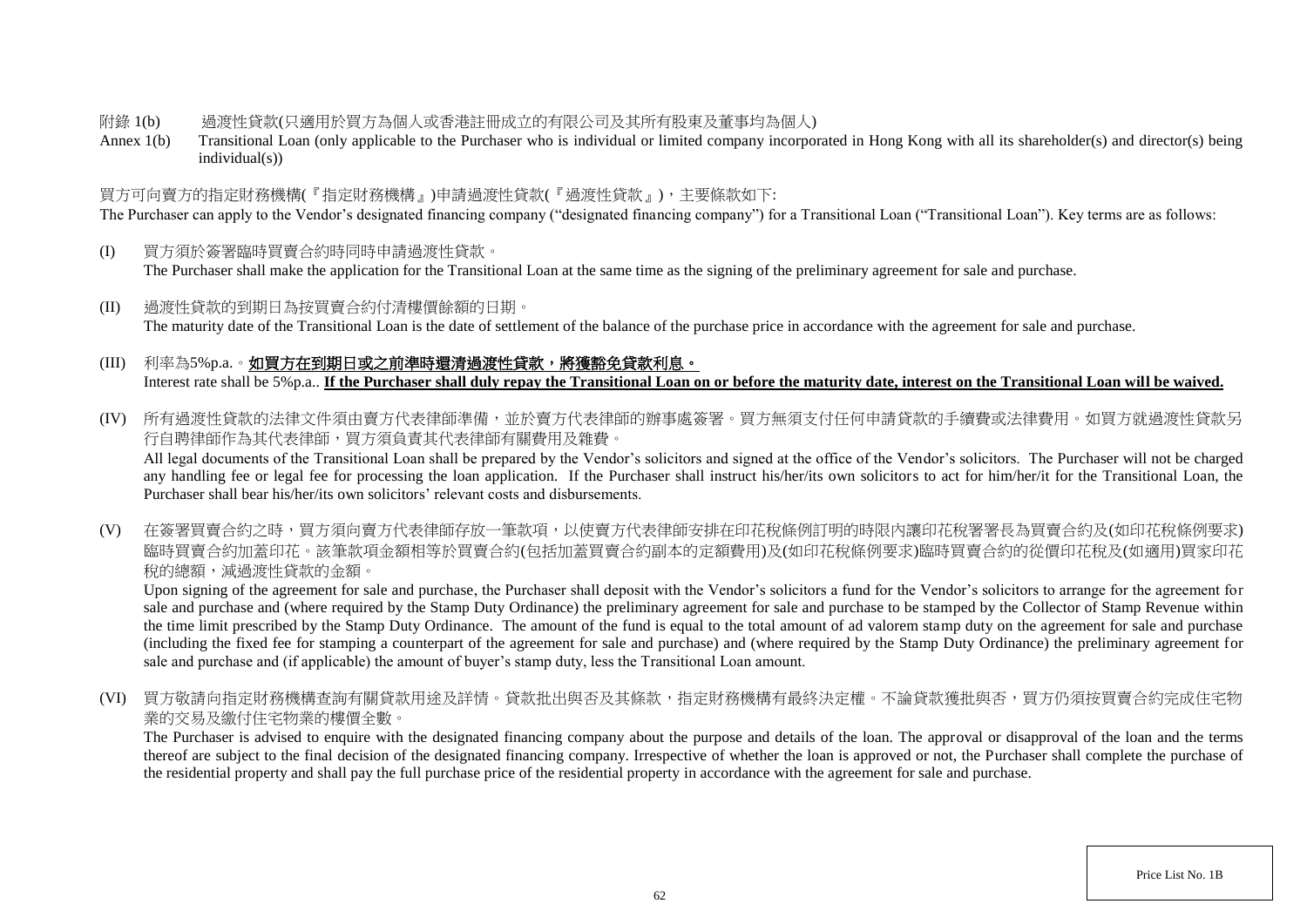(VII) 此貸款受其他條款及細則約束。

This loan is subject to other terms and conditions.

#### (VIII) 賣方無給予或視之為已給予任何就過渡性貸款之批核的陳述或保證。

No representation or warranty is given or shall be deemed to have been given by the Vendor as to the approval of the Transitional Loan.

1. 如買方享有印花稅現金回贈但沒有使用過渡性貸款,在買方按買賣合約付清樓價餘額的情況下,可就每個住宅物業獲港幣\$5,000現金回贈(『港幣\$5,000現金回 贈』)。

If the Purchaser is entitled to the Stamp Duty Cash Rebate but has not utilized the Transitional Loan, subject to settlement of the balance of the purchase price in accordance with the agreement for sale and purchase, a cash rebate of HK\$5,000 for each residential property ("HK\$5,000 Cash Rebate") would be offered to the Purchaser.

2. 買方須於付清樓價餘額之日或(如適用)買賣合約內訂明的該期數的預計關鍵日期(以較早者為準)前最少30日,以書面向賣方申請港幣\$5,000現金回贈,賣方會於收 到申請並確認有關資料無誤後將港幣\$5,000現金回贈直接用於支付部份樓價餘額。

The Purchaser shall apply to the Vendor in writing for the HK\$5,000 Cash Rebate at least 30 days before the date of settlement of balance of purchase price or (if applicable) the estimated material date for the Phase as specified in the agreement for sale and purchase (whichever is earlier). After the Vendor has received the application and duly verified the information to be correct, the Vendor will apply the HK\$5,000 Cash Rebate for part payment of the balance of the purchase price directly.

3. 為免疑問,就購買每個住宅物業,買方只可選擇使用過渡性貸款或獲得港幣\$5.000現金回贈的其中一項。買方須為於同一份臨時買賣合約下購買的所有住宅物業選 擇相同之優惠。

For the avoidance of doubt, for each purchase of a residential property, the Purchaser can only choose either to utilize the Transitional Loan or to obtain the HK\$5,000 Cash Rebate. The Purchaser must choose the same offer for all the residential properties purchased under the same preliminary agreement for sale and purchase.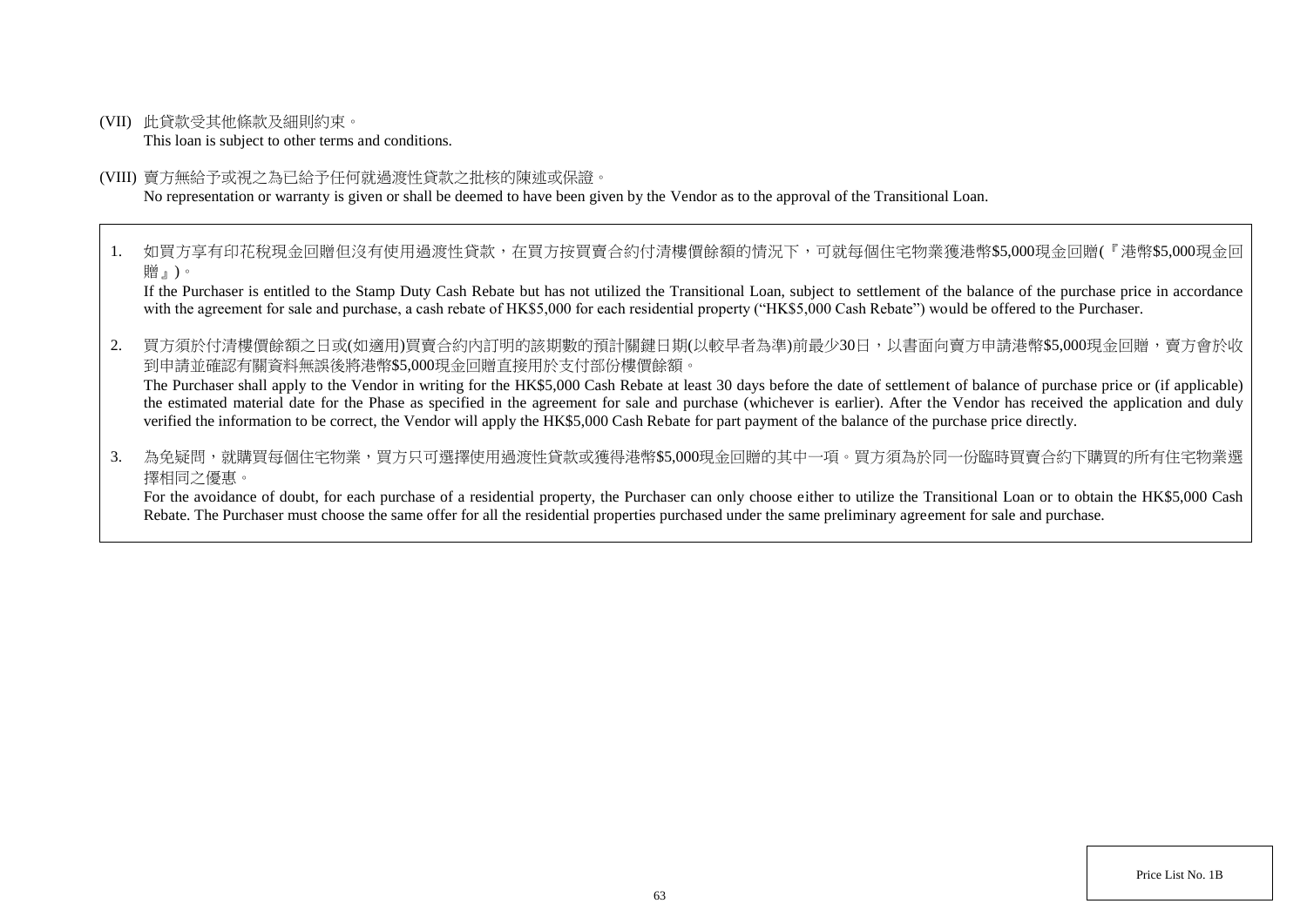# 附錄 2(a) 備用第一按揭貸款

Annex 2(a) Standby First Mortgage Loan

賣方的指定財務機構(『指定財務機構』)提供備用第一按揭貸款 (『第一按揭貸款』) 之主要條款如下: The key terms of a Standby First Mortgage Loan ("First Mortgage Loan") offered by the Vendor's designated financing company ("designated financing company") are as follows:

(I) 買方必須於付清樓價餘額之日或(如適用)買賣合約內訂明的該期數的預計關鍵日期(以較早者為準)前最少60日以書面向指定財務機構申請第一按揭貸款。 The Purchaser shall make a written application to the designated financing company for a First Mortgage Loan not less than 60 days before date of settlement of the balance of the purchase price or (if applicable) the estimated material date for the Phase as specified in the agreement for sale and purchase (whichever is earlier).

## (II) (適用於選擇AVD and BSD靈活付款計劃)

(Applicable to AVD and BSD Flexible Payment Plan)

第一按揭貸款的最高金額為有關付款計劃所述之淨樓價的80%,惟貸款金額不可超過應繳付之樓價餘額。指定財務機構會因應買方及其擔保人(如有)的信貸評估, 對貸款金額作出調整。因應不同付款計劃的支付條款,如買方意欲申請最高貸款金額,可能須提前支付樓價餘額。

The maximum First Mortgage Loan amount shall be 80% of the net purchase price as mentioned in the relevant payment plan, provided that the loan amount shall not exceed the balance of purchase price payable. The designated financing company will adjust the loan amount in accordance with the credit assessment of the Purchaser and his/her/its guarantor (if any). Depending on the different terms of payment of the payment plans, the Purchaser intending to apply for the maximum loan amount may have to early settle the balance of purchase price.

(適用於選擇現金付款計劃、現金Plus付款計劃、靈活Easy付款計劃、靈活付款計劃及卓越靈活付款計劃) (Applicable to Cash Payment Plan, Cash Plus Payment Plan, Flexible Easy Payment Plan, Flexible Payment Plan and Premier Flexible Payment Plan)

第一按揭貸款的最高金額為有關付款計劃所述之淨樓價的80%或(如買方屬特選客戶)90%,惟貸款金額不可超過應繳付之樓價餘額。指定財務機構會因應買方及其 擔保人(如有)的信貸評估,對貸款金額作出調整。因應不同付款計劃的支付條款,如買方意欲申請最高貸款金額,可能須提前支付樓價餘額。

The maximum First Mortgage Loan amount shall be 80% or (if the Purchaser is/are designated customer(s)) 90% of the net purchase price as mentioned in the relevant payment plan, provided that the loan amount shall not exceed the balance of purchase price payable. The designated financing company will adjust the loan amount in accordance with the credit assessment of the Purchaser and his/her/its guarantor (if any). Depending on the different terms of payment of the payment plans, the Purchaser intending to apply for the maximum loan amount may have to early settle the balance of purchase price.

上文『特選客戶』一詞指(i)個人名義買方;及(ii)至少一位買方或其擔保人為香港相關專業機構註冊之建築師、會計師、測量師、獸醫、牙醫、醫生、註冊護士、 精算師、律師、特許金融分析師、民航機師、香港醫院管理局之僱員(其薪金為醫院管理局一般職系薪級表34(33A)點或以上)或香港特別行政區政府之公務員(其薪 金為公務員總薪級表34(33A)點或以上) (統稱為『指定專業人士』)。指定財務機構保留對『特選客戶』及『指定專業人士』定義的最終解釋權。

The term "designated customer" above means (i) the Purchaser(s) who is/are individual(s); and (ii) at least one of the Purchaser(s) or his/her guarantor(s) is/are registered with the relevant professional bodies in Hong Kong as architect, accountant, surveyor, veterinarian, dentist, doctor, registered nurse, actuary, lawyer, Chartered Financial Analyst, airline pilot, staff of Hospital Authority of Hong Kong (with salary at Hospital Authority General Pay Scale Point 34 (33A) or above) or civil servants of the government of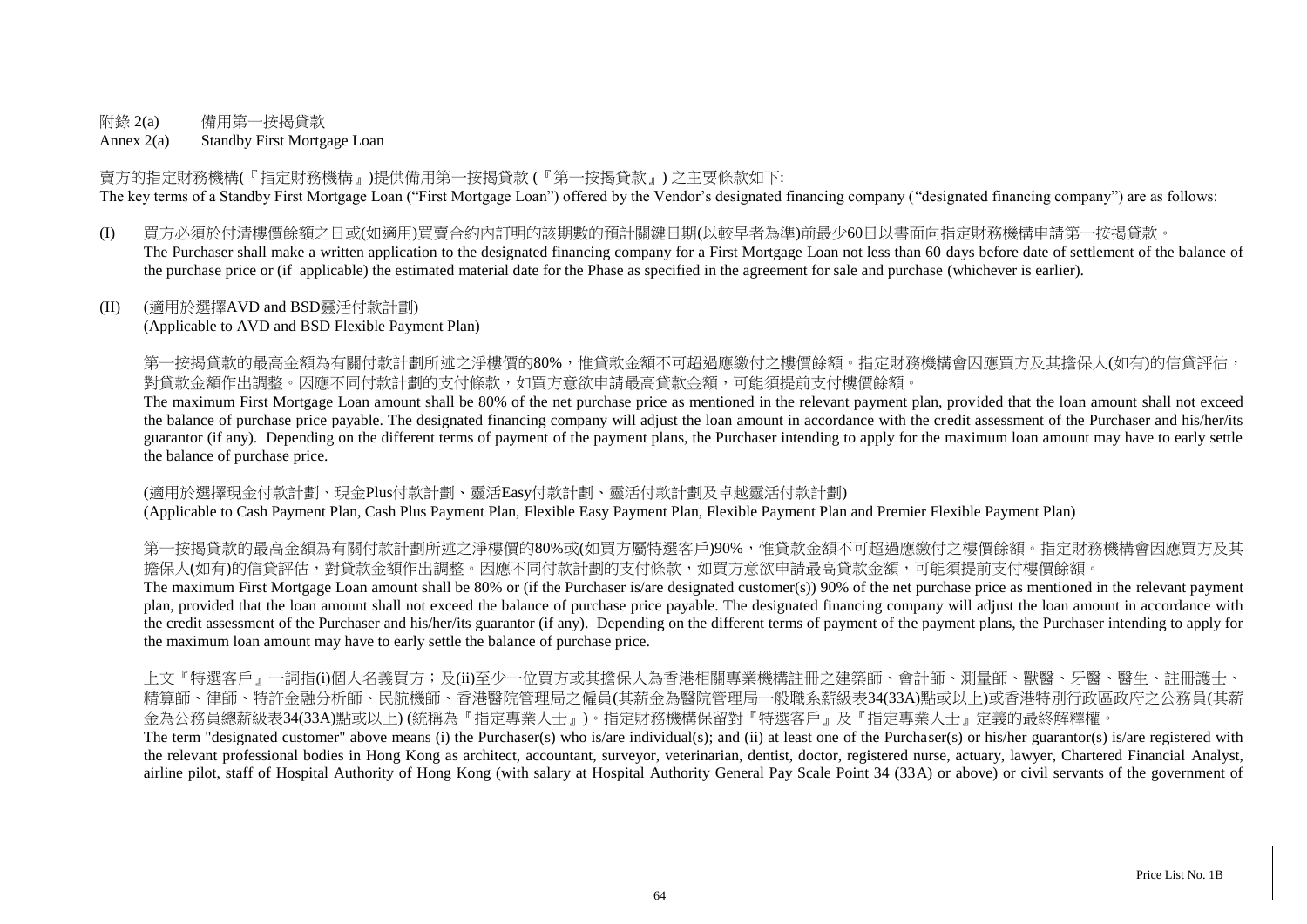HKSAR (with salary at Civil Services Master Pay Scale Point 34 (33A) or above) (collectively "designated professional person"). The designated financing company reserves the right of final interpretation of the definitions of "designated customer" and "designated professional person".

- (III) 第一按揭貸款以該住宅物業之第一法定按揭作抵押。 The First Mortgage Loan shall be secured by a first legal mortgage over the residential property.
- (IV) 該住宅物業只可供買方自住。 The residential property shall only be self-occupied by the Purchaser.
- (V) 第一按揭貸款年期最長為25年。 The maximum tenor of First Mortgage Loan shall be 25 years.
- (VI) 首24個月之按揭利率為香港上海匯豐銀行有限公司不時報價之港元最優惠利率(『港元最優惠利率』)減2.85% p.a.,其後之按揭利率為港元最優惠利率,利率浮動。 最終利率以指定財務機構審批結果而定。

Interest rate for the first 24 months shall be Hong Kong Dollar Best Lending Rate quoted from time to time by The Hongkong and Shanghai Banking Corporation Limited ("Hong Kong Dollar Best Lending Rate") minus 2.85% p.a., thereafter at Hong Kong Dollar Best Lending Rate, subject to fluctuation. The final interest rate will be subject to approval by the designated financing company.

(VII) 買方須以按月分期償還第一按揭貸款。

The Purchaser shall repay the First Mortgage Loan by monthly instalments.

(VIII) 買方及其擔保人(如有)須提供足夠文件證明其還款能力(如買方屬特選客戶,只考慮指定專業人士的還款能力),包括但不限於在指定財務機構要求下提供信貸報告、 稅單、其他收入證明及/或銀行紀錄。指定財務機構會對買方及其擔保人(如有)進行信貸審查及評估。 The Purchaser and his/her/its guarantor (if any) shall provide sufficient documents to prove his/her/its repayment ability (if the Purchaser is a designated customer, only the

repayment ability of the designated professional person(s) will be considered), including without limitation the provision of credit report, Tax Demand Note, other income proof and/or banking record upon request from the designated financing company. The designated financing company will conduct credit check and assessment on the Purchaser and his/her/its guarantor (if any).

(IX) 第一按揭貸款申請須由指定財務機構獨立審批。

The First Mortgage Loan shall be approved by the designated financing company independently.

- (X) 買方須就申請第一按揭貸款支付港幣\$5,000不可退還的申請手續費。 The Purchaser shall pay HK\$5,000 being the non-refundable application fee for the First Mortgage Loan.
- (XI) 所有第一按揭貸款法律文件須由賣方代表律師辦理,並由買方負責有關律師費用及雜費。買方可選擇另行自聘律師作為買方代表律師,在此情況下,買方亦須負 責其代表律師有關第一按揭貸款的律師費用及雜費。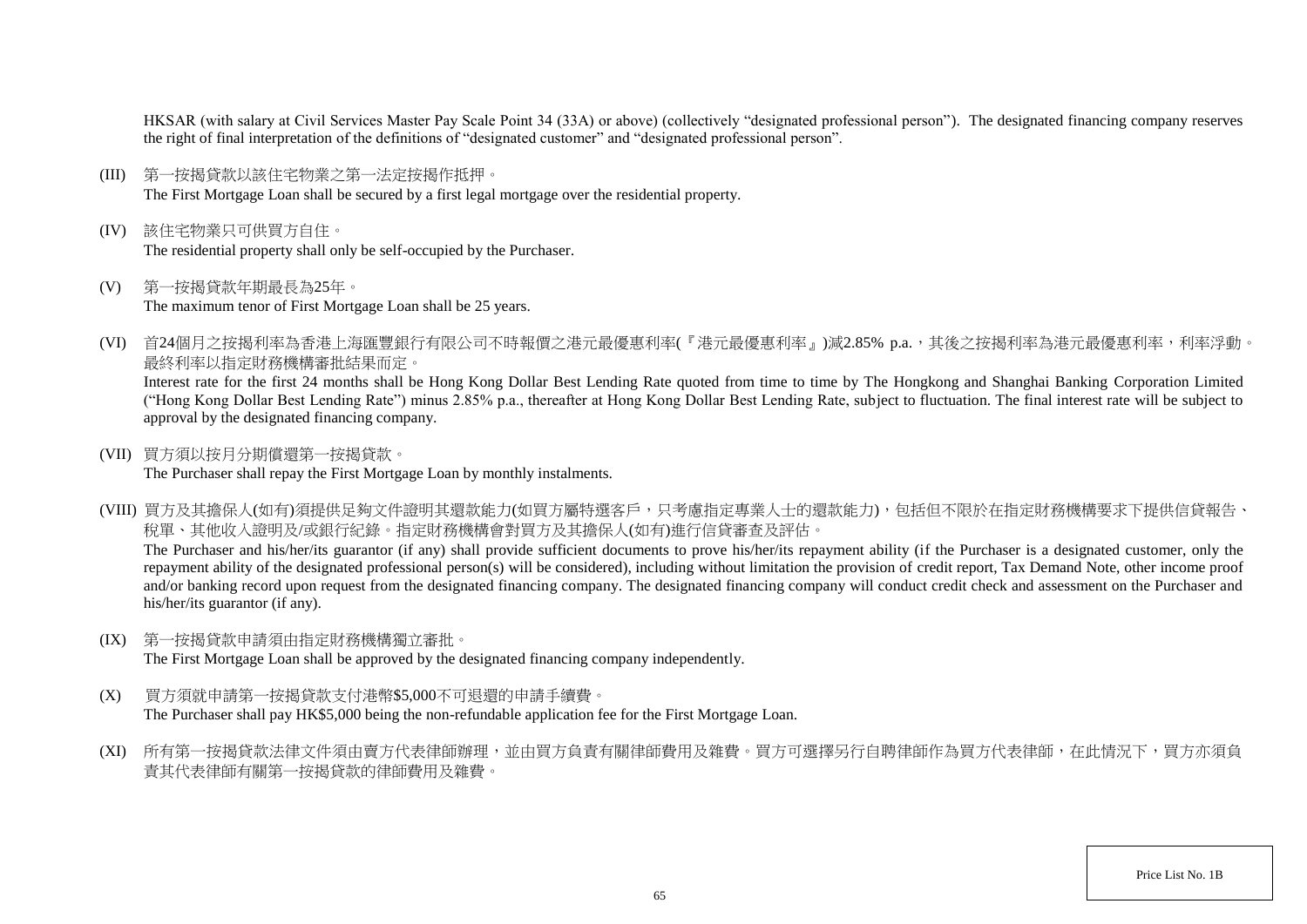All legal documents of First Mortgage Loan shall be handled by the Vendor's solicitors and all the costs and disbursements relating thereto shall be borne by the Purchaser. The Purchaser can choose to instruct his/her/its own solicitors to act for him/her/it, and in such event, the Purchaser shall also bear his/her/its own solicitors' costs and disbursements relating to the First Mortgage Loan.

(XII) 買方敬請向指定財務機構查詢有關第一按揭貸款用途及詳情。第一按揭貸款批出與否、批出貸款金額及其條款,指定財務機構有最終決定權。不論審批結果如何, 買方仍須按買賣合約完成住宅物業的交易及繳付住宅物業的樓價全數。

The Purchaser is advised to enquire with the designated financing company about the purpose and the details of the First Mortgage Loan. The approval, disapproval or the approved loan amount of the First Mortgage Loan and the terms thereof are subject to the final decision of the designated financing company. Irrespective of the assessment result, the Purchaser shall complete the purchase of the residential property and shall pay the full purchase price of the residential property in accordance with the agreement for sale and purchase.

### (XIII) 第一按揭貸款受其他條款及細則約束。

The First Mortgage Loan is subject to other terms and conditions.

### (XIV) 賣方無給予或視之為已給予任何就第一按揭貸款之安排及批核的陳述或保證。

No representation or warranty is given or shall be deemed to have been given by the Vendor as to the arrangement and the approval of the First Mortgage Loan.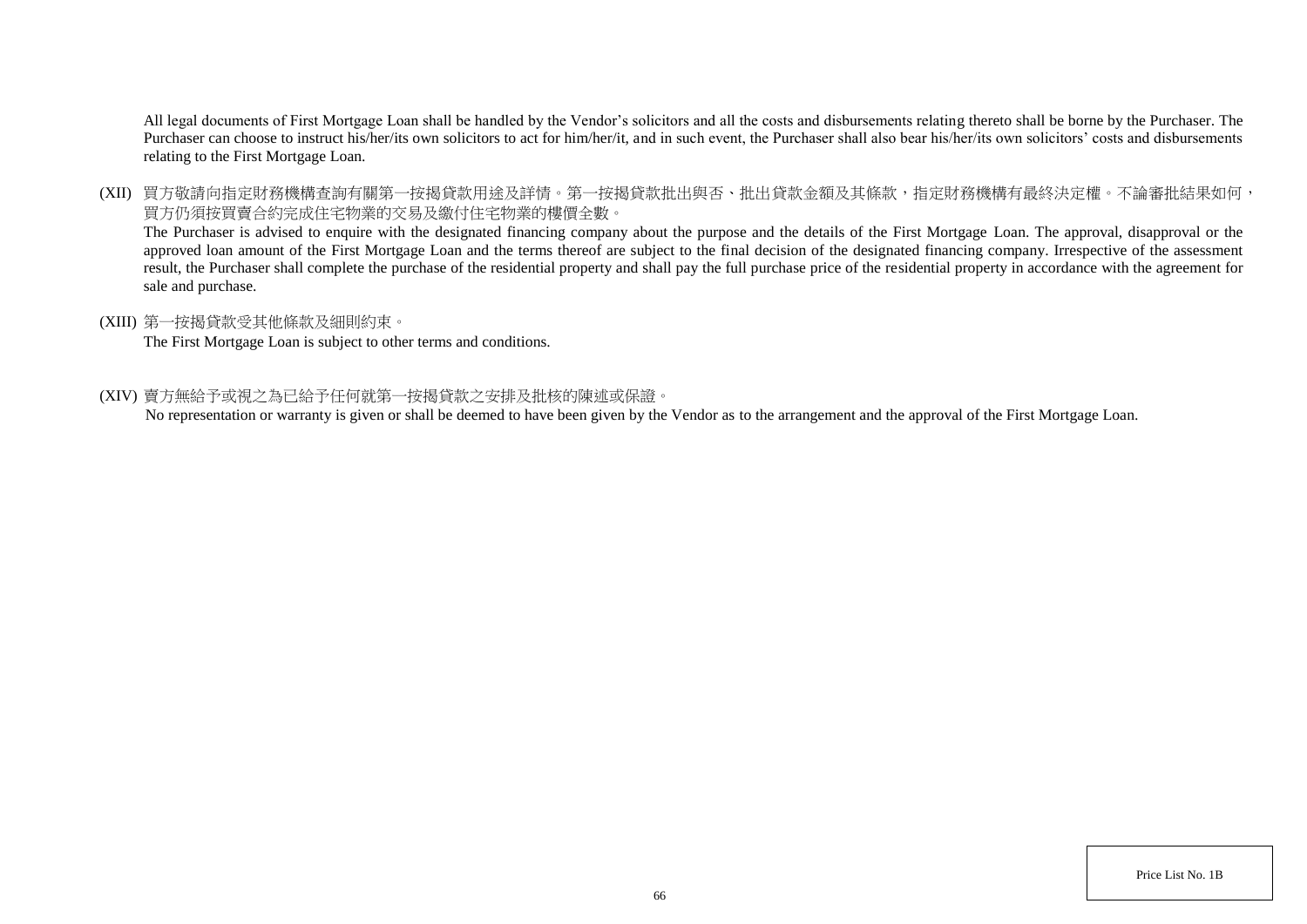附錄 2(b) 備用第二按揭貸款

Annex 2(b) Standby Second Mortgage Loan

賣方的指定財務機構(『指定財務機構』)提供備用第二按揭貸款 (『第二按揭貸款』) 之主要條款如下:

The key terms of a Standby Second Mortgage Loan ("Second Mortgage Loan") offered by the Vendor's designated financing company ("designated financing company") are as follows:

- (I) 買方必須於付清樓價餘額之日或(如適用)買賣合約內訂明的該期數的預計關鍵日期(以較早者為準)前最少60日以書面向指定財務機構申請第二按揭貸款。 The Purchaser shall make a written application to the designated financing company for a Second Mortgage Loan not less than 60 days before the date of settlement of the balance of the purchase price or (if applicable) the estimated material date for the Phase as specified in the agreement for sale and purchase (whichever is earlier).
- (II) 第二按揭貸款的最高金額為有關付款計劃所述之淨樓價的30%,惟第一按揭貸款(由第一按揭銀行提供)及第二按揭貸款總金額不可超過淨樓價的80%,或應繳付之 樓價餘額,以較低者為準。指定財務機構會因應買方及其擔保人(如有)的信貸評估,對貸款金額作出調整。

The maximum Second Mortgage Loan amount shall be 30% of the net purchase price as mentioned in the relevant payment plan, provided that the total amount of first mortgage loan (offered by the first mortgagee bank) and the Second Mortgage Loan shall not exceed 80% of the net purchase price, or the balance of purchase price payable, whichever is lower. The designated financing company will adjust the loan amount in accordance with the credit assessment of the Purchaser and his/her/its guarantor (if any).

(III) 第二按揭貸款以該住宅物業之法定按揭作抵押。

The Second Mortgage Loan shall be secured by a legal mortgage over the residential property.

(IV) 該住宅物業只可供買方自住。

The residential property shall only be self-occupied by the Purchaser.

- (V) 第二按揭貸款年期最長為25年,或第一按揭貸款(由第一按揭銀行提供)之年期,以較短者為準。 The maximum tenor of Second Mortgage Loan shall be 25 years or the tenor of first mortgage loan (offered by the first mortgagee bank), whichever is shorter.
- (VI) 首24個月之按揭利率為:

Interest rate for the first 24 months shall be:

- (如第二按揭貸款的金額不超過淨樓價的25%)香港上海匯豐銀行有限公司不時報價之港元最優惠利率(『港元最優惠利率』)減2.85% p.a.;或 (If the amount of the Second Mortgage Loan does not exceed 25% of the net purchase price) Hong Kong Dollar Best Lending Rate quoted from time to time by The Hongkong and Shanghai Banking Corporation Limited ("Hong Kong Dollar Best Lending Rate") minus 2.85% p.a.; or
- (如第二按揭貸款的金額超過淨樓價的25%,但不超過淨樓價的30%)港元最優惠利率減2.35% p.a., (If the amount of the Second Mortgage Loan exceeds 25% of the net purchase price, but does not exceed 30% of the net purchase price) Hong Kong Dollar Best Lending Rate minus 2.35% p.a.,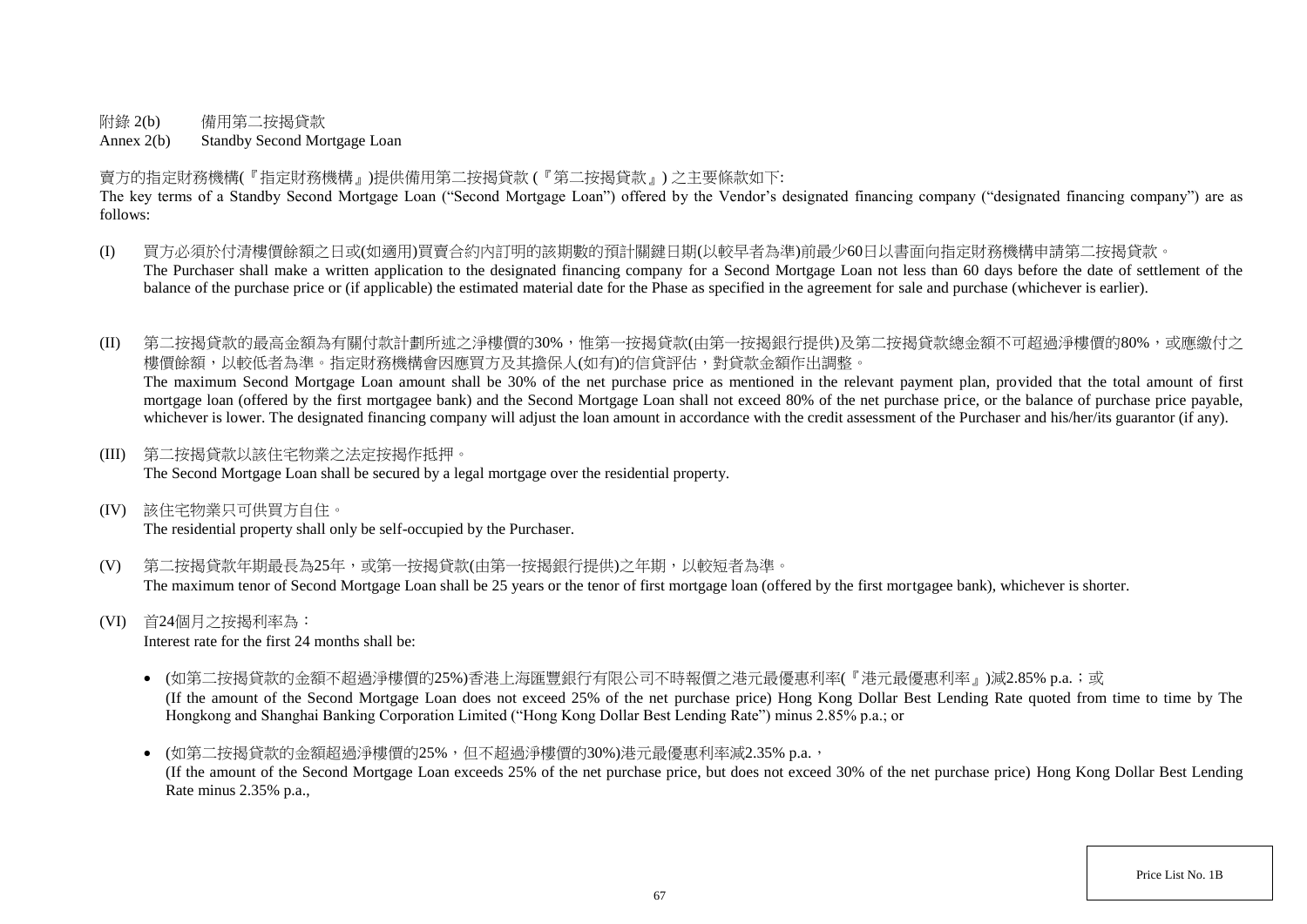# 其後之按揭利率為港元最優惠利率,利率浮動。最終利率以指定財務機構審批結果而定。

thereafter at Hong Kong Dollar Best Lending Rate, subject to fluctuation. The final interest rate will be subject to approval by the designated financing company.

(VII) 買方須以按月分期償還第二按揭貸款。

The Purchaser shall repay the Second Mortgage Loan by monthly instalments.

(VIII) 買方及其擔保人(如有)須提供足夠文件證明其還款能力,包括但不限於在指定財務機構要求下提供信貸報告、稅單、其他收入證明及/或銀行紀錄。指定財務機構 會對買方及其擔保人(如有)進行信貸審查及評估。

The Purchaser and his/her/its guarantor (if any) shall provide sufficient documents to prove his/her/its repayment ability, including without limitation the provision of credit report, Tax Demand Note, other income proof and/or banking record upon request from the designated financing company. The designated financing company will conduct credit check and assessment on the Purchaser and his/her/its guarantor (if any).

(IX) 第一按揭銀行須為指定財務機構所指定及轉介之銀行,買方並且須首先得到該銀行同意辦理第二按揭貸款。 The first mortgagee bank shall be nominated and referred by the designated financing company and the Purchaser shall obtain prior consent from the first mortgagee bank to apply for the Second Mortgage Loan.

- (X) 第一按揭貸款(由第一按揭銀行提供)及第二按揭貸款須由有關承按機構獨立審批。 The first mortgage loan (offered by the first mortgagee bank) and the Second Mortgage Loan shall be approved by the relevant mortgagees independently.
- (XI) 所有第二按揭貸款法律文件須由賣方代表律師辦理,並由買方負責有關律師費用及雜費。買方可選擇另行自聘律師作為買方代表律師,在此情況下,買方亦須負 責其代表律師有關第二按揭貸款的律師費用及雜費。

All legal documents of the Second Mortgage Loan shall be handled by the Vendor's solicitors and all the costs and disbursements relating thereto shall be borne by the Purchaser. The Purchaser can choose to instruct his/her/its own solicitors to act for him/her/it, and in such event, the Purchaser shall also bear his/her/its own solicitors' costs and disbursements relating to the Second Mortgage Loan.

- (XII) 買方須就申請第二按揭貸款支付港幣\$5,000不可退還的申請手續費。 The Purchaser shall pay HK\$5,000 being the non-refundable application fee for the Second Mortgage Loan.
- (XIII) 買方敬請向指定財務機構查詢有關第二按揭貸款用途及詳情。第二按揭貸款批出與否、批出貸款金額及其條款,指定財務機構有最終決定權。不論審批結果如何 ,買方仍須按買賣合約完成住宅物業的交易及繳付住宅物業的樓價全數。

The Purchaser is advised to enquire with the designated financing company about the purpose and the details of the Second Mortgage Loan. The approval, disapproval or the approved loan amount of the Second Mortgage Loan and the terms thereof are subject to the final decision of the designated financing company. Irrespective of the assessment result, the Purchaser shall complete the purchase of the residential property and shall pay the full purchase price of the residential property in accordance with the agreement for sale and purchase.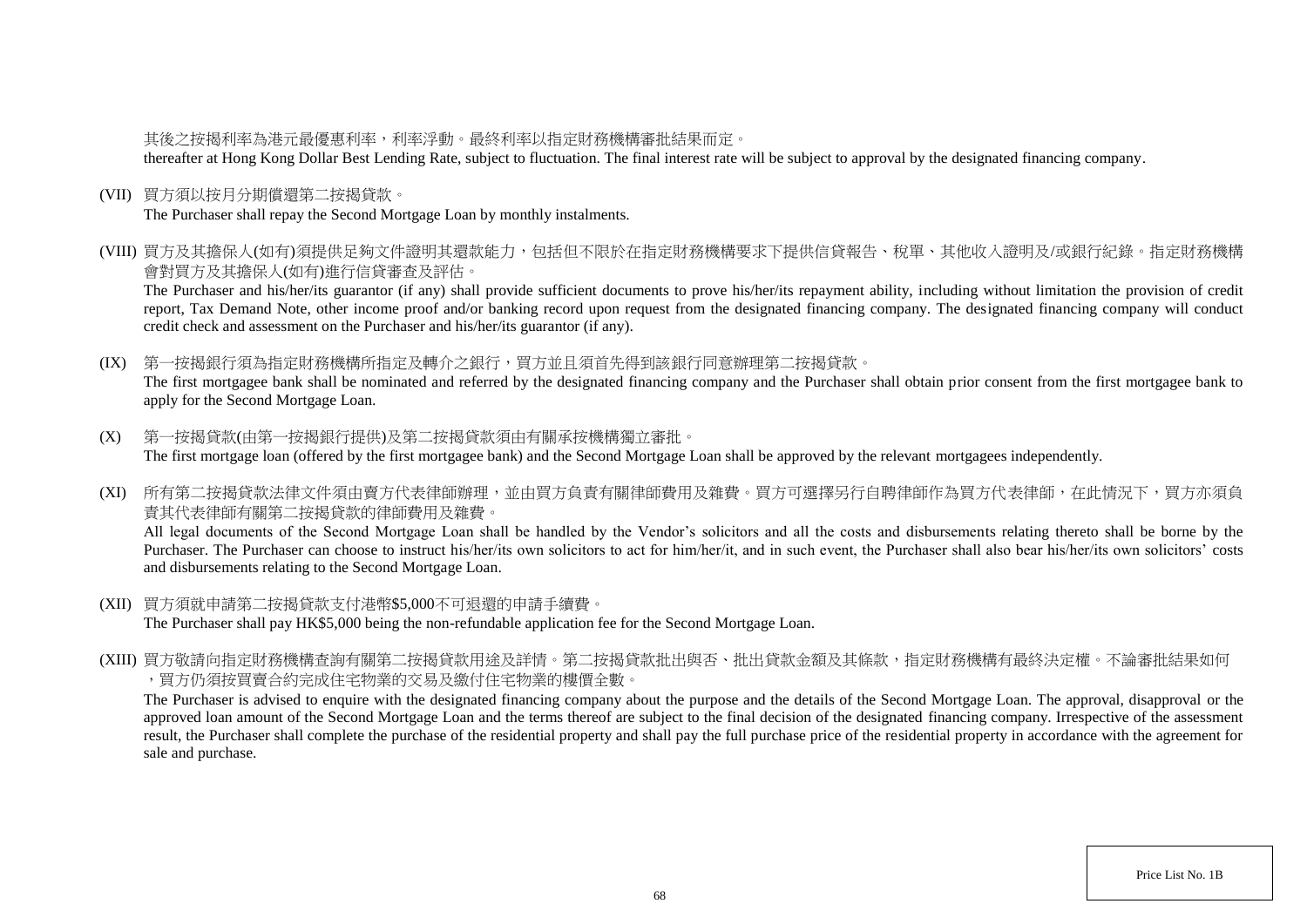(XIV) 此第二按揭貸款受其他條款及細則約束。

This Second Mortgage Loan is subject to other terms and conditions.

(XV) 賣方無給予或視之為已給予任何就第二按揭貸款之安排及批核的陳述或保證。

No representation or warranty is given or shall be deemed to have been given by the Vendor as to the arrangement and the approval of the Second Mortgage Loan.

# 備註:銀行會根據香港金融管理局的指引,將第二按揭貸款的條款納入銀行的按揭審批考慮。詳情請向有關銀行查詢。

Note: The bank will, in the course of approving any mortgage, take into account the terms and conditions of the Second Mortgage Loan in accordance with Hong Kong Monetary Authority guidelines. For details, please enquire with the banks.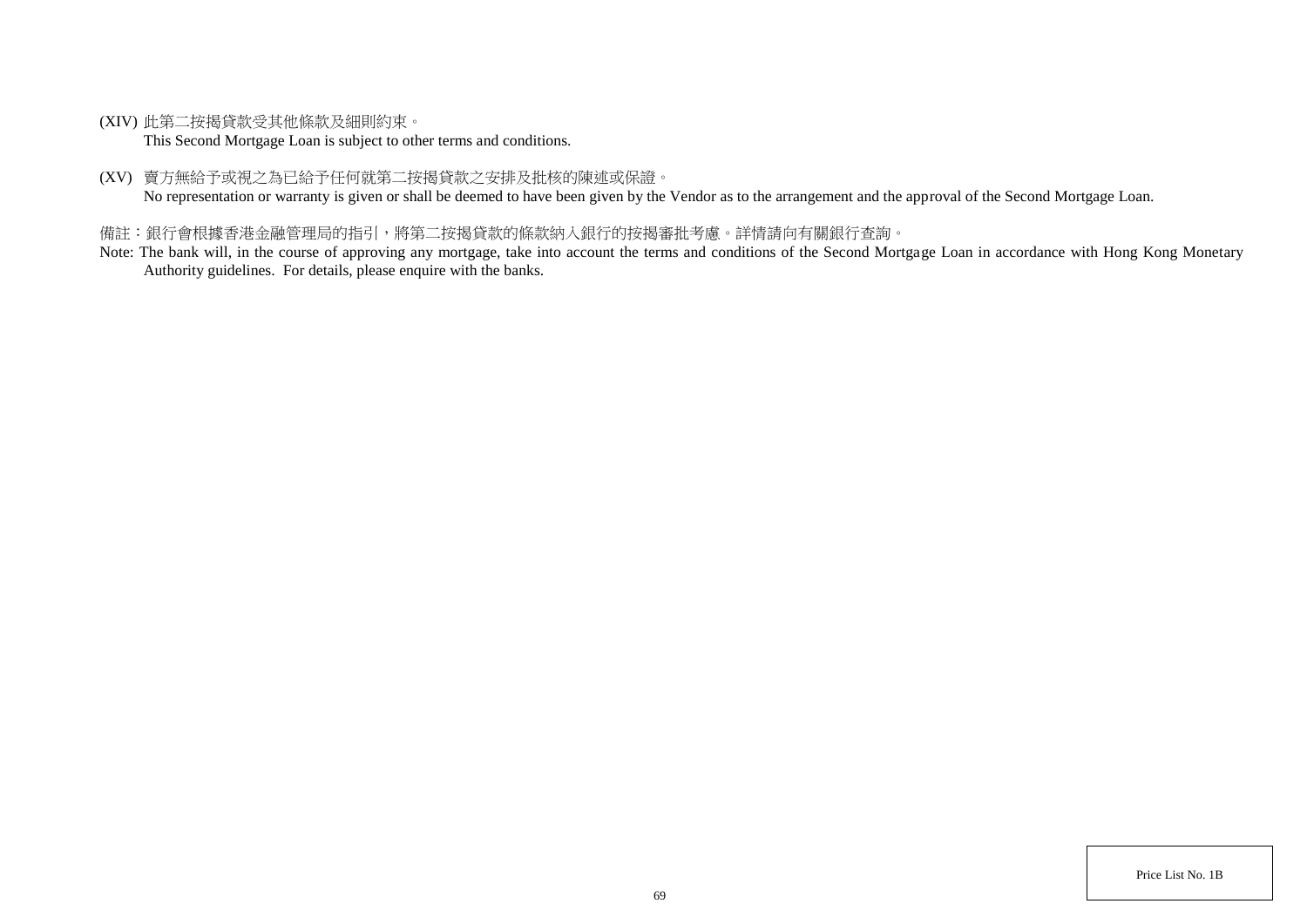附錄 2(c) Regency 120 Plus (只適用於個人名義買方)

Annex  $2(c)$  Regency 120 Plus (applicable only to the Purchaser(s) who is/are individual(s))

買方可向賣方的指定財務機構(『指定財務機構』)申請Regency 120 Plus (『樓價貸款』),主要條款如下: The Purchaser can apply to the Vendor's designated financing company ("designated financing company") for the Regency 120 Plus ("Payment Financing"). Key terms are as follows:

- (I) 買方必須於付清樓價餘額之日或(如適用)買賣合約內訂明的該期數的預計關鍵日期(以較早者為準)前最少60日以書面向指定財務機構申請樓價貸款。 The Purchaser shall make a written application to the designated financing company for a Payment Financing not less than 60 days before date of settlement of the balance of the purchase price or (if applicable) the estimated material date for the Phase as specified in the agreement for sale and purchase (whichever is earlier).
- (II) 樓價貸款必須以該住宅物業之第一法定按揭及一個香港住宅物業(『現有物業』)之第一法定按揭作為抵押。以下為現有物業的基本要求: The Payment Financing shall be secured by a first legal mortgage over the residential property and a first legal mortgage over a Hong Kong residential property ("Existing Property"). The following are the basic requirements of the Existing Property:
	- 現有物業的業主(或其中一位業主)必須為買方(或買方其中一位)或買方的近親(即配偶、父母、子女、兄弟、姊妹、祖父母、外祖父母、孫、孫女、外孫或外孫 女)或買方其中一位的近親;及

The registered owner of the Existing Property (or any one of the registered owners) must be the Purchaser (or any one of the Purchasers) or a close relative (i.e. spouse, parents, children, brothers, sisters, grandparents or grandchildren) of the Purchaser or a close relative of any one of the Purchasers; and

- 現有物業的業權良好;及 The title to the Existing Property is good; and
- 現有物業沒有銀行按揭以外的其他按揭或產權負擔;及 The Existing Property is not subject to any mortgage or incumbrance other than bank mortgage; and
- 現有物業不屬於村屋、1980年前發出入伙紙的單幢式住宅物業、有轉讓限制的物業或非屋苑式的離島物業等;及 The Existing Property is not a village-type house, residential property in a single block with an Occupation Permit issued before 1980, property which is subject to alienation restrictions and non-estate-type property situated on the outlying islands, etc.; and
- 現有物業的價值必須符合以下要求:

The value of the Existing Property must satisfy the following requirement: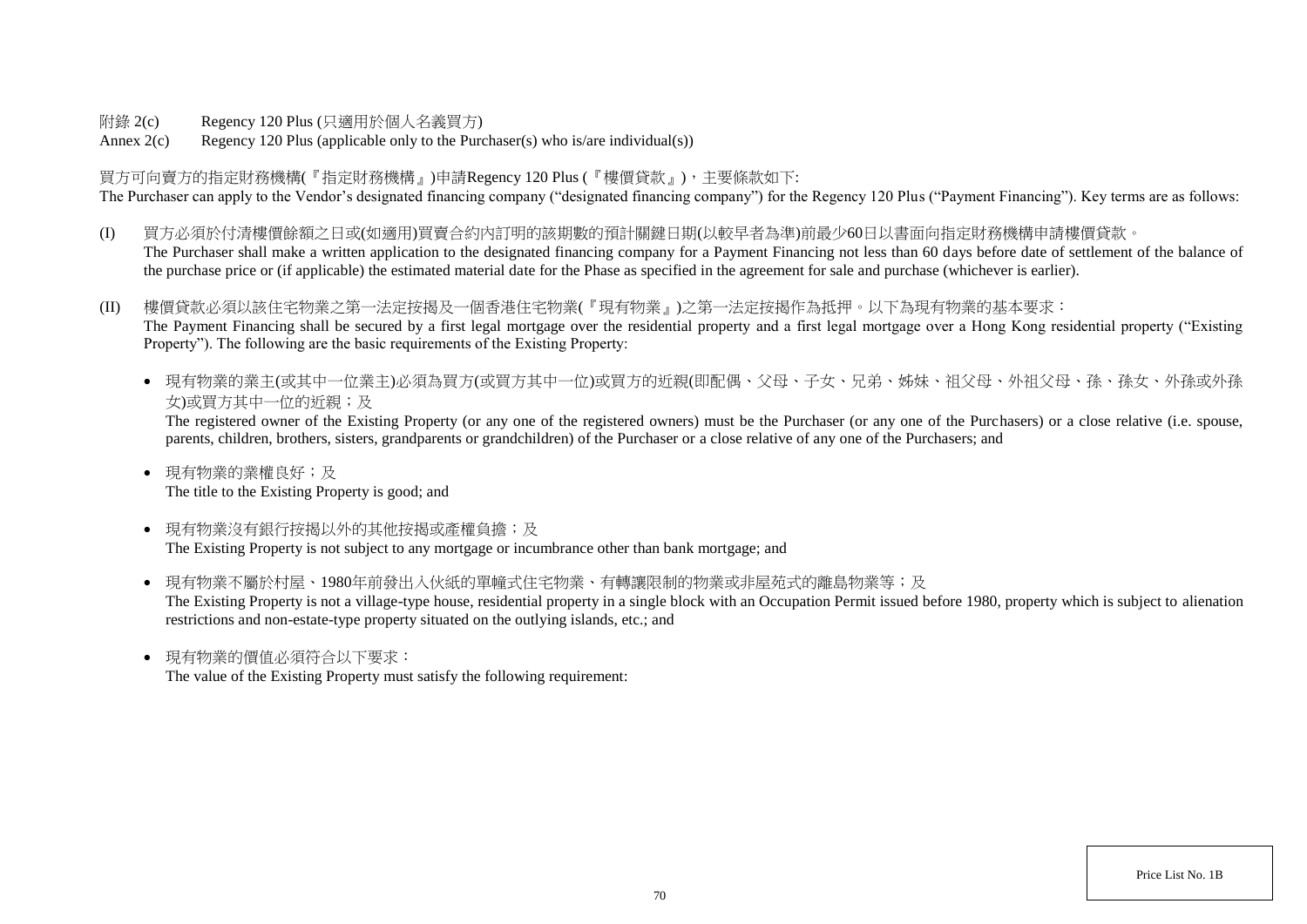| 於申請Regency 120 Plus時,現有物業的按揭                    | 指定財務機構估算現有物業的價值                                                                                                         |
|-------------------------------------------------|-------------------------------------------------------------------------------------------------------------------------|
| 情況:                                             | The designated financing company's valuation of the Existing Property                                                   |
| The mortgage status of the Existing Property at |                                                                                                                         |
| the time of application for Regency 120 Plus:   |                                                                                                                         |
| 沒有任何按揭                                          | 不低於住宅物業之樓價的30%(或總樓價的30%,如購買兩個或以上住宅物業)                                                                                   |
| does not have any mortgage                      | not less than 30% of the purchase price (or 30% of the total purchase price, if two or above residential properties are |
|                                                 | purchased) of the residential property.                                                                                 |
|                                                 |                                                                                                                         |
| 有銀行按揭                                           | 不低於住宅物業之樓價的60% (或總樓價的60%, 如購買兩個或以上住宅物業)                                                                                 |
| mortgaged to a bank                             | not less than 60% of the purchase price (or 60% of the total purchase price, if two or above residential properties are |
|                                                 | purchased) of the residential property.                                                                                 |
|                                                 |                                                                                                                         |

## 儘管符合上述要求,指定財務機構保留權利不接受現有物業作為抵押品。

Notwithstanding meeting the above requirements, the designated financing company reserves the right not to accept the Existing Property as security.

# (III) 樓價貸款的最高金額為:

The maximum amount of Payment Financing shall be:

| 於申請Regency 120 Plus時,現有物業的按揭                    | 樓價貸款的最高金額                                                                                                                                                                                                                                                                                                                                                                                                                                                                     |
|-------------------------------------------------|-------------------------------------------------------------------------------------------------------------------------------------------------------------------------------------------------------------------------------------------------------------------------------------------------------------------------------------------------------------------------------------------------------------------------------------------------------------------------------|
| 情況:                                             | The maximum amount of the Payment Financing                                                                                                                                                                                                                                                                                                                                                                                                                                   |
| The mortgage status of the Existing Property at |                                                                                                                                                                                                                                                                                                                                                                                                                                                                               |
| the time of application for Regency 120 Plus:   |                                                                                                                                                                                                                                                                                                                                                                                                                                                                               |
| 沒有任何按揭                                          | (如現有物業的估算價值為樓價30%或以上,但少於樓價40%)樓價的75%扣除所有賣方將提供用以支付樓                                                                                                                                                                                                                                                                                                                                                                                                                            |
| does not have any mortgage                      | 價餘額部份的現金回贈(如有)後的金額,惟貸款金額不可超過應繳付之樓價餘額;或                                                                                                                                                                                                                                                                                                                                                                                                                                        |
|                                                 | (if the valuation of the Existing Property is 30% of the purchase price or above, but less than 40% of the purchase<br>price) 75% of the purchase price less all cash rebate(s) (if any) that will be offered by the Vendor for part<br>payment of the balance of purchase price, provided that the loan amount shall not exceed the balance of purchase<br>price payable; or                                                                                                 |
|                                                 | (如現有物業的估算價值為樓價40%或以上,但少於樓價50%)樓價的85%扣除所有賣方將提供用以支付樓<br>價餘額部份的現金回贈(如有)後的金額,惟貸款金額不可超過應繳付之樓價餘額;或<br>(if the valuation of the Existing Property is 40% of the purchase price or above, but less than 50% of the purchase<br>price) 85% of the purchase price less all cash rebate(s) (if any) that will be offered by the Vendor for part<br>payment of the balance of purchase price, provided that the loan amount shall not exceed the balance of purchase<br>price payable; or |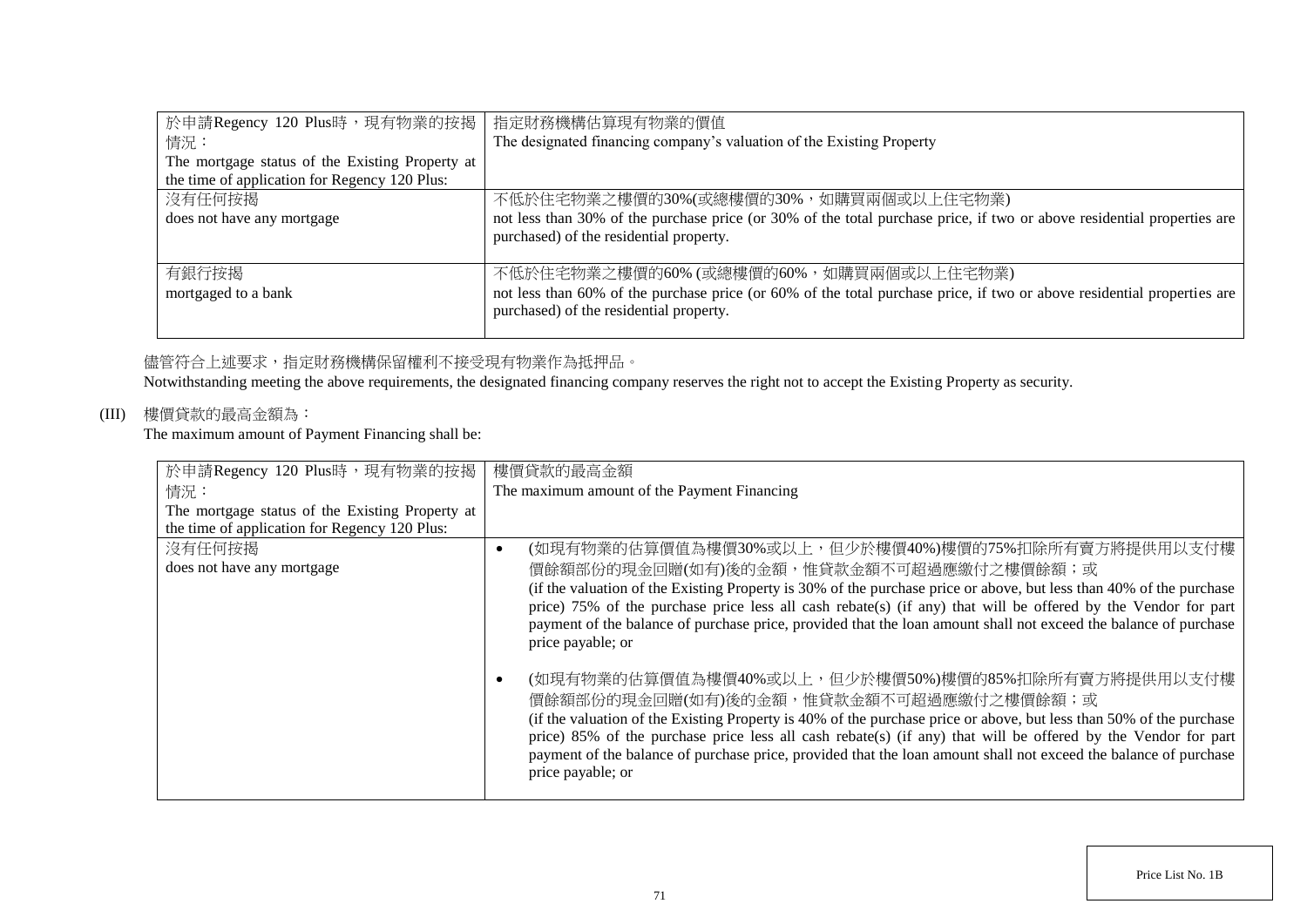|                     | (如現有物業的估算價值為樓價50%或以上)樓價的95%扣除所有賣方將提供用以支付樓價餘額部份的現<br>金回贈(如有)後的金額,惟貸款金額不可超過應繳付之樓價餘額。<br>(if the valuation of the Existing Property is 50% of the purchase price or above) 95% of the purchase price less<br>all cash rebate(s) (if any) that will be offered by the Vendor for part payment of the balance of purchase price,<br>provided that the loan amount shall not exceed the balance of purchase price payable. |
|---------------------|----------------------------------------------------------------------------------------------------------------------------------------------------------------------------------------------------------------------------------------------------------------------------------------------------------------------------------------------------------------------------------------------------------------------|
| 有銀行按揭               | (如現有物業的估算價值為樓價60%或以上,但少於樓價70%)樓價的100%;或                                                                                                                                                                                                                                                                                                                                                                              |
| mortgaged to a bank | (if the valuation of the Existing Property is 60% of the purchase price or above, but less than 70% of the purchase<br>price) 100% of the purchase price; or                                                                                                                                                                                                                                                         |
|                     | (如現有物業的估算價值為樓價70%或以上,但少於樓價80%)樓價的110%;或                                                                                                                                                                                                                                                                                                                                                                              |
|                     | (if the valuation of the Existing Property is 70% of the purchase price or above, but less than 80% of the purchase<br>price) 110% of the purchase price; or                                                                                                                                                                                                                                                         |
|                     | (如現有物業的估算價值為樓價80%或以上)樓價的120%。<br>(if the valuation of the Existing Property is 80% of the purchase price or above)120% of the purchase price.                                                                                                                                                                                                                                                                        |

因應不同付款計劃的支付條款,如買方意欲申請最高貸款金額,可能須提前支付樓價餘額。指定財務機構會因應買方及其擔保人(如有)的信貸評估結果,對貸款金 額作出調整。

Depending on the different terms of payment of the payment plans, the Purchaser intending to apply for the maximum loan amount may have to early settle the balance of purchase price. The designated financing company will adjust the loan amount in accordance with the credit assessment of the Purchaser and his/her/its guarantor (if any).

(IV) 該住宅物業只可供買方自住。

The residential property shall only be self-occupied by the Purchaser.

(V) 買方毋須提供收入證明,但須提供其他指定財務機構所需文件,包括但不限於在指定財務機構要求下提供信貸報告、還款紀錄及/或銀行紀錄。指定財務機構會對 買方及其擔保人(如有)進行信貸審查。

The Purchaser is not required to provide income proof, but is required to provide other necessary documents upon request from the designated financing company, including without limitation, credit report, repayment record and/or banking record. The designated financing company will conduct credit check on the Purchaser and his/her guarantor (if any).

(VI) 買方須提供於到期還款資金安排,並提供相關文件證明。

The Purchaser is required to provide the funding arrangement for repayment on maturity and provide the relevant documents.

(VII) 樓價貸款申請須由指定財務機構獨立審批。

The Payment Financing shall be approved by the designated financing company independently.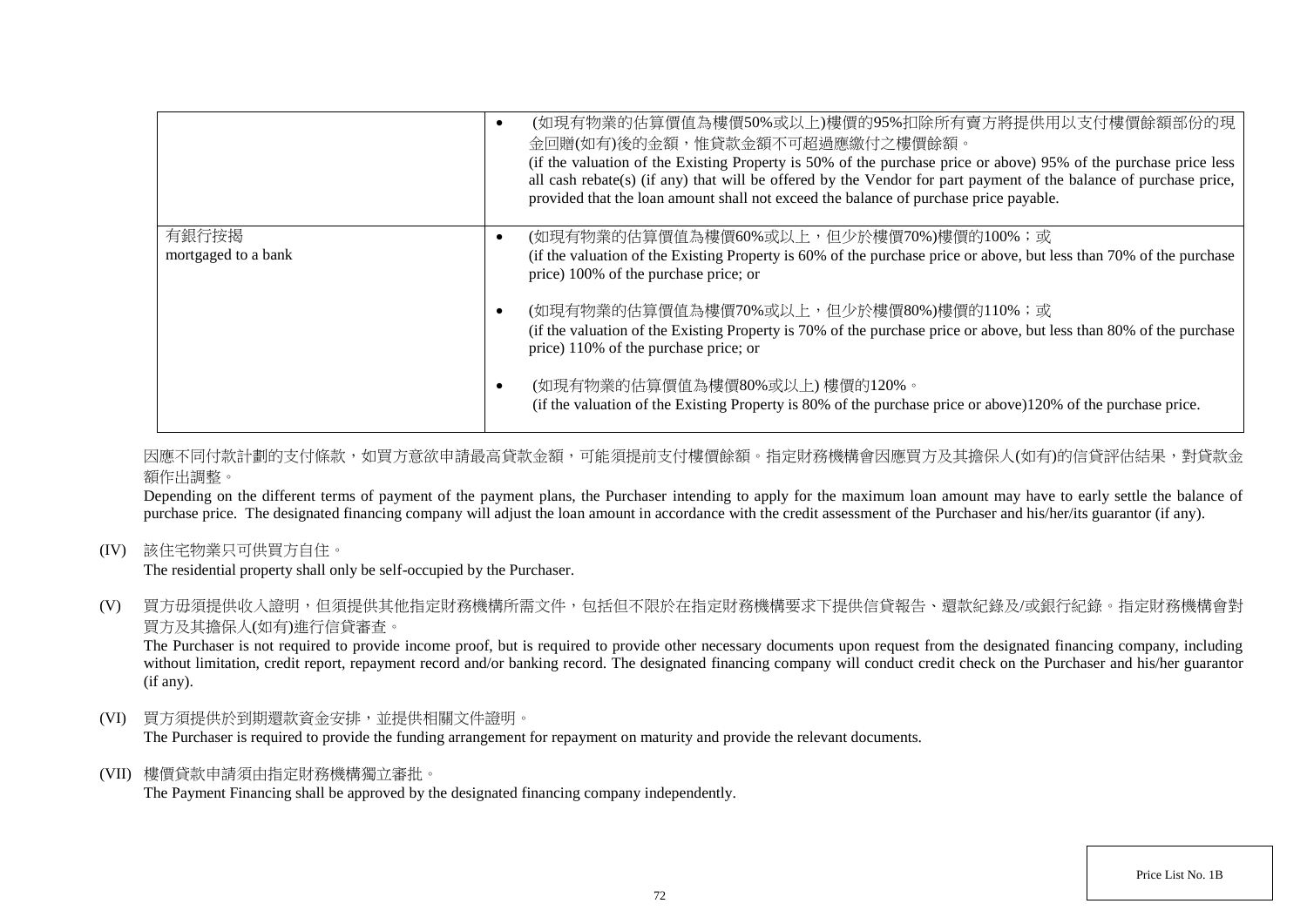(VIII) 樓價貸款必須一次過全部提取,並只可首先用於繳付樓價餘額(『貸款A部份』)及(如適用)然後用於償還現有物業的按揭貸款(『貸款B部份』)。如樓價貸款不足以 償清現有物業的按揭貸款,現有物業的業主須自行安排資金以償清現有物業的按揭貸款。

The Payment Financing shall be fully drawn in one lump sum and shall only be applied for firstly payment of the balance of purchase price ("Tranche A") and (if applicable) secondly repayment of the mortgage loan of the Existing Property ("Tranche B"). If the mortgage loan of the Existing Property cannot fully repaid by the Payment Financing, the registered owner of the Existing Property shall arrange his/her own funds to fully repay the mortgage loan of the Existing Property.

(IX) 樓價貸款的年期最長為 2 年。

The maximum tenor of the Payment Financing shall be 2 years.

- (X) 利率為2.15% p.a.。最終利率以指定財務機構審批結果而定。 Interest rate shall be 2.15%p.a.. The final interest rate will be subject to approval by the designated financing company.
- (XI) 買方須以以下方式償還樓價貸款:

The Purchaser shall repay the Payment Financing in the following manner:

- (i) 每月供款相當於樓價0.5%,先用於支付利息,餘款用於償還樓價貸款的貸款A部份;及 monthly installment amount equivalent to 0.5% of the purchase price shall be paid for interest firstly, and the balance shall be applied for repayment of the Tranche A of the Payment Financing; and
- (ii) 於到期日,全數償還樓價貸款餘款及利息。 fully repay the balance of the Payment Financing and interest on the maturity date.
- (XII) 買方可向指定財務機構申請附錄2(e)所述的延續貸款 (『延續貸款』),於樓價貸款到期日用以償還樓價貸款的貸款A部份。延續貸款的最高金額為: The Purchaser may apply to the designated financing company for the Extended Loan ("Extended Loan") as set out in Annex 2(e) for repayment of the Tranche A of the Payment Financing upon the maturity date of the Payment Financing. The maximum amount of the Extended Loan shall be:

| 於申請Regency 120 Plus時,現有物業的按揭情                       | 延續貸款的最高金額                                                                                                          |
|-----------------------------------------------------|--------------------------------------------------------------------------------------------------------------------|
| 一況:                                                 | The maximum amount of the Extended Loan                                                                            |
| The mortgage status of the Existing Property at the |                                                                                                                    |
| time of application for Regency 120 Plus:           |                                                                                                                    |
| 沒有任何按揭                                              | 樓價貸款的到期日須償還的樓價貸款的貸款A部份的餘款減去樓價的10%。                                                                                 |
| does not have any mortgage                          | the balance of the Tranche A of the Payment Financing repayable on maturity date of the Payment Financing less 10% |
|                                                     | of the purchase price.                                                                                             |
| 有銀行按揭                                               | 樓價貸款的到期日須償還的樓價貸款的貸款A部份的餘款。                                                                                         |
| mortgaged to a bank                                 | the balance of the Tranche A of the Payment Financing repayable on maturity date of the Payment Financing.         |
|                                                     |                                                                                                                    |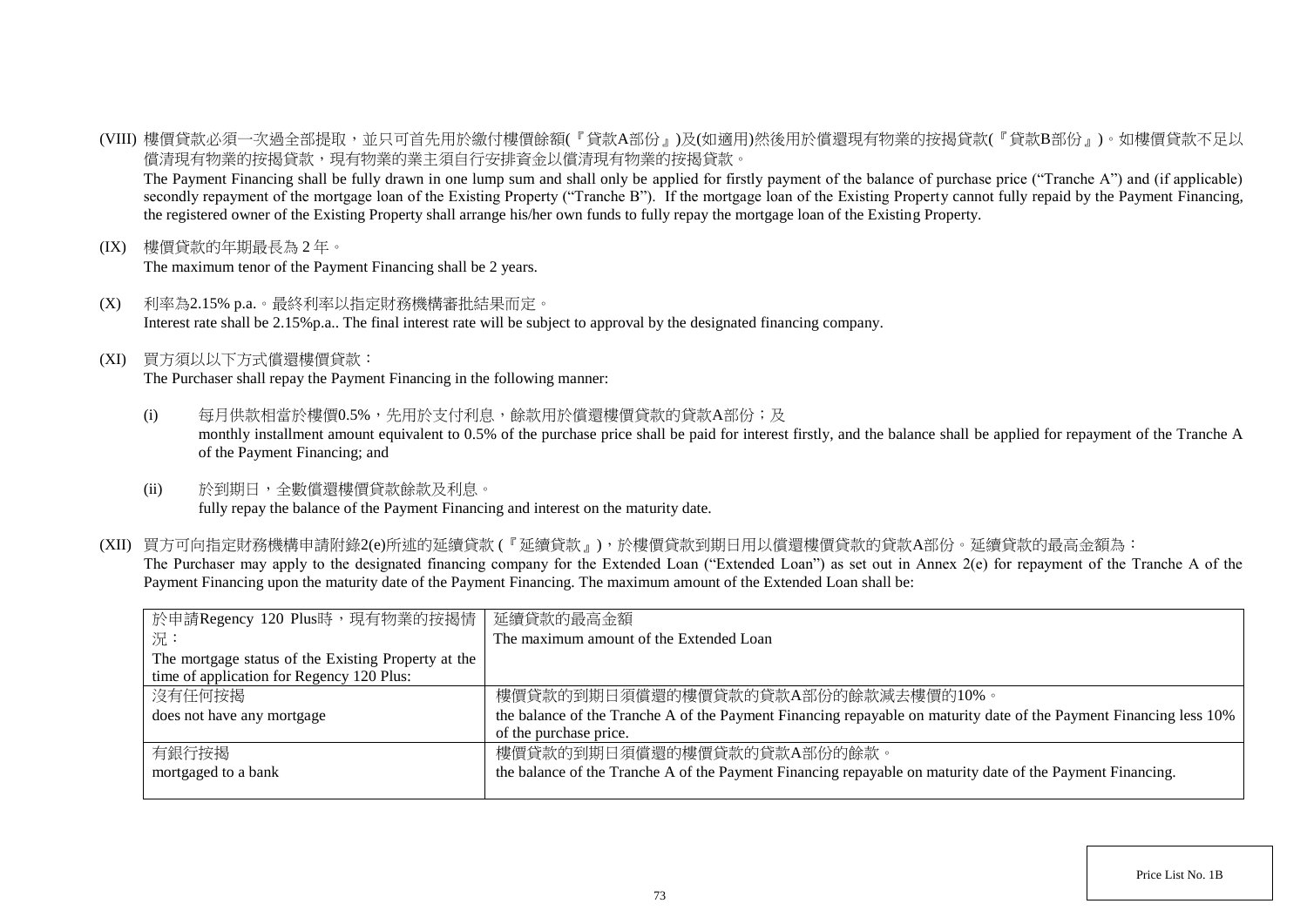## 指定財務機構會因應買方及其擔保人(如有)的信貸評估結果,對貸款金額作出調整。詳情請參閱附錄 2(d)。

The designated financing company will adjust the loan amount in accordance with the credit assessment of the Purchaser and his/her guarantor (if any). Please see Annex 2(d) for details.

(XIII) 所有樓價貸款的法律文件須由賣方代表律師準備,並於賣方代表律師的辦事處簽署。買方無須支付任何申請貸款的手續費或法律費用(惟買方須自行支付為證明其 現有物業良好業權之補契費用(如有))。如買方就樓價貸款另行自聘律師作為其代表律師,買方須負責其代表律師有關費用及雜費。如現有物業有按揭,買方須自 行聘請律師辦理解除按揭手續並支付相關律師費用及雜費。

All legal documents of the Payment Financing shall be prepared by the Vendor's solicitors and signed at the office of the Vendor's solicitors. The Purchaser will not be charged any handling fee or legal fee for processing the loan application (except that the expenses for obtaining any missing title deeds (if any) in order to prove good title of the Existing Property shall be borne by the Purchaser). If the Purchaser shall instruct his/her own solicitors to act for him/her for the Payment Financing, the Purchaser shall bear his/her own solicitors' relevant costs and disbursements. If the Existing Property is mortgaged, the Purchaser shall instruct his/her own solicitors to handle the release of the mortgage and bear his/her own solicitors' relevant costs and disbursements.

(XIV) 買方敬請向指定財務機構查詢有關貸款用途及詳情。貸款批出與否、批出貸款金額及其條款,指定財務機構有最終決定權。不論審批結果如何,買方仍須按買賣 合約完成住宅物業的交易及繳付住宅物業的樓價全數。

The Purchaser is advised to enquire with the designated financing company about the purpose and details of the loan. The approval, disapproval or the approved loan amount of the loan and the terms thereof are subject to the final decision of the designated financing company. Irrespective of the assessment result, the Purchaser shall complete the purchase of the residential property and shall pay the full purchase price of the residential property in accordance with the agreement for sale and purchase.

(XV) 此貸款受其他條款及細則約束。

This loan is subject to other terms and conditions.

(XVI) 賣方均無給予或視之為已給予任何就樓價貸款之批核的陳述或保證。

No representation or warranty is given or shall be deemed to have been given by the Vendor as to the approval of the Payment Financing.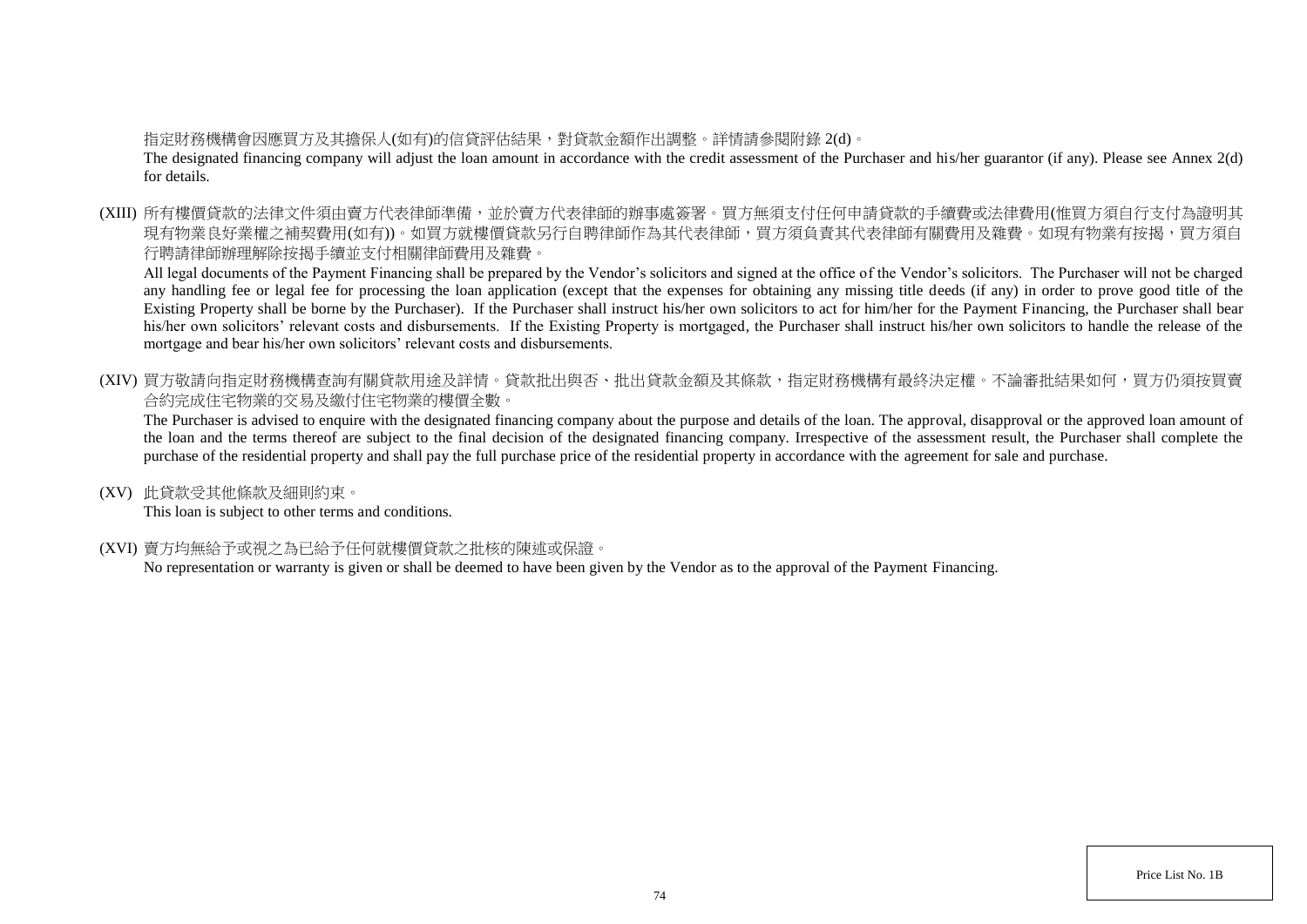## 附錄 2(d) 3 年免息貸款計劃 (只適用於個人名義買方)

Annex 2(d) 3 Years Interest-free Loan Plan (applicable only to the Purchaser(s) who is/are individual(s))

## 買方可向賣方的指定財務機構(『指定財務機構』)申請3年免息貸款計劃 (『特別貸款』),主要條款如下:

The Purchaser can apply to the Vendor's designated financing company ("designated financing company") for 3 Years Interest-free Loan Plan ("Special Loan"). Key terms are as follows:

- (I) 買方必須於付清樓價餘額之日或(如適用)買賣合約內訂明的該期數的預計關鍵日期(以較早者為準)前最少60日以書面向指定財務機構申請特別貸款。 The Purchaser shall make a written application to the designated financing company for the Special Loan not less than 60 days before date of settlement of the balance of the purchase price or (if applicable) the estimated material date for the Phase as specified in the agreement for sale and purchase (whichever is earlier).
- (II) 特別貸款必須以該住宅物業之第一法定按揭作為抵押。 The Special Loan shall be secured by a first legal mortgage over the residential property.
- (III) 該住宅物業供買方自住。 The residential property shall be self-occupied by the Purchaser.
- (VI) 擔保人(如有)必須為買方(或買方其中一位)或買方的指定親屬(即配偶、父母、子女、兄弟或姊妹)或買方其中一位的指定親屬或指定財務機構所接受的其他人士。 The guarantor (if any) must be the Purchaser (or any one of the Purchasers) or a designated relative (i.e. spouse, parents, children, brothers or sisters) of the Purchaser or a designated relative of any one of the Purchasers, or other person accepted by the designated financing company.
- (V) 特別貸款的最高金額為有關付款計劃所述之最高金額。如特別貸款金額為以下列表指明的金額,買方可根據以下列表獲賣方送出特別貸款現金回贈(『特別貸款 現金回贈』)。

The maximum amount of Special Loan shall be the maximum amount as mentioned in the relevant payment plan. If the amount of the Special Loan is equal to the amount specified in the table below, the Purchaser shall be entitled to a Special Loan Cash Rebate ("Special Loan Cash Rebate") offered by the Vendor according to the table below.

| 特別貸款金額                                                                                      | 特別貸款現金回贈金額                      |
|---------------------------------------------------------------------------------------------|---------------------------------|
| The Amount of Special Loan                                                                  | Special Loan Cash Rebate amount |
| 高於淨樓價的70%但不高於淨樓價的75%                                                                        | 樓價1%                            |
| Higher than 70% of the net purchase price but not higher than 75% of the net purchase price | 1\% of the purchase price       |
| 不高於淨樓價的70%                                                                                  | 樓價1.5%                          |
| Not higher than 70% of the net purchase price                                               | 1.5% of the purchase price      |

賣方會於提取特別貸款日後120日內,將特別貸款現金回贈直接存入償還特別貸款的自動轉帳戶口。

The Vendor will directly deposit the Special Loan Cash Rebate to the autopay account of repayment for the Special Loan within 120 days from the drawdown date of the Special Loan.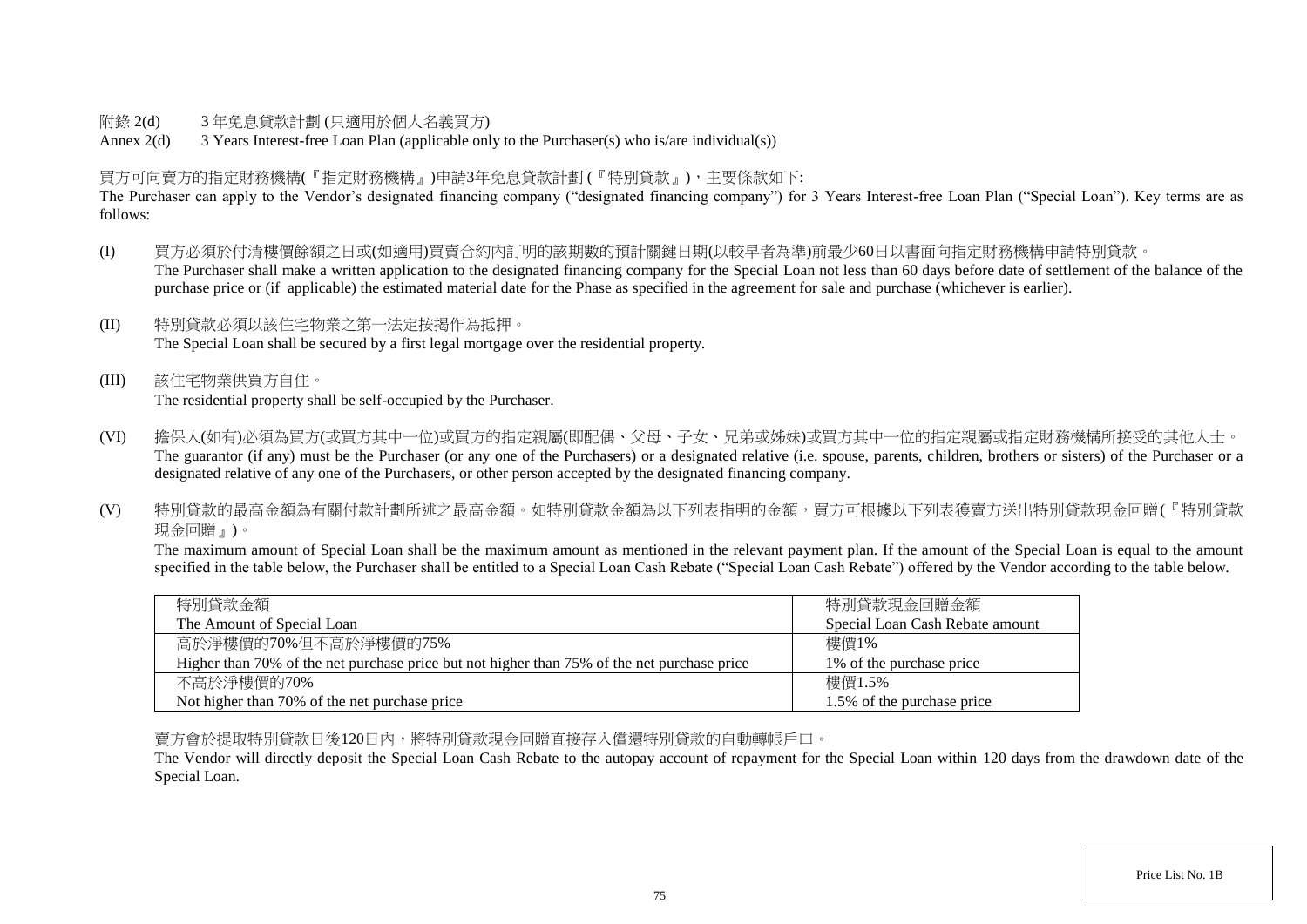(VI) 買方及其擔保人(如有)須提供足夠文件(包括但不限於工作證明、金融資產證明及資金來源證明)證明買方及(如有)其擔保人的金融資產價值 (見以下備註)不少於樓 價的30%,及其他指定財務機構所需文件,包括但不限於在指定財務機構要求下提供信貸報告及/或銀行紀錄。指定財務機構會對買方及其擔保人(如有)進行信貸 審查及評估,及會因應買方及其擔保人(如有)的信貸審查及評估結果,對貸款金額作出調整。

The Purchaser and his/her guarantor (if any) shall provide sufficient documents (including without limitation, proof of employment, proof of financial assets and proof of source of funds) to prove that the financial assets value (see note below) of the Purchaser and (if any) his/her guarantor(s) shall be at least 30% of the purchase price, and other necessary documents upon request from the designated financing company, including without limitation, credit report and/or banking record. The designated financing company will conduct credit check and assessment on the Purchaser and his/her guarantor (if any), and adjust the loan amount in accordance with the result of credit check and assessment of the Purchaser and his/her guarantor (if any).

- 備註: 『金融資產價值』指在申請特別貸款前 2 個月及簽署臨時買賣合約日前 2 個月的平均金融資產價值,及只計算以下類別金融資產(按個別金融資產情況, 指定財務機構可能會調整其計算價值),不包括已抵押或用作支持任何信貸安排的金融資產:
- Note: "The financial assets value" refers to the average financial assets value of the previous 2 months before the application of the Special Loan and the previous 2 months before the date of signing of the preliminary agreement for sale and purchase, and only counts in the following types of financial assets (subject to the status of each financial assets, the designated financing company may adjust the calculated value), excluding the financial assets which have been pledged or applied to support any credit facility:
	- 存放於香港特牌銀行的港幣及外幣存款、債券及單位信託基金;及 Hong Kong dollar and foreign currency deposit, bond and unit trust placed in Hong Kong licensed banks; and
	- 於香港交易所買賣之證券。 Securities which are traded on Hong Kong Exchange.

儘管符合上述要求,指定財務機構保留權利(i)不接受全部或部份有關金融資產;及(ii)要求買方及(如有)其擔保人提供更多的金融資產證明及資金來源證明。 Notwithstanding satisfaction of the above requirements, the designated financing company reserves the right (i) not to accept all or a part of the relevant financial assets; and (ii) request the Purchaser and (if any) his/her guarantor(s) to provide more proof of financial assets and proof of source of funds.

(VII) 買方須提供於到期還款資金安排,並提供相關文件證明。

The Purchaser is required to provide the funding arrangement for repayment on maturity and provide the relevant documents.

(VIII) 特別貸款申請須由指定財務機構獨立審批。

The Special Loan shall be approved by the designated financing company independently.

- (IX) 特別貸款必須一次過全部提取,並只可用於繳付樓價餘額。 The Special Loan shall be fully drawn in one lump sum and shall only be applied for payment of the balance of purchase price.
- (X) 特別貸款的年期最長為3年。

The maximum tenor of the Special Loan shall be 3 years.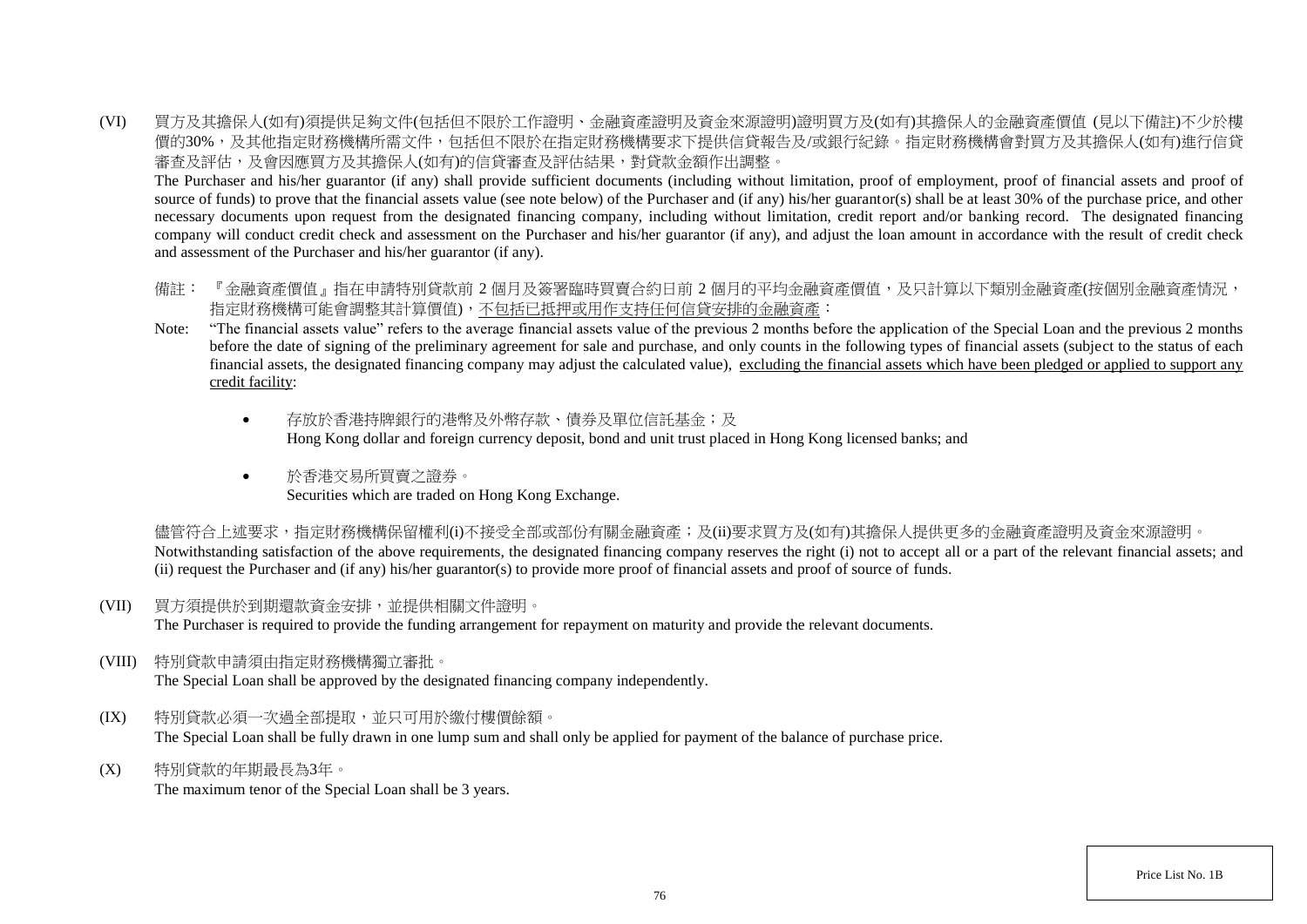(XI) 利率以香港上海匯豐銀行有限公司不時報價之港元最優惠利率計算,利率浮動,最終利率以指定財務機構審批結果而定。在買方遵守第**(III)**段所述的要求的前提 下,如買方按第(XII)段所述的方式準時償還特別貸款或提前全數償還特別貸款餘款而且已準時償還之前的每期供款,將獲豁免貸款利息。

Interest rate shall be Hong Kong Dollar Best Lending Rate quoted from time to time by The Hongkong and Shanghai Banking Corporation Limited, subject to fluctuation. The final interest rate will be subject to approval by the designated financing company. **Subject to the Purchaser complying with the requirement as mentioned in paragraph (III), if the Purchaser duly repays the Special Loan according to the manner as mentioned in paragraph (XII) or early fully repays the balance of the Special Loan and having paid each prior instalment on time, then interest on the Special Loan will be waived.**

- (XII) 買方須以以下方式償還特別貸款: The Purchaser shall repay the Special Loan in the following manner:
	- (i) 每月償還相當於樓價0.5%的本金金額;及 monthly repay the principal of an amount equivalent to 0.5% of the purchase price; and
	- (ii) 於到期日,全數償還特別貸款餘款及(如有)利息。 fully repay the balance of the Special Loan and (if any) interest on the maturity date.
- (XIII) 買方可向指定財務機構申請附錄 2(e)所述的延續貸款,於特別貸款到期日用以償還特別貸款。延續貸款的最高金額為特別貸款的到期日須償還的餘款減去樓價的 10%。指定財務機構會因應買方及其擔保人(如有)的信貸評估結果,對貸款金額作出調整。詳情請參閱附錄 2(e)。 The Purchaser may apply to the designated financing company for the Extended Loan as set out in Annex 2(e) for repayment of the Special Loan upon the maturity date of the Special Loan. The maximum amount of the Extended Loan shall be the balance of the Special Loan repayable on the maturity date of the Special Loan less 10% of the purchase price. The designated financing company will adjust the loan amount in accordance with the credit assessment of the Purchaser and his/her guarantor (if any). Please see Annex 2(e) for details.
- (XIV) 如買方提前全數償還特別貸款餘款,而且準時償還每期供款,買方可獲賣方送出以下列表指明的提前償還現金回贈(『提前償還現金回贈』)。 If the Purchaser early and fully repays the balance of the Special Loan and repays each instalment on time, the Purchaser shall be entitled to the Early Repayment Cash Rebate ("Early Repayment Cash Rebate") offered by the Vendor according to the table below.

| 全數償還特別貸款餘款日期                               | 提前償還現金回贈金額                         |
|--------------------------------------------|------------------------------------|
| Date of Full Repayment of the Special Loan | Early Repayment Cash Rebate amount |
| 首 12 個月內                                   | 樓價 3%                              |
| Within the first 12 months                 | 3% of the purchase price           |
| 第13至24個月內                                  | 樓價 1.5%                            |
| Within the 13th to 24th month              | 1.5% of the purchase price         |

## 賣方會將提前償還現金回贈直接用於償還特別貸款餘款。

The Early Repayment Cash Rebate will be applied by the Vendor for settlement of the balance of the Special Loan directly.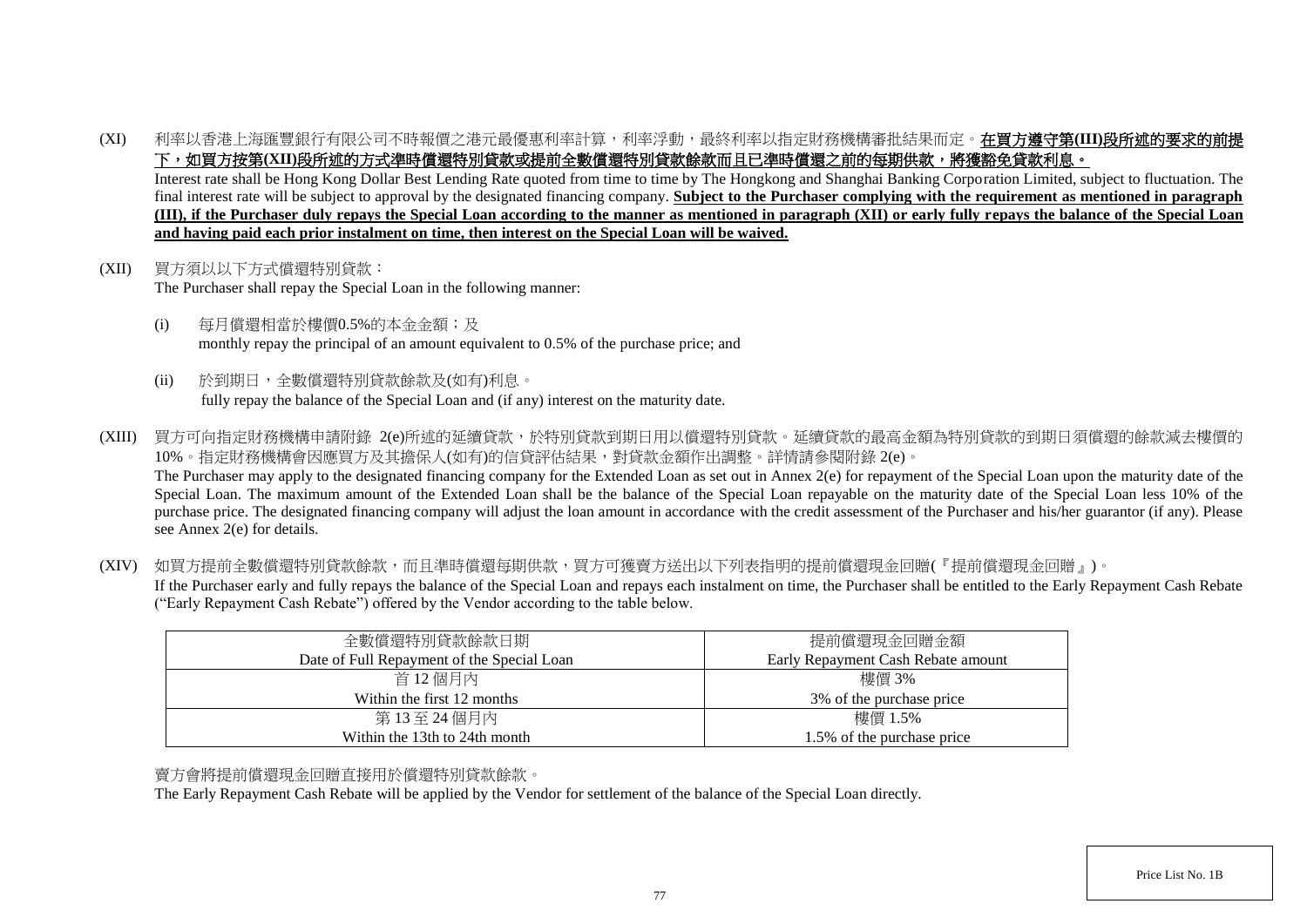(XV) 所有特別貸款的法律文件須由賣方代表律師辦理,並由買方負責有關律師費用及雜費。買方可選擇另行自聘律師作為買方代表律師,在此情況下,買方亦須負責 其代表律師有關特別貸款的律師費用及雜費。

All legal documents of the Special Loan shall be handled by the Vendor's solicitors and all the costs and disbursements relating thereto shall be borne by the Purchaser. The Purchaser can choose to instruct his/her own solicitors to act for him/her, and in such event, the Purchaser shall also bear his/her own solicitors' costs and disbursements relating to the Special Loan.

- (XVI) 買方須就申請特別貸款支付港幣\$10,000不可退還的申請手續費。 The Purchaser shall pay HK\$10,000 being the non-refundable application fee for the Special Loan.
- (XVII) 買方敬請向指定財務機構查詢有關貸款用途及詳情。貸款批出與否、批出貸款金額及其條款,指定財務機構有最終決定權。不論審批結果如何,買方仍須按買賣 合約完成住宅物業的交易及繳付住宅物業的樓價全數。

The Purchaser is advised to enquire with the designated financing company about the purpose and details of the loan. The approval, disapproval or the approved loan amount of the loan and the terms thereof are subject to the final decision of the designated financing company. Irrespective of the assessment result, the Purchaser shall complete the purchase of the residential property and shall pay the full purchase price of the residential property in accordance with the agreement for sale and purchase.

(XVIII) 此貸款受其他條款及細則約束。

This loan is subject to other terms and conditions.

(XIX) 賣方無給予或視之為已給予任何就特別貸款之安排及批核的陳述或保證。

No representation or warranty is given or shall be deemed to have been given by the Vendor as to the arrangement and the approval of the Special Loan.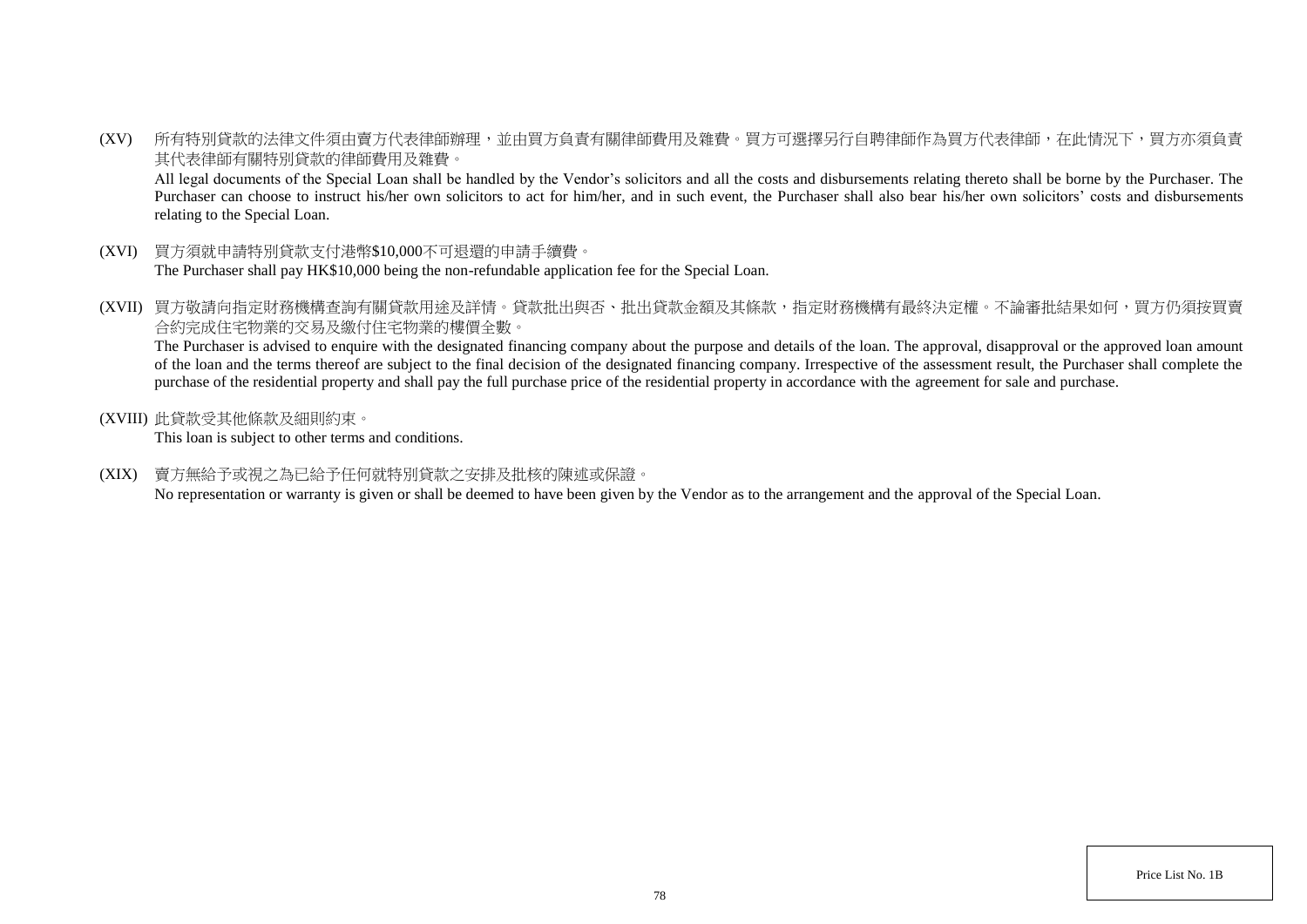- 附錄 2(e) 延續貸款 (只適用於個人名義買方)
- Annex 2(e) Extended Loan (applicable only to the Purchaser(s) who is/are individual(s))
- (I) 買方必須於有關貸款(指附錄 2(c)所述之 Regency 120 Plus 或附錄 2(d)所述之 3 年免息貸款計劃)的到期日前最少 60 日以書面方式向指定財務機構申請延續貸款 (『延續貸款』)。

The Purchaser shall make a written application to the designated financing company for the Extended Loan "Extended Loan") not less than 60 days before the maturity date of the relevant loan (refer to Regency 120 Plus as set out in Annex 2(c) or the 3 Years Interest-free Loan Plan as set out in Annex 2(d)).

- (II) 延續貸款的最高金額請參閱有關貸款的附錄。 The maximum amount of the Extended Loan shall be as mentioned in the Annex of the relevant loan.
- (III) 延續貸款必須以有關貸款申請時所要求的第一法定按揭作為抵押。 The Extended Loan shall be secured by the first legal mortgage(s) as per the requirement at the time of application for the relevant loan.
- (IV) 該住宅物業只可供買方自住。 The residential property shall only be self-occupied by the Purchaser.
- (V) 買方及其擔保人(如有)須提供足夠文件證明其還款能力,包括但不限於在指定財務機構要求下提供信貸報告、稅單、其他收入證明及/或銀行紀錄。指定財務機構 會對買方及其擔保人(如有)進行信貸審查及評估。

The Purchaser and his/her guarantor (if any) shall provide sufficient documents to prove his/her repayment ability, including without limitation the provision of credit report, Tax Demand Note, other income proof and/or banking record upon request from the designated financing company. The designated financing company will conduct credit check and assessment on the Purchaser and his/her guarantor (if any).

(VI) 延續貸款申請須由指定財務機構獨立審批。

The Extended Loan shall be approved by the designated financing company independently.

- (VII) 延續貸款必須一次過全部提取,並只可用於償還有關貸款餘款。 The Extended Loan shall be fully drawn in one lump sum and shall only be applied for repayment of the balance of the relevant loan.
- (VIII) 延續貸款年期最長為 20 年。

The maximum tenor of the Extended Loan shall be 20 years.

(IX) 利率為香港上海匯豐銀行有限公司不時報價之港元最優惠利率,利率浮動。最終利率以指定財務機構審批結果而定。

Interest rate shall be Hong Kong Dollar Best Lending Rate quoted from time to time by The Hongkong and Shanghai Banking Corporation Limited, subject to fluctuation. The final interest rate will be subject to approval by the designated financing company.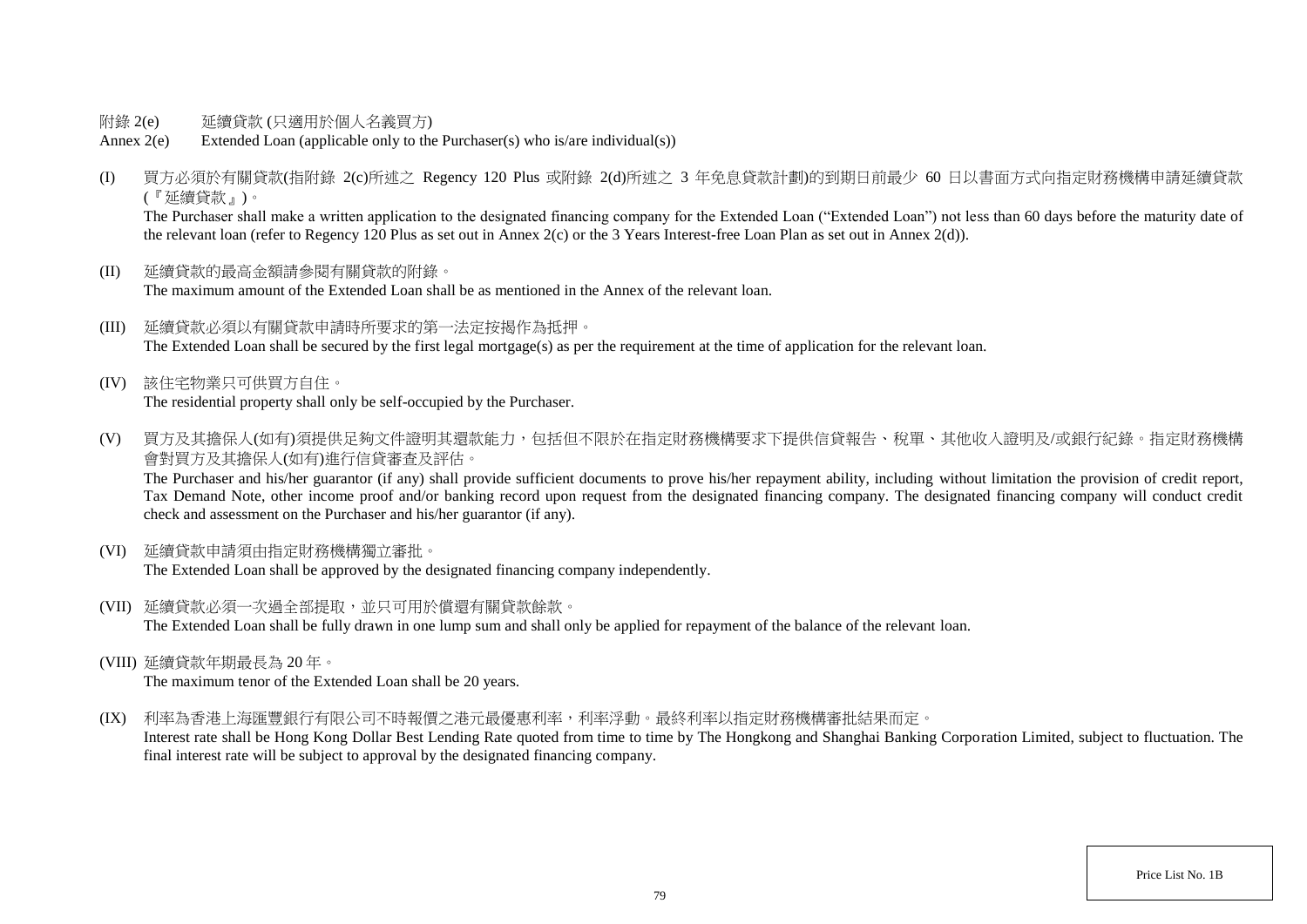(X) 買方須以按月分期償還延續貸款。

The Purchaser shall repay the Extended Loan by monthly instalments.

(XI) 所有延續貸款的法律文件須由賣方代表律師辦理,並由買方負責有關律師費用及雜費。買方可選擇另行自聘律師作為買方代表律師,在此情況下,買方亦須負責 其代表律師有關延續貸款的律師費用及雜費。

All legal documents of the Extended Loan shall be handled by the Vendor's solicitors and all the costs and disbursements relating thereto shall be borne by the Purchaser. The Purchaser can choose to instruct his/her own solicitors to act for him/her, and in such event, the Purchaser shall also bear his/her own solicitors' costs and disbursements relating to the Extended Loan.

- (XII) 買方須就申請延續貸款支付港幣\$5,000不可退還的申請手續費。 The Purchaser shall pay HK\$5,000 being the non-refundable application fee for the Extended Loan.
- (XIII) 買方敬請向指定財務機構查詢有關延續貸款用途及詳情。延續貸款批出與否、批出貸款金額及其條款,指定財務機構有最終決定權。 The Purchaser is advised to enquire with the designated financing company about the purpose and the details of the Extended Loan. The approval, disapproval or the approved loan amount of the Extended Loan and the terms thereof are subject to the final decision of the designated financing company.
- (XIV) 延續貸款受其他條款及細則約束。

The Extended Loan is subject to other terms and conditions.

(XV) 賣方無給予或視之為已給予任何就延續貸款之安排及批核的陳述或保證。

No representation or warranty is given or shall be deemed to have been given by the Vendor as to the arrangement and the approval of the Extended Loan.